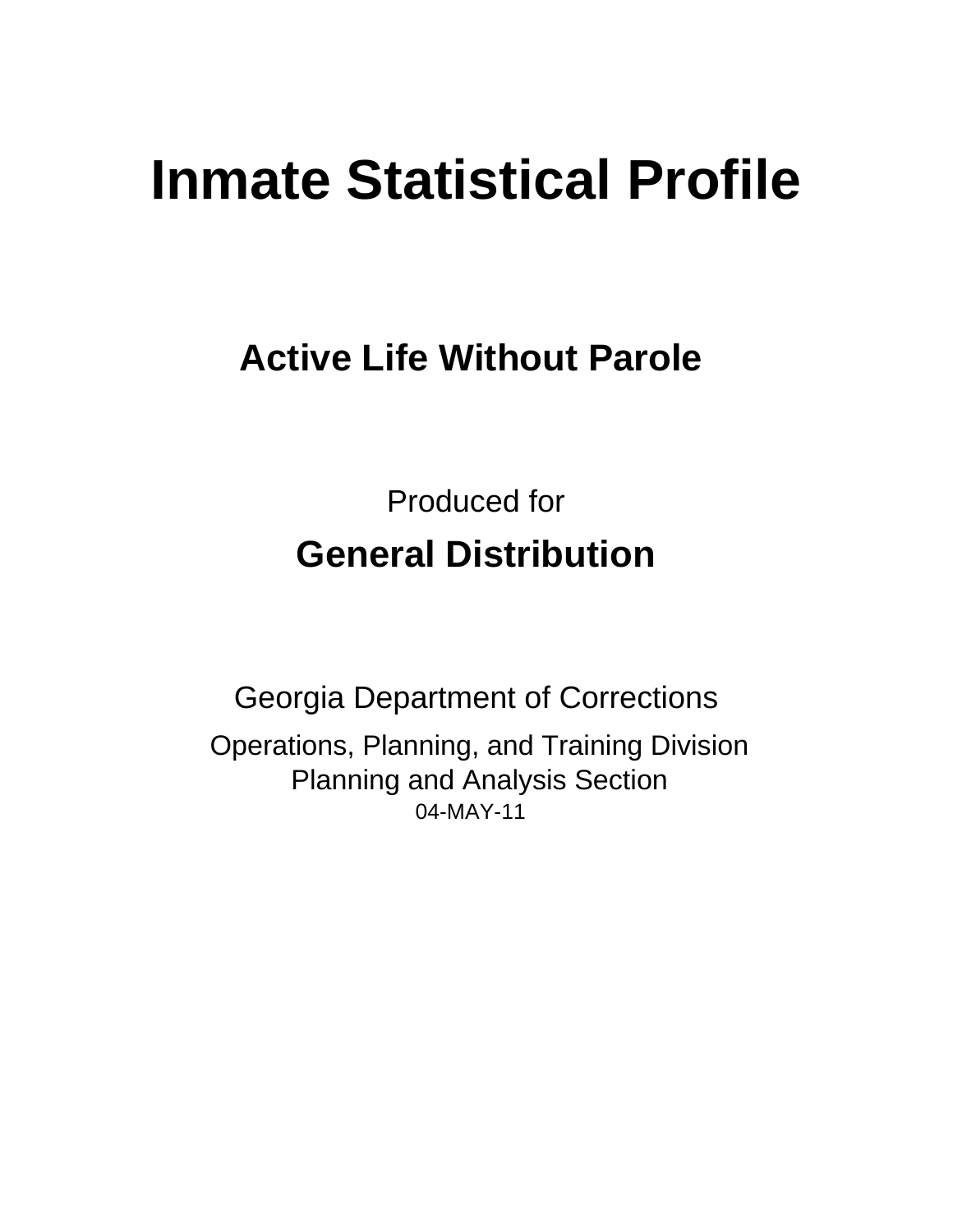#### **Inmate Statistical Profile 04-MAY-11** Contents

**Active Life Without Parole** 

Produced for General Distribution

# **Table of Contents**

| <b>Demographic information</b>                                       |
|----------------------------------------------------------------------|
| 5 Current age, broken out in ten year age groups                     |
| 6 Race group                                                         |
| 7 Hispanic Origin                                                    |
| 8 Marital status, self-reported at entry to prison                   |
| 9 Number of children, self-reported at entry to prison               |
| 10 Religious affiliation, self-reported at entry to prison           |
| 11 Home county - self-reported at entry to prison                    |
| 14 Socioeconomic class, self-reported at entry to prison             |
| 15 Environment to age 16, self-reported at entry to prison           |
| 16 Guardian status to age 16, self-reported at entry to prison       |
| 17 Employment status before prison, self-reported at entry to prison |
| 18 Age at admission                                                  |
| 20 Height, measured at entry to prison                               |
| 21 Weight, measured at entry to prison                               |
| 22 Military service                                                  |
| <b>Correctional information</b>                                      |
| 23 Type of admission to prison                                       |
| 24 Current / last security status                                    |
| 25 Current / last institution type                                   |
| 26 Institution type - transitional centers                           |
| 27 Institution type - mental hospitals                               |
| 28 Institution type - county prisons                                 |
| 29 Institution type - state prisons                                  |
| 30 Institution type - private prisons                                |
| 31 Institution type - prison annexes                                 |
| 32 Institution type - pre-release centers                            |
| 33 Institution type - inmate boot camp                               |
| 34 Number of disciplinary reports                                    |
| 35 Number of transfers                                               |
| 36 Number of escapes                                                 |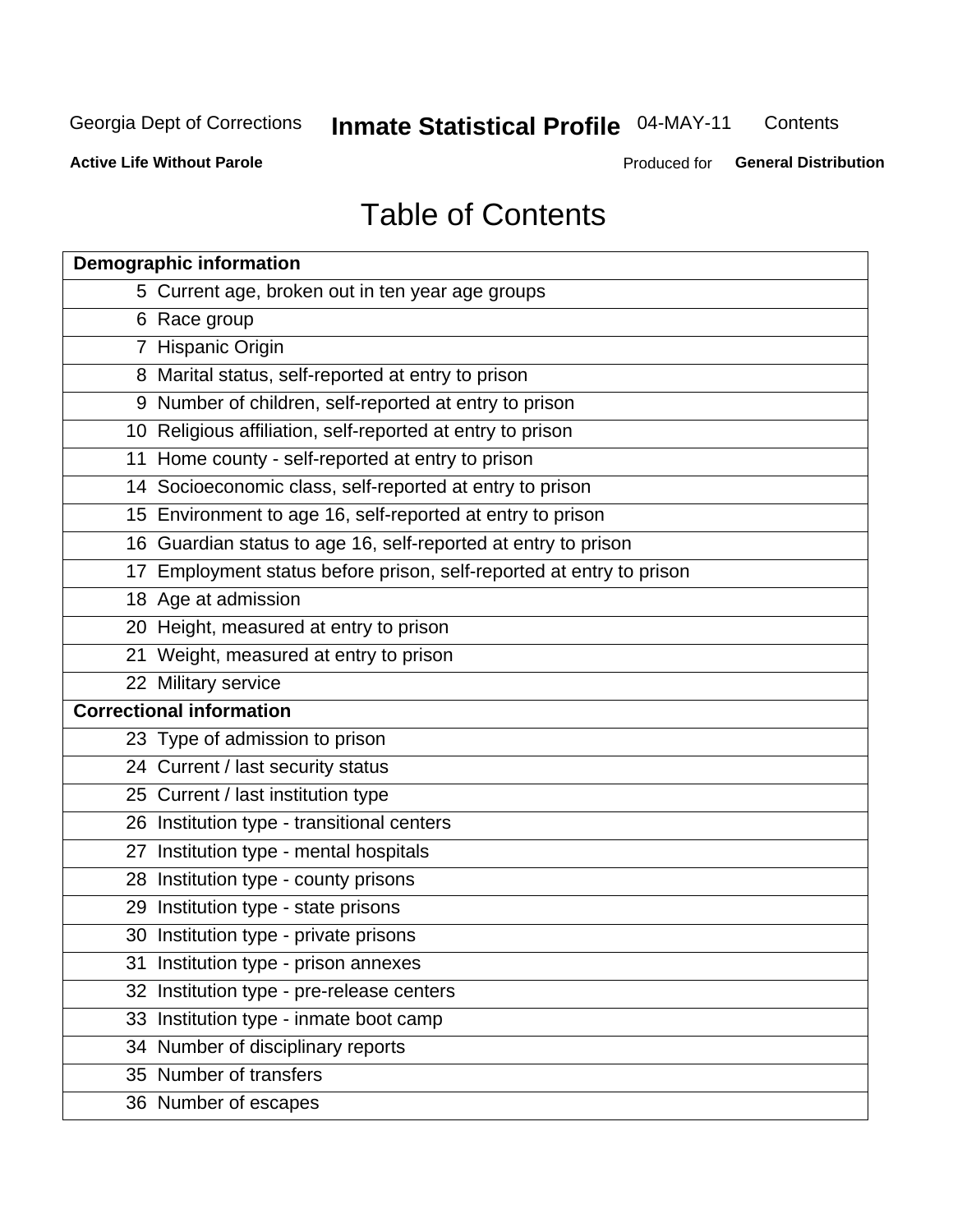# **Inmate Statistical Profile 04-MAY-11**

Contents

**Active Life Without Parole** 

Produced for General Distribution

# **Table of Contents**

| <b>Correctional information</b>                                  |  |  |  |  |  |  |  |
|------------------------------------------------------------------|--|--|--|--|--|--|--|
| 37 Time served in current (or last) institution                  |  |  |  |  |  |  |  |
| <b>Educational, psychological and physical information</b>       |  |  |  |  |  |  |  |
| 38 Highest grade level attained                                  |  |  |  |  |  |  |  |
| 39 Culture fair IQ scores                                        |  |  |  |  |  |  |  |
| 40 Wide Range Achievement Test (WRAT) reading score              |  |  |  |  |  |  |  |
| 41 Wide Range Achievement Test (WRAT) math score                 |  |  |  |  |  |  |  |
| 42 Wide Range Achievement Test (WRAT) spelling score             |  |  |  |  |  |  |  |
| 43 Scope of substance abuse - summary                            |  |  |  |  |  |  |  |
| 44 Scope of substance abuse - detail                             |  |  |  |  |  |  |  |
| 45 Current / last mental health treatment level                  |  |  |  |  |  |  |  |
| 46 PULHESDWIT medical scale - 'P' overall condition ('P'hysical) |  |  |  |  |  |  |  |
| 47 PULHESDWIT medical scale - 'U' upper body                     |  |  |  |  |  |  |  |
| 48 PULHESDWIT medical scale - 'L' lower body                     |  |  |  |  |  |  |  |
| 49 PULHESDWIT medical scale - 'H' hearing                        |  |  |  |  |  |  |  |
| 50 PULHESDWIT medical scale - 'E' vision                         |  |  |  |  |  |  |  |
| 51 PULHESDWIT medical scale -'S' psychiatric                     |  |  |  |  |  |  |  |
| 52 PULHESDWIT medical scale - 'D' dental                         |  |  |  |  |  |  |  |
| 53 PULHESDWIT medical scale - 'W' work ability                   |  |  |  |  |  |  |  |
| 54 PULHESDWIT medical scale - 'I' impairment                     |  |  |  |  |  |  |  |
| 55 PULHESDWIT medical scale - 'T' transportability               |  |  |  |  |  |  |  |
| 56 Criminality in family, self-reported                          |  |  |  |  |  |  |  |
| 57 Alcoholism in family, self-reported                           |  |  |  |  |  |  |  |
| 58 Drug abuse in family, self-reported                           |  |  |  |  |  |  |  |
| 59 Subjected to frequent beatings, self-reported                 |  |  |  |  |  |  |  |
| 60 Father absent during inmate's childhood                       |  |  |  |  |  |  |  |
| Mother absent during inmate's childhood<br>61                    |  |  |  |  |  |  |  |
| 62 Inmate diagnosed as manipulative                              |  |  |  |  |  |  |  |
| 63 Inmate diagnosed as assaultive                                |  |  |  |  |  |  |  |
| <b>Crimes and criminal history information</b>                   |  |  |  |  |  |  |  |
| 64 Number of prior Georgia incarcerations                        |  |  |  |  |  |  |  |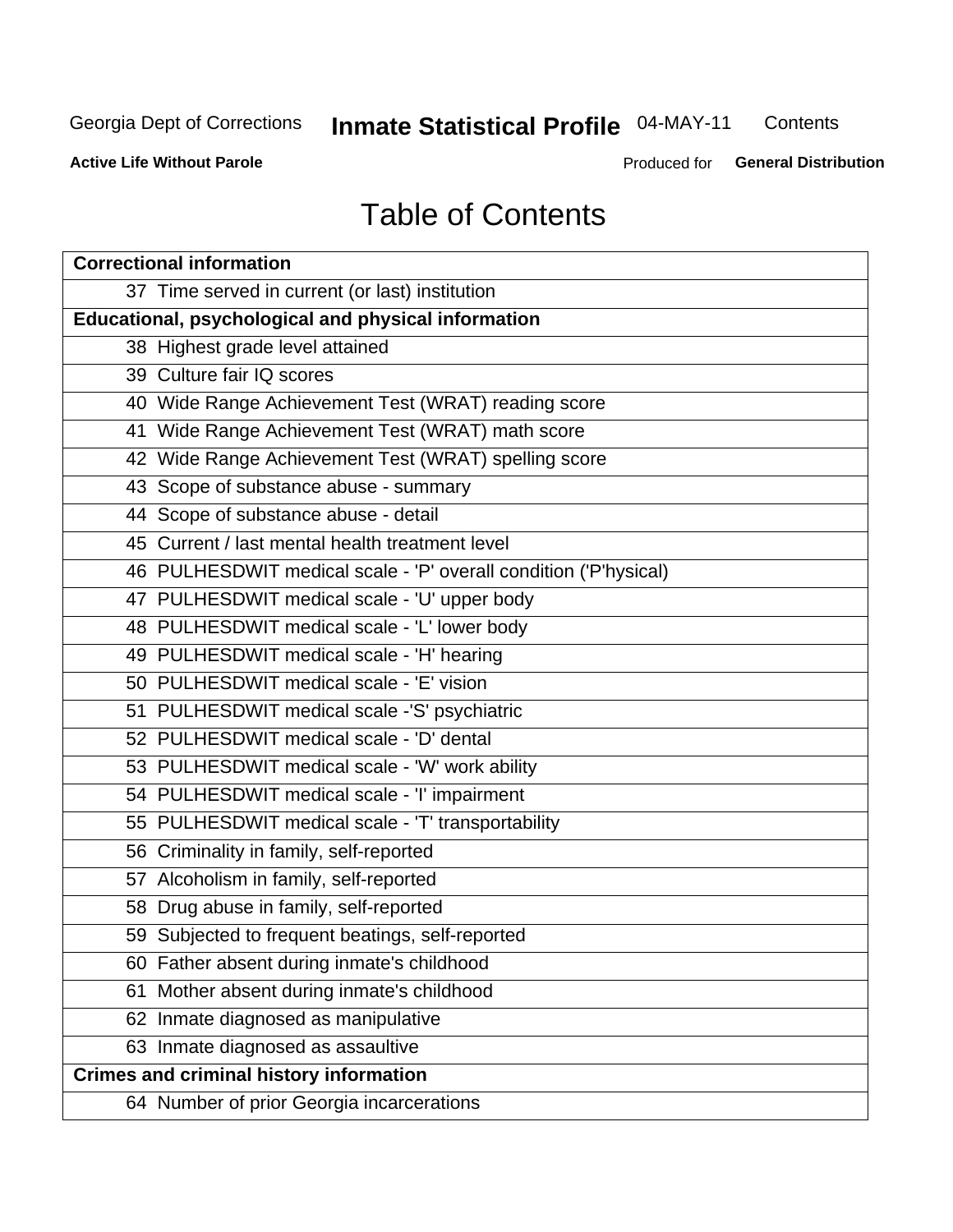#### **Inmate Statistical Profile 04-MAY-11** Contents

**Active Life Without Parole** 

Produced for General Distribution

# **Table of Contents**

| <b>Crimes and criminal history information</b>                 |
|----------------------------------------------------------------|
| 65 Prison sentence in years                                    |
| 66 Primary offense, broken out into felonies vs misdemeanors   |
| 67 Primary offense, broken out into six broad crime categories |
| 68 Primary offense, detailed offense code                      |
| 69 County of conviction of primary offense                     |
| 73 Circuit of conviction of primary offense                    |
| 75 Years served (jail + prison) in this incarceration          |
| <b>Medical information</b>                                     |
| 76 Results of most recent HIV test                             |
| 77 Results of most recent tuberculosis test                    |
| 78 Results of most recent syphilis test                        |
| 79 Results of most recent Hepatitis-C test                     |
|                                                                |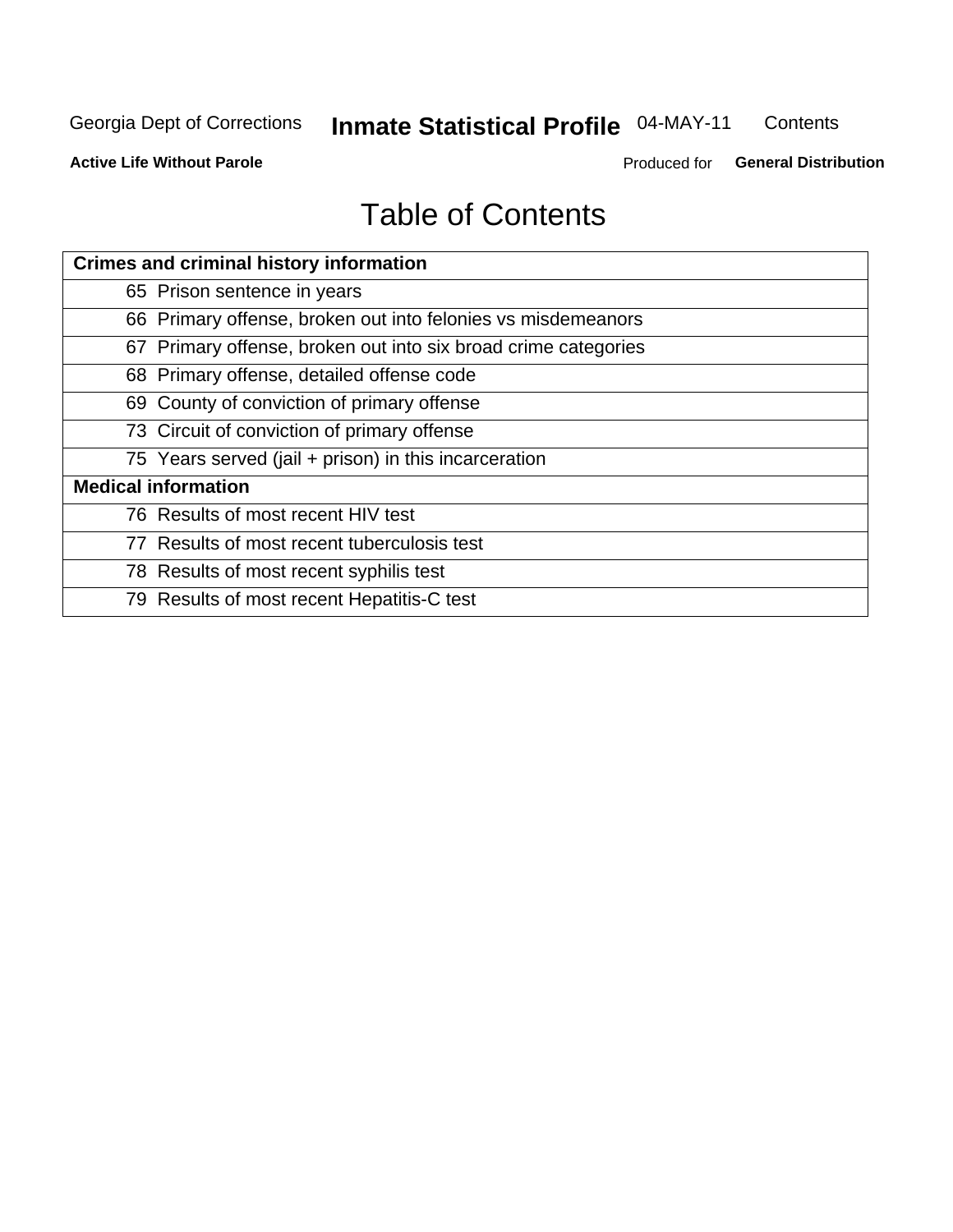### Inmate Statistical Profile 04-MAY-11 Page 5

### **Active Life Without Parole**

### Produced for General Distribution

### Current age, broken out in ten-year age groups

COL % - percent each COUNT is of its particular column

|                          |              | <b>Male</b> |         |                | <b>Female</b> |       |              | <b>Total</b> |
|--------------------------|--------------|-------------|---------|----------------|---------------|-------|--------------|--------------|
| <b>Current Age</b>       | <b>Count</b> | Col %       | Row %   | <b>Count</b>   | Col %         | Row % | <b>Total</b> | Col %        |
| Twenties (20-29)         | 55           | $8.84\%$    | 96.49%  |                | 18.18%        | 3.51% | 57           | 9.00%        |
| Thirties (30-39)         | 201          | 32.32%      | 98.05%  | 4              | 36.36%        | 1.95% |              | 205 32.39%   |
| <b>Forties (40-49)</b>   | 198          | 31.83%      | 99.00%  | $\overline{2}$ | 18.18%        | 1.00% |              | 200 31.60%   |
| <b>Fifties (50-59)</b>   | 126          | 20.26%      | 97.67%  | 3 <sup>1</sup> | 27.27%        | 2.33% |              | 129 20.38%   |
| <b>Sixties (60-69)</b>   | 31           | 4.98%       | 100.00% |                |               |       | 31           | 4.90%        |
| Seventy + (70 and above) | 11           | 1.77%       | 100.00% |                |               |       | 11           | 1.74%        |
| <b>Total Reported</b>    | 622          | 100%        | 98.26%  | 11             | 100%          | 1.74% |              | 633 100.0%   |

| <b>Reported</b><br>NOT<br>$\sim$                |                   |            |
|-------------------------------------------------|-------------------|------------|
| $f \circ f \circ f$<br>υιαι<br>$\mathbf{v}$ and | coc<br><b>DZZ</b> | cos<br>ნაა |

| Mean<br>(average)       | 42.90   | 39.91 | 42.85         |
|-------------------------|---------|-------|---------------|
| <b>Median (middle)</b>  |         |       |               |
| Mode<br>(most frequent) | ^<br>J1 | 30    | $\sim$<br>، پ |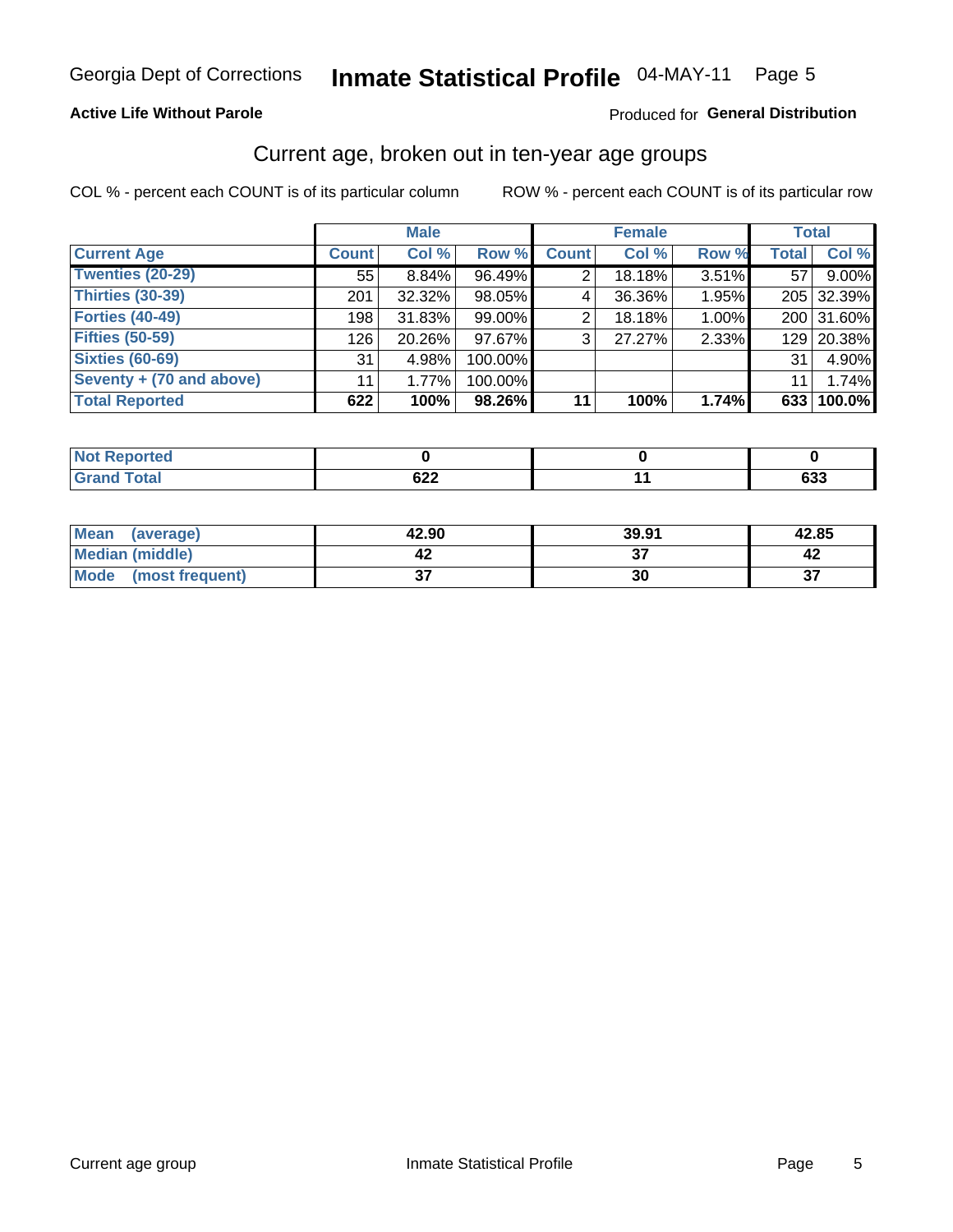#### Inmate Statistical Profile 04-MAY-11 Page 6

### **Active Life Without Parole**

Produced for General Distribution

### Race group

COL % - percent each COUNT is of its particular column

|                       |              | <b>Male</b> |             |    | <b>Female</b> |          |       | <b>Total</b> |
|-----------------------|--------------|-------------|-------------|----|---------------|----------|-------|--------------|
| <b>Race Group</b>     | <b>Count</b> | Col%        | Row % Count |    | Col%          | Row %    | Total | Col %        |
| <b>White</b>          | 148          | 23.79%      | 96.73%      | 5  | 45.45%        | $3.27\%$ | 153   | 24.17%       |
| <b>Black</b>          | 462          | 74.28%      | 98.72%      | 6  | 54.55%        | 1.28%    | 468   | 73.93%       |
| <b>Asian</b><br>6     |              | $.16\%$     | 100.00%     |    |               |          |       | .16%         |
| <b>Hispanic</b><br>10 | 11           | $1.77\%$    | 100.00%     |    |               |          | 11    | 1.74%        |
| <b>Total Reported</b> | 622          | 100%        | 98.26%      | 11 | 100%          | 1.74%    | 633   | 100%         |

| $f$ atal                    | coo | $ -$ | $\sim$ |
|-----------------------------|-----|------|--------|
| $\sim$ $\sim$ $\sim$ $\sim$ | ◡▵▴ |      | ნაა    |

| Mc | Black | <b>Black</b> | DIAAL |
|----|-------|--------------|-------|
|    |       |              | DIACK |
|    |       |              |       |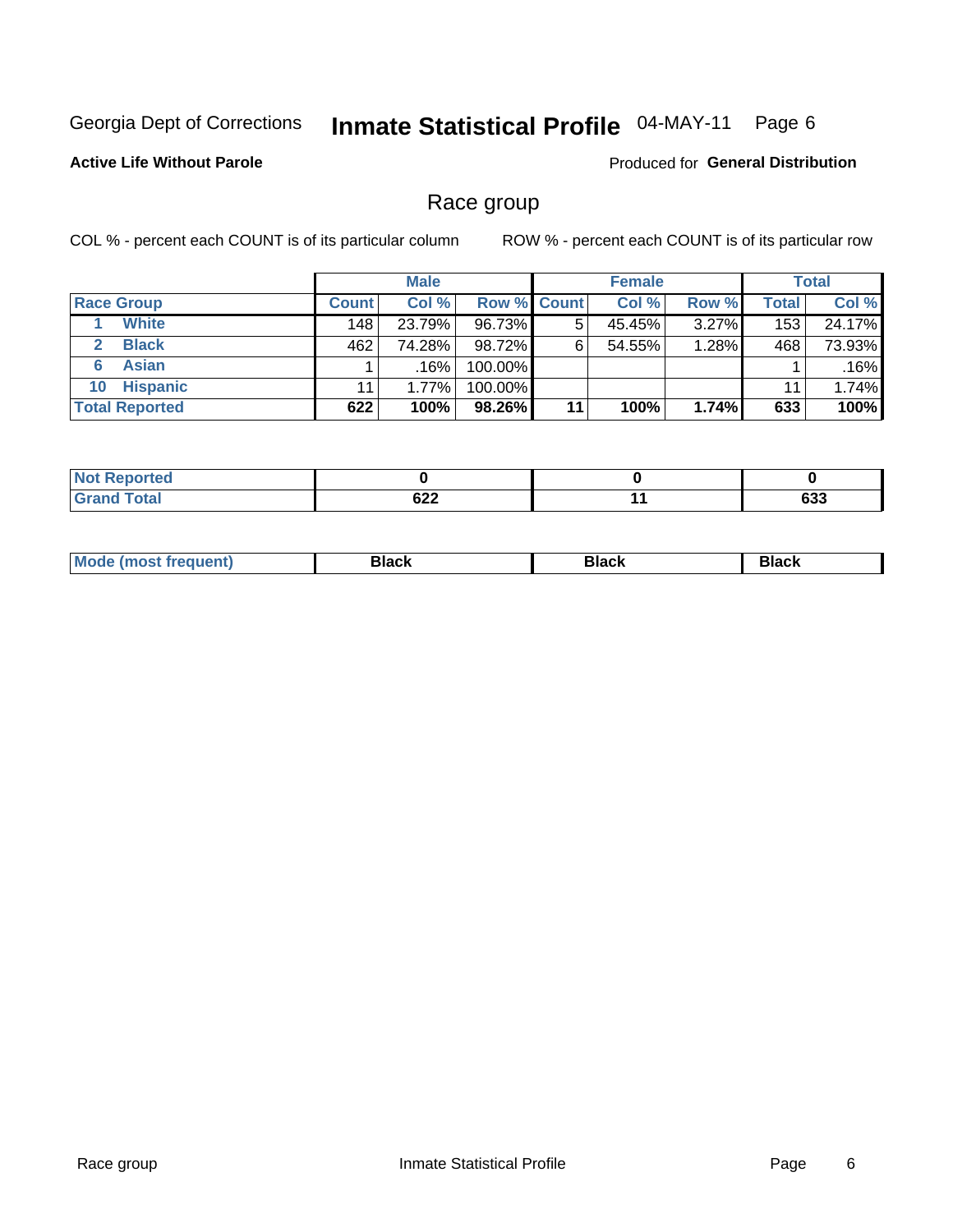#### Inmate Statistical Profile 04-MAY-11 Page 7

**Active Life Without Parole** 

Produced for General Distribution

### **Hispanic Origin**

COL % - percent each COUNT is of its particular column

ROW % - percent each COUNT is of its particular row

|                        |              | <b>Male</b> |                    |                 | <b>Female</b> |       |       | <b>Total</b> |
|------------------------|--------------|-------------|--------------------|-----------------|---------------|-------|-------|--------------|
| <b>Hispanic Origin</b> | <b>Count</b> | Col %       | <b>Row % Count</b> |                 | Col %         | Row % | Total | Col %        |
| <b>Non Hispanic</b>    | 611          | 98.23%      | 98.23%             | 11 <sub>1</sub> | 100.00%       | 1.77% | 622   | 98.26%       |
| <b>Hispanic</b>        |              | 1.77%       | 100.00%            |                 |               |       | 11    | $1.74\%$     |
| <b>Total Reported</b>  | 622          | 100%        | 98.26%             | 11              | 100%          | 1.74% | 633   | 100%         |

An inmate is counted as Hispanic if

(a) he self-reported as Hispanic during the diagnostic process, or

(b) his primary language is Spanish, or

(c) he claimed birth or citizenship in Spain or a Latin American country, or

(d) he had a common Spanish surname such as Lopez or Garcia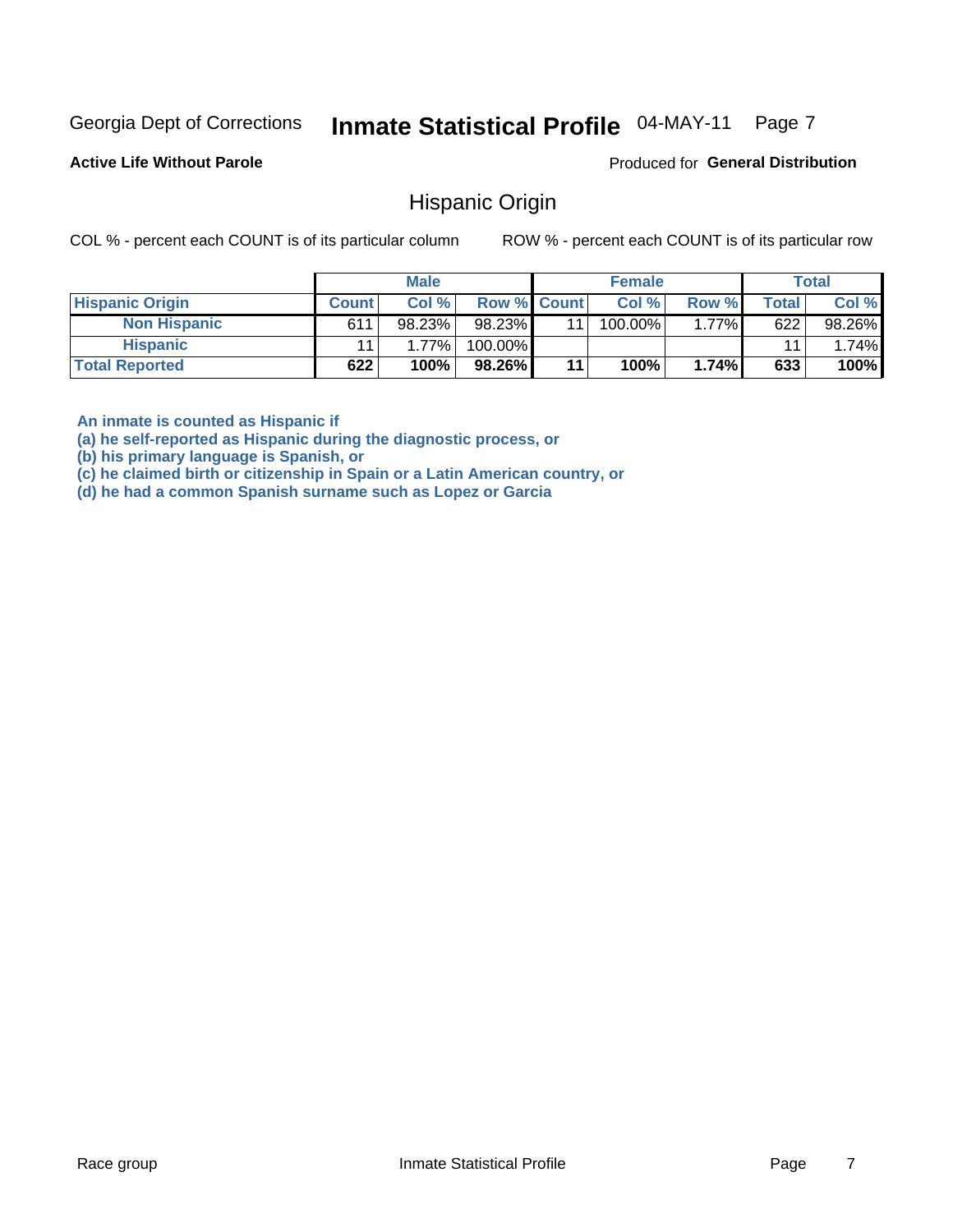### Inmate Statistical Profile 04-MAY-11 Page 8

### **Active Life Without Parole**

#### Produced for General Distribution

### Marital status, self-reported at entry to prison

COL % - percent each COUNT is of its particular column

|                            | <b>Male</b>     |         |         | <b>Female</b> |        |        | <b>Total</b> |        |
|----------------------------|-----------------|---------|---------|---------------|--------|--------|--------------|--------|
| <b>Marital Status</b>      | <b>Count</b>    | Col %   | Row %   | <b>Count</b>  | Col %  | Row %  | <b>Total</b> | Col %  |
| <b>Unknown</b><br>$\bf{0}$ |                 | $.32\%$ | 100.00% |               |        |        | 2            | .32%   |
| <b>Divorced</b><br>D       | 43              | 6.91%   | 97.73%  |               | 9.09%  | 2.27%  | 44           | 6.95%  |
| <b>Married</b><br>М        | 102             | 16.40%  | 98.08%  | 2             | 18.18% | 1.92%  | 104          | 16.43% |
| <b>Separated</b><br>S      | 14 <sub>1</sub> | 2.25%   | 100.00% |               |        |        | 14           | 2.21%  |
| <b>Unmarried</b><br>U      | 448             | 72.03%  | 98.68%  | 6             | 54.55% | 1.32%  | 454          | 71.72% |
| <b>Widow</b><br>W          | 13              | 2.09%   | 86.67%  | ⌒             | 18.18% | 13.33% | 15           | 2.37%  |
| <b>Total Reported</b>      | 622             | 100%    | 98.26%  | 11            | 100%   | 1.74%  | 633          | 100%   |

| rtea<br>NO |            |               |
|------------|------------|---------------|
| υιαι       | cos<br>υ∠∠ | $\sim$<br>ხაა |

|  | M | . | Unmarried | າmarried<br>_____ |
|--|---|---|-----------|-------------------|
|--|---|---|-----------|-------------------|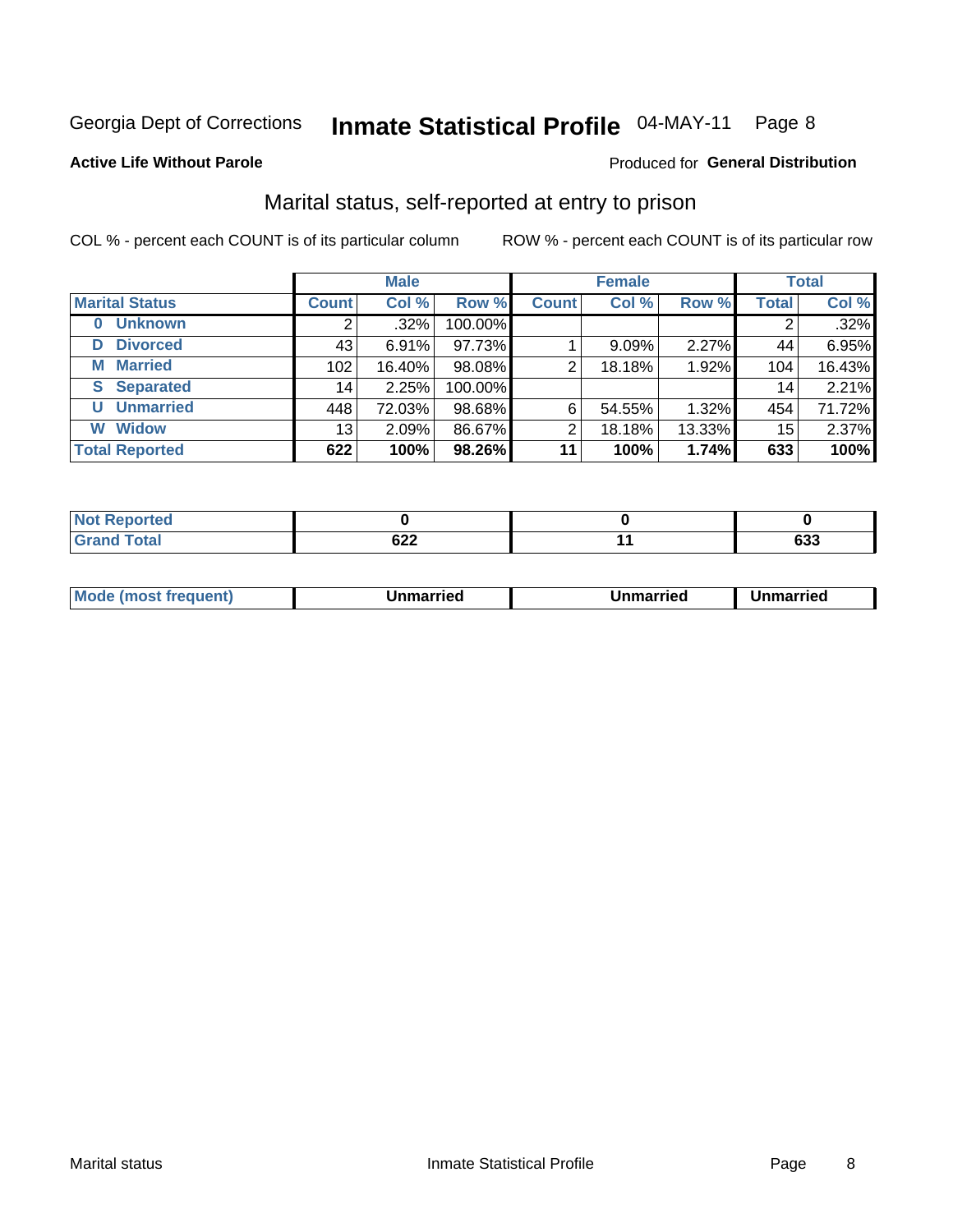### Inmate Statistical Profile 04-MAY-11 Page 9

#### **Active Life Without Parole**

### **Produced for General Distribution**

### Number of children, self reported at entry to prison

COL % - percent each COUNT is of its particular column

|                           |              | <b>Male</b> |         |              | <b>Female</b> |       | <b>Total</b> |        |
|---------------------------|--------------|-------------|---------|--------------|---------------|-------|--------------|--------|
| <b>Number of Children</b> | <b>Count</b> | Col %       | Row %   | <b>Count</b> | Col %         | Row % | Total        | Col %  |
| $\bf{0}$                  | 225          | 36.35%      | 98.68%  | 3            | 27.27%        | 1.32% | 228          | 36.19% |
|                           | 161          | 26.01%      | 97.58%  | 4            | 36.36%        | 2.42% | 165          | 26.19% |
| $\overline{2}$            | 108          | 17.45%      | 97.30%  | 3            | 27.27%        | 2.70% | 111          | 17.62% |
| 3                         | 59           | 9.53%       | 100.00% |              |               |       | 59           | 9.37%  |
| 4                         | 38           | 6.14%       | 97.44%  |              | 9.09%         | 2.56% | 39           | 6.19%  |
| 5                         | 15           | 2.42%       | 100.00% |              |               |       | 15           | 2.38%  |
| $6\phantom{1}6$           | 5            | 0.81%       | 100.00% |              |               |       | 5            | 0.79%  |
| 7                         |              | 0.16%       | 100.00% |              |               |       |              | 0.16%  |
| 8                         |              | 0.16%       | 100.00% |              |               |       |              | 0.16%  |
| 9                         | 2            | 0.32%       | 100.00% |              |               |       | 2            | 0.32%  |
| 10                        |              | 0.16%       | 100.00% |              |               |       |              | 0.16%  |
| Over 10                   | 3            | 0.48%       | 100.00% |              |               |       | 3            | 0.48%  |
| <b>Total Reported</b>     | 619          | 100%        | 98.25%  | 11           | 100%          | 1.75% | 630          | 100.0% |

| neo       |     |            |
|-----------|-----|------------|
| المقماد   |     | <b>000</b> |
| $- \cdot$ | ◡∠∠ | ნაა        |

| Mean<br>(average)       | 1.44 | ົາ7 | 1.43 |
|-------------------------|------|-----|------|
| Median (middle)         |      |     |      |
| Mode<br>(most frequent) |      |     |      |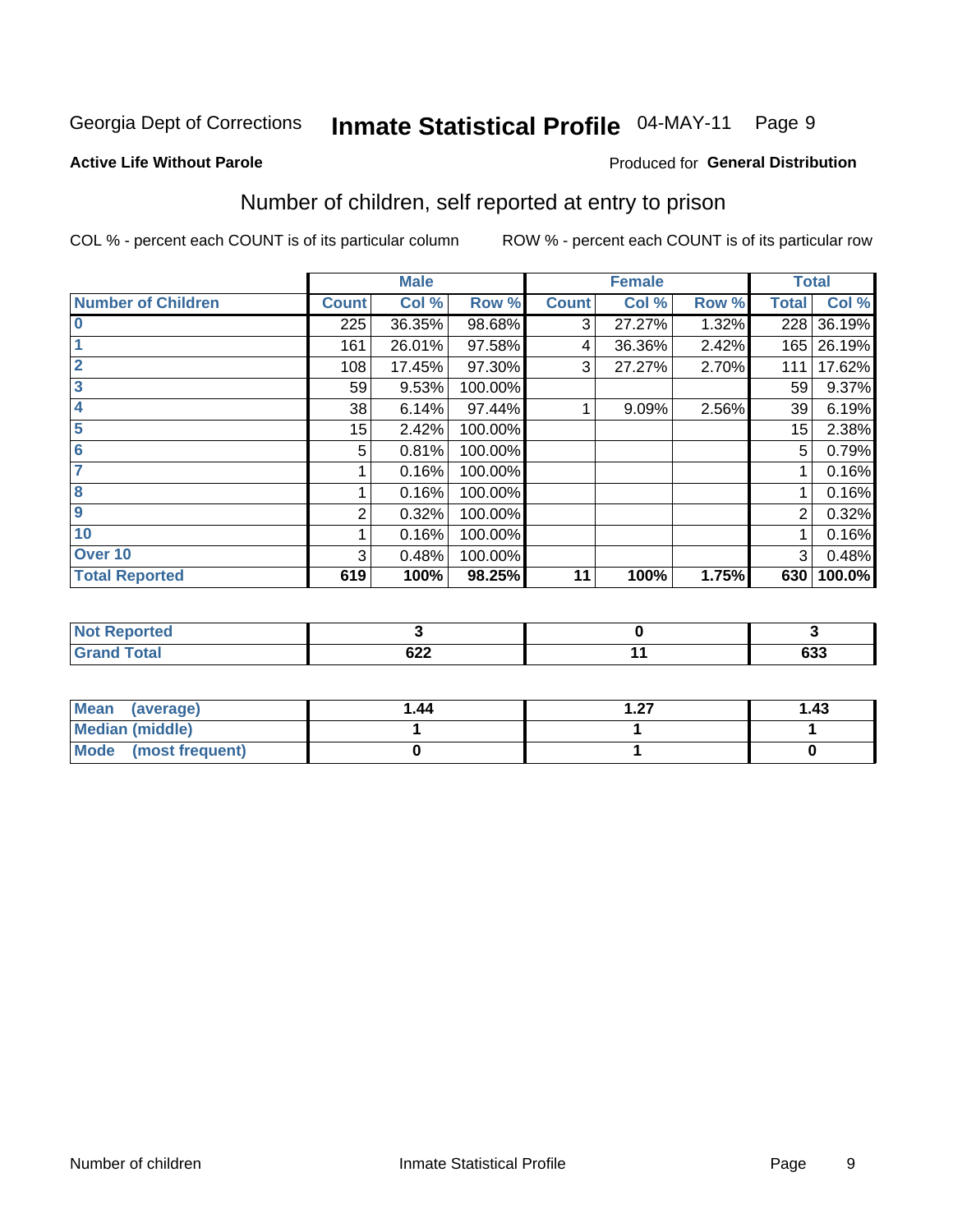#### Inmate Statistical Profile 04-MAY-11 Page 10

#### **Active Life Without Parole**

### Produced for General Distribution

### Religious affiliation, self-reported at entry to prison

COL % - percent each COUNT is of its particular column

|                |                              | <b>Male</b>  |        |         | <b>Female</b>  |        |       | <b>Total</b>   |        |
|----------------|------------------------------|--------------|--------|---------|----------------|--------|-------|----------------|--------|
|                | <b>Religious Affiliation</b> | <b>Count</b> | Col %  | Row %   | <b>Count</b>   | Col %  | Row % | <b>Total</b>   | Col %  |
|                | <b>Islam</b>                 | 41           | 8.12%  | 97.62%  |                | 11.11% | 2.38% | 42             | 8.17%  |
| $\overline{2}$ | <b>Catholic</b>              | 18           | 3.56%  | 94.74%  |                | 11.11% | 5.26% | 19             | 3.70%  |
| 3              | <b>Baptist</b>               | 215          | 42.57% | 97.73%  | 5              | 55.56% | 2.27% | 220            | 42.80% |
| 4              | <b>Methodist</b>             |              | 1.39%  | 100.00% |                |        |       |                | 1.36%  |
| 7              | <b>Chc Of God</b>            | 2            | .40%   | 100.00% |                |        |       | $\overline{2}$ | .39%   |
| 8              | <b>Holiness</b>              | 17           | 3.37%  | 100.00% |                |        |       | 17             | 3.31%  |
| 9              | <b>Jewish</b>                |              | .20%   | 100.00% |                |        |       |                | .19%   |
| 10             | <b>Anglican</b>              |              | .20%   | 100.00% |                |        |       |                | .19%   |
| 16             | <b>Seven D Ad</b>            | 4            | .79%   | 100.00% |                |        |       | 4              | .78%   |
| 17             | <b>Jehovah Wt</b>            | 9            | 1.78%  | 100.00% |                |        |       | 9              | 1.75%  |
| 18             | <b>Latr Day S</b>            |              | .20%   | 100.00% |                |        |       |                | .19%   |
| 20             | <b>Other Prot</b>            | 79           | 15.64% | 97.53%  | $\overline{2}$ | 22.22% | 2.47% | 81             | 15.76% |
| 96             | <b>None</b>                  | 110          | 21.78% | 100.00% |                |        |       | 110            | 21.40% |
|                | <b>Total Reported</b>        | 505          | 100%   | 98.25%  | 9              | 100%   | 1.75% | 514            | 100%   |

| ported<br><b>NOT</b><br><b>NGL</b> | .          | 11 O<br>- 10 |
|------------------------------------|------------|--------------|
| <b>otal</b><br>$\sim$              | ດາາ<br>◡∠∠ | 633          |

| Mode (most frequent) | 3aptist | .      | Baptist |
|----------------------|---------|--------|---------|
|                      |         | 'DIIS. |         |
|                      |         |        |         |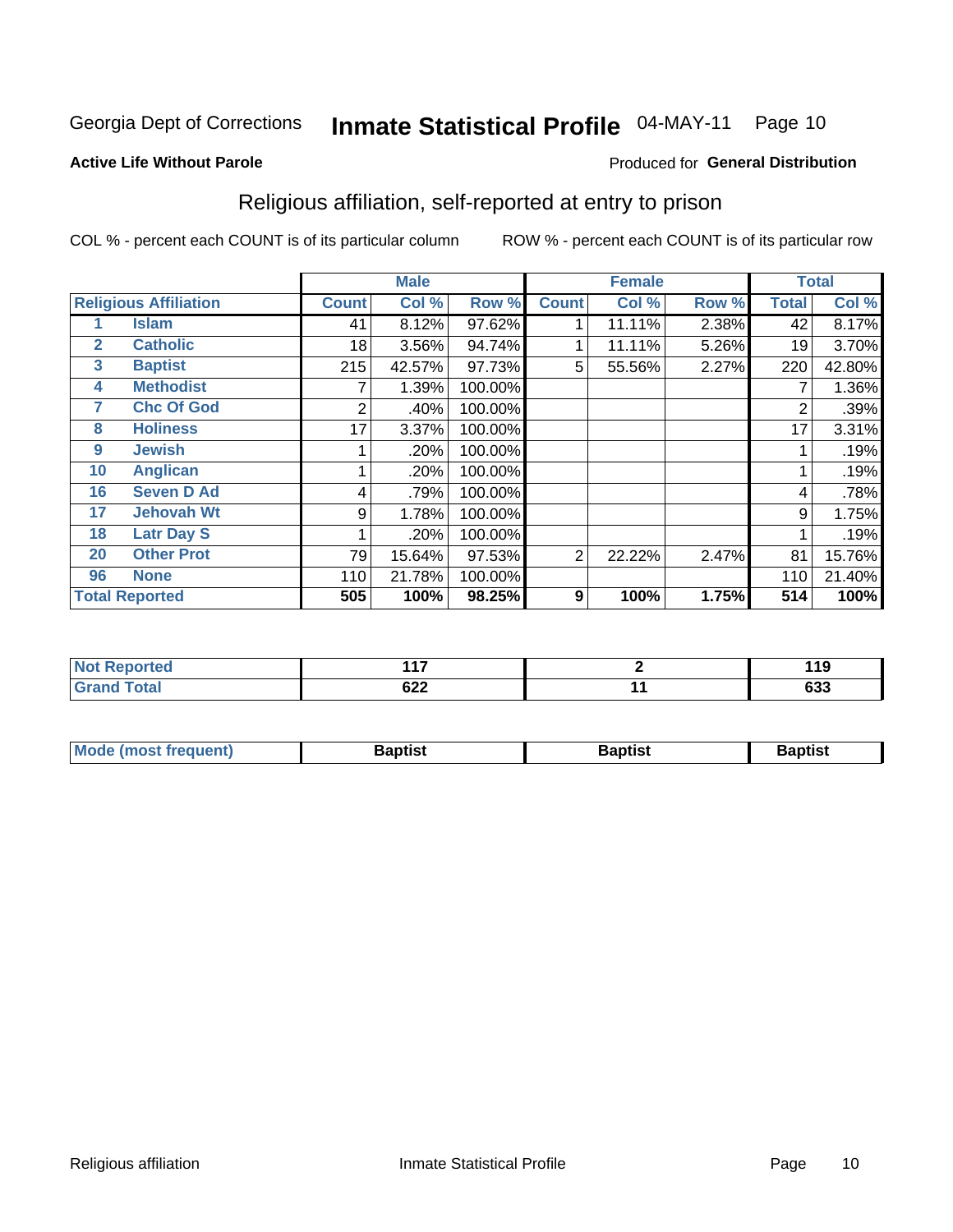#### Inmate Statistical Profile 04-MAY-11 Page 11

### **Active Life Without Parole**

### **Produced for General Distribution**

### Home county, self-reported at entry to prison

COL % - percent each COUNT is of its particular column

|                         |                      |                | <b>Male</b> |         |              | <b>Female</b> |        | <b>Total</b>   |       |
|-------------------------|----------------------|----------------|-------------|---------|--------------|---------------|--------|----------------|-------|
|                         | <b>Home County</b>   | <b>Count</b>   | Col %       | Row %   | <b>Count</b> | Col %         | Row %  | <b>Total</b>   | Col % |
| $\overline{1}$          | <b>Appling</b>       | 2              | .36%        | 100.00% |              |               |        | $\overline{2}$ | .35%  |
| $\overline{2}$          | <b>Atkinson</b>      | 1              | .18%        | 100.00% |              |               |        | 1              | .18%  |
| 5                       | <b>Baldwin</b>       | 4              | .71%        | 100.00% |              |               |        | 4              | .70%  |
| 7                       | <b>Barrow</b>        | 4              | .71%        | 100.00% |              |               |        | 4              | .70%  |
| $\overline{\mathbf{8}}$ | <b>Bartow</b>        | 6              | 1.07%       | 100.00% |              |               |        | 6              | 1.05% |
| $\boldsymbol{9}$        | <b>Ben Hill</b>      | 4              | .71%        | 100.00% |              |               |        | 4              | .70%  |
| 10                      | <b>Berrien</b>       | $\overline{2}$ | .36%        | 100.00% |              |               |        | $\overline{2}$ | .35%  |
| 11                      | <b>Bibb</b>          | 11             | 1.96%       | 100.00% |              |               |        | 11             | 1.93% |
| $\overline{12}$         | <b>Bleckley</b>      | 3              | .54%        | 100.00% |              |               |        | 3              | .53%  |
| 14                      | <b>Brooks</b>        | 1              | .18%        | 100.00% |              |               |        | 1              | .18%  |
| 16                      | <b>Bulloch</b>       | 4              | .71%        | 80.00%  | 1            | 9.09%         | 20.00% | 5              | .88%  |
| 17                      | <b>Burke</b>         | 5              | .89%        | 100.00% |              |               |        | 5              | .88%  |
| $\overline{18}$         | <b>Butts</b>         | $\overline{2}$ | .36%        | 100.00% |              |               |        | $\overline{2}$ | .35%  |
| 20                      | <b>Camden</b>        | 5              | .89%        | 100.00% |              |               |        | 5              | .88%  |
| $\overline{22}$         | <b>Carroll</b>       | $\overline{2}$ | .36%        | 100.00% |              |               |        | $\overline{2}$ | .35%  |
| 23                      | <b>Catoosa</b>       | 1              | .18%        | 100.00% |              |               |        | 1              | .18%  |
| $\overline{24}$         | <b>Charlton</b>      | 1              | .18%        | 100.00% |              |               |        | 1              | .18%  |
| 25                      | <b>Chatham</b>       | 31             | 5.54%       | 100.00% |              |               |        | 31             | 5.43% |
| 26                      | <b>Chattahoochee</b> | 1              | .18%        | 100.00% |              |               |        | 1              | .18%  |
| 28                      | <b>Cherokee</b>      | 2              | .36%        | 100.00% |              |               |        | $\overline{2}$ | .35%  |
| 29                      | <b>Clarke</b>        | 14             | 2.50%       | 100.00% |              |               |        | 14             | 2.45% |
| 31                      | <b>Clayton</b>       | 15             | 2.68%       | 100.00% |              |               |        | 15             | 2.63% |
| 33                      | <b>Cobb</b>          | 17             | 3.04%       | 100.00% |              |               |        | 17             | 2.98% |
| 34                      | <b>Coffee</b>        | 3              | .54%        | 100.00% |              |               |        | 3              | .53%  |
| 35                      | <b>Colquitt</b>      | 2              | .36%        | 100.00% |              |               |        | $\overline{2}$ | .35%  |
| 36                      | <b>Columbia</b>      | 3              | .54%        | 100.00% |              |               |        | 3              | .53%  |
| $\overline{37}$         | <b>Cook</b>          | $\overline{5}$ | .89%        | 100.00% |              |               |        | 5              | .88%  |
| 38                      | <b>Coweta</b>        | 3              | .54%        | 100.00% |              |               |        | 3              | .53%  |
| 40                      | <b>Crisp</b>         | 3              | .54%        | 100.00% |              |               |        | 3              | .53%  |
| 42                      | <b>Dawson</b>        | 1              | .18%        | 100.00% |              |               |        | 1              | .18%  |
| 43                      | <b>Decatur</b>       | 1              | .18%        | 100.00% |              |               |        | 1              | .18%  |
| 44                      | <b>Dekalb</b>        | 40             | 7.14%       | 100.00% |              |               |        | 40             | 7.01% |
| 46                      | <b>Dooly</b>         | 1              | .18%        | 50.00%  | 1            | 9.09%         | 50.00% | $\overline{2}$ | .35%  |
| 47                      | <b>Dougherty</b>     | 20             | 3.57%       | 100.00% |              |               |        | 20             | 3.50% |
| 48                      | <b>Douglas</b>       | 6              | 1.07%       | 85.71%  | 1            | 9.09%         | 14.29% | 7              | 1.23% |
| 49                      | <b>Early</b>         | 1              | .18%        | 100.00% |              |               |        | 1              | .18%  |
| 51                      | <b>Effingham</b>     | $\overline{c}$ | .36%        | 100.00% |              |               |        | 2              | .35%  |
| 52                      | <b>Elbert</b>        | 3              | .54%        | 100.00% |              |               |        | $\overline{3}$ | .53%  |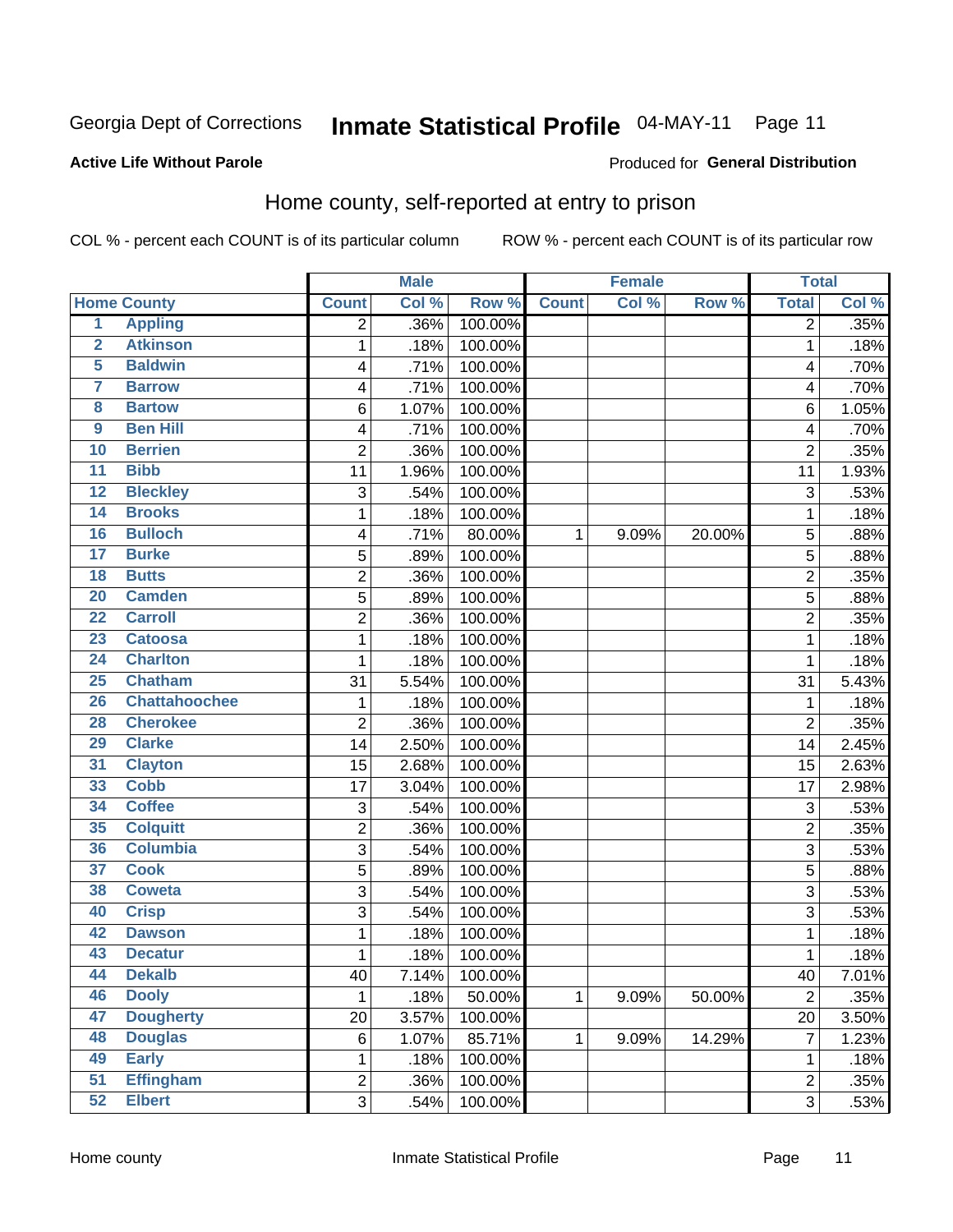# Inmate Statistical Profile 04-MAY-11 Page 12

### **Active Life Without Parole**

### **Produced for General Distribution**

### Home county, self-reported at entry to prison

COL % - percent each COUNT is of its particular column

|                 |                    |                         | <b>Male</b> |         |                | <b>Female</b> |        | <b>Total</b>   |        |
|-----------------|--------------------|-------------------------|-------------|---------|----------------|---------------|--------|----------------|--------|
|                 | <b>Home County</b> | <b>Count</b>            | Col %       | Row %   | <b>Count</b>   | Col %         | Row %  | <b>Total</b>   | Col %  |
| 53              | <b>Emanuel</b>     | 1                       | .18%        | 100.00% |                |               |        | 1              | .18%   |
| 56              | <b>Fayette</b>     | 3                       | .54%        | 100.00% |                |               |        | 3              | .53%   |
| 57              | <b>Floyd</b>       | 9                       | 1.61%       | 100.00% |                |               |        | 9              | 1.58%  |
| 58              | <b>Forsyth</b>     | 1                       | .18%        | 100.00% |                |               |        | 1              | .18%   |
| 59              | <b>Franklin</b>    | $\overline{2}$          | .36%        | 100.00% |                |               |        | $\overline{2}$ | .35%   |
| 60              | <b>Fulton</b>      | 87                      | 15.54%      | 97.75%  | $\overline{2}$ | 18.18%        | 2.25%  | 89             | 15.59% |
| 61              | <b>Gilmer</b>      | $\mathbf 1$             | .18%        | 100.00% |                |               |        | 1              | .18%   |
| 63              | <b>Glynn</b>       | 11                      | 1.96%       | 100.00% |                |               |        | 11             | 1.93%  |
| 66              | <b>Greene</b>      | 1                       | .18%        | 100.00% |                |               |        | 1              | .18%   |
| 67              | <b>Gwinnett</b>    | 10                      | 1.79%       | 90.91%  | $\mathbf{1}$   | 9.09%         | 9.09%  | 11             | 1.93%  |
| 68              | <b>Habersham</b>   | $\mathbf 1$             | .18%        | 100.00% |                |               |        | 1              | .18%   |
| 69              | <b>Hall</b>        | 8                       | 1.43%       | 100.00% |                |               |        | 8              | 1.40%  |
| 70              | <b>Hancock</b>     | $\overline{c}$          | .36%        | 100.00% |                |               |        | $\overline{2}$ | .35%   |
| $\overline{71}$ | <b>Haralson</b>    | $\overline{2}$          | .36%        | 100.00% |                |               |        | $\overline{2}$ | .35%   |
| $\overline{72}$ | <b>Harris</b>      | $\mathbf 1$             | .18%        | 100.00% |                |               |        | 1              | .18%   |
| $\overline{73}$ | <b>Hart</b>        | $\overline{c}$          | .36%        | 100.00% |                |               |        | $\overline{2}$ | .35%   |
| 75              | <b>Henry</b>       | 4                       | .71%        | 100.00% |                |               |        | 4              | .70%   |
| 76              | <b>Houston</b>     | $\overline{7}$          | 1.25%       | 100.00% |                |               |        | 7              | 1.23%  |
| 78              | <b>Jackson</b>     | 5                       | .89%        | 100.00% |                |               |        | 5              | .88%   |
| 80              | <b>Jeff Davis</b>  | $\mathbf 1$             | .18%        | 100.00% |                |               |        | 1              | .18%   |
| $\overline{81}$ | <b>Jefferson</b>   | $\mathbf 1$             | .18%        | 100.00% |                |               |        | 1              | .18%   |
| 82              | <b>Jenkins</b>     | $\mathbf{1}$            | .18%        | 100.00% |                |               |        | 1              | .18%   |
| 87              | <b>Laurens</b>     | 4                       | .71%        | 100.00% |                |               |        | 4              | .70%   |
| 88              | <b>Lee</b>         | $\mathbf{1}$            | .18%        | 100.00% |                |               |        | 1              | .18%   |
| 89              | <b>Liberty</b>     | 6                       | 1.07%       | 100.00% |                |               |        | 6              | 1.05%  |
| 90              | <b>Lincoln</b>     | $\mathbf{1}$            | .18%        | 100.00% |                |               |        | 1              | .18%   |
| 91              | Long               | $\mathbf 1$             | .18%        | 100.00% |                |               |        | 1              | .18%   |
| 92              | <b>Lowndes</b>     | 4                       | .71%        | 100.00% |                |               |        | 4              | .70%   |
| 96              | <b>Marion</b>      | $\mathbf 1$             | .18%        | 100.00% |                |               |        | 1              | .18%   |
| 97              | <b>Mcduffie</b>    | $\overline{\mathbf{c}}$ | .36%        | 100.00% |                |               |        | $\overline{c}$ | .35%   |
| 98              | <b>Mcintosh</b>    | $\overline{2}$          | .36%        | 100.00% |                |               |        | $\overline{2}$ | .35%   |
| 100             | <b>Miller</b>      | 1                       | .18%        | 100.00% |                |               |        | 1              | .18%   |
| 101             | <b>Mitchell</b>    | $\mathbf 1$             | .18%        | 100.00% |                |               |        | 1              | .18%   |
| 102             | <b>Monroe</b>      | $\overline{\mathbf{c}}$ | .36%        | 100.00% |                |               |        | $\overline{c}$ | .35%   |
| 104             | <b>Morgan</b>      | $\mathbf{1}$            | .18%        | 100.00% |                |               |        | $\mathbf 1$    | .18%   |
| 106             | <b>Muscogee</b>    | 19                      | 3.39%       | 100.00% |                |               |        | 19             | 3.33%  |
| 107             | <b>Newton</b>      | $\overline{c}$          | .36%        | 66.67%  | $\mathbf{1}$   | 9.09%         | 33.33% | 3              | .53%   |
| 109             | <b>Oglethorpe</b>  | $\overline{2}$          | .36%        | 100.00% |                |               |        | $\overline{2}$ | .35%   |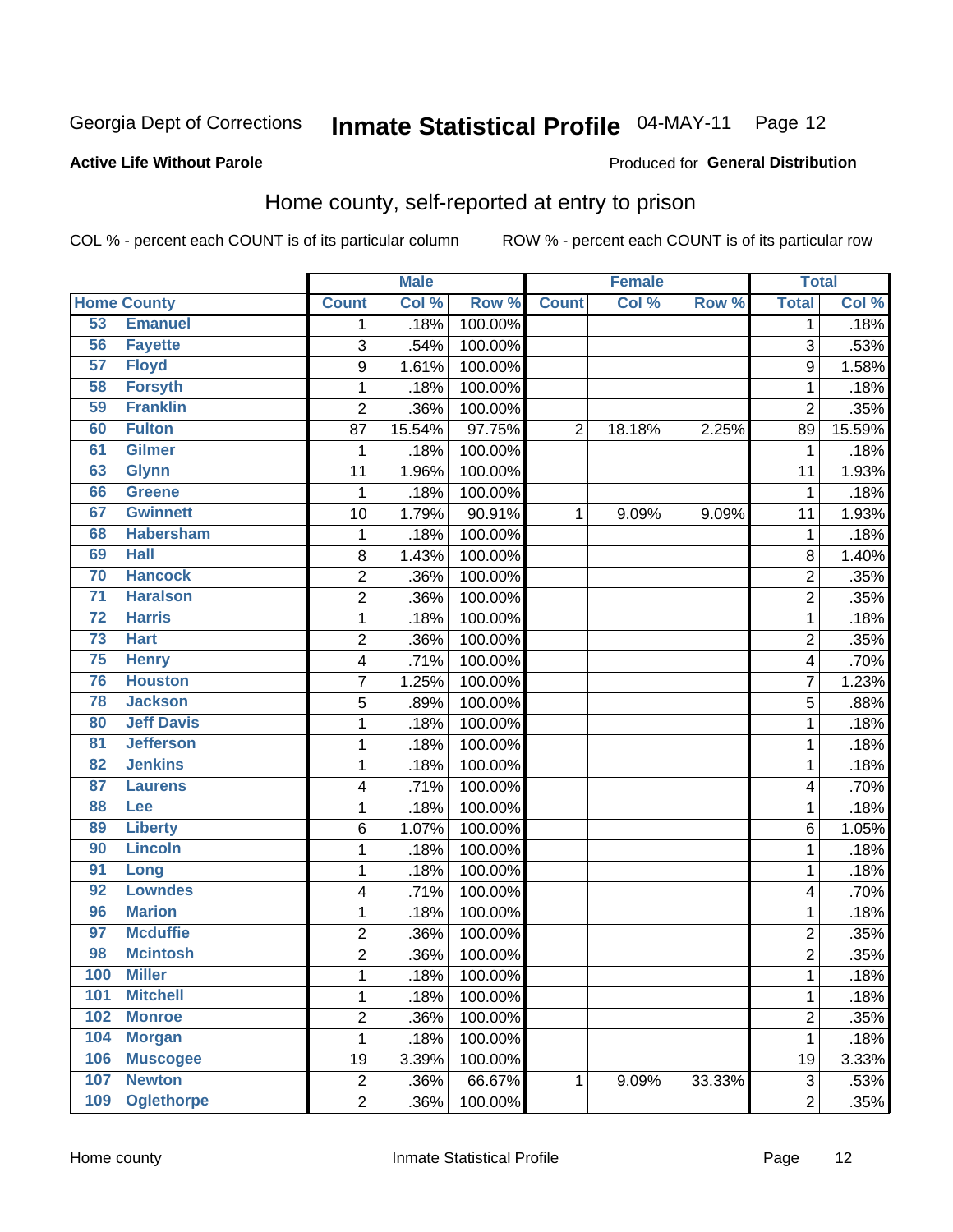### Inmate Statistical Profile 04-MAY-11 Page 13

### **Active Life Without Parole**

### **Produced for General Distribution**

### Home county, self-reported at entry to prison

COL % - percent each COUNT is of its particular column

|                       |                   | <b>Male</b>      |       |         | <b>Female</b>   |       | <b>Total</b> |                  |       |
|-----------------------|-------------------|------------------|-------|---------|-----------------|-------|--------------|------------------|-------|
| <b>Home County</b>    |                   | <b>Count</b>     | Col % | Row %   | <b>Count</b>    | Col % | Row %        | <b>Total</b>     | Col % |
| 110                   | <b>Paulding</b>   | $\overline{2}$   | .36%  | 100.00% |                 |       |              | $\overline{2}$   | .35%  |
| <b>Peach</b><br>111   |                   | 1                | .18%  | 100.00% |                 |       |              | 1                | .18%  |
| <b>Pierce</b><br>113  |                   | 3                | .54%  | 100.00% |                 |       |              | 3                | .53%  |
| <b>Pike</b><br>114    |                   | 3                | .54%  | 75.00%  | 1               | 9.09% | 25.00%       | 4                | .70%  |
| 115<br><b>Polk</b>    |                   | 3                | .54%  | 100.00% |                 |       |              | 3                | .53%  |
| 117                   | <b>Putnam</b>     | 3                | .54%  | 100.00% |                 |       |              | 3                | .53%  |
| 119                   | <b>Rabun</b>      | 1                | .18%  | 100.00% |                 |       |              | 1                | .18%  |
| 120                   | <b>Randolph</b>   | $\overline{2}$   | .36%  | 100.00% |                 |       |              | $\overline{2}$   | .35%  |
| 121                   | <b>Richmond</b>   | 22               | 3.93% | 95.65%  | $\mathbf{1}$    | 9.09% | 4.35%        | 23               | 4.03% |
| 122                   | <b>Rockdale</b>   | $\overline{c}$   | .36%  | 100.00% |                 |       |              | $\overline{2}$   | .35%  |
| 125                   | <b>Seminole</b>   | 1                | .18%  | 100.00% |                 |       |              | 1                | .18%  |
| 126                   | <b>Spalding</b>   | 7                | 1.25% | 100.00% |                 |       |              | 7                | 1.23% |
| 127                   | <b>Stephens</b>   | 1                | .18%  | 100.00% |                 |       |              | 1                | .18%  |
| 129                   | <b>Sumter</b>     | 1                | .18%  | 100.00% |                 |       |              | 1                | .18%  |
| 132                   | <b>Tattnall</b>   | 1                | .18%  | 100.00% |                 |       |              | 1                | .18%  |
| <b>Telfair</b><br>134 |                   | $\mathbf{1}$     | .18%  | 100.00% |                 |       |              | 1                | .18%  |
| 136                   | <b>Thomas</b>     | 4                | .71%  | 100.00% |                 |       |              | 4                | .70%  |
| <b>Tift</b><br>137    |                   | 4                | .71%  | 100.00% |                 |       |              | $\overline{4}$   | .70%  |
| 138                   | <b>Toombs</b>     | 10               | 1.79% | 100.00% |                 |       |              | 10               | 1.75% |
| 142                   | <b>Turner</b>     | $\mathbf{1}$     | .18%  | 100.00% |                 |       |              | $\mathbf 1$      | .18%  |
| <b>Union</b><br>144   |                   | $\mathbf{1}$     | .18%  | 100.00% |                 |       |              | 1                | .18%  |
| 145<br><b>Upson</b>   |                   | $\overline{2}$   | .36%  | 100.00% |                 |       |              | $\overline{2}$   | .35%  |
| 146                   | <b>Walker</b>     | $\boldsymbol{2}$ | .36%  | 66.67%  | 1               | 9.09% | 33.33%       | 3                | .53%  |
| 147                   | <b>Walton</b>     | 5                | .89%  | 100.00% |                 |       |              | 5                | .88%  |
| 148<br><b>Ware</b>    |                   | 6                | 1.07% | 100.00% |                 |       |              | 6                | 1.05% |
| 150                   | <b>Washington</b> | 3                | .54%  | 100.00% |                 |       |              | 3                | .53%  |
| 151                   | <b>Wayne</b>      | $\overline{2}$   | .36%  | 100.00% |                 |       |              | $\overline{2}$   | .35%  |
| 155                   | <b>Whitfield</b>  | 3                | .54%  | 100.00% |                 |       |              | 3                | .53%  |
| 158                   | <b>Wilkinson</b>  | 1                | .18%  | 100.00% |                 |       |              | 1                | .18%  |
| 160                   | <b>Unknown</b>    | 19               | 3.39% | 95.00%  | 1               | 9.09% | 5.00%        | 20               | 3.50% |
| <b>Total Rported</b>  |                   | 560              | 100%  | 98.07%  | $\overline{11}$ | 100%  | 1.93%        | $\overline{571}$ | 100%  |

| eported: | - -<br>UŁ | -<br>- ס∡     |
|----------|-----------|---------------|
| Total    | ◡∠∠       | $\sim$<br>ნაა |

| <b>Mode</b> | ⊺ulton | <b>ulton</b> | ultor |  |
|-------------|--------|--------------|-------|--|
|-------------|--------|--------------|-------|--|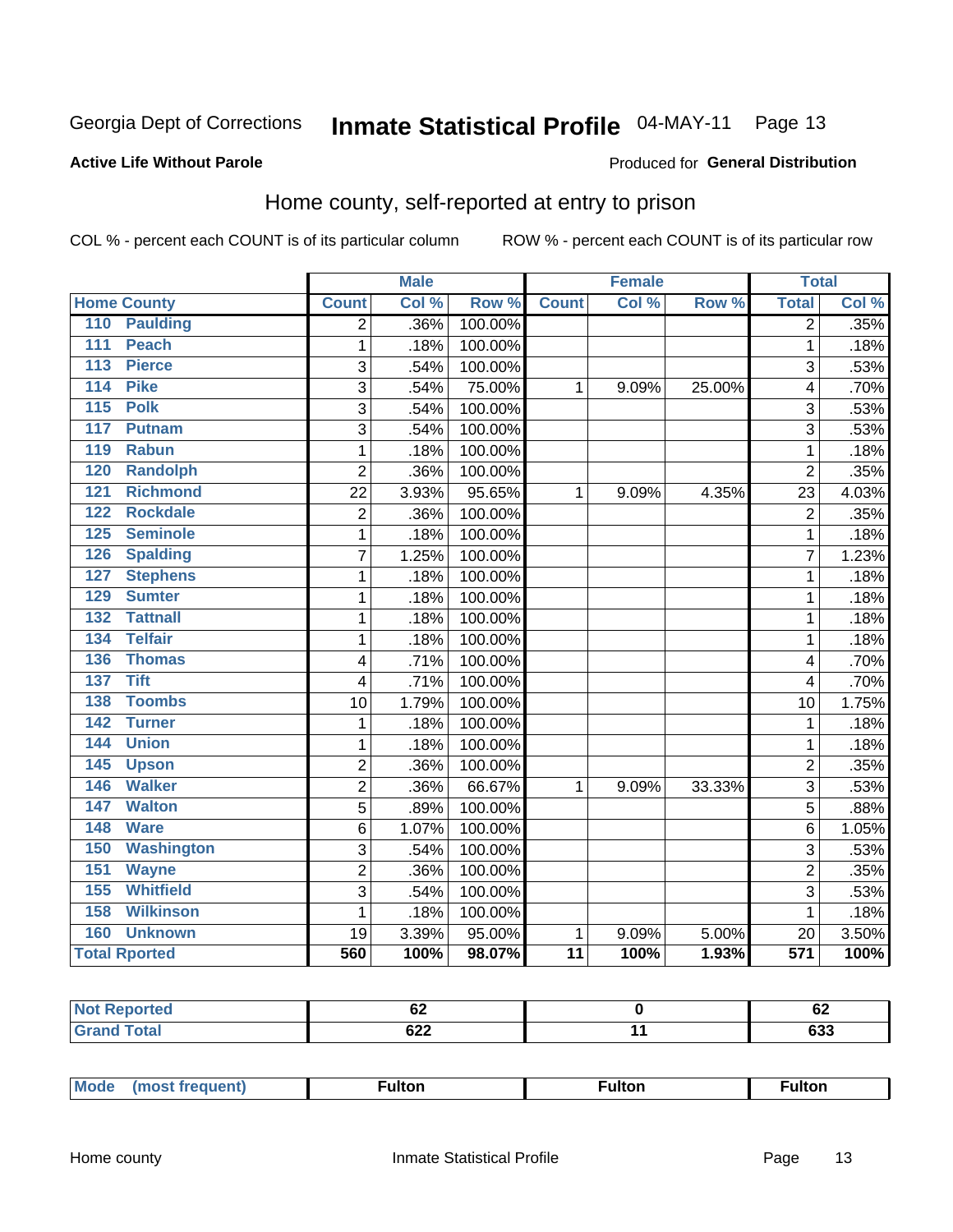### Inmate Statistical Profile 04-MAY-11 Page 14

#### **Active Life Without Parole**

### **Produced for General Distribution**

### Socioeconomic class, self-reported at entry to prison

COL % - percent each COUNT is of its particular column

|                       |              | <b>Male</b> |           |              | <b>Female</b> |       |        | <b>Total</b> |
|-----------------------|--------------|-------------|-----------|--------------|---------------|-------|--------|--------------|
| Socioeconomic Class   | <b>Count</b> | Col %       | Row %     | <b>Count</b> | Col %         | Row % | Total, | Col %        |
| <b>Welfare</b>        | 33           | 6.31%       | 100.00%   |              |               |       | 33     | 6.21%        |
| <b>Occ Employ</b>     | 23           | 4.40%       | 100.00%   |              |               |       | 23     | 4.33%        |
| <b>Minimum Std</b>    | 265          | 50.67%      | $99.62\%$ |              | $12.50\%$     | .38%  | 266    | 50.09%       |
| <b>Middle</b>         | 202          | 38.62%      | 96.65%    |              | 87.50%        | 3.35% | 209    | 39.36%       |
| <b>Total Reported</b> | 523          | 100%        | 98.49%    |              | 100%          | 1.51% | 531    | 100%         |

| 99                | $\sqrt{2}$<br>I VŁ |
|-------------------|--------------------|
| coo<br><b>DZZ</b> | <b>000</b><br>ნაა  |

|  | Mo | Minin<br>Std<br>$- - - -$ | <b>Middle</b> | Min<br>Std<br>. |
|--|----|---------------------------|---------------|-----------------|
|--|----|---------------------------|---------------|-----------------|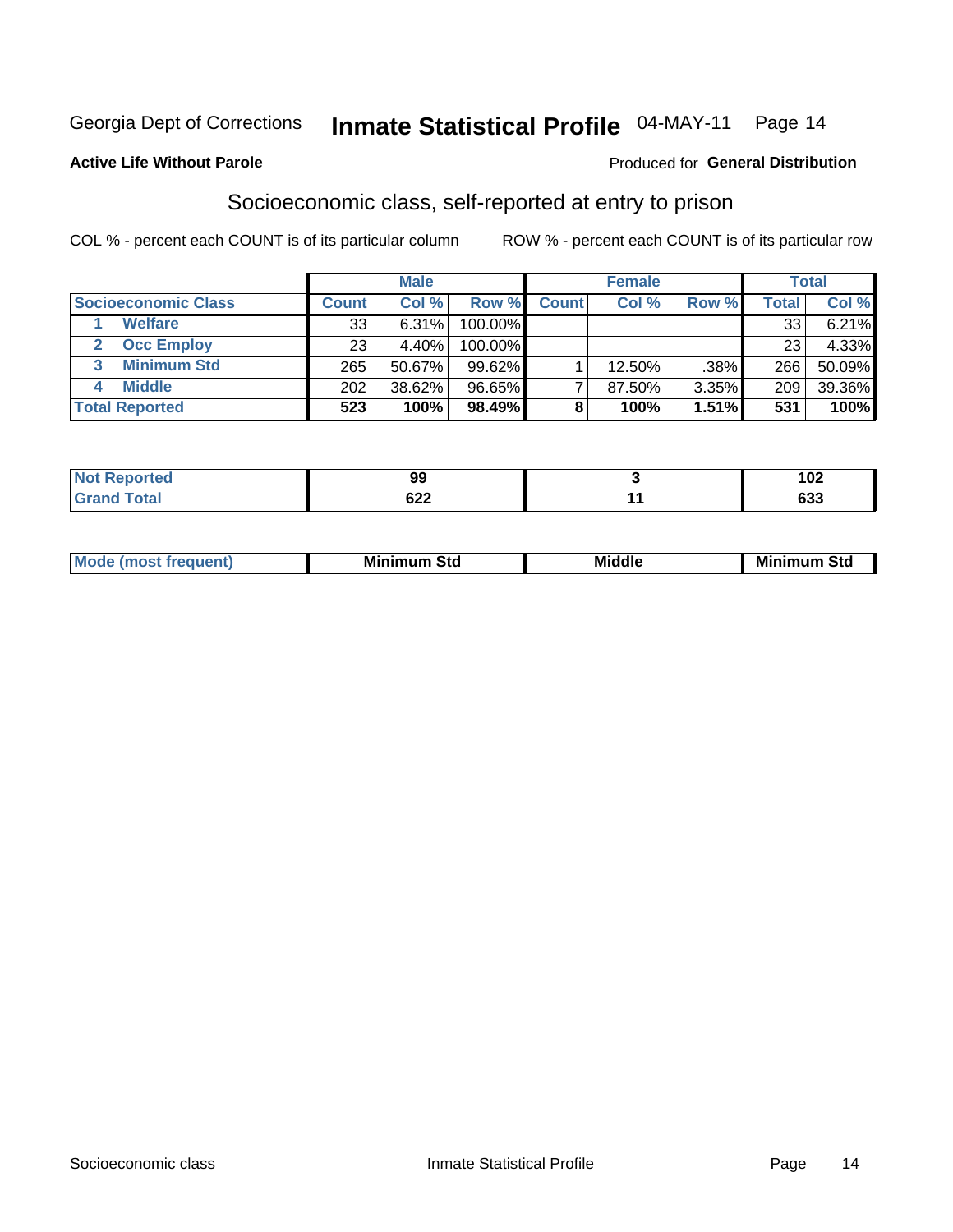### Inmate Statistical Profile 04-MAY-11 Page 15

### **Active Life Without Parole**

### Produced for General Distribution

### Environment to age 16, self-reported at entry to prison

COL % - percent each COUNT is of its particular column

|                              |                 | <b>Male</b> |         |              | <b>Female</b> |        |       | <b>Total</b> |
|------------------------------|-----------------|-------------|---------|--------------|---------------|--------|-------|--------------|
| <b>Environment to age 16</b> | <b>Count</b>    | Col %       | Row %   | <b>Count</b> | Col %         | Row %  | Total | Col %        |
| <b>Rural/Farm</b>            | 10 <sup>1</sup> | 1.88%       | 100.00% |              |               |        | 10    | 1.85%        |
| <b>Rural/Nfarm</b>           | 24              | 4.51%       | 88.89%  | 3            | 33.33%        | 11.11% | 27    | 4.99%        |
| S.M.S.A<br>3                 | 222             | 41.73%      | 99.55%  |              | 11.11%        | .45%   | 223   | 41.22%       |
| <b>Urban</b><br>4            | 110             | 20.68%      | 97.35%  | 3            | 33.33%        | 2.65%  | 113   | 20.89%       |
| <b>Small Town</b><br>5       | 166             | 31.20%      | 98.81%  | ົ            | 22.22%        | 1.19%  | 168   | 31.05%       |
| <b>Total Reported</b>        | 532             | 100%        | 98.34%  | 9            | 100%          | 1.66%  | 541   | 100%         |

| Reported<br>NOT.<br>$\sim$ | ״<br>Ju           | ~<br>◡            |
|----------------------------|-------------------|-------------------|
| <b>Total</b>               | coo<br><b>ULL</b> | <b>000</b><br>ნაა |

| Mo | M<br>______ | <b>17516</b><br><b>Ifarm</b><br>. | -<br>M<br>_____ |
|----|-------------|-----------------------------------|-----------------|
|    |             |                                   |                 |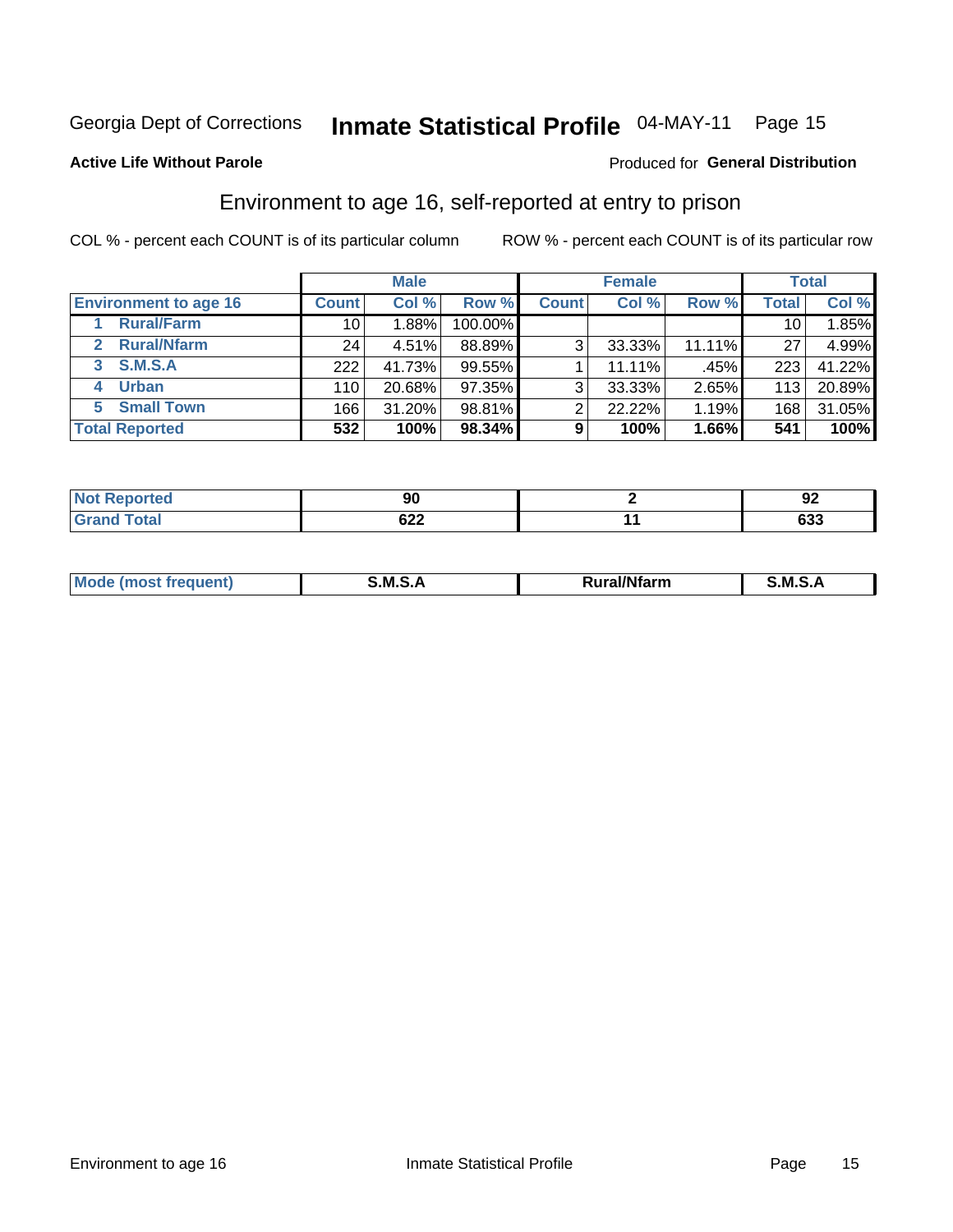# Inmate Statistical Profile 04-MAY-11 Page 16

### **Active Life Without Parole**

### Produced for General Distribution

### Guardian status to age 16, self-reported at entry to prison

COL % - percent each COUNT is of its particular column

|                                  |              | <b>Male</b> |         |              | <b>Female</b> |       |              | <b>Total</b> |
|----------------------------------|--------------|-------------|---------|--------------|---------------|-------|--------------|--------------|
| <b>Guardian Status To Age 16</b> | <b>Count</b> | Col %       | Row %   | <b>Count</b> | Col %         | Row % | <b>Total</b> | Col %        |
| 2 Father Only                    | 9            | 2.05%       | 100.00% |              |               |       | 9            | 2.03%        |
| <b>3 Both Parents</b>            | 187          | 42.69%      | 97.91%  | 4            | 66.67%        | 2.09% | 191          | 43.02%       |
| <b>4 Mother Only</b>             | 173          | 39.50%      | 99.43%  |              | 16.67%        | .57%  | 174          | 39.19%       |
| <b>6 Oth Female</b>              | 15           | 3.42%       | 100.00% |              |               |       | 15           | 3.38%        |
| <b>7 Oth Male</b>                | 4            | .91%        | 100.00% |              |               |       | 4            | $.90\%$      |
| 8 Step-Parents                   | 12           | 2.74%       | 100.00% |              |               |       | 12           | 2.70%        |
| 9 Foster Home                    | 9            | 2.05%       | 100.00% |              |               |       | 9            | 2.03%        |
| <b>10 Grand Parents</b>          | 29           | 6.62%       | 96.67%  |              | 16.67%        | 3.33% | 30           | 6.76%        |
| <b>Total Reported</b>            | 438          | 100%        | 98.65%  | 6            | 100%          | 1.35% | 444          | 100%         |

| <b>Not Reported</b><br>⋯ | 184        | 189       |
|--------------------------|------------|-----------|
| Total                    | cog<br>02Z | ົາ<br>ნაა |

| <b>Mode (most frequent)</b> | <b>Both Parents</b> | <b>Both Parents</b> | <b>Both Parents</b> |
|-----------------------------|---------------------|---------------------|---------------------|
|                             |                     |                     |                     |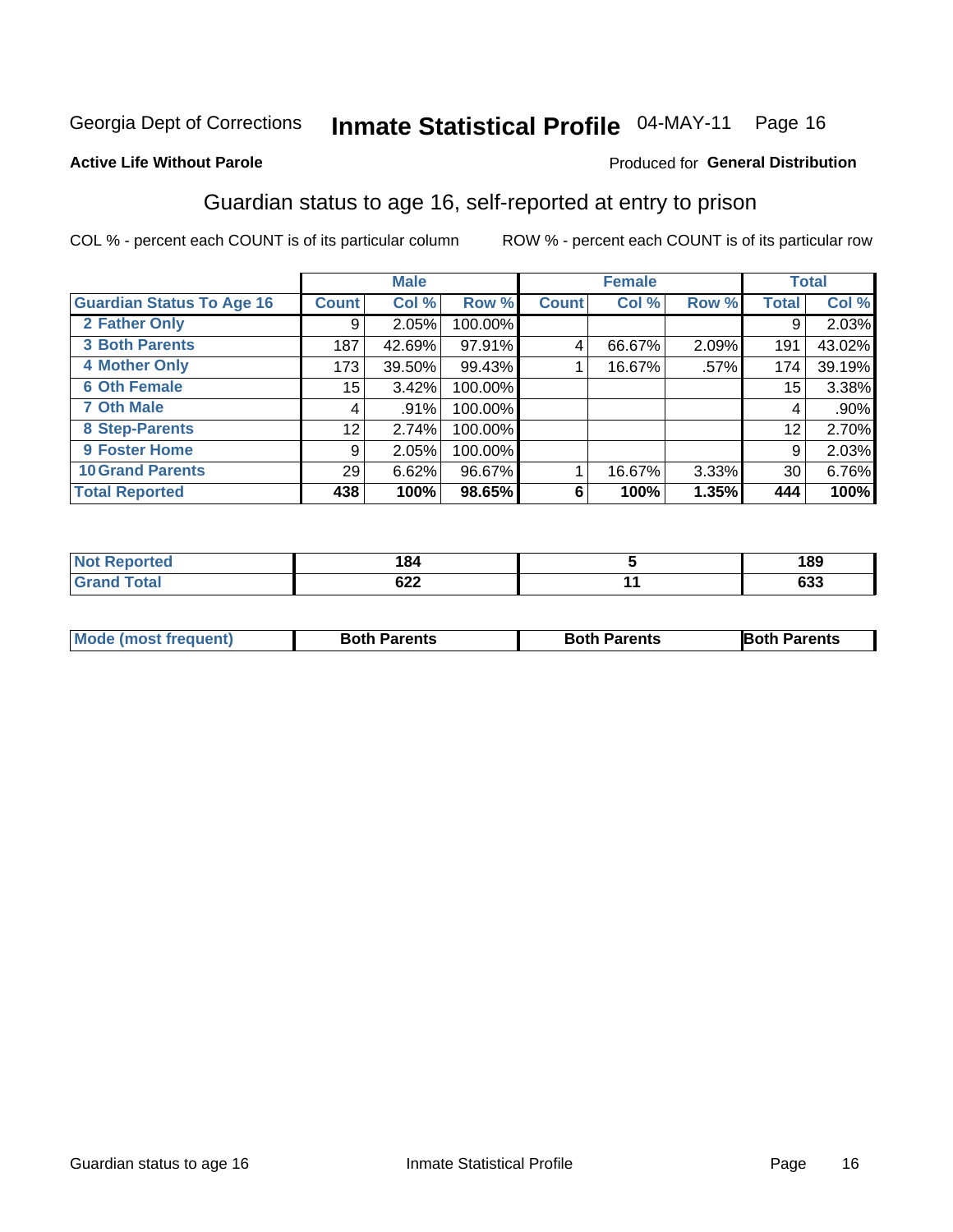#### Inmate Statistical Profile 04-MAY-11 Page 17

### **Active Life Without Parole**

### Produced for General Distribution

### Employment status before prison, self-reported at entry to prison

COL % - percent each COUNT is of its particular column

|                                  |         | <b>Male</b> |         |              | <b>Female</b> |       |       | <b>Total</b> |
|----------------------------------|---------|-------------|---------|--------------|---------------|-------|-------|--------------|
| <b>Employment Status</b>         | Count l | Col %       | Row %   | <b>Count</b> | Col %         | Row % | Total | Col %        |
| <b>Full Time</b>                 | 287     | 53.64%      | 97.95%  | 6            | 75.00%        | 2.05% | 293   | 53.96%       |
| <b>Part Time</b><br>$\mathbf{2}$ | 38      | 7.10%       | 100.00% |              |               |       | 38    | 7.00%        |
| Unempl $<$ 6m<br>3               | 55      | 10.28%      | 98.21%  |              | 12.50%        | 1.79% | 56    | 10.31%       |
| Unempl > 6m<br>4                 | 88      | 16.45%      | 98.88%  |              | 12.50%        | 1.12% | 89    | 16.39%       |
| <b>Never Workd</b><br>5          | 38      | 7.10%       | 100.00% |              |               |       | 38    | 7.00%        |
| <b>Student</b><br>6              | 6       | 1.12%       | 100.00% |              |               |       | 6     | 1.10%        |
| <b>Incapable</b>                 | 23      | 4.30%       | 100.00% |              |               |       | 23    | 4.24%        |
| <b>Total Reported</b>            | 535     | 100%        | 98.53%  | 8            | 100%          | 1.47% | 543   | 100%         |

| те о                  | ~-<br>     | 90                |
|-----------------------|------------|-------------------|
| $f \wedge f \wedge f$ | ດາາ<br>92Z | <b>000</b><br>ნაა |

| Mc | ∴ull | ----<br>ıme<br>w |
|----|------|------------------|
|    |      |                  |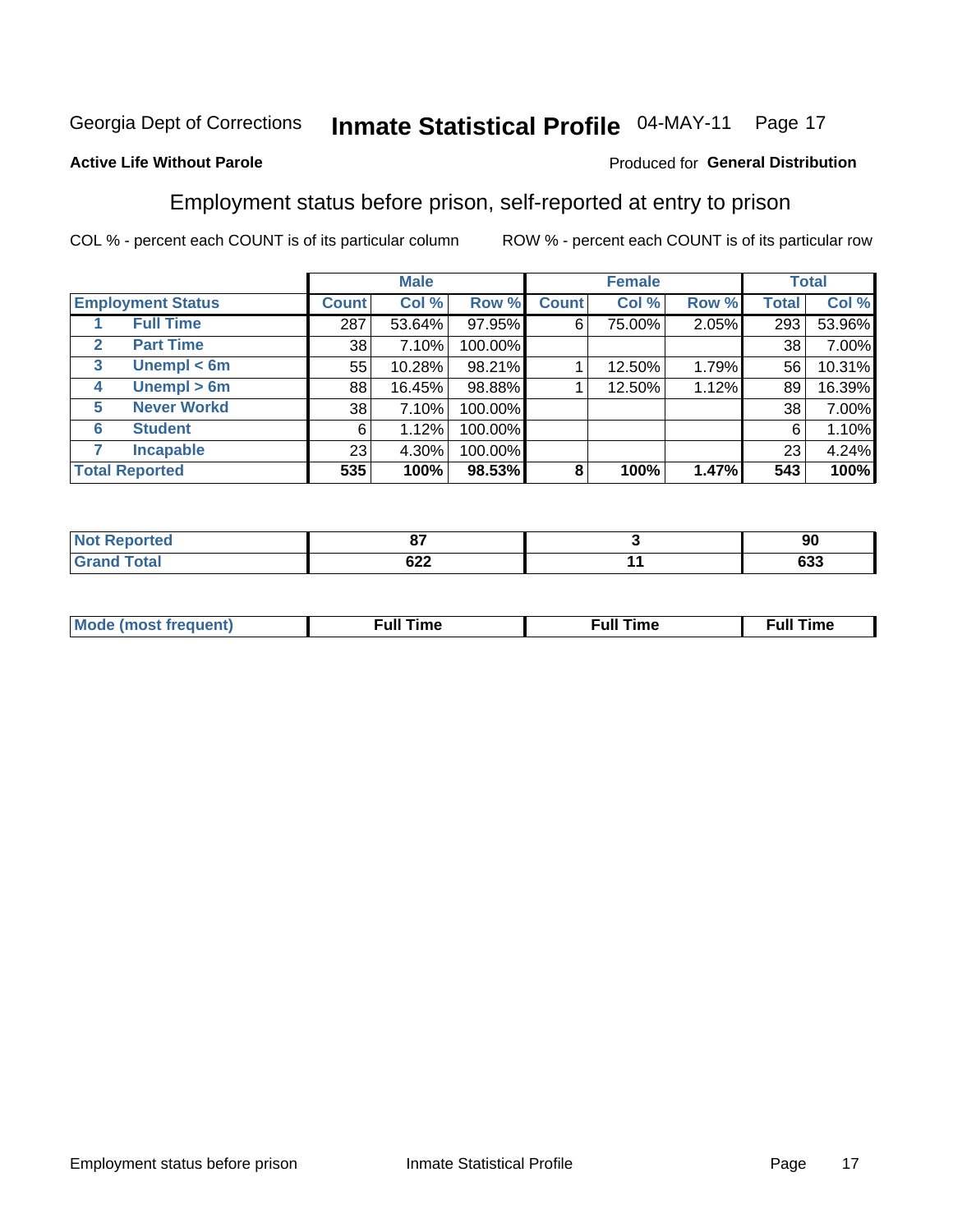# Inmate Statistical Profile 04-MAY-11 Page 18

### **Active Life Without Parole**

Produced for General Distribution

### Age at admission

COL % - percent each COUNT is of its particular column

|                         |                | <b>Male</b> |         |                | <b>Female</b> |        |                | <b>Total</b> |
|-------------------------|----------------|-------------|---------|----------------|---------------|--------|----------------|--------------|
| <b>Age At Admission</b> | <b>Count</b>   | Col %       | Row %   | <b>Count</b>   | Col %         | Row %  | <b>Total</b>   | Col %        |
| 15                      | 1              | 0.16%       | 100.00% |                |               |        | 1              | 0.16%        |
| 16                      | 1              | 0.16%       | 100.00% |                |               |        | 1              | 0.16%        |
| $\overline{17}$         | $\overline{c}$ | 0.32%       | 100.00% |                |               |        | $\overline{2}$ | 0.32%        |
| 18                      | 3              | 0.48%       | 100.00% |                |               |        | 3              | 0.47%        |
| 19                      | 12             | 1.93%       | 100.00% |                |               |        | 12             | 1.90%        |
| $\overline{20}$         | 9              | 1.45%       | 90.00%  | 1              | 9.09%         | 10.00% | 10             | 1.58%        |
| $\overline{21}$         | 19             | 3.05%       | 100.00% |                |               |        | 19             | 3.00%        |
| 22                      | 27             | 4.34%       | 100.00% |                |               |        | 27             | 4.27%        |
| $\overline{23}$         | 18             | 2.89%       | 94.74%  | 1              | 9.09%         | 5.26%  | 19             | 3.00%        |
| $\overline{24}$         | 22             | 3.54%       | 100.00% |                |               |        | 22             | 3.48%        |
| $\overline{25}$         | 22             | 3.54%       | 95.65%  | 1              | 9.09%         | 4.35%  | 23             | 3.63%        |
| 26                      | 25             | 4.02%       | 100.00% |                |               |        | 25             | 3.95%        |
| $\overline{27}$         | 23             | 3.70%       | 95.83%  | 1              | 9.09%         | 4.17%  | 24             | 3.79%        |
| 28                      | 25             | 4.02%       | 100.00% |                |               |        | 25             | 3.95%        |
| 29                      | 29             | 4.66%       | 100.00% |                |               |        | 29             | 4.58%        |
| 30                      | 20             | 3.22%       | 100.00% |                |               |        | 20             | 3.16%        |
| 31                      | 22             | 3.54%       | 100.00% |                |               |        | 22             | 3.48%        |
| 32                      | 23             | 3.70%       | 92.00%  | $\overline{2}$ | 18.18%        | 8.00%  | 25             | 3.95%        |
| 33                      | 16             | 2.57%       | 100.00% |                |               |        | 16             | 2.53%        |
| 34                      | 15             | 2.41%       | 100.00% |                |               |        | 15             | 2.37%        |
| 35                      | 19             | 3.05%       | 95.00%  | 1              | 9.09%         | 5.00%  | 20             | 3.16%        |
| 36                      | 31             | 4.98%       | 100.00% |                |               |        | 31             | 4.90%        |
| $\overline{37}$         | 21             | 3.38%       | 100.00% |                |               |        | 21             | 3.32%        |
| 38                      | 18             | 2.89%       | 100.00% |                |               |        | 18             | 2.84%        |
| 39                      | 18             | 2.89%       | 100.00% |                |               |        | 18             | 2.84%        |
| 40                      | 13             | 2.09%       | 100.00% |                |               |        | 13             | 2.05%        |
| 41                      | 20             | 3.22%       | 100.00% |                |               |        | 20             | 3.16%        |
| 42                      | 19             | 3.05%       | 100.00% |                |               |        | 19             | 3.00%        |
| 43                      | 15             | 2.41%       | 100.00% |                |               |        | 15             | 2.37%        |
| 44                      | 12             | 1.93%       | 92.31%  | 1              | 9.09%         | 7.69%  | 13             | 2.05%        |
| 45                      | 15             | 2.41%       | 100.00% |                |               |        | 15             | 2.37%        |
| 46                      | 13             | 2.09%       | 86.67%  | $\overline{2}$ | 18.18%        | 13.33% | 15             | 2.37%        |
| 47                      | 9              | 1.45%       | 100.00% |                |               |        | 9              | 1.42%        |
| 48                      | 10             | 1.61%       | 90.91%  | 1              | 9.09%         | 9.09%  | 11             | 1.74%        |
| 49                      | 11             | 1.77%       | 100.00% |                |               |        | 11             | 1.74%        |
| 50                      | 4              | 0.64%       | 100.00% |                |               |        | 4              | 0.63%        |
| $\overline{51}$         | 5              | 0.80%       | 100.00% |                |               |        | 5              | 0.79%        |
| 52                      | 6              | 0.96%       | 100.00% |                |               |        | 6              | 0.95%        |
| 53                      | 1              | 0.16%       | 100.00% |                |               |        | 1              | 0.16%        |
| 54                      | 3              | 0.48%       | 100.00% |                |               |        | 3              | 0.47%        |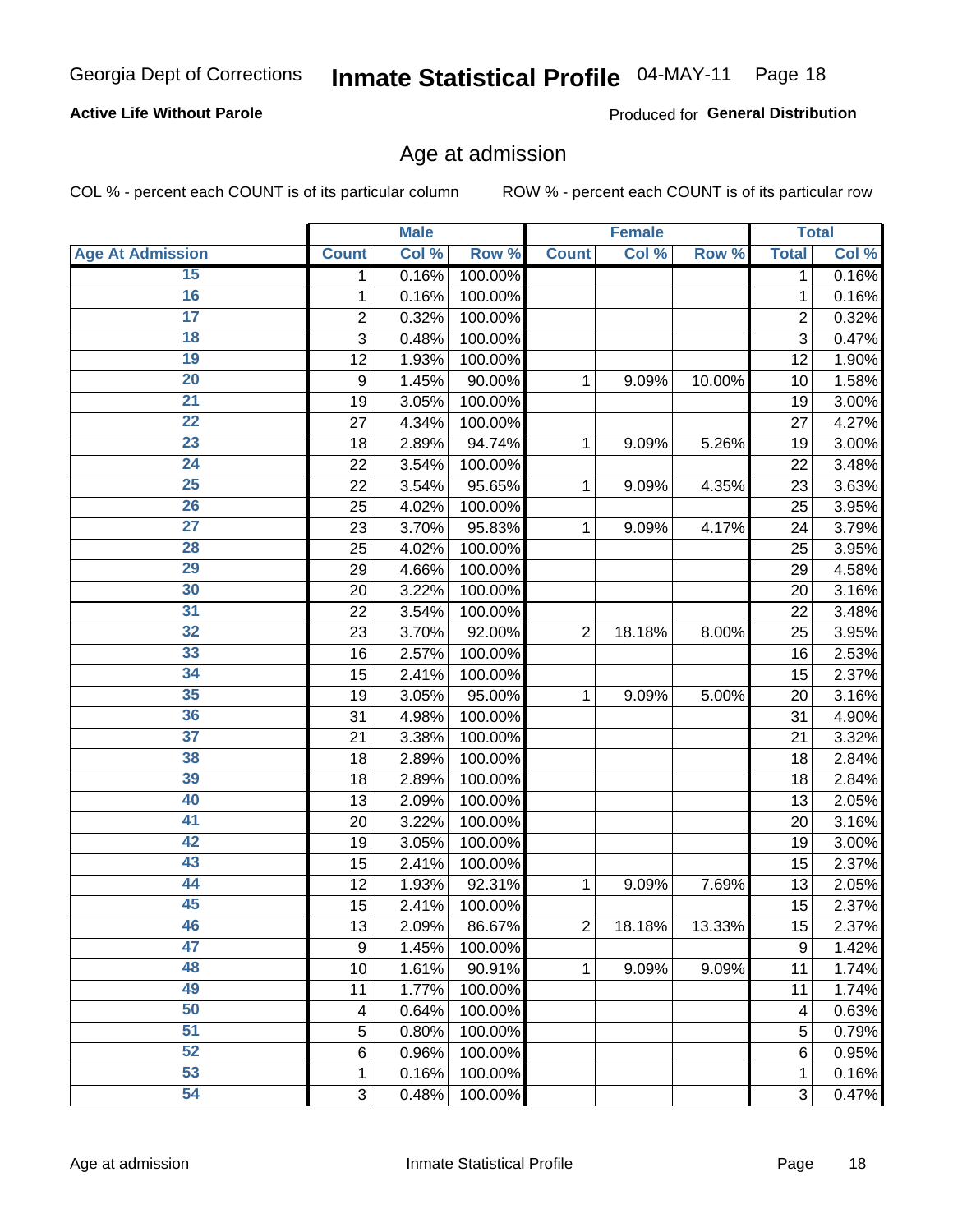# Inmate Statistical Profile 04-MAY-11 Page 19

### **Active Life Without Parole**

Produced for General Distribution

### Age at admission

COL % - percent each COUNT is of its particular column

|                         |              | <b>Male</b> |         |              | <b>Female</b> |       |              | <b>Total</b> |
|-------------------------|--------------|-------------|---------|--------------|---------------|-------|--------------|--------------|
| <b>Age At Admission</b> | <b>Count</b> | Col %       | Row %   | <b>Count</b> | Col %         | Row % | <b>Total</b> | Col %        |
| 55                      | 3            | 0.48%       | 100.00% |              |               |       | 3            | 0.47%        |
| 56                      | 5            | 0.80%       | 100.00% |              |               |       | 5            | 0.79%        |
| 57                      | 5            | 0.80%       | 100.00% |              |               |       | 5            | 0.79%        |
| 58                      | 2            | 0.32%       | 100.00% |              |               |       | 2            | 0.32%        |
| 60                      |              | 0.16%       | 100.00% |              |               |       |              | 0.16%        |
| 62                      |              | 0.16%       | 100.00% |              |               |       |              | 0.16%        |
| 63                      |              | 0.16%       | 100.00% |              |               |       |              | 0.16%        |
| 64                      | 3            | 0.48%       | 100.00% |              |               |       | 3            | 0.47%        |
| 65                      |              | 0.16%       | 100.00% |              |               |       |              | 0.16%        |
| 66                      |              | 0.16%       | 100.00% |              |               |       |              | 0.16%        |
| 67                      |              | 0.16%       | 100.00% |              |               |       |              | 0.16%        |
| 71                      |              | 0.16%       | 100.00% |              |               |       |              | 0.16%        |
| <b>Total Reported</b>   | 622          | 100%        | 98.26%  | 11           | 100%          | 1.74% | 633          | 100%         |

| orted<br>N. |            |        |
|-------------|------------|--------|
| <b>otal</b> | $\sim$     | $\sim$ |
| _____       | <u>UZZ</u> | ნაა    |

| Mean<br>(average)              | 34.28 | 34.36    | 34.28    |
|--------------------------------|-------|----------|----------|
| <b>Median (middle)</b>         | ົ     | ົ<br>-34 | າາ<br>نە |
| <b>Mode</b><br>(most frequent) | 36    | ^^<br>JZ | 36       |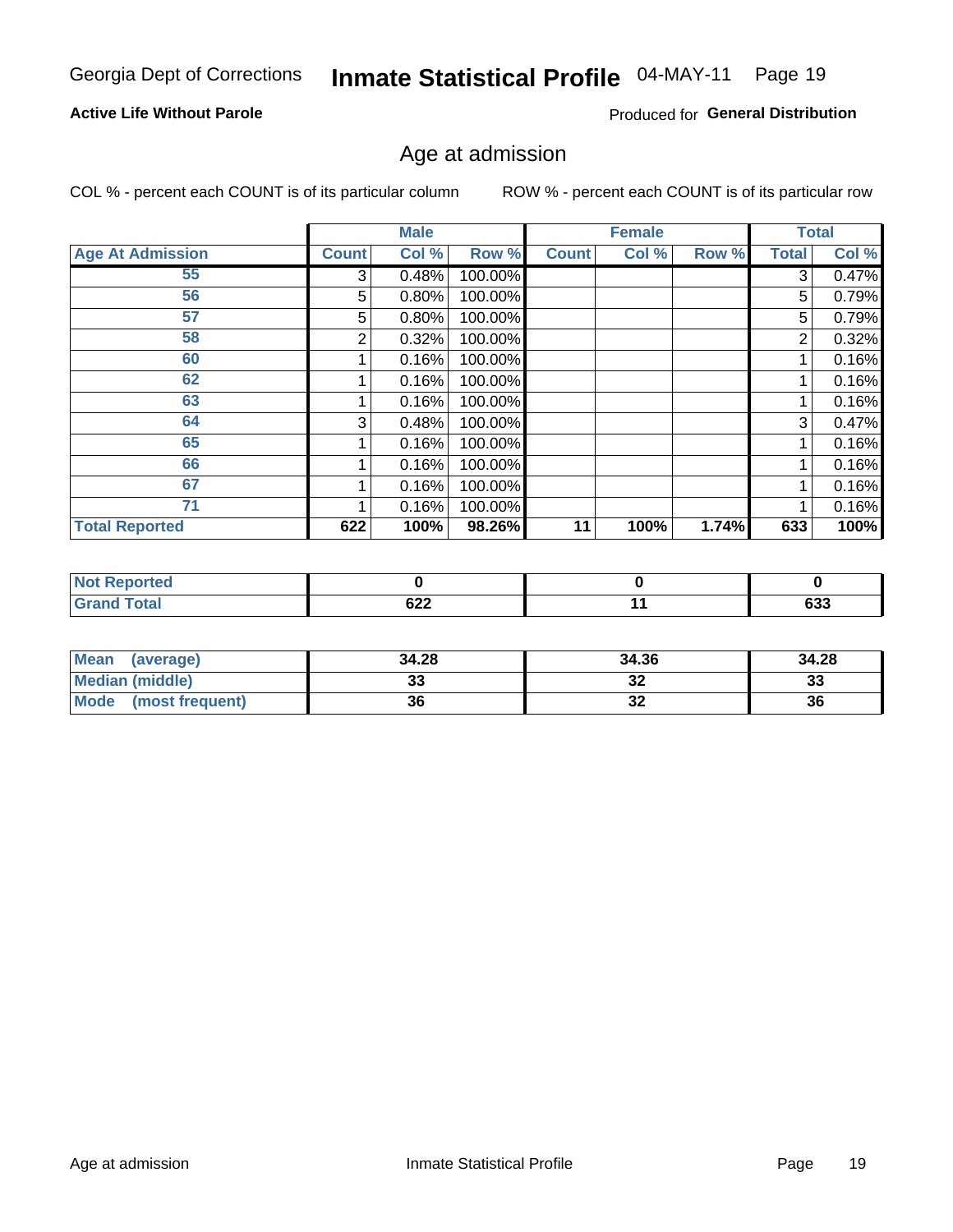#### Inmate Statistical Profile 04-MAY-11 Page 20

### **Active Life Without Parole**

Produced for General Distribution

### Height, measured at entry to prison

COL % - percent each COUNT is of its particular column

|                       |              | <b>Male</b> |         |              | <b>Female</b> |       |       | Total     |
|-----------------------|--------------|-------------|---------|--------------|---------------|-------|-------|-----------|
| <b>Height</b>         | <b>Count</b> | Col%        | Row %   | <b>Count</b> | Col %         | Row % | Total | Col %     |
| 5'08''                |              | $0.55\%$    | 100.00% |              |               |       |       | 0.55%     |
| 5'10''                | 92           | 50.83%      | 100.00% |              |               |       |       | 92 50.83% |
| 5'11''                | 88           | 48.62%      | 100.00% |              |               |       |       | 88 48.62% |
| <b>Total Reported</b> | 181          | 100%        | 100.00% |              |               | 0.00% | 181   | 100%      |

| <b>Not</b><br>∖rted<br>eno |     | $\overline{ }$<br>−J∠<br>$\sim$ $\sim$ $\sim$ |
|----------------------------|-----|-----------------------------------------------|
| <b>Total</b>               | coo | coo                                           |
| <b>Grand</b>               | uzz | თა                                            |

| <b>Mean</b><br>(average)       | 5'10'' | ш           | 5'10" |
|--------------------------------|--------|-------------|-------|
| <b>Median (middle)</b>         | 5'10"  |             | 5'10" |
| <b>Mode</b><br>(most frequent) | 5'10'' | <b>Null</b> | 5'10" |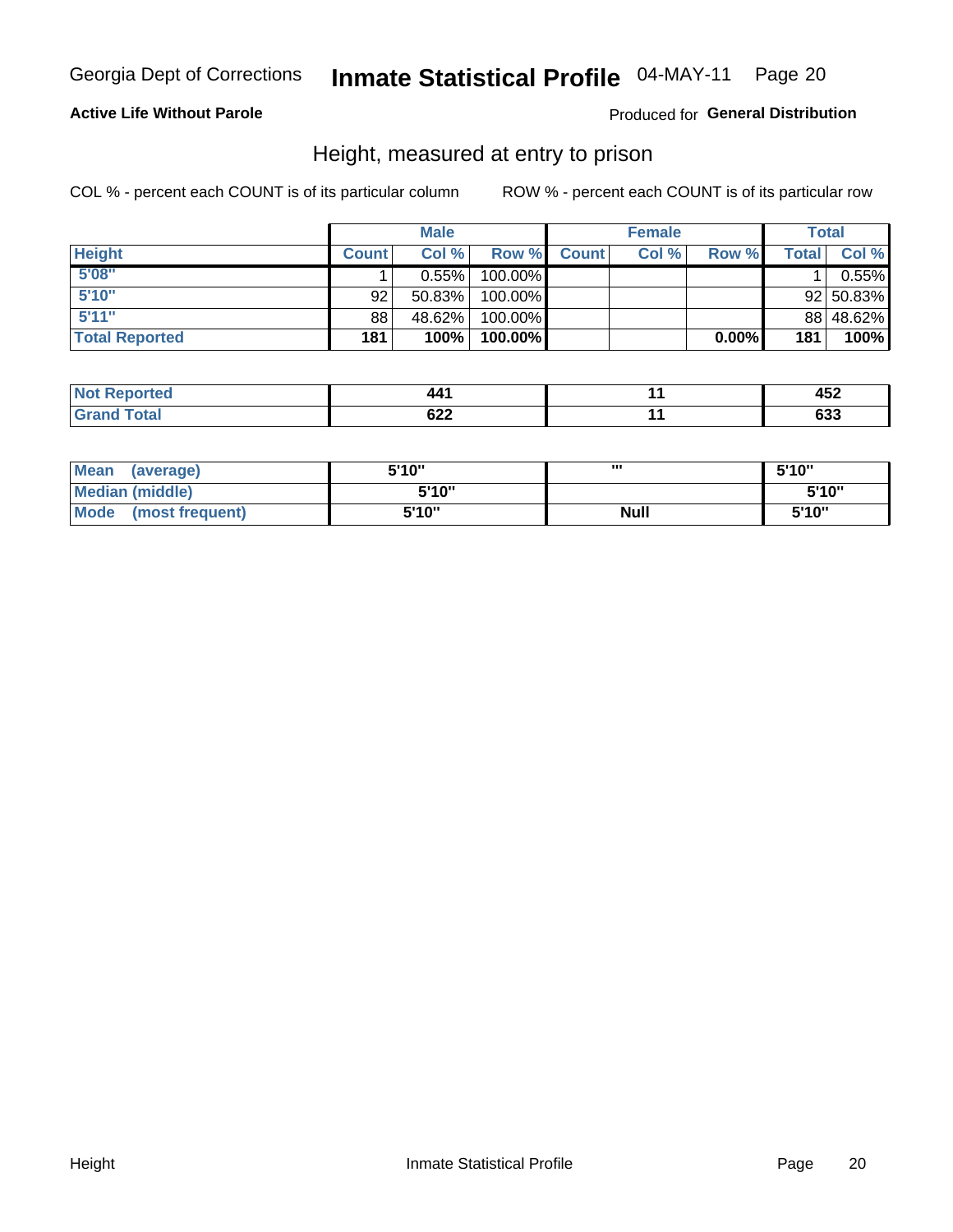#### Inmate Statistical Profile 04-MAY-11 Page 21

### **Active Life Without Parole**

### Produced for General Distribution

### Weight, measured at entry to prison

COL % - percent each COUNT is of its particular column

|                       |                         | <b>Male</b> |         |                 | <b>Female</b> |         |                | <b>Total</b>               |
|-----------------------|-------------------------|-------------|---------|-----------------|---------------|---------|----------------|----------------------------|
| <b>Weight</b>         | <b>Count</b>            | Col %       | Row %   | <b>Count</b>    | Col %         | Row %   | <b>Total</b>   | $\overline{\text{Col }\%}$ |
| 90 - 99 pounds        | 1                       | 0.16%       | 100.00% |                 |               |         | 1.             | 0.16%                      |
| 110 - 119 pounds      |                         |             |         | $\overline{2}$  | 18.18%        | 100.00% | $\overline{2}$ | 0.32%                      |
| 120 - 129 pounds      | $\overline{2}$          | 0.32%       | 100.00% |                 |               |         | $\overline{2}$ | 0.32%                      |
| 130 - 139 pounds      | 13                      | 2.09%       | 92.86%  | 1               | 9.09%         | 7.14%   | 14             | 2.22%                      |
| 140 - 149 pounds      | 35                      | 5.64%       | 100.00% |                 |               |         | 35             | 5.54%                      |
| 150 - 159 pounds      | 51                      | 8.21%       | 100.00% |                 |               |         | 51             | 8.07%                      |
| 160 - 169 pounds      | 82                      | 13.20%      | 97.62%  | $\overline{2}$  | 18.18%        | 2.38%   | 84             | 13.29%                     |
| 170 - 179 pounds      | 99                      | 15.94%      | 99.00%  | 1               | 9.09%         | 1.00%   | 100            | 15.82%                     |
| 180 - 189 pounds      | 82                      | 13.20%      | 97.62%  | $\overline{2}$  | 18.18%        | 2.38%   | 84             | 13.29%                     |
| 190 - 199 pounds      | 54                      | 8.70%       | 100.00% |                 |               |         | 54             | 8.54%                      |
| 200 - 209 pounds      | 46                      | 7.41%       | 97.87%  | 1               | 9.09%         | 2.13%   | 47             | 7.44%                      |
| 210 - 219 pounds      | 39                      | 6.28%       | 100.00% |                 |               |         | 39             | 6.17%                      |
| 220 - 229 pounds      | 42                      | 6.76%       | 100.00% |                 |               |         | 42             | 6.65%                      |
| 230 - 239 pounds      | 21                      | 3.38%       | 100.00% |                 |               |         | 21             | 3.32%                      |
| 240 - 249 pounds      | 20                      | 3.22%       | 100.00% |                 |               |         | 20             | 3.16%                      |
| 250 - 259 pounds      | 8                       | 1.29%       | 80.00%  | $\overline{2}$  | 18.18%        | 20.00%  | 10             | 1.58%                      |
| 260 - 269 pounds      | 8                       | 1.29%       | 100.00% |                 |               |         | 8              | 1.27%                      |
| 270 - 279 pounds      | 6                       | 0.97%       | 100.00% |                 |               |         | 6              | 0.95%                      |
| 280 - 289 pounds      | $\overline{\mathbf{4}}$ | 0.64%       | 100.00% |                 |               |         | $\overline{4}$ | 0.63%                      |
| 290 - 299 pounds      | $\overline{2}$          | 0.32%       | 100.00% |                 |               |         | $\overline{2}$ | 0.32%                      |
| 320 - 329 pounds      | $\overline{\mathbf{4}}$ | 0.64%       | 100.00% |                 |               |         | 4              | 0.63%                      |
| 330 - 339 pounds      | 1                       | 0.16%       | 100.00% |                 |               |         | 1              | 0.16%                      |
| 400 pounds and over   | 1                       | 0.16%       | 100.00% |                 |               |         | 1              | 0.16%                      |
| <b>Total Reported</b> | 621                     | 100%        | 98.26%  | $\overline{11}$ | 100%          | 1.74%   | 632            | 100.0%                     |

| <b>Not Reported</b>              |            |            |
|----------------------------------|------------|------------|
| <b>Total</b><br>'Grand<br>$\sim$ | coo<br>◡▵▴ | coo<br>ნაა |

| <b>Mean</b><br>(average)       | 189 |     | 189 |
|--------------------------------|-----|-----|-----|
| <b>Median (middle)</b>         | 180 | 175 | 180 |
| <b>Mode</b><br>(most frequent) | 170 | 110 | 170 |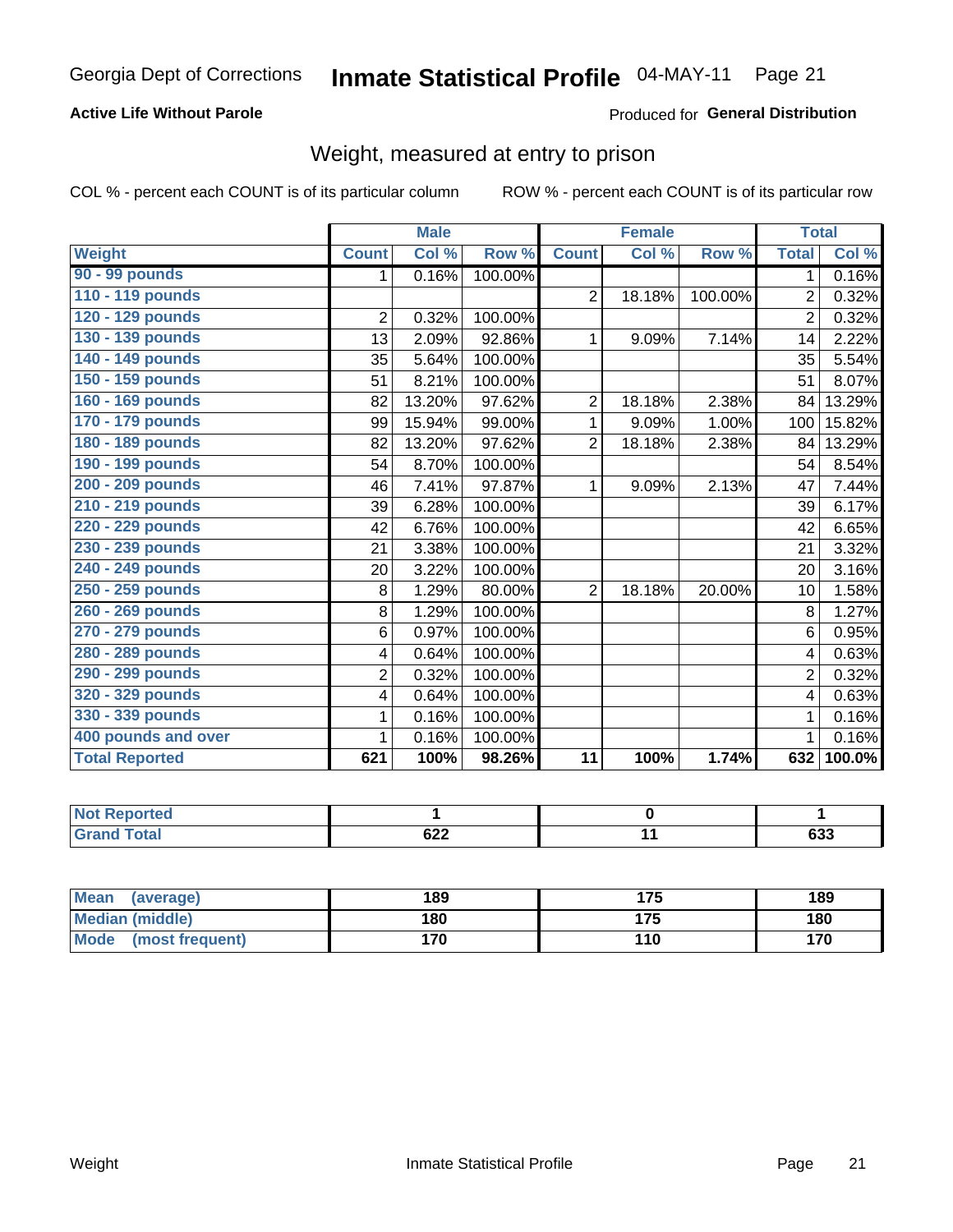#### Inmate Statistical Profile 04-MAY-11 Page 22

#### **Active Life Without Parole**

Produced for General Distribution

### Military service

COL % - percent each COUNT is of its particular column

|                             |              | <b>Male</b> |             |   | <b>Female</b> |       |              | <b>Total</b> |
|-----------------------------|--------------|-------------|-------------|---|---------------|-------|--------------|--------------|
| <b>Military service</b>     | <b>Count</b> | Col %       | Row % Count |   | Col %         | Row % | <b>Total</b> | Col %        |
| <b>Air Force</b>            | 41           | 9.81%       | 100.00%     |   |               |       | 41           | 9.60%        |
| $\mathbf{2}$<br><b>Army</b> | 6            | 1.44%       | 100.00%     |   |               |       | 6            | 1.41%        |
| <b>Navy</b><br>3            | 3            | .72%        | 100.00%     |   |               |       | 3            | .70%         |
| <b>Marines</b><br>4         |              | $.24\%$     | 100.00%     |   |               |       |              | .23%         |
| <b>Coast Guard</b><br>5.    | 5            | $1.20\%$    | 100.00%     |   |               |       | 5            | 1.17%        |
| <b>None</b><br>96           | 362          | 86.60%      | 97.57%      | 9 | 100.00%       | 2.43% | 371          | 86.89%       |
| <b>Total Reported</b>       | 418          | 100%        | 97.89%      | 9 | 100%          | 2.11% | 427          | 100%         |

| <b>orted</b> | 204<br>$\sim$ $\sim$ | 206               |
|--------------|----------------------|-------------------|
| Гоtal        | 622                  | <b>000</b><br>დაა |

| <b>Null</b><br><b>Force</b> |
|-----------------------------|
|-----------------------------|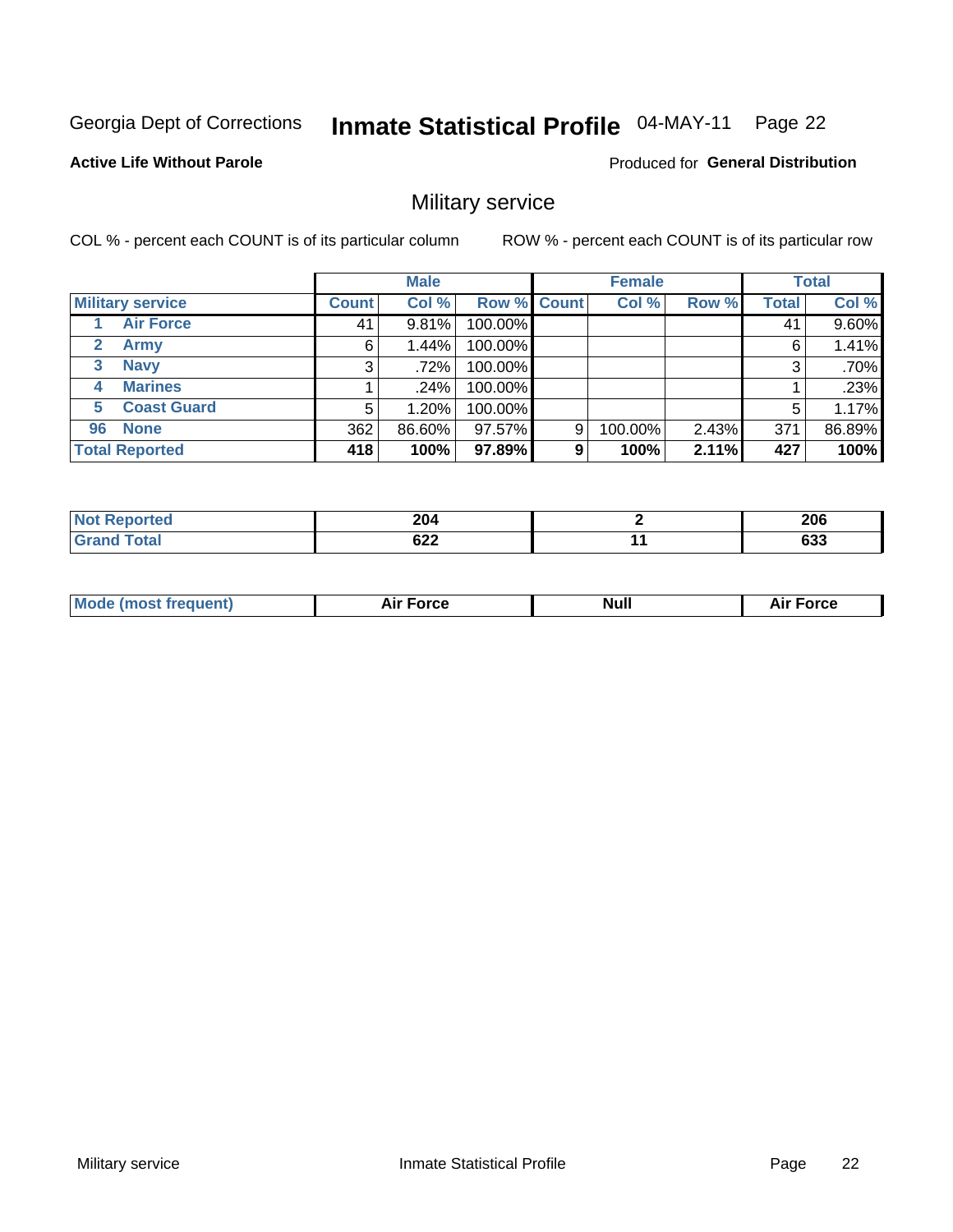#### Inmate Statistical Profile 04-MAY-11 Page 23

**Active Life Without Parole** 

Produced for General Distribution

### Type of admission to prison

COL % - percent each COUNT is of its particular column

|                                 |              | <b>Male</b> |             |    | <b>Female</b> |          |                  | Total  |
|---------------------------------|--------------|-------------|-------------|----|---------------|----------|------------------|--------|
| <b>Type of Admission</b>        | <b>Count</b> | Col%        | Row % Count |    | Col%          | Row %    | Total            | Col %  |
| <b>Committed From Court</b>     | 609          | $97.91\%$   | $98.23\%$   | 11 | 100.00%       | $1.77\%$ | 620 <sub>1</sub> | 97.95% |
| <b>Parole Rev/New Sent</b>      |              | .16%        | 100.00%     |    |               |          |                  | .16%   |
| <b>Par Rev/No New Sent</b><br>4 |              | ا 16%.      | 100.00%     |    |               |          |                  | .16%   |
| <b>Life W/O Parole</b><br>11    |              | $1.77\%$    | $100.00\%$  |    |               |          | 11               | 1.74%  |
| <b>Total Reported</b>           | 622          | 100%        | 98.26%      | 11 | 100%          | 1.74%    | 633              | 100%   |

| <b>orted</b>                       |                                                            |     |               |
|------------------------------------|------------------------------------------------------------|-----|---------------|
| $f \circ f \circ f$<br><b>C.A.</b> | $\sim$<br>0ZZ<br>$\sim$ $\sim$ $\sim$ $\sim$ $\sim$ $\sim$ | . . | $\sim$<br>ნაა |

| <b>Mode (most frequent)</b><br>Court Cmmt<br>Court Cmmt<br>Court Cmmt |
|-----------------------------------------------------------------------|
|-----------------------------------------------------------------------|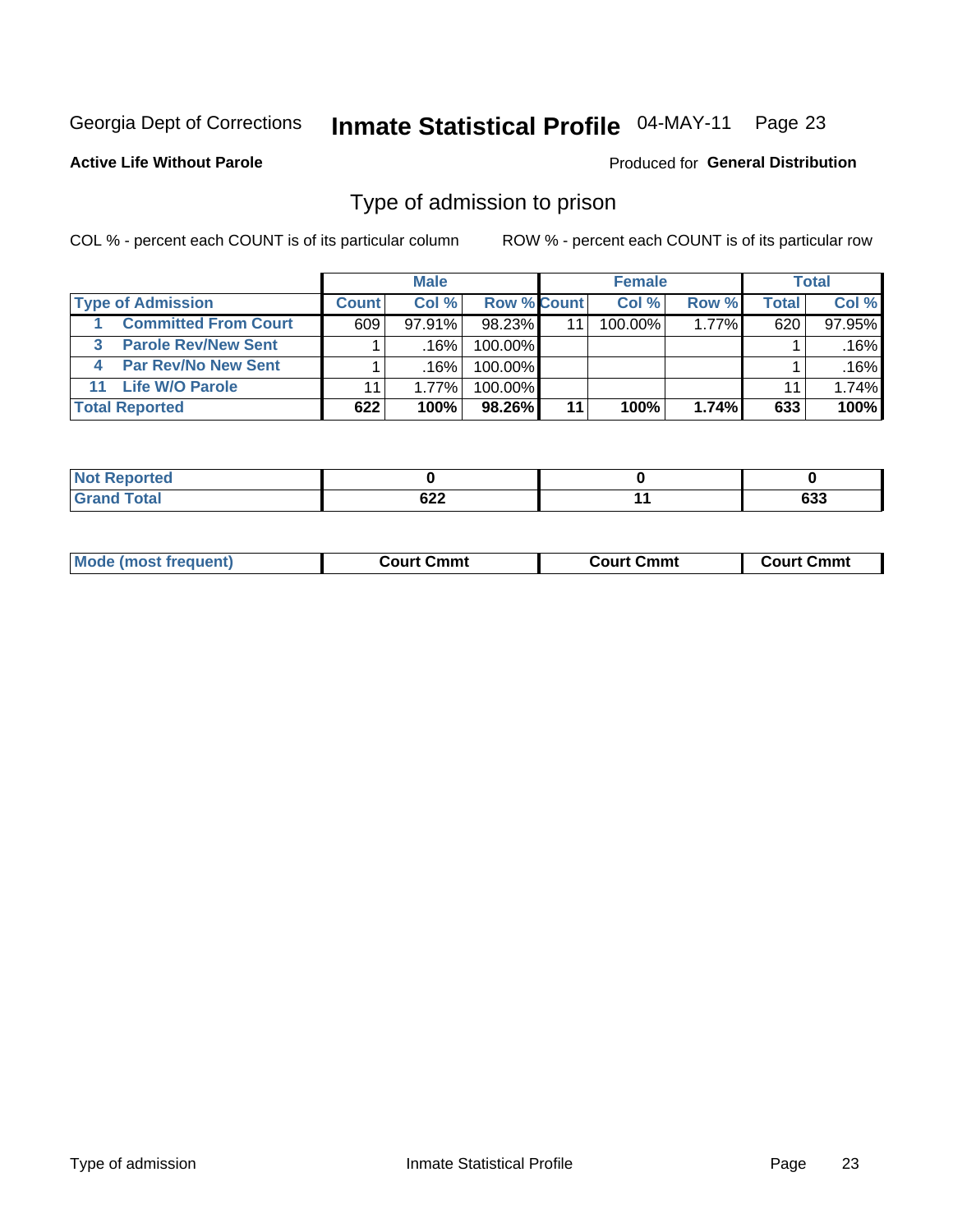### Inmate Statistical Profile 04-MAY-11 Page 24

**Active Life Without Parole** 

#### Produced for General Distribution

### Current / last security status

COL % - percent each COUNT is of its particular column

|                        |              | <b>Male</b> |             |    | <b>Female</b> |       |       | <b>Total</b> |
|------------------------|--------------|-------------|-------------|----|---------------|-------|-------|--------------|
| <b>Security Status</b> | <b>Count</b> | Col %       | Row % Count |    | Col %         | Row % | Total | Col %        |
| 0 Diag Incom           |              | .34%        | 100.00%     |    | .00%          |       |       | .33%         |
| 3 Minimum              |              | .67%        | $100.00\%$  |    | .00%          |       |       | .66%         |
| 4 Medium               | 15           | 2.51%       | 100.00%     |    | .00%          |       | 15    | 2.47%        |
| 5 Close                | 574          | 96.15%      | 98.29%      | 10 | 100.00%       | 1.71% | 584   | 96.21%       |
| 6 Maximum              | ◠            | .34%        | 100.00%     |    | .00%          |       | 2     | .33%         |
| <b>Total Reported</b>  | 597          | 100%        | 98.35%      | 10 | 100%          | 1.65% | 607   | 100%         |

| <b>Still being diagnosed</b> |     |     |
|------------------------------|-----|-----|
| <b>Not Reported</b>          | 25  | 26  |
| <b>Grand Total</b>           | 622 | 633 |

| Mode (most<br><b>Close</b><br>Close<br>Close<br>frequent) |
|-----------------------------------------------------------|
|-----------------------------------------------------------|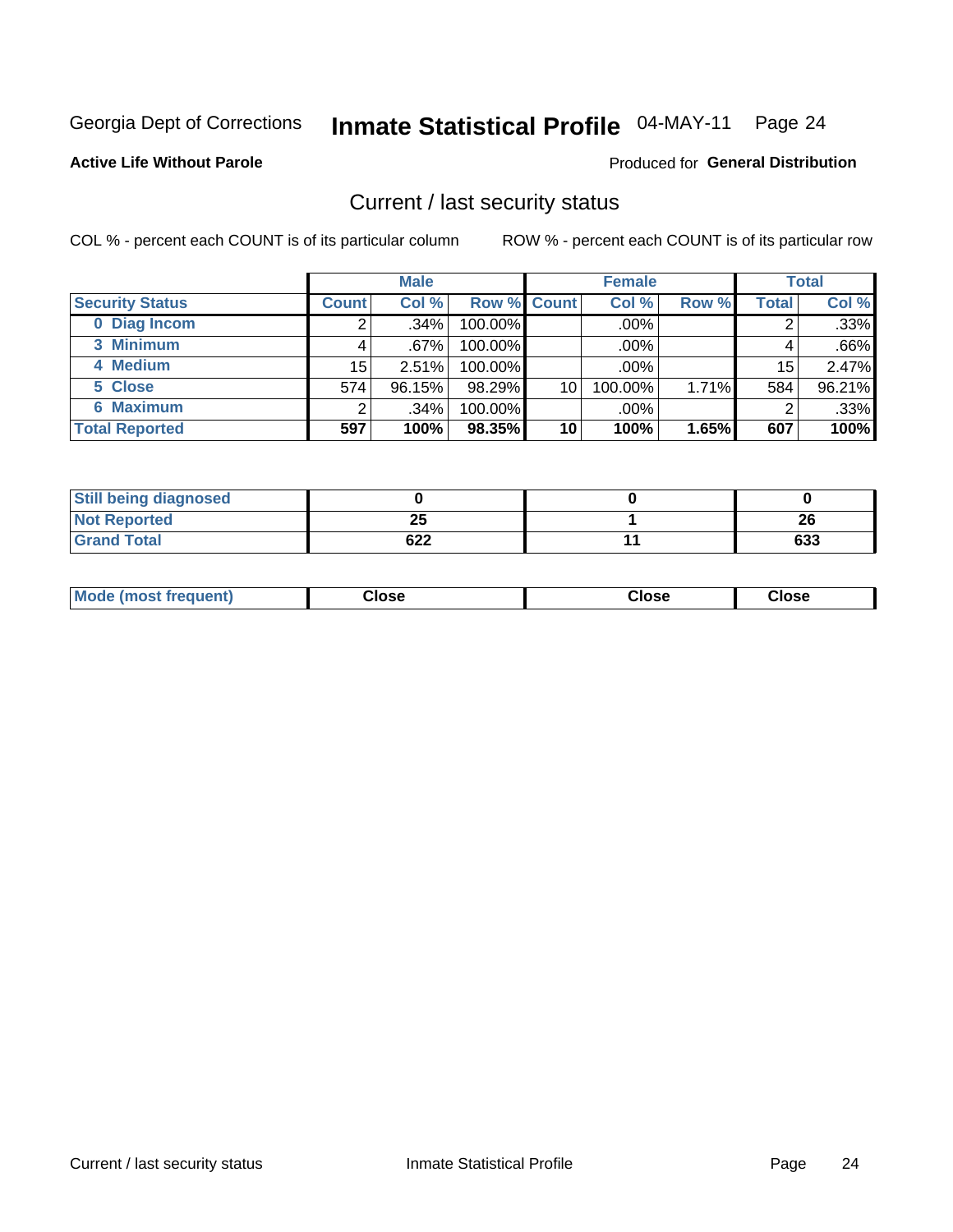### Inmate Statistical Profile 04-MAY-11 Page 25

**Active Life Without Parole** 

Produced for General Distribution

### Current / last type of institution

COL % - percent each COUNT is of its particular column

|                            |       | <b>Male</b> |                    | <b>Female</b> |       |                          | <b>Total</b> |
|----------------------------|-------|-------------|--------------------|---------------|-------|--------------------------|--------------|
| <b>Type of Institution</b> | Count | Col %       | <b>Row % Count</b> | Col %         | Row % | $\mathsf{Total}_{\perp}$ | Col %        |
| <b>State Prison</b>        | 620   | 99.84%      | 98.26%             | 100.00%       | 1.74% | 631                      | 99.84%       |
| <b>Private Prison</b>      |       | 16%         | 100.00%            |               |       |                          | $.16\%$      |
| <b>Total Reported</b>      | 621   | 100%        | 98.26%             | 100%          | 1.74% | 632                      | 100%         |

| rtea    |                      |               |
|---------|----------------------|---------------|
| $m + n$ | $\sim$<br><b>VZZ</b> | $\sim$<br>ნაა |

| <b>Mode (most frequent)</b> | <b>State Prison</b> | <b>State Prison</b> | <b>State Prison</b> |
|-----------------------------|---------------------|---------------------|---------------------|
|                             |                     |                     |                     |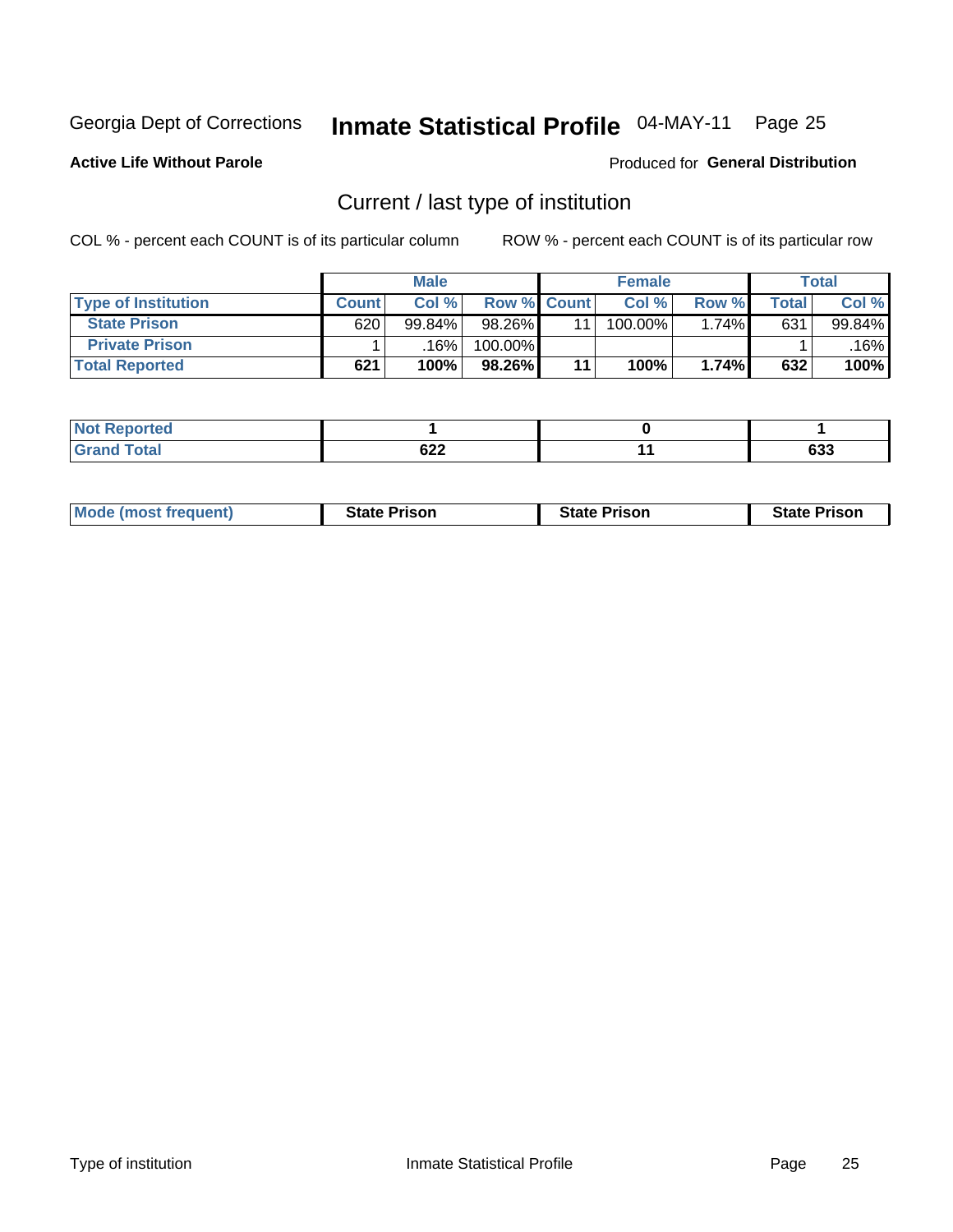### Inmate Statistical Profile 04-MAY-11 Page 26

### **Active Life Without Parole**

### Produced for General Distribution

### Institution type - transitional centers

COL % - percent each COUNT is of its particular column

|                                          |              | <b>Male</b> |                    | <b>Female</b> |             | <b>Total</b> |
|------------------------------------------|--------------|-------------|--------------------|---------------|-------------|--------------|
| <b>Institution Type - Trans. Centers</b> | <b>Count</b> | CoI%        | <b>Row % Count</b> | Col %         | Row % Total | Col %        |
| <b>Total Reported</b>                    |              |             |                    |               |             |              |

| <b>Reported</b><br><b>NOT</b>  |  |  |
|--------------------------------|--|--|
| $n+n$<br>C <sub>r</sub><br>--- |  |  |

| Mode (most frequent) | <b>Null</b> | <b>Null</b> | <b>Null</b> |
|----------------------|-------------|-------------|-------------|
|                      |             |             |             |
|                      |             |             |             |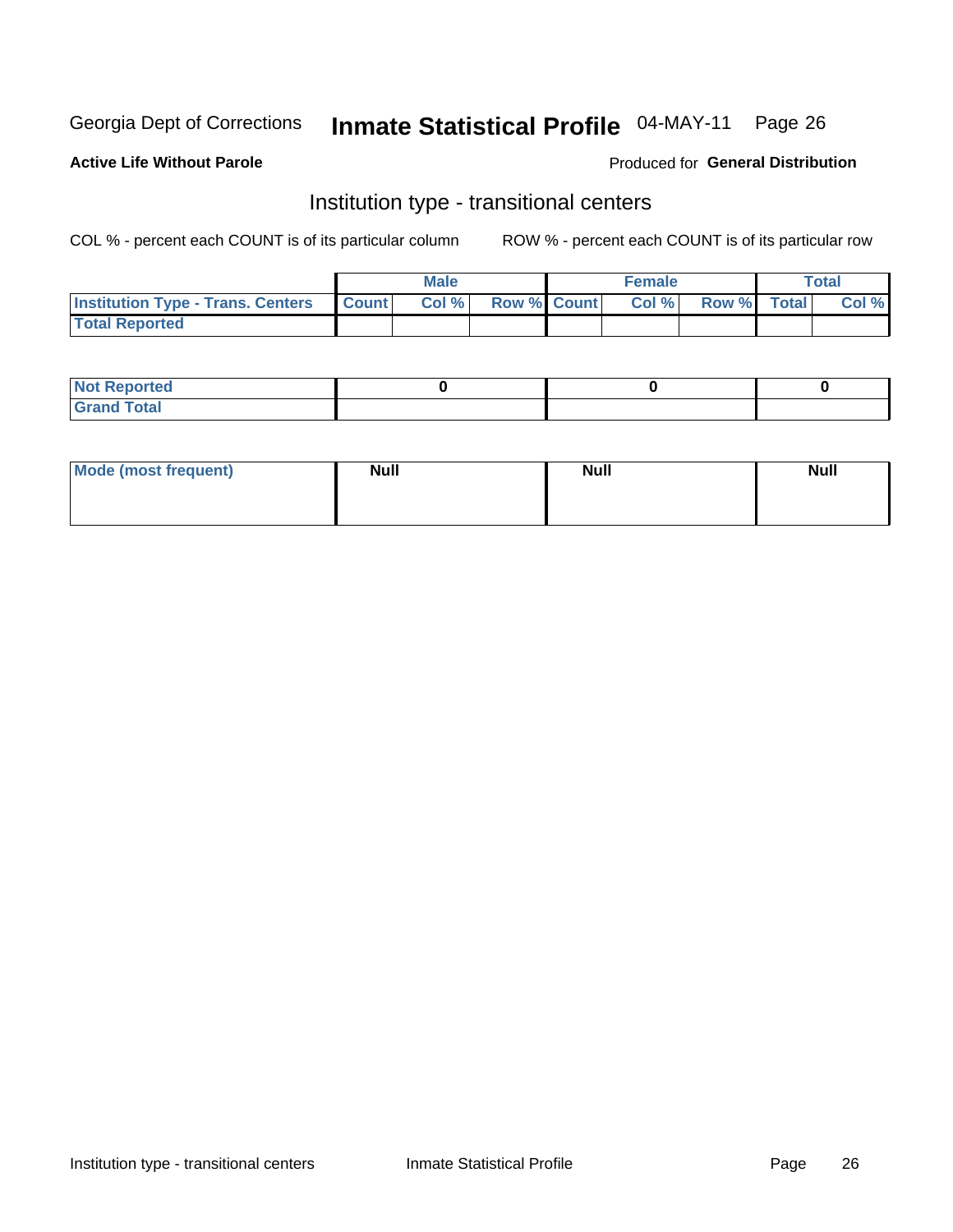#### Inmate Statistical Profile 04-MAY-11 Page 27

#### **Active Life Without Parole**

### Produced for General Distribution

### Institution type - mental hospitals

COL % - percent each COUNT is of its particular column

|                                                  | Male |                    | <b>Female</b> |                   | <b>Total</b> |
|--------------------------------------------------|------|--------------------|---------------|-------------------|--------------|
| <b>Institution Type - Mental Hospitals Count</b> | Col% | <b>Row % Count</b> |               | Col % Row % Total | Col %        |
| <b>Total Reported</b>                            |      |                    |               |                   |              |

| <b>Not Reported</b>   |  |  |
|-----------------------|--|--|
| <b>Total</b><br>_____ |  |  |

| Mode.<br>frequent) | <b>Nul</b><br>_____ | <b>Null</b> | <b>Null</b> |
|--------------------|---------------------|-------------|-------------|
|                    |                     |             |             |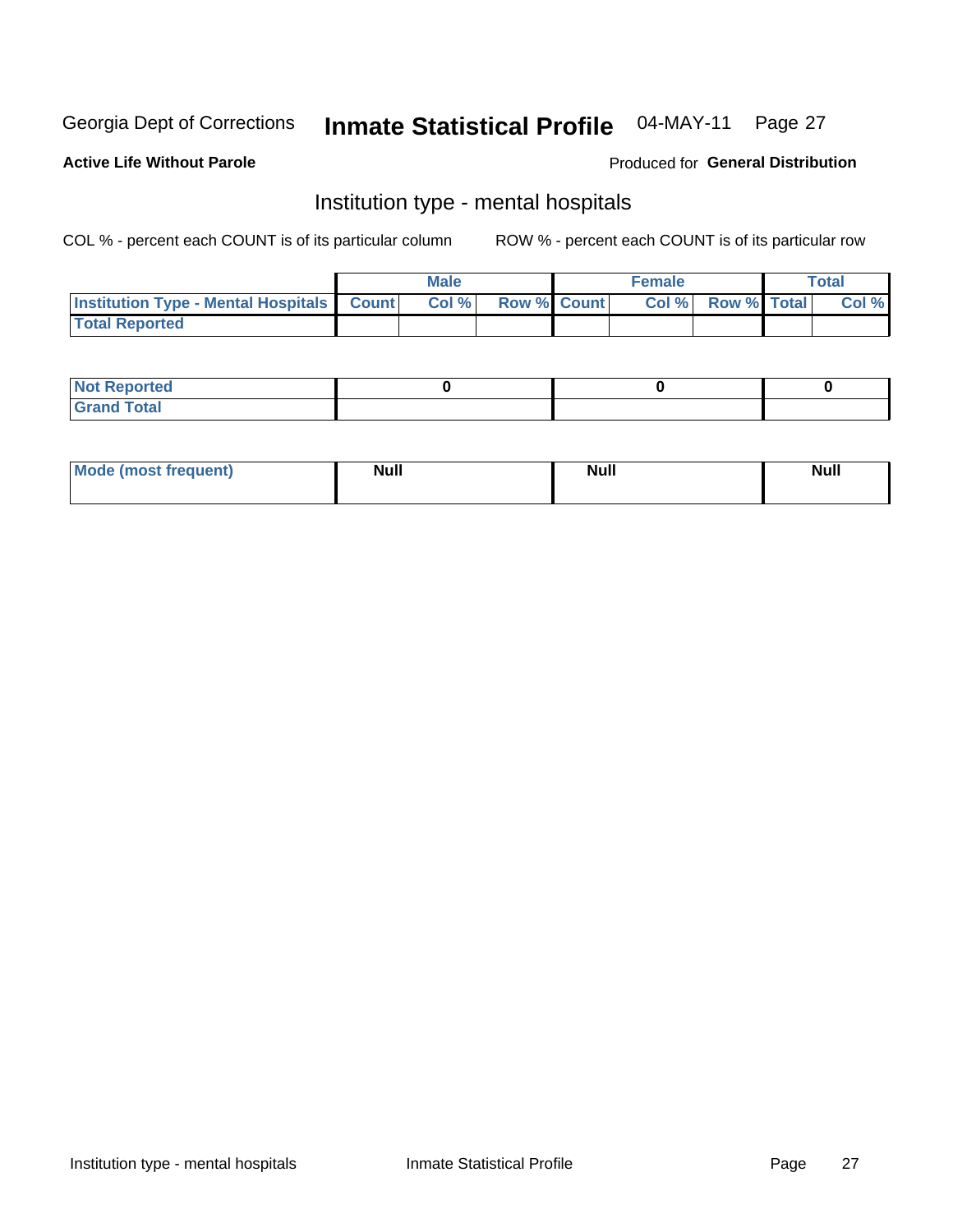# Inmate Statistical Profile 04-MAY-11 Page 28

**Active Life Without Parole** 

Produced for General Distribution

### Institution type - county prisons

COL % - percent each COUNT is of its particular column

|                                                  | <b>Male</b> |  | <b>Female</b>            |             | <b>Total</b> |
|--------------------------------------------------|-------------|--|--------------------------|-------------|--------------|
| <b>Institution Type - County Prisons   Count</b> | Col %       |  | <b>Row % Count Col %</b> | Row % Total | Col %        |
| <b>Total Reported</b>                            |             |  |                          |             |              |

| <b>Not Reported</b>   |  |  |
|-----------------------|--|--|
| <b>Total</b><br>Granc |  |  |

| <b>Mode</b>      | <b>Null</b> | <b>Null</b> | <b>Null</b> |  |
|------------------|-------------|-------------|-------------|--|
| (most freauent). |             |             |             |  |
|                  |             |             |             |  |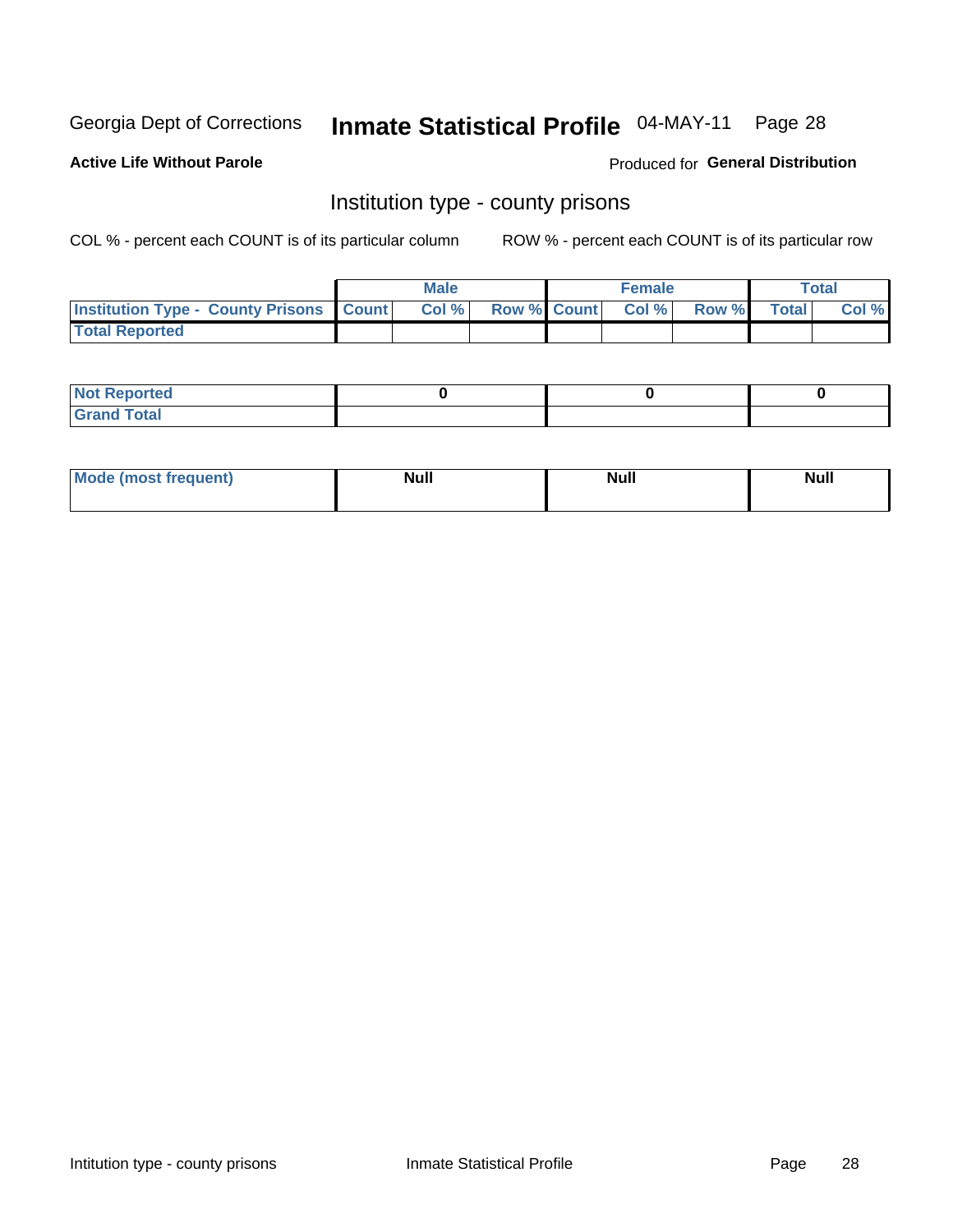### Inmate Statistical Profile 04-MAY-11 Page 29

#### **Active Life Without Parole**

#### Produced for General Distribution

### Institution type - state prisons

COL % - percent each COUNT is of its particular column

|                                         |              | <b>Male</b> |         |              | <b>Female</b> |         | <b>Total</b> |                           |
|-----------------------------------------|--------------|-------------|---------|--------------|---------------|---------|--------------|---------------------------|
| <b>Institution Type - State Prisons</b> | <b>Count</b> | Col %       | Row %   | <b>Count</b> | Col %         | Row %   | <b>Total</b> | $\overline{\text{Col}}$ % |
| <b>Arrendale State Prison</b><br>508    |              |             |         | 8            | 72.73%        | 100.00% | 8            | 1.27%                     |
| <b>Augusta State Med.</b><br>532        | 35           | 5.65%       | 100.00% |              |               |         | 35           | 5.55%                     |
| <b>Prison</b>                           |              |             |         |              |               |         |              |                           |
| <b>Autry State Prison</b><br>543        |              | .16%        | 100.00% |              |               |         |              | .16%                      |
| <b>Baldwin State Prison</b><br>553      | 27           | 4.35%       | 100.00% |              |               |         | 27           | 4.28%                     |
| <b>Calhoun State Prison</b><br>547      |              | .16%        | 100.00% |              |               |         |              | .16%                      |
| <b>Coastal State Prison</b><br>523      |              | .16%        | 100.00% |              |               |         |              | .16%                      |
| <b>Dodge State Prison</b><br>503        | 1            | .16%        | 100.00% |              |               |         |              | .16%                      |
| <b>Ga Diag &amp; Class Pris</b><br>521  | 31           | 5.00%       | 100.00% |              |               |         | 31           | 4.91%                     |
| <b>Ga State Prison</b><br>517           | 6            | .97%        | 100.00% |              |               |         | 6            | .95%                      |
| <b>Hancock State Prison</b><br>541      | 63           | 10.16%      | 100.00% |              |               |         | 63           | 9.98%                     |
| <b>Hays State Prison</b><br>540         | 77           | 12.42%      | 100.00% |              |               |         | 77           | 12.20%                    |
| <b>Johnson State Prison</b><br>545      |              | .16%        | 100.00% |              |               |         |              | .16%                      |
| <b>Macon State Prison</b><br>549        | 94           | 15.16%      | 100.00% |              |               |         | 94           | 14.90%                    |
| <b>Phillips State Prison</b><br>505     | 13           | 2.10%       | 100.00% |              |               |         | 13           | 2.06%                     |
| <b>Pulaski State Prison (W)</b><br>557  |              |             |         | 3            | 27.27%        | 100.00% | 3            | .48%                      |
| <b>Smith State Prison</b><br>550        | 69           | 11.13%      | 100.00% |              |               |         | 69           | 10.94%                    |
| <b>Telfair State Prison</b><br>542      | 75           | 12.10%      | 100.00% |              |               |         | 75           | 11.89%                    |
| 537<br><b>Valdosta State Prison</b>     | 61           | 9.84%       | 100.00% |              |               |         | 61           | 9.67%                     |
| <b>Ware State Prison</b><br>501         | 64           | 10.32%      | 100.00% |              |               |         | 64           | 10.14%                    |
| <b>Total Reported</b>                   | 620          | 100%        | 98.26%  | 11           | 100%          | 1.74%   | 631          | 100%                      |

| <b>Not Reported</b> |     |             |
|---------------------|-----|-------------|
| <b>Total</b>        | 620 | co.<br>ו כס |

| Mode (most frequent) | <b>1549 Macon State Prison</b> | <b>508 Arrendale State Prison</b> | <b>549 Macon State</b><br>Prison |
|----------------------|--------------------------------|-----------------------------------|----------------------------------|
|----------------------|--------------------------------|-----------------------------------|----------------------------------|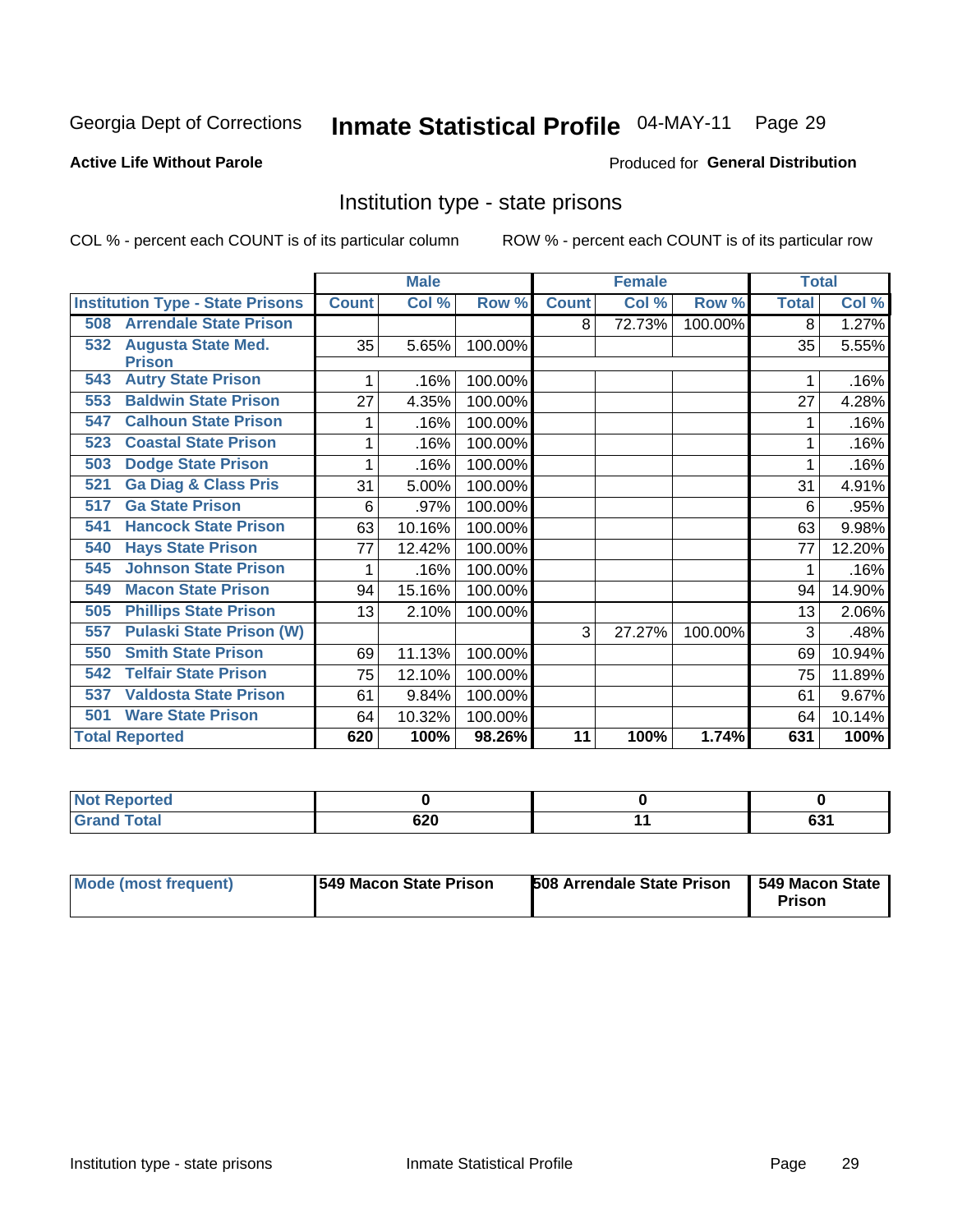### Inmate Statistical Profile 04-MAY-11 Page 30

**Active Life Without Parole** 

Produced for General Distribution

### Institution type - private prisons

COL % - percent each COUNT is of its particular column

|                                           |              | Male       |                    | <b>Female</b> |       |              | Total   |
|-------------------------------------------|--------------|------------|--------------------|---------------|-------|--------------|---------|
| <b>Institution Type - Private Prisons</b> | <b>Count</b> | Col%       | <b>Row % Count</b> | Col%          | Row % | <b>Total</b> | Col %   |
| 569<br><b>Coffee Corr Facility</b>        |              | $100.00\%$ | 100.00%            |               |       |              | 100.00% |
| <b>Total Reported</b>                     |              | $100\%$ .  | 100%               |               | %     |              | 100%    |

| Not Reported |  |  |
|--------------|--|--|
|              |  |  |

| Mode (most frequent) | 569 Coffee Corr Facility | <b>Null</b> | 569 Coffee Corr<br><b>Facility</b> |
|----------------------|--------------------------|-------------|------------------------------------|
|----------------------|--------------------------|-------------|------------------------------------|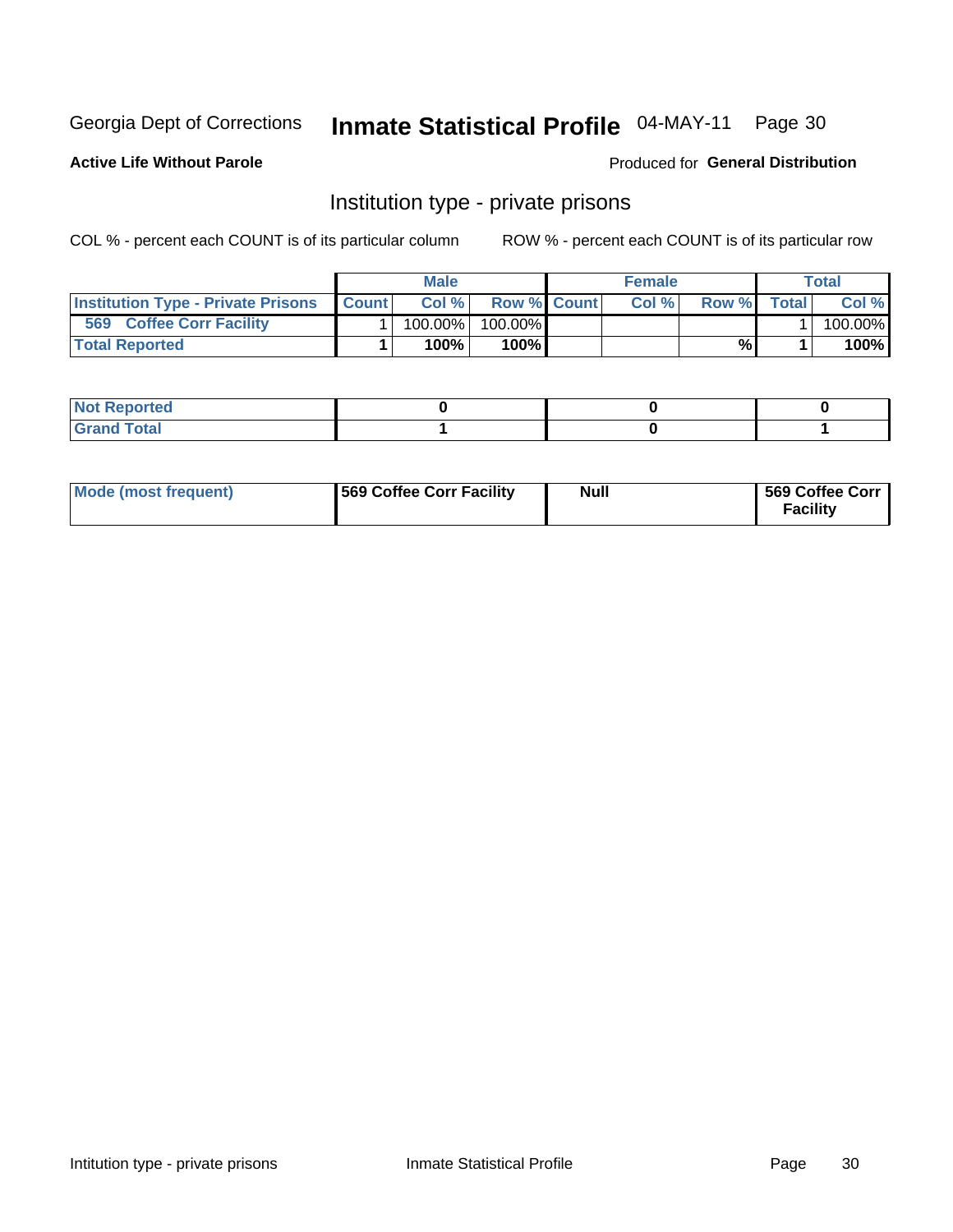### Inmate Statistical Profile 04-MAY-11 Page 31

**Active Life Without Parole** 

**Produced for General Distribution** 

### Institution type - prison annexes

COL % - percent each COUNT is of its particular column

|                                                   | <b>Male</b> |              |       | <b>Female</b> |                    | <b>Total</b> |
|---------------------------------------------------|-------------|--------------|-------|---------------|--------------------|--------------|
| <b>Institution Type - Prison Annexe   Count  </b> | Col %       | <b>Row %</b> | Count | Col %         | <b>Row %</b> Total | Col %        |
| <b>Total Reported</b>                             |             |              |       |               |                    |              |

| <b>Reported</b><br>I NOT                      |  |  |
|-----------------------------------------------|--|--|
| <b>Total</b><br>Carar<br>$\sim$ . When $\sim$ |  |  |

| $^{\prime}$ Mo <sub>t</sub><br>frequent)<br>⊥(most | <b>Null</b> | Noll<br><b>vull</b> | <b>Null</b> |
|----------------------------------------------------|-------------|---------------------|-------------|
|                                                    |             |                     |             |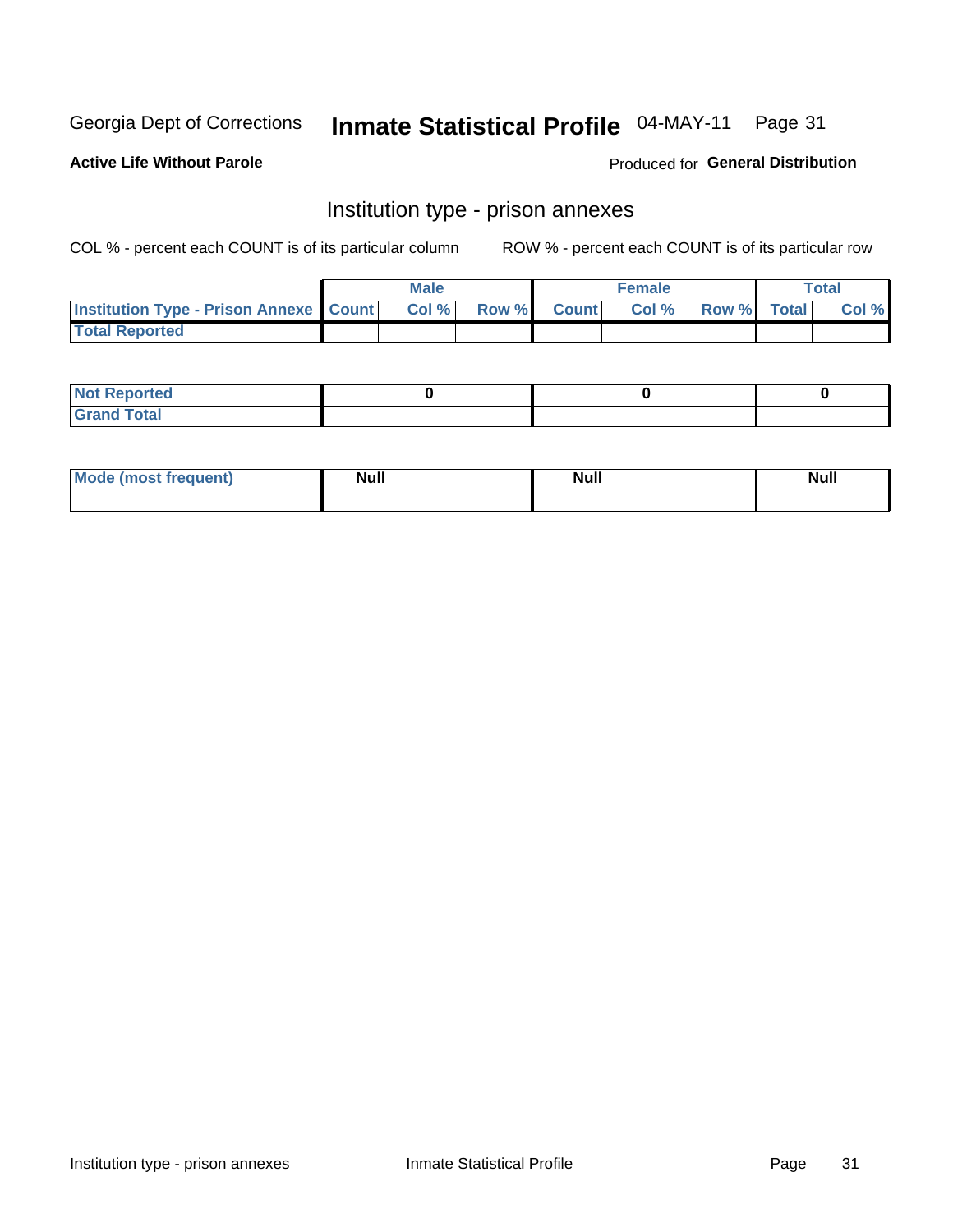### Inmate Statistical Profile 04-MAY-11 Page 32

**Active Life Without Parole** 

**Produced for General Distribution** 

### Institution type - pre-release centers

COL % - percent each COUNT is of its particular column

|                                                   | <b>Male</b> |              |       | <b>Female</b> |                    | <b>Total</b> |
|---------------------------------------------------|-------------|--------------|-------|---------------|--------------------|--------------|
| <b>Institution Type - Prison Annexe   Count  </b> | Col %       | <b>Row %</b> | Count | Col %         | <b>Row %</b> Total | Col %        |
| <b>Total Reported</b>                             |             |              |       |               |                    |              |

| <b>Reported</b><br>I NOT |  |  |
|--------------------------|--|--|
| <b>Total</b><br>$C$ ren  |  |  |

| <b>Mo</b><br>frequent)<br>(most | <b>Null</b> | <b>Null</b> | <b>Null</b> |
|---------------------------------|-------------|-------------|-------------|
|                                 |             |             |             |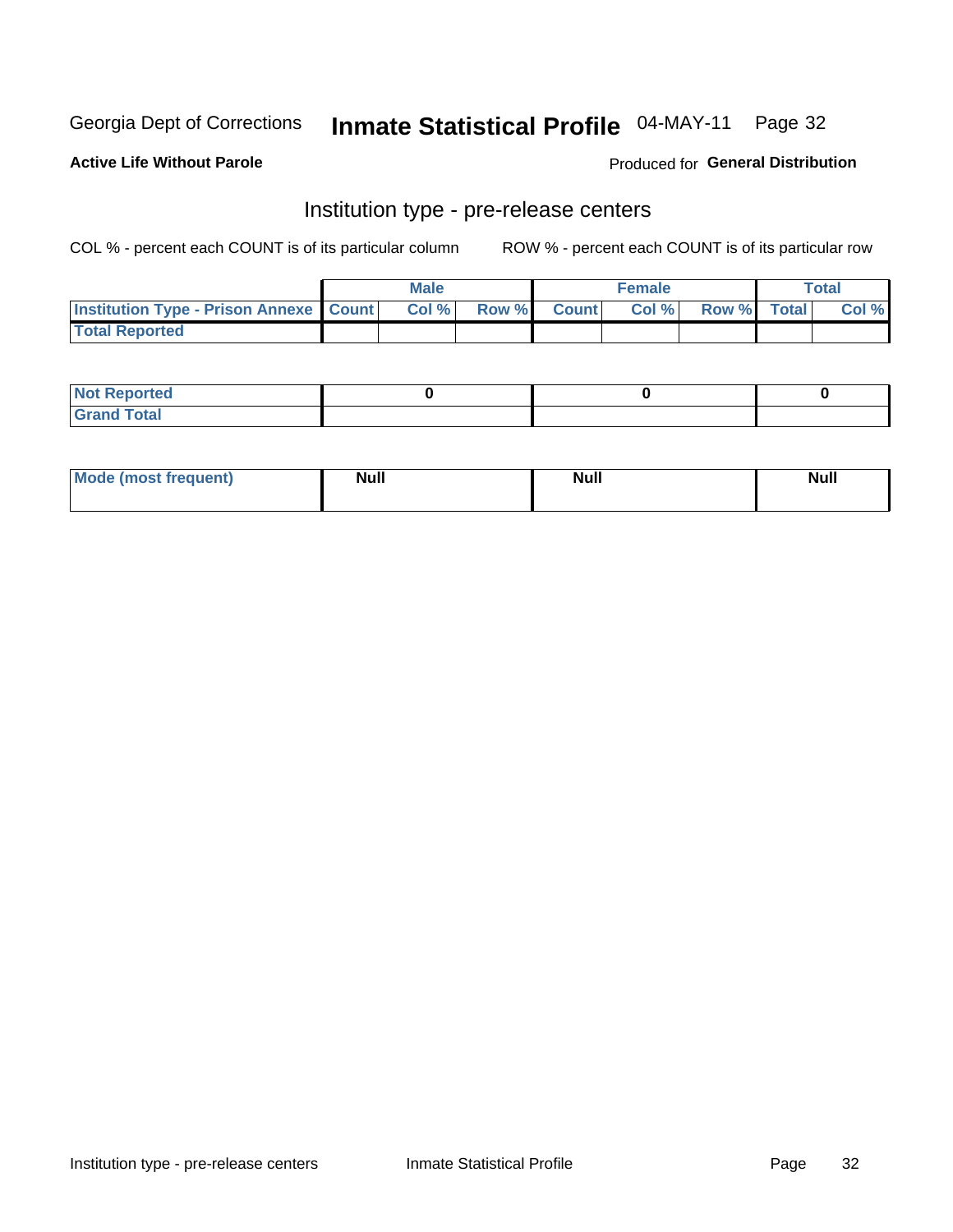# Inmate Statistical Profile 04-MAY-11 Page 33

#### **Active Life Without Parole**

### Produced for General Distribution

### Institution type - inmate boot camp

COL % - percent each COUNT is of its particular column

|                                      |              | <b>Male</b> |               |              | <b>Female</b> |             | <b>Total</b> |
|--------------------------------------|--------------|-------------|---------------|--------------|---------------|-------------|--------------|
| <b>Institution Type - Boot Camps</b> | <b>Count</b> | Col %       | <b>Row %I</b> | <b>Count</b> | Col %         | Row % Total | Col %        |
| <b>Total Rported</b>                 |              |             |               |              |               |             |              |

| <b>Not Reported</b>            |  |  |
|--------------------------------|--|--|
| <b>Total</b><br>C <sub>r</sub> |  |  |

| <b>I Mode (most frequent)</b> | <b>Null</b> | <b>Null</b> | <b>Null</b> |
|-------------------------------|-------------|-------------|-------------|
|                               |             |             |             |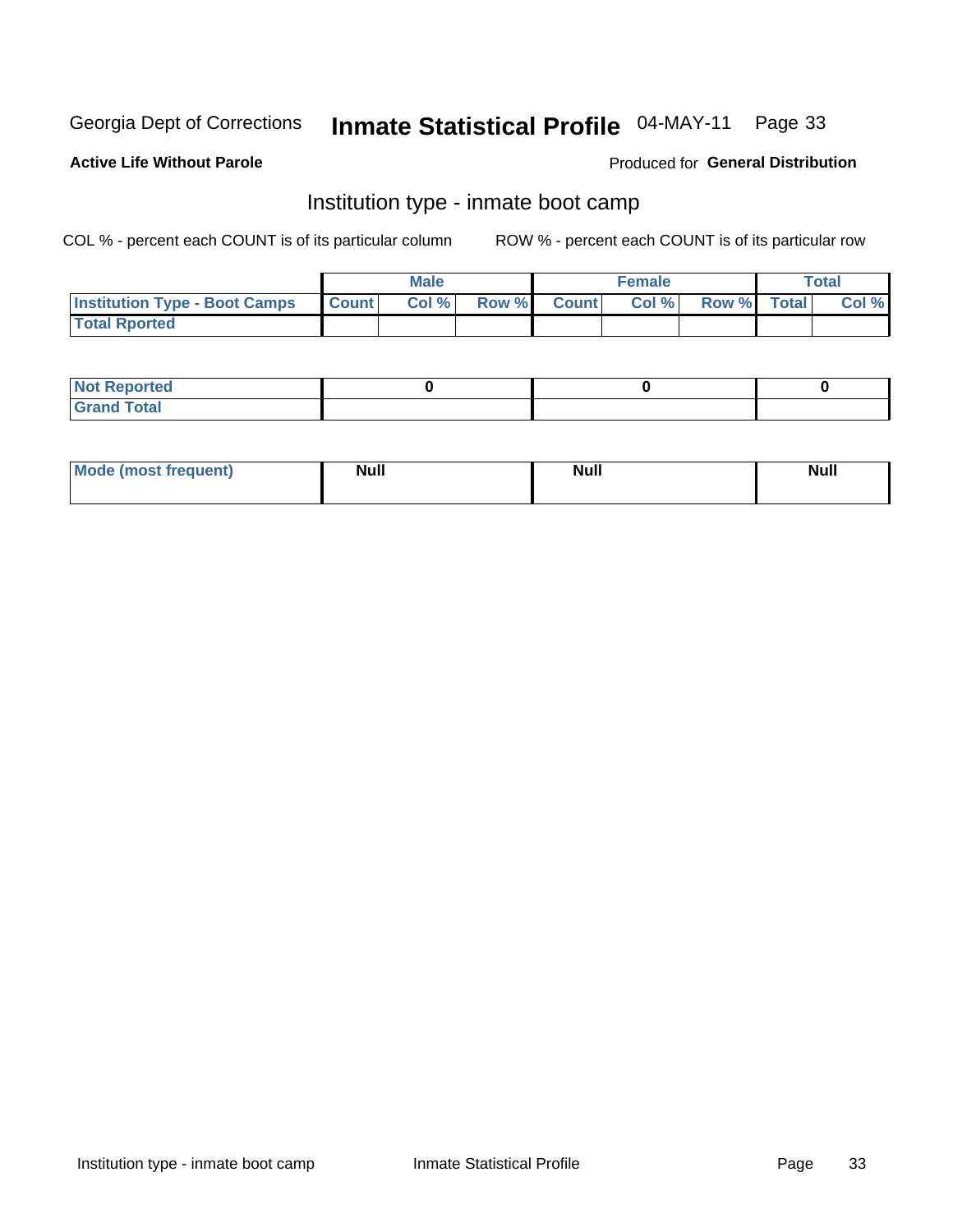# Inmate Statistical Profile 04-MAY-11 Page 34

**Active Life Without Parole** 

**Produced for General Distribution** 

### Number of disciplinary reports

COL % - percent each COUNT is of its particular column

|                                       |              | <b>Male</b> |                    |    | <b>Female</b> |       |       | <b>Total</b> |
|---------------------------------------|--------------|-------------|--------------------|----|---------------|-------|-------|--------------|
| <b>Number of Disciplinary Reports</b> | <b>Count</b> | Col %       | <b>Row % Count</b> |    | Col %         | Row % | Total | Col %        |
|                                       | 164          | 26.37%      | 98.20%             | 3  | 27.27%        | 1.80% | 167   | 26.38%       |
|                                       | 65           | 10.45%      | 98.48%             |    | 9.09%         | 1.52% | 66    | 10.43%       |
|                                       | 51           | 8.20%       | 94.44%             | 3  | 27.27%        | 5.56% | 54    | 8.53%        |
| 3                                     | 31           | 4.98%       | 96.88%             |    | 9.09%         | 3.13% | 32    | 5.06%        |
|                                       | 41           | 6.59%       | 100.00%            |    |               |       | 41    | 6.48%        |
|                                       | 28           | 4.50%       | 100.00%            |    |               |       | 28    | 4.42%        |
| <b>More Than 5</b>                    | 242          | 38.91%      | 98.78%             | 3  | 27.27%        | 1.22% | 245   | 38.70%       |
| <b>Total Reported</b>                 | 622          | 100%        | 98.26%             | 11 | 100%          | 1.74% | 633   | 100%         |

| ---<br>"tea<br>NO |                      |               |
|-------------------|----------------------|---------------|
| Total             | $\sim$<br><b>UZZ</b> | $\sim$<br>ნაა |

| Mean (average)       | 8.62 | 7.09 | 8.60 |
|----------------------|------|------|------|
| Median (middle)      | J.J  |      |      |
| Mode (most frequent) |      |      |      |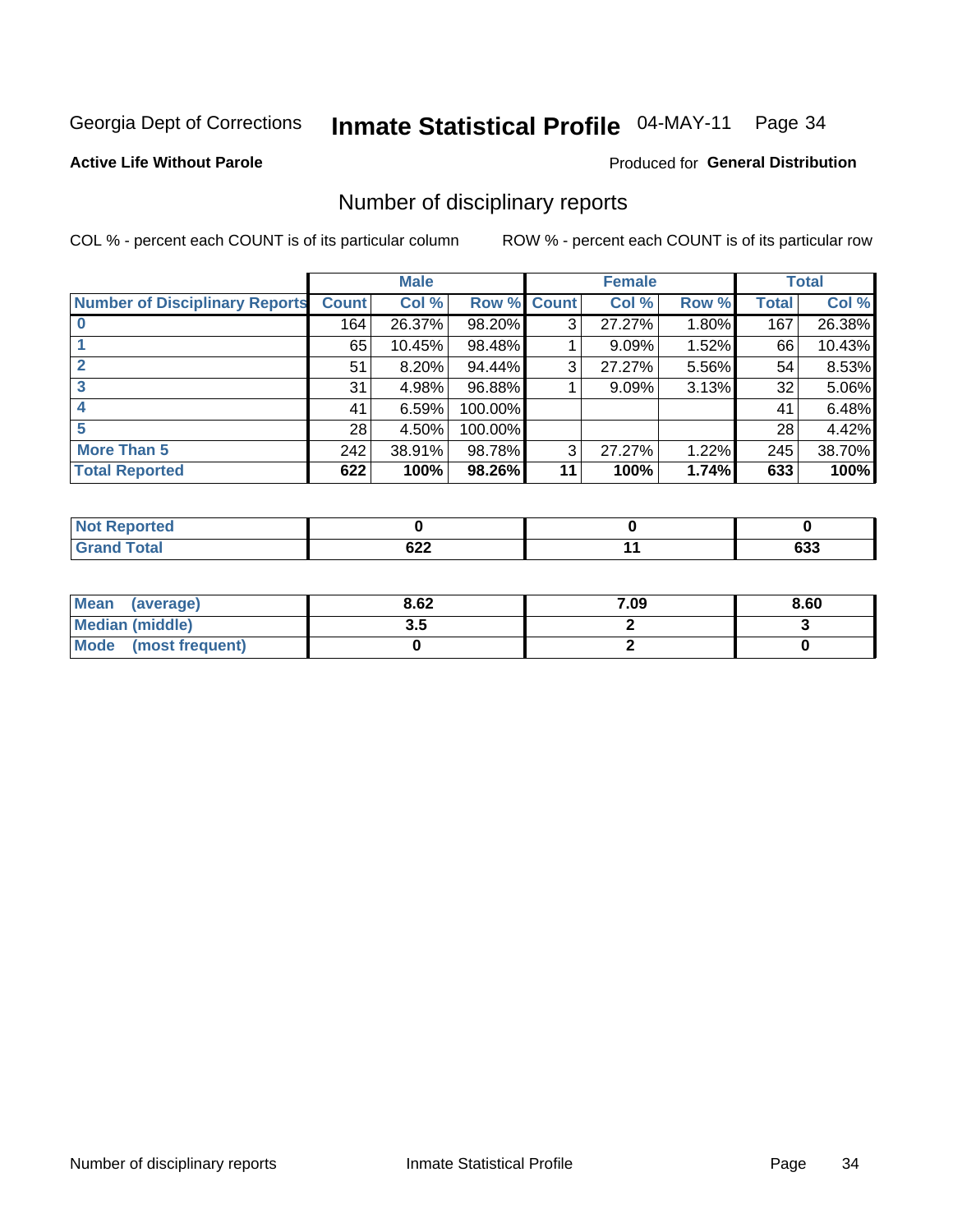### Inmate Statistical Profile 04-MAY-11 Page 35

### **Active Life Without Parole**

### **Produced for General Distribution**

### Number of transfers

COL % - percent each COUNT is of its particular column

|                            |         | <b>Male</b> |         |              | <b>Female</b> |       |              | <b>Total</b> |
|----------------------------|---------|-------------|---------|--------------|---------------|-------|--------------|--------------|
| <b>Number of Transfers</b> | Count l | Col %       | Row %   | <b>Count</b> | Col %         | Row % | <b>Total</b> | Col %        |
|                            | 13      | 2.09%       | 92.86%  |              | $9.09\%$      | 7.14% | 14           | 2.21%        |
|                            | 99      | 15.92%      | 95.19%  | 5            | 45.45%        | 4.81% | 104          | 16.43%       |
|                            | 113     | 18.17%      | 100.00% |              |               |       | 113          | 17.85%       |
| 3                          | 117     | 18.81%      | 99.15%  |              | 9.09%         | 0.85% | 118          | 18.64%       |
|                            | 75      | 12.06%      | 94.94%  | 4            | 36.36%        | 5.06% | 79           | 12.48%       |
| 5                          | 47      | 7.56%       | 100.00% |              |               |       | 47           | 7.42%        |
| <b>More Than 5</b>         | 158     | 25.40%      | 100.00% |              |               |       | 158          | 24.96%       |
| <b>Total Reported</b>      | 622     | 100%        | 98.26%  | 11           | 100%          | 1.74% | 633          | 100%         |

| <b>Not Reported</b> |            |               |
|---------------------|------------|---------------|
| <b>Fotal</b>        | coo<br>92Z | $\sim$<br>დაა |

| Mean (average)       | . റ^<br>4.ZZ | 2.18 | 4.18 |
|----------------------|--------------|------|------|
| Median (middle)      |              |      |      |
| Mode (most frequent) |              |      |      |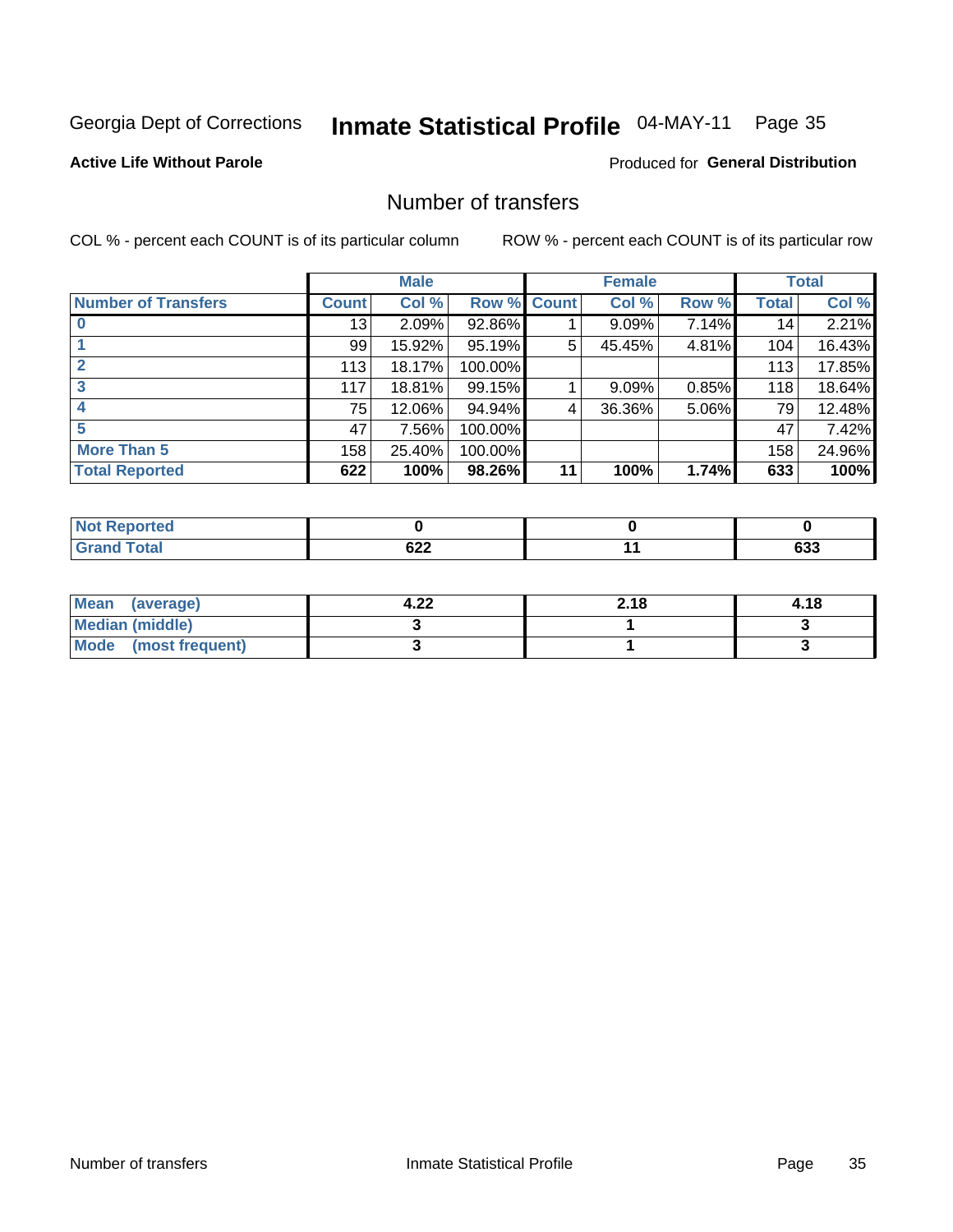### Inmate Statistical Profile 04-MAY-11 Page 36

**Active Life Without Parole** 

Produced for General Distribution

### Number of escapes

COL % - percent each COUNT is of its particular column

|                          |              | <b>Male</b> |                    |    | <b>Female</b> |          |       | Total  |
|--------------------------|--------------|-------------|--------------------|----|---------------|----------|-------|--------|
| <b>Number of Escapes</b> | <b>Count</b> | Col%        | <b>Row % Count</b> |    | Col %         | Row %    | Total | Col %  |
|                          | 620          | $99.68\%$   | $98.26\%$          | 11 | $100.00\%$    | $1.74\%$ | 631   | 99.68% |
|                          |              | 0.16%       | 100.00%            |    |               |          |       | 0.16%  |
|                          |              | 0.16%       | 100.00%            |    |               |          |       | 0.16%  |
| <b>Total Reported</b>    | 622          | 100%        | 98.26%             | 11 | 100%          | 1.74%    | 633   | 100%   |

| <b>Not Reported</b> |        |            |
|---------------------|--------|------------|
| <b>Total</b>        | $\sim$ | <b>000</b> |
| ' Grand             | 92Z    | დაა        |

| Mean (average)       |  |  |
|----------------------|--|--|
| Median (middle)      |  |  |
| Mode (most frequent) |  |  |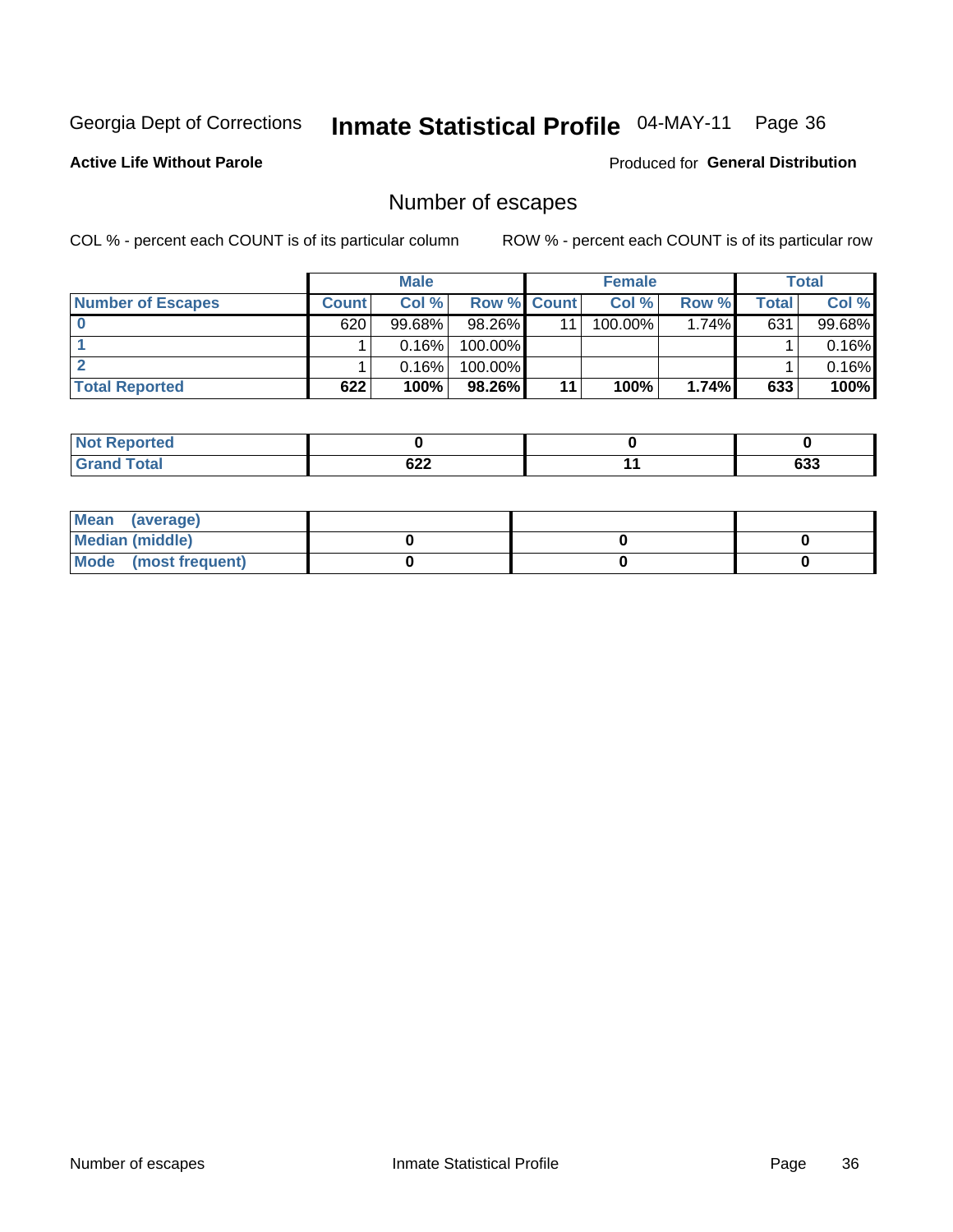### **Active Life Without Parole**

### **Produced for General Distribution**

## Time served in current (or last) institution

COL % - percent each COUNT is of its particular column

|                            |              | <b>Male</b> |         |                | <b>Female</b> |        |              | <b>Total</b> |
|----------------------------|--------------|-------------|---------|----------------|---------------|--------|--------------|--------------|
| <b>Time In Institution</b> | <b>Count</b> | Col %       | Row %   | <b>Count</b>   | Col %         | Row %  | <b>Total</b> | Col %        |
| 0 to 3 months              | 70           | 11.25%      | 88.61%  | 9              | 81.82%        | 11.39% | 79           | 12.48%       |
| 3.01 to 6 months           | 35           | 5.63%       | 100.00% |                |               |        | 35           | 5.53%        |
| 6.01 to 9 months           | 46           | 7.40%       | 100.00% |                |               |        | 46           | 7.27%        |
| 9.01 to 12 months          | 42           | 6.75%       | 100.00% |                |               |        | 42           | 6.64%        |
| 12.01 to 18 months         | 53           | 8.52%       | 100.00% |                |               |        | 53           | 8.37%        |
| 18.01 to 24 months         | 61           | 9.81%       | 100.00% |                |               |        | 61           | 9.64%        |
| $2.01$ to 3 years          | 88           | 14.15%      | 100.00% |                |               |        | 88           | 13.90%       |
| $3.01$ to 4 years          | 61           | 9.81%       | 100.00% |                |               |        | 61           | 9.64%        |
| $4.01$ to 5 years          | 30           | 4.82%       | 100.00% |                |               |        | 30           | 4.74%        |
| 5.01 to 6 years            | 36           | 5.79%       | 100.00% |                |               |        | 36           | 5.69%        |
| 6.01 to 7 years            | 23           | 3.70%       | 92.00%  | $\overline{2}$ | 18.18%        | 8.00%  | 25           | 3.95%        |
| 7.01 to 8 years            | 15           | 2.41%       | 100.00% |                |               |        | 15           | 2.37%        |
| 8.01 to 9 years            | 23           | 3.70%       | 100.00% |                |               |        | 23           | 3.63%        |
| 9.01 to 10 years           | 18           | 2.89%       | 100.00% |                |               |        | 18           | 2.84%        |
| Over 10 years              | 21           | 3.38%       | 100.00% |                |               |        | 21           | 3.32%        |
| <b>Total Reported</b>      | 622          | 100%        | 98.26%  | 11             | 100%          | 1.74%  | 633          | $100.0\%$    |

| Reported<br><b>NOT</b> |                      |                   |
|------------------------|----------------------|-------------------|
| <i>i</i> otal          | coo<br>◡∠∠<br>$\sim$ | <b>000</b><br>ნაა |

| <b>Mean</b><br>(average) | 36 months | 15 months | 36 months |
|--------------------------|-----------|-----------|-----------|
| Median (middle)          | 24 months | months    | 24 months |
| Mode (most frequent)     | months    | 1 months  | 1 months  |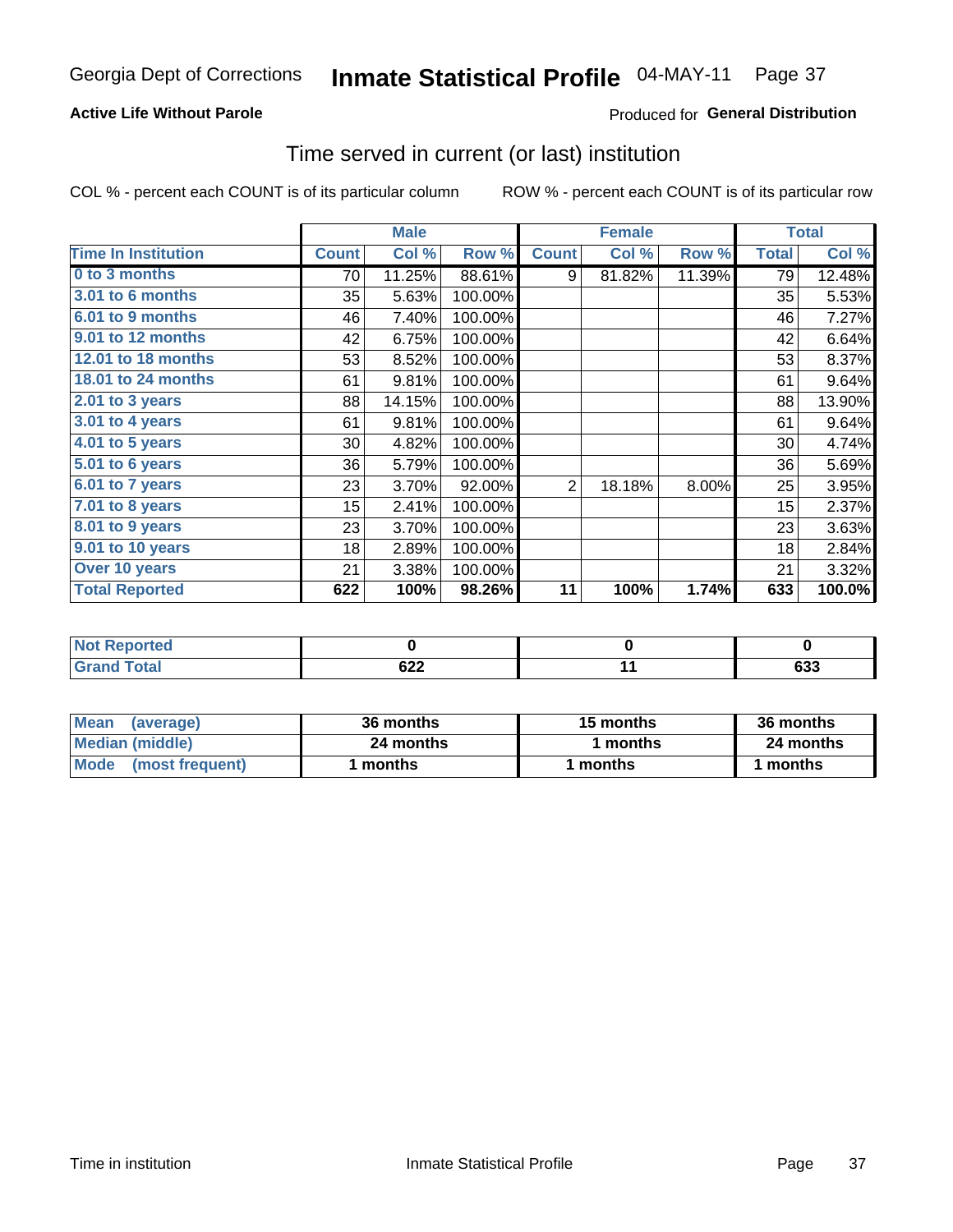# Inmate Statistical Profile 04-MAY-11 Page 38

### **Active Life Without Parole**

### **Produced for General Distribution**

## Highest grade level attained

COL % - percent each COUNT is of its particular column

|                              |              | <b>Male</b> |         |              | <b>Female</b> |        |                | <b>Total</b> |
|------------------------------|--------------|-------------|---------|--------------|---------------|--------|----------------|--------------|
| <b>Grade Level</b>           | <b>Count</b> | Col %       | Row %   | <b>Count</b> | Col %         | Row %  | <b>Total</b>   | Col %        |
| No school at all             | 1.           | 0.17%       | 100.00% |              |               |        | 1              | 0.16%        |
| <b>Grade 1</b>               | 1            | 0.17%       | 100.00% |              |               |        | 1              | 0.16%        |
| <b>Grade 2</b>               |              | 0.17%       | 100.00% |              |               |        | 1              | 0.16%        |
| <b>Grade 4</b>               | 3            | 0.50%       | 100.00% |              |               |        | 3              | 0.49%        |
| Grade 5                      | 4            | 0.66%       | 100.00% |              |               |        | 4              | 0.65%        |
| Grade 6                      | 7            | 1.16%       | 100.00% |              |               |        | $\overline{7}$ | 1.14%        |
| <b>Grade 7</b>               | 22           | 3.64%       | 100.00% |              |               |        | 22             | 3.58%        |
| <b>Grade 8</b>               | 50           | 8.28%       | 100.00% |              |               |        | 50             | 8.13%        |
| <b>Grade 9</b>               | 75           | 12.42%      | 98.68%  | 1            | 9.09%         | 1.32%  | 76             | 12.36%       |
| Grade 10                     | 111          | 18.38%      | 99.11%  | 1            | 9.09%         | 0.89%  | 112            | 18.21%       |
| Grade 11                     | 89           | 14.74%      | 98.89%  | 1            | 9.09%         | 1.11%  | 90             | 14.63%       |
| <b>Grade 12 or GED</b>       | 136          | 22.52%      | 95.77%  | 6            | 54.55%        | 4.23%  | 142            | 23.09%       |
| Some tech school             | 8            | 1.32%       | 88.89%  |              | 9.09%         | 11.11% | 9              | 1.46%        |
| <b>Completed tech school</b> | 10           | 1.66%       | 100.00% |              |               |        | 10             | 1.63%        |
| College, 1 year              | 24           | 3.97%       | 100.00% |              |               |        | 24             | 3.90%        |
| College, 2 year              | 32           | 5.30%       | 96.97%  | 1            | 9.09%         | 3.03%  | 33             | 5.37%        |
| College, 3 year              | 11           | 1.82%       | 100.00% |              |               |        | 11             | 1.79%        |
| <b>Bachelor's degree</b>     | 13           | 2.15%       | 100.00% |              |               |        | 13             | 2.11%        |
| <b>Master's degree</b>       | 3            | 0.50%       | 100.00% |              |               |        | 3              | 0.49%        |
| Ph.D. degree                 | 1            | 0.17%       | 100.00% |              |               |        | 1              | 0.16%        |
| Law degree                   | 2            | 0.33%       | 100.00% |              |               |        | $\overline{2}$ | 0.33%        |
| <b>Total Reported</b>        | 604          | 100%        | 98.21%  | 11           | 100%          | 1.79%  | 615            | 100%         |

| لمنتشر بالتعبين<br>Reported | 10            | 1 O           |
|-----------------------------|---------------|---------------|
| <b>c</b> otal               | $\sim$<br>◡∠∠ | $\sim$<br>დაა |

| <b>Mean</b><br>(average) | 10.79           | 11.73           | 10.81                    |
|--------------------------|-----------------|-----------------|--------------------------|
| Median (middle)          | Grade 11        | Grade 12 or GED | Grade 11                 |
| Mode (most frequent)     | Grade 12 or GED | Grade 12 or GED | <b>I</b> Grade 12 or GED |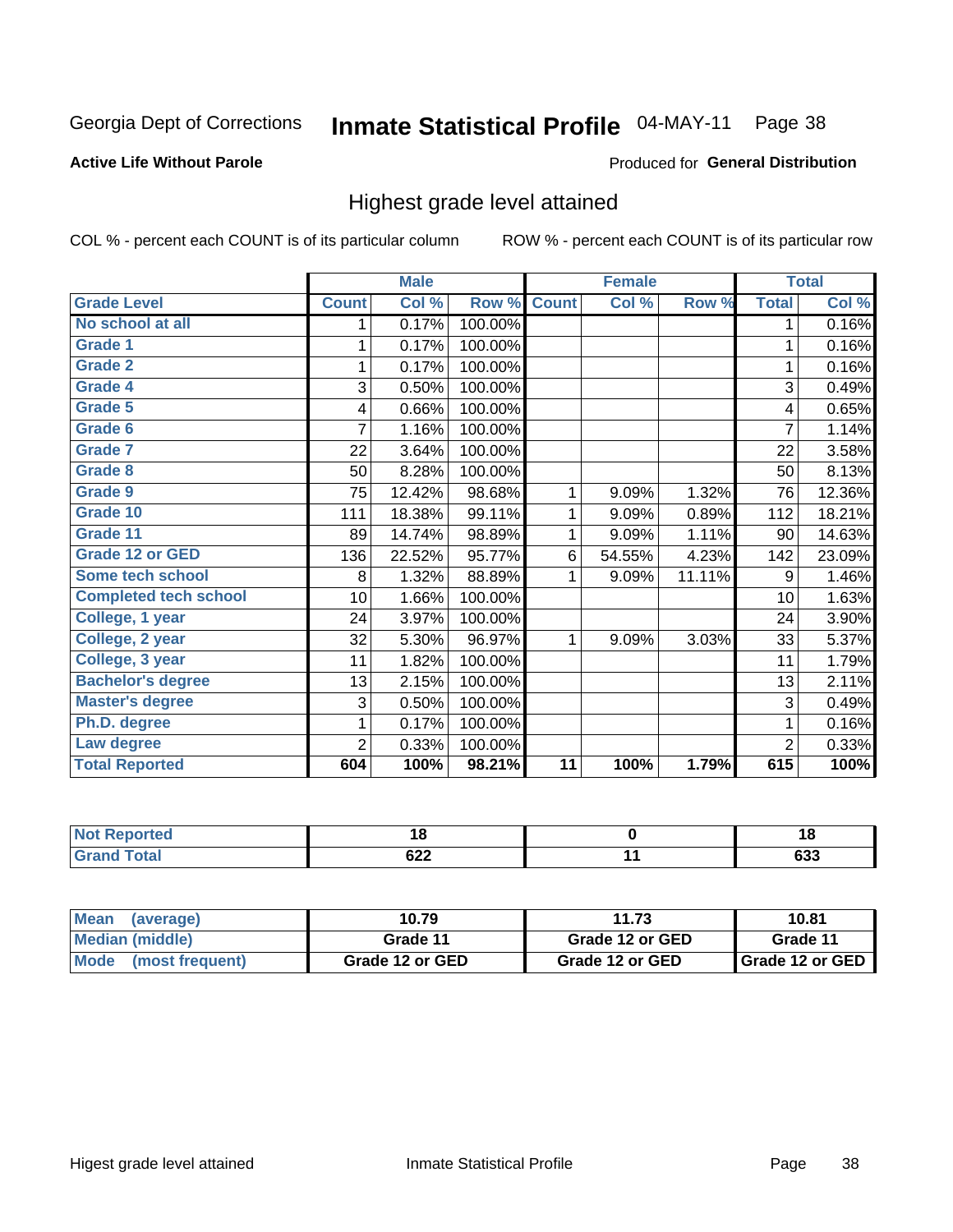# Inmate Statistical Profile 04-MAY-11 Page 39

### **Active Life Without Parole**

### **Produced for General Distribution**

## Culture fair IQ scores

COL % - percent each COUNT is of its particular column

|                       |              | <b>Male</b> |                    |                | <b>Female</b> |       |              | <b>Total</b> |
|-----------------------|--------------|-------------|--------------------|----------------|---------------|-------|--------------|--------------|
| <b>IQ Scores</b>      | <b>Count</b> | Col %       | <b>Row % Count</b> |                | Col %         | Row % | <b>Total</b> | Col %        |
| $60 - 69$             | 24           | 4.48%       | 100.00%            |                |               |       | 24           | 4.40%        |
| $70 - 79$             | 41           | 7.65%       | 100.00%            |                |               |       | 41           | 7.51%        |
| $80 - 89$             | 85           | 15.86%      | 97.70%             | $\overline{2}$ | 20.00%        | 2.30% | 87           | 15.93%       |
| $90 - 99$             | 97           | 18.10%      | 97.00%             | 3              | 30.00%        | 3.00% | 100          | 18.32%       |
| $100 - 109$           | 147          | 27.43%      | 98.66%             | 2              | 20.00%        | 1.34% | 149          | 27.29%       |
| $110 - 119$           | 118          | 22.01%      | 98.33%             | $\overline{2}$ | 20.00%        | 1.67% | 120          | 21.98%       |
| $120 - 129$           | 24           | 4.48%       | 96.00%             | 1              | 10.00%        | 4.00% | 25           | 4.58%        |
| <b>Total Reported</b> | 536          | 100%        | 98.17%             | 10             | 100%          | 1.83% | 546          | 100.0%       |

| <b>Not Reported</b>         | o۹<br>ОZ | 83  |
|-----------------------------|----------|-----|
| <b>Not Valid (under 60)</b> |          |     |
| <b>Grand Total</b>          | 622      | 633 |

| Mean (average)       | 98  | 103 | 98  |
|----------------------|-----|-----|-----|
| Median (middle)      | 101 | 99  | 101 |
| Mode (most frequent) | 110 | 96  | 110 |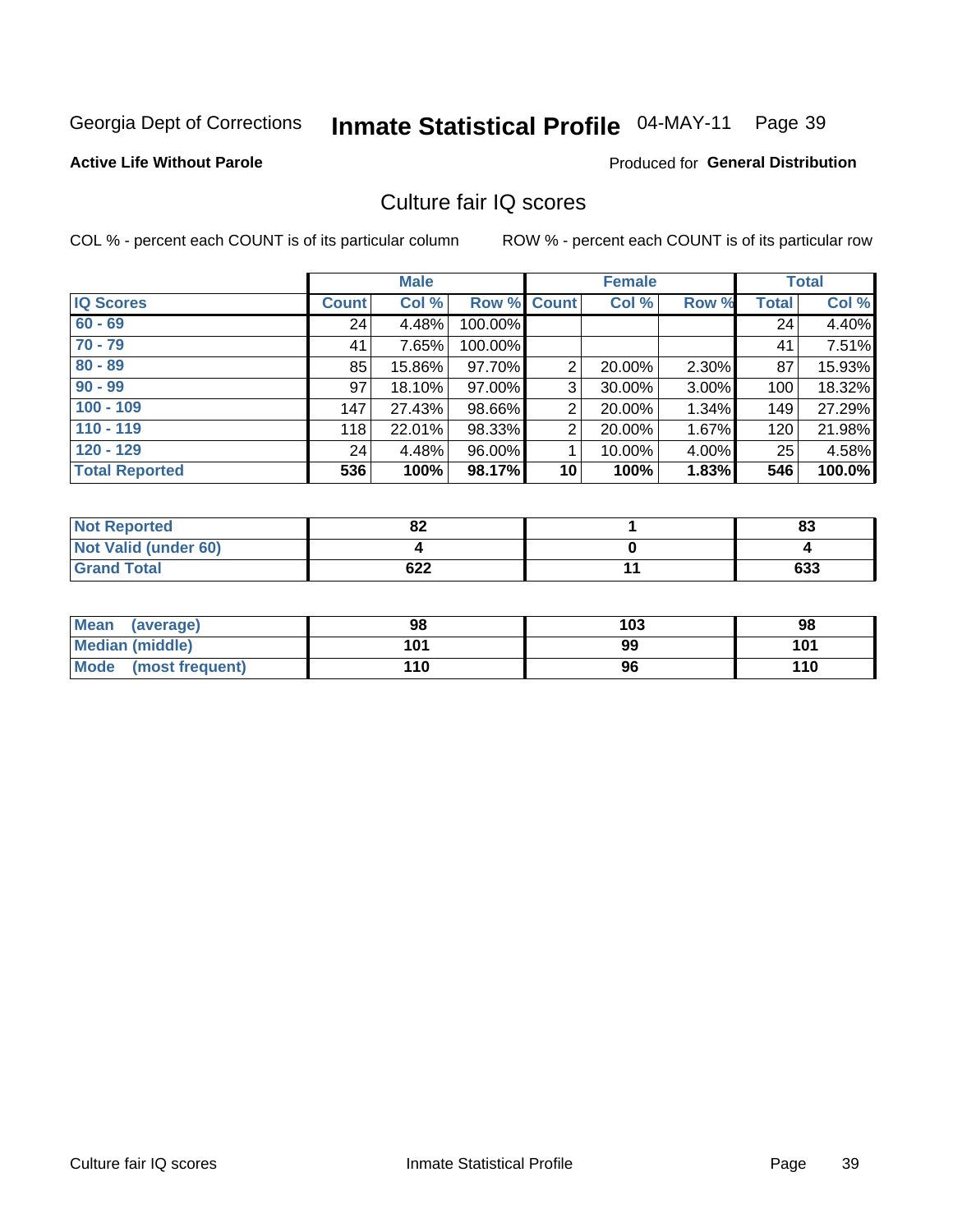#### Inmate Statistical Profile 04-MAY-11 Page 40

### **Active Life Without Parole**

### **Produced for General Distribution**

## Wide Range Achievement Test (WRAT) reading score

COL % - percent each COUNT is of its particular column

|                           |              | <b>Male</b> |         |                | <b>Female</b> |       |              | <b>Total</b> |
|---------------------------|--------------|-------------|---------|----------------|---------------|-------|--------------|--------------|
| <b>WRAT Reading Score</b> | <b>Count</b> | Col %       | Row %   | <b>Count</b>   | Col %         | Row % | <b>Total</b> | Col %        |
| $0.1$ to $0.9$            | 14           | 2.57%       | 100.00% |                |               |       | 14           | 2.52%        |
| 1.0 to 1.9                | 17           | 3.12%       | 100.00% |                |               |       | 17           | 3.06%        |
| 2.0 to 2.9                | 28           | 5.14%       | 96.55%  | $\mathbf{1}$   | 10.00%        | 3.45% | 29           | 5.23%        |
| 3.0 to 3.9                | 33           | 6.06%       | 100.00% |                |               |       | 33           | 5.95%        |
| 4.0 to 4.9                | 42           | 7.71%       | 100.00% |                |               |       | 42           | 7.57%        |
| 5.0 to 5.9                | 49           | 8.99%       | 98.00%  | 1              | 10.00%        | 2.00% | 50           | 9.01%        |
| 6.0 to 6.9                | 47           | 8.62%       | 100.00% |                |               |       | 47           | 8.47%        |
| 7.0 to 7.9                | 19           | 3.49%       | 100.00% |                |               |       | 19           | 3.42%        |
| 8.0 to 8.9                | 39           | 7.16%       | 100.00% |                |               |       | 39           | 7.03%        |
| 9.0 to 9.9                | 43           | 7.89%       | 97.73%  | 1              | 10.00%        | 2.27% | 44           | 7.93%        |
| 10.0 to 10.9              | 13           | 2.39%       | 92.86%  | $\mathbf{1}$   | 10.00%        | 7.14% | 14           | 2.52%        |
| 11.0 to 11.9              | 33           | 6.06%       | 94.29%  | $\overline{2}$ | 20.00%        | 5.71% | 35           | 6.31%        |
| 12.0 to 12.9              | 113          | 20.73%      | 99.12%  | 1              | 10.00%        | 0.88% | 114          | 20.54%       |
| 13                        | 55           | 10.09%      | 94.83%  | 3              | 30.00%        | 5.17% | 58           | 10.45%       |
| <b>Total Reported</b>     | 545          | 100%        | 98.20%  | 10             | 100%          | 1.80% | 555          | 100.0%       |
|                           |              |             |         |                |               |       |              |              |

| <b>Not Reported</b> | --  | $\sim$ |
|---------------------|-----|--------|
| <b>Grand Total</b>  | 622 | 633    |

| <b>Mean</b><br>(average) | 8.30 | 10.22             | 8.33 |
|--------------------------|------|-------------------|------|
| Median (middle)          | 8.5  | 112<br>. <u>.</u> | 8.5  |
| Mode (most frequent)     | 12.8 | . J               | IJ   |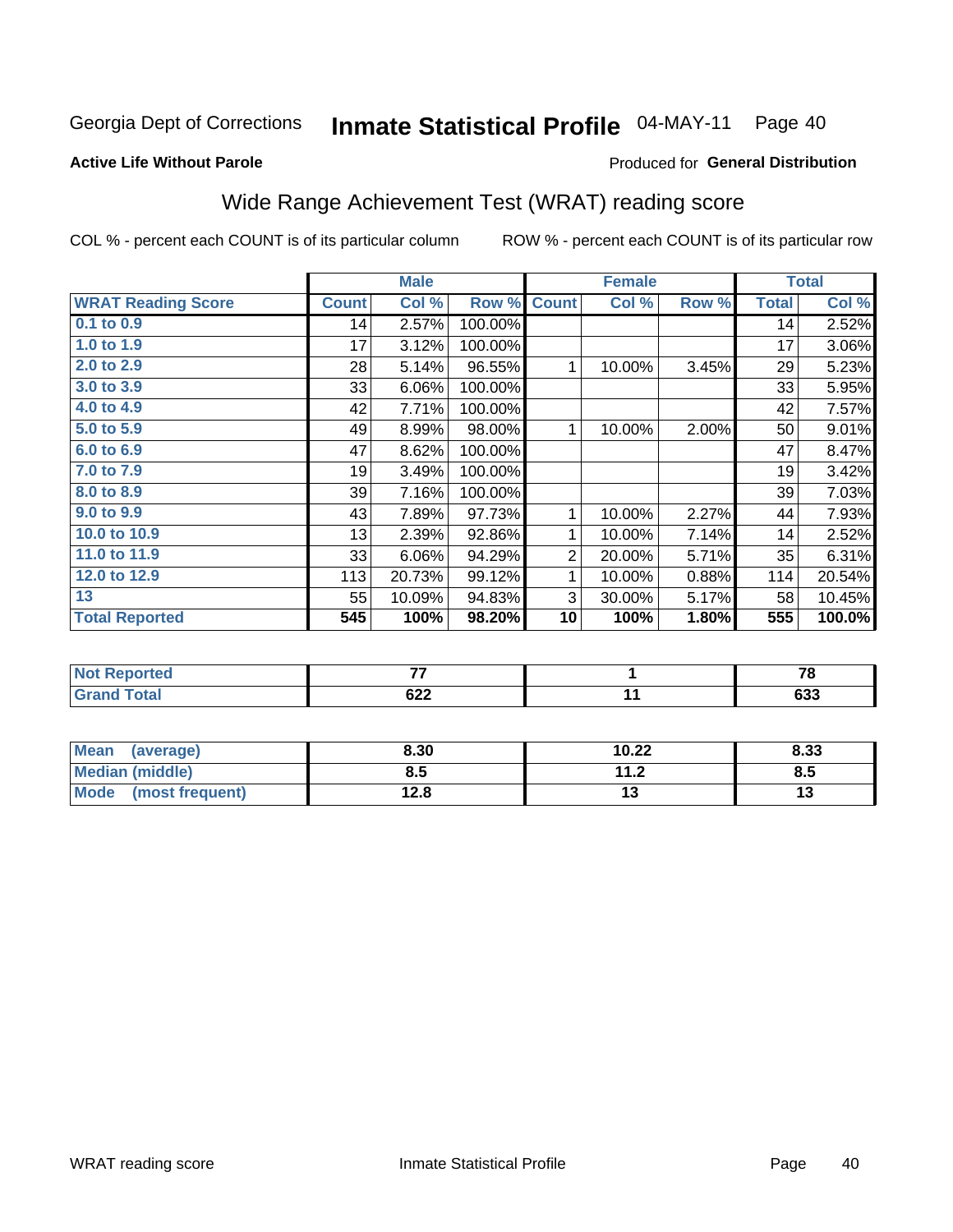# Inmate Statistical Profile 04-MAY-11 Page 41

**Produced for General Distribution** 

### **Active Life Without Parole**

## Wide Range Achievement Test (WRAT) math score

COL % - percent each COUNT is of its particular column

|                              |                 | <b>Male</b> |         |                | <b>Female</b> |       |              | <b>Total</b> |
|------------------------------|-----------------|-------------|---------|----------------|---------------|-------|--------------|--------------|
| <b>WRAT Mathematic Score</b> | <b>Count</b>    | Col %       | Row %   | <b>Count</b>   | Col %         | Row % | <b>Total</b> | Col %        |
| 0.1 to 0.9                   | $\overline{2}$  | 0.37%       | 100.00% |                |               |       | 2            | $0.36\%$     |
| 1.0 to 1.9                   | 4               | 0.73%       | 100.00% |                |               |       | 4            | 0.72%        |
| 2.0 to 2.9                   | 17              | 3.12%       | 100.00% |                |               |       | 17           | 3.06%        |
| 3.0 to 3.9                   | 37              | 6.79%       | 100.00% |                |               |       | 37           | 6.67%        |
| 4.0 to 4.9                   | 57              | 10.46%      | 98.28%  | 1              | 10.00%        | 1.72% | 58           | 10.45%       |
| 5.0 to 5.9                   | 71              | 13.03%      | 98.61%  | 1              | 10.00%        | 1.39% | 72           | 12.97%       |
| 6.0 to 6.9                   | 108             | 19.82%      | 99.08%  | 1              | 10.00%        | 0.92% | 109          | 19.64%       |
| 7.0 to 7.9                   | 67              | 12.29%      | 98.53%  | 1              | 10.00%        | 1.47% | 68           | 12.25%       |
| 8.0 to 8.9                   | 40              | 7.34%       | 95.24%  | $\overline{2}$ | 20.00%        | 4.76% | 42           | 7.57%        |
| 9.0 to 9.9                   | 56              | 10.28%      | 96.55%  | $\overline{2}$ | 20.00%        | 3.45% | 58           | 10.45%       |
| 10.0 to 10.9                 | 26              | 4.77%       | 100.00% |                |               |       | 26           | 4.68%        |
| 11.0 to 11.9                 | 15              | 2.75%       | 100.00% |                |               |       | 15           | 2.70%        |
| 12.0 to 12.9                 | 35              | 6.42%       | 97.22%  | 1              | 10.00%        | 2.78% | 36           | 6.49%        |
| 13                           | 10 <sup>1</sup> | 1.83%       | 90.91%  | 1              | 10.00%        | 9.09% | 11           | 1.98%        |
| <b>Total Reported</b>        | 545             | 100%        | 98.20%  | 10             | 100%          | 1.80% | 555          | 100%         |
|                              |                 |             |         |                |               |       |              |              |
| <b>Not Reported</b>          |                 | 77          |         |                | 1             |       |              | 78           |
| <b>Grand Total</b>           |                 | 622         |         |                | 11            |       |              | 633          |

| <b>Mean</b><br>(average)       | 04 ז<br>$\sim$ | 8.O  | 7.24 |
|--------------------------------|----------------|------|------|
| Median (middle)                | 6.9            | 8.45 | 6.9  |
| <b>Mode</b><br>(most frequent) | 6.9            | 60   | 6.9  |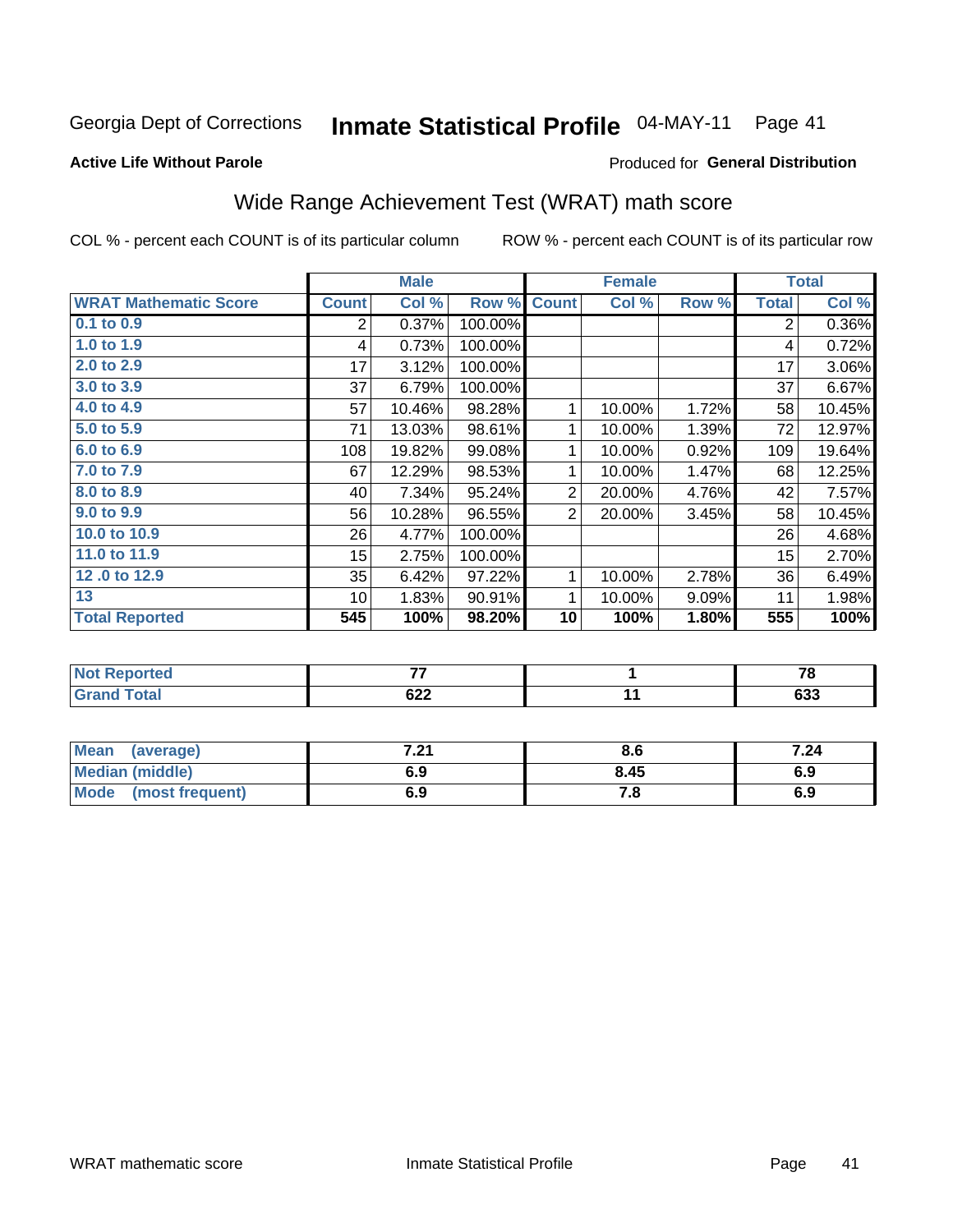#### Inmate Statistical Profile 04-MAY-11 Page 42

### **Active Life Without Parole**

### **Produced for General Distribution**

## Wide Range Achievement Test (WRAT) spelling score

COL % - percent each COUNT is of its particular column

|                            |              | <b>Male</b> |         |              | <b>Female</b> |       |                | <b>Total</b> |
|----------------------------|--------------|-------------|---------|--------------|---------------|-------|----------------|--------------|
| <b>WRAT Spelling Score</b> | <b>Count</b> | Col %       | Row %   | <b>Count</b> | Col %         | Row % | <b>Total</b>   | Col %        |
| 0.1 to 0.9                 | 7            | 1.29%       | 100.00% |              |               |       | $\overline{7}$ | 1.26%        |
| 1.0 to 1.9                 | 24           | 4.41%       | 100.00% |              |               |       | 24             | 4.33%        |
| 2.0 to 2.9                 | 41           | 7.54%       | 100.00% |              |               |       | 41             | 7.40%        |
| 3.0 to 3.9                 | 30           | 5.51%       | 100.00% |              |               |       | 30             | 5.42%        |
| 4.0 to 4.9                 | 46           | 8.46%       | 97.87%  | 1            | 10.00%        | 2.13% | 47             | 8.48%        |
| 5.0 to 5.9                 | 56           | 10.29%      | 100.00% |              |               |       | 56             | 10.11%       |
| 6.0 to 6.9                 | 60           | 11.03%      | 98.36%  | 1            | 10.00%        | 1.64% | 61             | 11.01%       |
| 7.0 to 7.9                 | 45           | 8.27%       | 100.00% |              |               |       | 45             | 8.12%        |
| 8.0 to 8.9                 | 40           | 7.35%       | 97.56%  | 1            | 10.00%        | 2.44% | 41             | 7.40%        |
| 9.0 to 9.9                 | 39           | 7.17%       | 100.00% |              |               |       | 39             | 7.04%        |
| 10.0 to 10.9               | 33           | 6.07%       | 100.00% |              |               |       | 33             | 5.96%        |
| 11.0 to 11.9               | 35           | 6.43%       | 92.11%  | 3            | 30.00%        | 7.89% | 38             | 6.86%        |
| 12.0 to 12.9               | 62           | 11.40%      | 95.38%  | 3            | 30.00%        | 4.62% | 65             | 11.73%       |
| 13                         | 26           | 4.78%       | 96.30%  | 1            | 10.00%        | 3.70% | 27             | 4.87%        |
| <b>Total Reported</b>      | 544          | 100%        | 98.19%  | 10           | 100%          | 1.81% | 554            | 100%         |
|                            |              |             |         |              |               |       |                |              |
| <del>.</del>               |              |             |         |              |               |       |                |              |

| <b>Not Reported</b>  | $\overline{\phantom{a}}$<br>. О | $\mathbf{z}$ |
|----------------------|---------------------------------|--------------|
| <b>Total</b><br>Gr2r | 622                             | coo<br>ხაა   |

| <b>Mean</b><br>(average) | 7.46 | 10.38 | 7.52 |
|--------------------------|------|-------|------|
| Median (middle)          | . ت  | 11.45 | ن. ، |
| Mode<br>(most frequent)  | 8.5  | 12.3  | ၓ.ͻ  |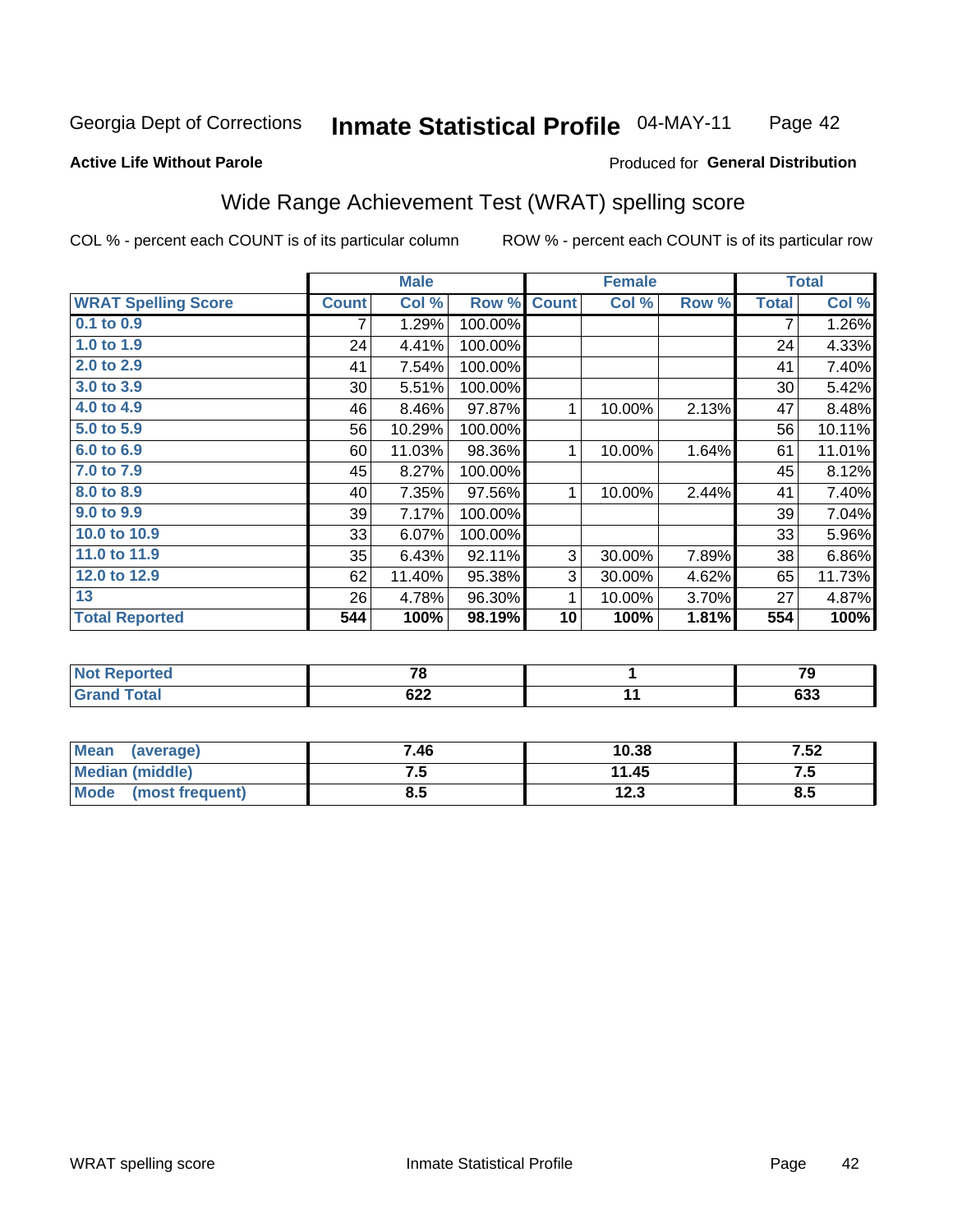### **Active Life Without Parole**

### Produced for General Distribution

### Scope of substance abuse - summary

COL % - percent each COUNT is of its particular column

|                        |              | <b>Male</b> |           |              | <b>Female</b> |       |              | <b>Total</b> |
|------------------------|--------------|-------------|-----------|--------------|---------------|-------|--------------|--------------|
| <b>Substance Abuse</b> | <b>Count</b> | Col %       | Row %     | <b>Count</b> | Col %         | Row % | <b>Total</b> | Col %        |
| <b>None</b>            | 260          | 41.80%      | 98.11%    |              | 45.45%        | 1.89% | 265          | 41.86%       |
| <b>Drugs only</b>      | 207          | 33.28%      | 98.57%    |              | 27.27%        | 1.43% | 210          | 33.18%       |
| <b>Alcohol only</b>    | 34           | 5.47%       | 100.00%   |              |               |       | 34           | 5.37%        |
| Drugs and alcohol      | 121          | $19.45\%$   | $97.58\%$ |              | $27.27\%$     | 2.42% | 124          | 19.59%       |
| <b>Total Reported</b>  | 622          | 100%        | 98.26%    | 11           | 100%          | 1.74% | 633          | 100%         |

| <b>Reported</b><br><b>NOT</b> |     |               |
|-------------------------------|-----|---------------|
| <b>Total</b>                  | 622 | $\sim$<br>ხაა |

|  | Mode | None | <b>None</b> | None |
|--|------|------|-------------|------|
|--|------|------|-------------|------|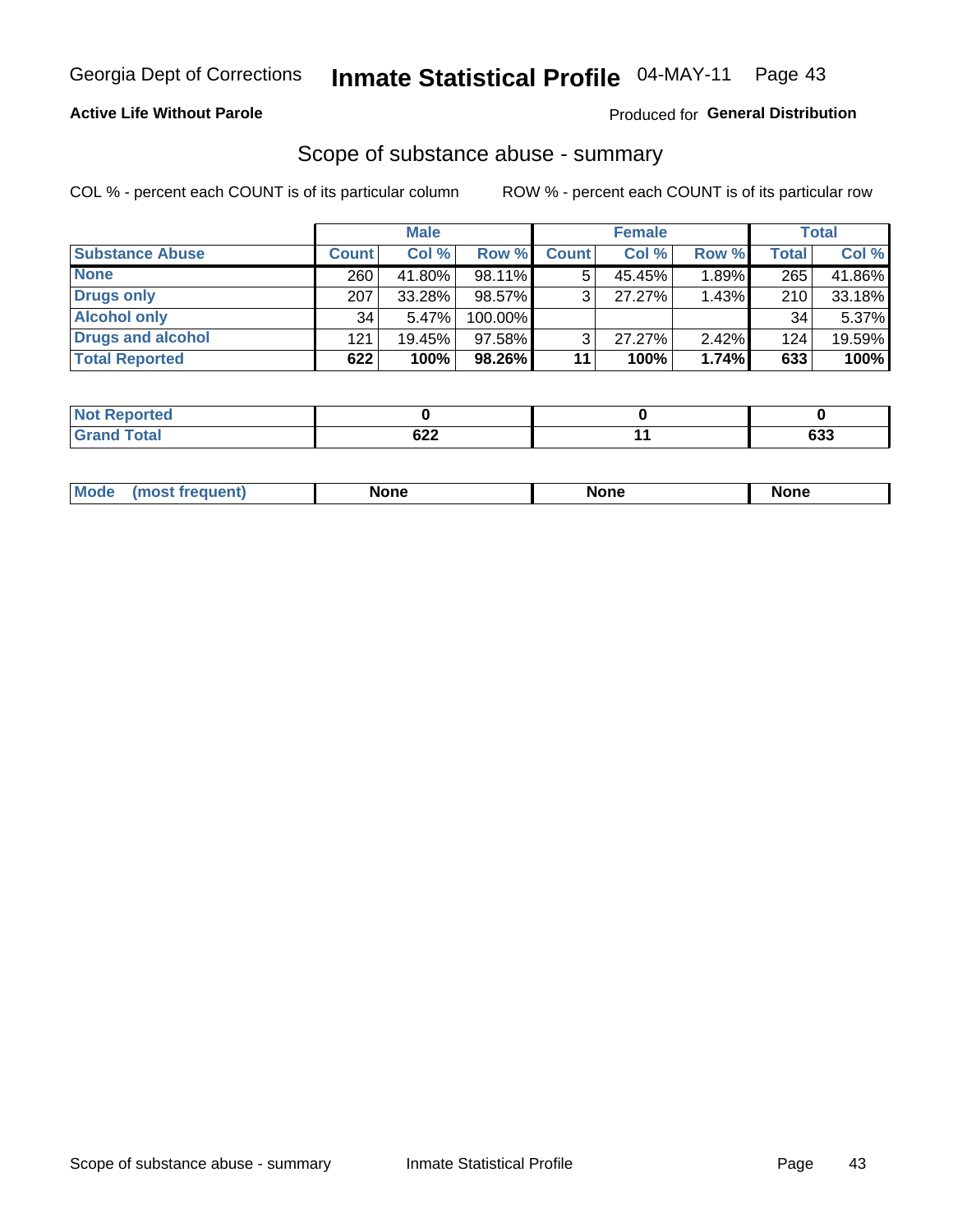### **Active Life Without Parole**

### **Produced for General Distribution**

## Scope of substance abuse - detail

COL % - percent each COUNT is of its particular column

|                                         |                | <b>Male</b> |         |              | <b>Female</b> |        |                | <b>Total</b> |
|-----------------------------------------|----------------|-------------|---------|--------------|---------------|--------|----------------|--------------|
| <b>Substance Abuse</b>                  | <b>Count</b>   | Col %       | Row %   | <b>Count</b> | Col %         | Row %  | <b>Total</b>   | Col %        |
| No drug or alcohol problems             | 260            | 41.80%      | 98.11%  | 5            | 45.45%        | 1.89%  | 265            | 41.86%       |
| Drug addiction but no alcohol           | 3              | 0.48%       | 100.00% |              |               |        | 3              | 0.47%        |
| <b>Drug addiction and alcohol</b>       | 3              | 0.48%       | 100.00% |              |               |        | 3              | 0.47%        |
| abuse                                   |                |             |         |              |               |        |                |              |
| <b>Drug addiction and alcoholism</b>    | $\overline{2}$ | 0.32%       | 100.00% |              |               |        | $\overline{2}$ | 0.32%        |
| No drug problem but alcohol             | 28             | 4.50%       | 100.00% |              |               |        | 28             | 4.42%        |
| abuse                                   |                |             |         |              |               |        |                |              |
| No drug problem but alcoholism          | 6              | 0.96%       | 100.00% |              |               |        | 6              | 0.95%        |
| Drug experiment but no alcohol          | 119            | 19.13%      | 99.17%  |              | 9.09%         | 0.83%  | 120            | 18.96%       |
| <b>Drug experiment &amp; alcohol</b>    | 13             | 2.09%       | 100.00% |              |               |        | 13             | 2.05%        |
| abuse                                   |                |             |         |              |               |        |                |              |
| <b>Drug experiment &amp; alcoholism</b> | 10             | 1.61%       | 100.00% |              |               |        | 10             | 1.58%        |
| Drug abuse but no alcohol               | 85             | 13.67%      | 97.70%  | 2            | 18.18%        | 2.30%  | 87             | 13.74%       |
| Drug abuse and alcohol abuse            | 76             | 12.22%      | 98.70%  |              | 9.09%         | 1.30%  | 77             | 12.16%       |
| <b>Drug abuse and alcoholism</b>        | 17             | 2.73%       | 89.47%  | 2            | 18.18%        | 10.53% | 19             | 3.00%        |
| <b>Total Reported</b>                   | 622            | 100%        | 98.26%  | 11           | 100%          | 1.74%  | 633            | 100%         |

| Reported<br><b>NOT</b> |                                                         |            |
|------------------------|---------------------------------------------------------|------------|
| <b>otal</b>            | coo<br>0ZZ<br>$\sim$ $\sim$ $\sim$ $\sim$ $\sim$ $\sim$ | coo<br>ხაა |

| Mode (most frequent) | No drug or alcohol problems No drug or alcohol problems No drug or alcohol |          |
|----------------------|----------------------------------------------------------------------------|----------|
|                      |                                                                            | problems |
|                      |                                                                            |          |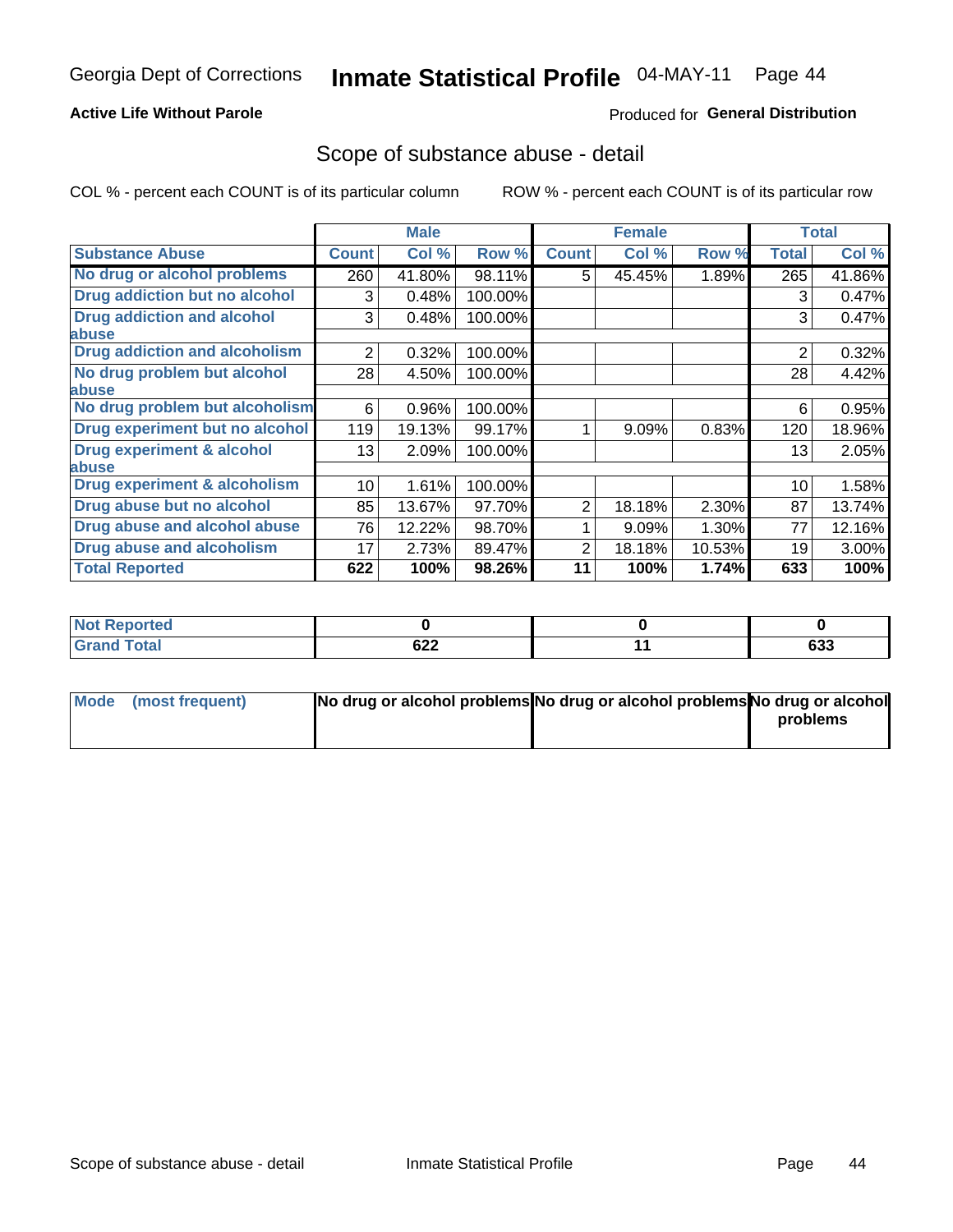#### Inmate Statistical Profile 04-MAY-11 Page 45

### **Active Life Without Parole**

### **Produced for General Distribution**

## Current / last mental health treatment level

COL % - percent each COUNT is of its particular column

|                                    |              | <b>Male</b> |         |              | <b>Female</b> |       |              | <b>Total</b> |
|------------------------------------|--------------|-------------|---------|--------------|---------------|-------|--------------|--------------|
| <b>Mental Health Treatment Lev</b> | <b>Count</b> | Col %       | Row %   | <b>Count</b> | Col %         | Row % | <b>Total</b> | Col %        |
| 1 No problem at current time       | 61           | 26.07%      | 98.39%  |              | 11.11%        | 1.61% | 62           | 25.51%       |
| 2 Receiving outpatient             | 133          | 56.84%      | 94.33%  | 8            | 88.89%        | 5.67% | 141          | 58.02%       |
| <b>Treatment</b>                   |              |             |         |              |               |       |              |              |
| 3 Inpatient, moderate              | 33           | 14.10%      | 100.00% |              |               |       | 33           | 13.58%       |
| Treatment                          |              |             |         |              |               |       |              |              |
| 4 Inpatient, intensive             | 6            | 2.56%       | 100.00% |              |               |       | 6            | 2.47%        |
| Treatment                          |              |             |         |              |               |       |              |              |
| <b>5 Undergoing crisis</b>         |              | 0.43%       | 100.00% |              |               |       |              | 0.41%        |
| <b>stabilization</b>               |              |             |         |              |               |       |              |              |
| <b>Total Evaluated</b>             | 234          | 100%        | 96.30%  | 9            | 100%          | 3.70% | 243          | 100%         |

| Never had MH<br>evaluation | 388        | 390 |
|----------------------------|------------|-----|
| $f$ otol                   | ຂາາ<br>◡∠∠ | ნათ |

| <b>Median (middle)</b>         | <b>Receiving outpatient</b><br>treatment | <b>Receiving outpatient</b><br>treatment | <b>Receiving</b><br>outpatient<br>treatment |  |
|--------------------------------|------------------------------------------|------------------------------------------|---------------------------------------------|--|
| <b>Mode</b><br>(most frequent) | <b>Receiving outpatient</b><br>treatment | <b>Receiving outpatient</b><br>treatment | <b>Receiving</b><br>outpatient<br>treatment |  |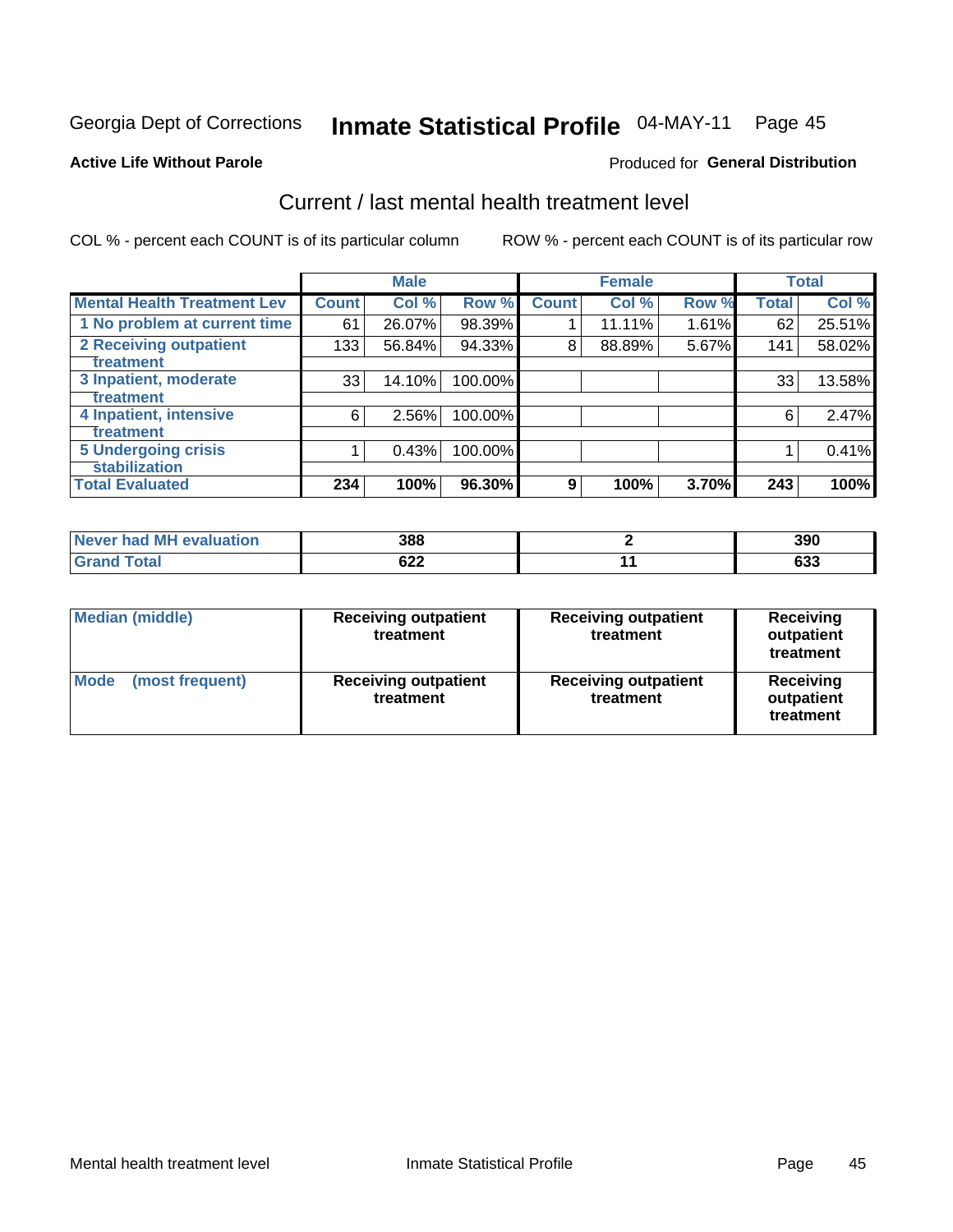#### Inmate Statistical Profile 04-MAY-11 Page 46

### **Active Life Without Parole**

### Produced for General Distribution

## PULHESDWIT medical scale - 'P' overall condition ('P'hysical)

COL % - percent each COUNT is of its particular column

|                                  |                 | <b>Male</b> |             |    | <b>Female</b> |       |                | <b>Total</b> |
|----------------------------------|-----------------|-------------|-------------|----|---------------|-------|----------------|--------------|
| 'P' Overall Condition            | Count l         | Col %       | Row % Count |    | Col %         | Row % | <b>Total</b>   | Col %        |
| 1 No medical illness             | 409             | 70.15%      | 98.79%      |    | 45.45%        | 1.21% | 414            | 69.70%       |
| 2 Well-controlled chronic        | 143             | 24.53%      | 95.97%      | 6  | 54.55%        | 4.03% | 149            | 25.08%       |
| <b>illness</b>                   |                 |             |             |    |               |       |                |              |
| 3 Poorly-controlled chronic      | 29 <sub>1</sub> | 4.97%       | 100.00%     |    |               |       | 29             | 4.88%        |
| <b>illness</b>                   |                 |             |             |    |               |       |                |              |
| 4 Significant problems requiring | 2 <sub>1</sub>  | 0.34%       | 100.00%     |    |               |       | $\overline{2}$ | 0.34%        |
| special housing                  |                 |             |             |    |               |       |                |              |
| <b>Total Reported</b>            | 583             | 100%        | 98.15%      | 11 | 100%          | 1.85% | 594            | 100%         |

| ю     | $\ddot{\phantom{0}}$<br><br>vũ | 39         |
|-------|--------------------------------|------------|
| _____ | cog<br>◡∠∠                     | 622<br>ხაა |

| Mode | (most frequent) | <sup>1</sup> No medical illness | 2 Well-controlled chronic<br>illness | 1 No medical<br>illness |
|------|-----------------|---------------------------------|--------------------------------------|-------------------------|
|------|-----------------|---------------------------------|--------------------------------------|-------------------------|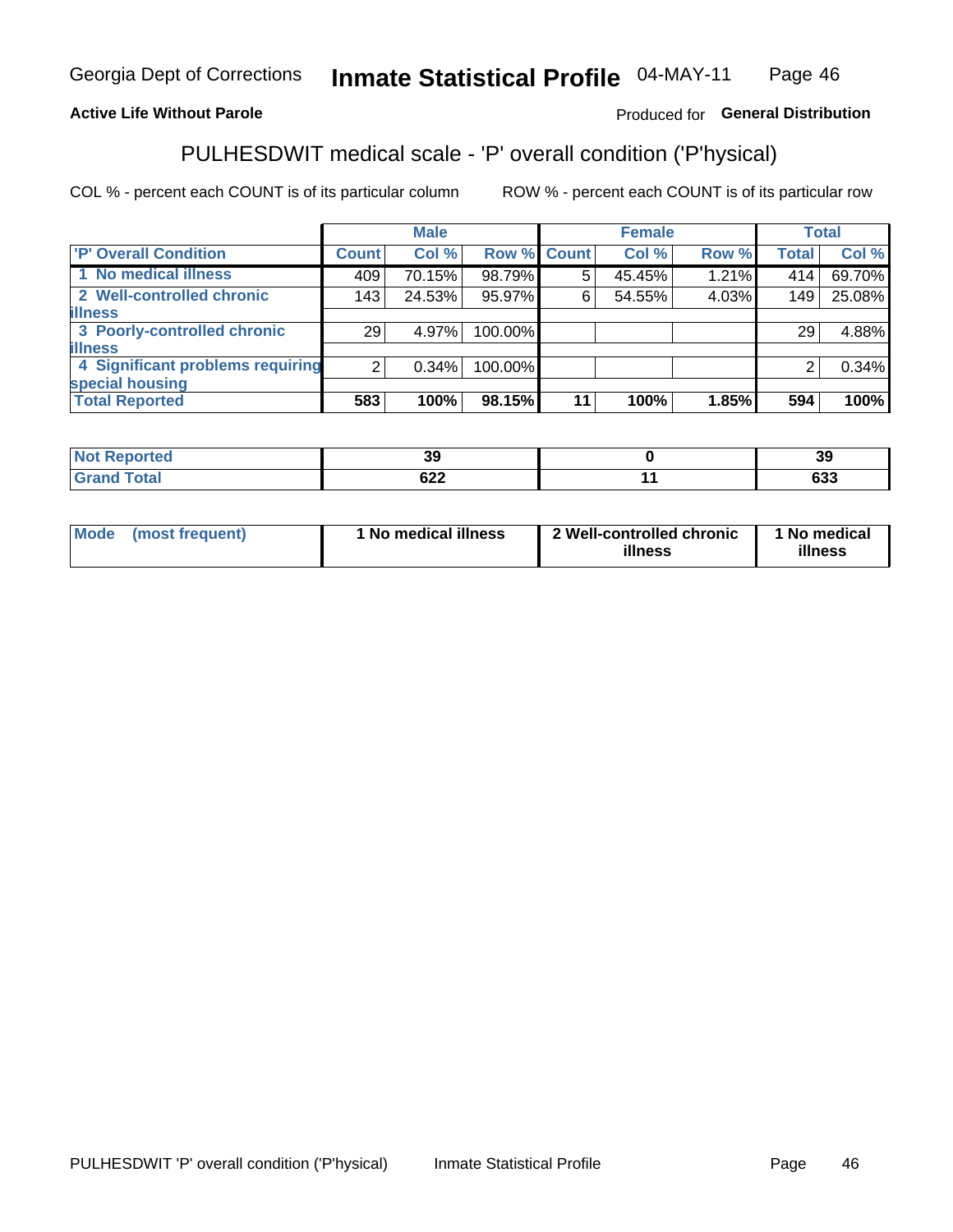### **Active Life Without Parole**

### Produced for General Distribution

# PULHESDWIT medical scale - 'U' upper body

COL % - percent each COUNT is of its particular column

|                                    | <b>Male</b> |              | <b>Female</b>                                             |                | <b>Total</b>   |
|------------------------------------|-------------|--------------|-----------------------------------------------------------|----------------|----------------|
| <b>Count</b>                       | Col %       | <b>Count</b> | Col %                                                     | <b>Total</b>   | Col %          |
| 552                                | 94.68%      | 9            | 81.82%                                                    | 561            | 94.44%         |
|                                    |             |              |                                                           |                |                |
| 2 One or both arms minimally<br>25 | 4.29%       | 2            | 18.18%                                                    | 27             | 4.55%          |
|                                    |             |              |                                                           |                |                |
| 5                                  | $0.86\%$    |              |                                                           | 5              | 0.84%          |
|                                    |             |              |                                                           |                |                |
|                                    | 0.17%       |              |                                                           |                | 0.17%          |
|                                    |             |              |                                                           |                |                |
| 583                                | 100%        | 11           | 100%                                                      | 594            | 100%           |
|                                    |             |              | Row %<br>98.40%<br>92.59%<br>100.00%<br>100.00%<br>98.15% | Row %<br>1.85% | 1.60%<br>7.41% |

| <b>Not Reported</b> | v          | 39            |
|---------------------|------------|---------------|
| <b>Total</b>        | coo<br>◡∠∠ | $\sim$<br>ნაა |

|  | Mode (most frequent) | 1 Upper bones, joints,<br>muscles all OK | 1 Upper bones, joints,<br>muscles all OK | 1 Upper bones,<br>ljoints, muscles all<br>ΟK |
|--|----------------------|------------------------------------------|------------------------------------------|----------------------------------------------|
|--|----------------------|------------------------------------------|------------------------------------------|----------------------------------------------|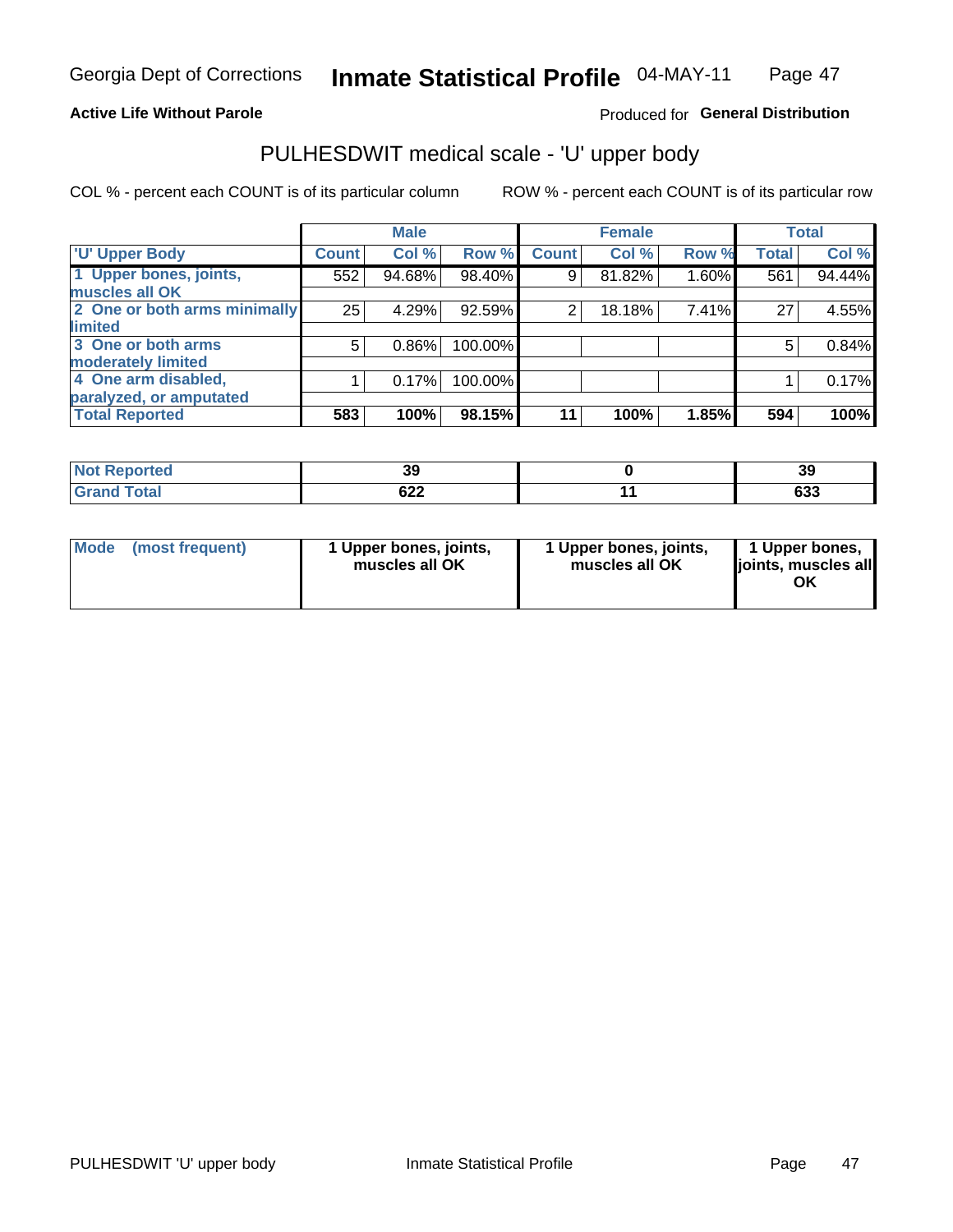### **Active Life Without Parole**

### Produced for General Distribution

## PULHESDWIT medical scale - 'L' lower body

COL % - percent each COUNT is of its particular column

|                                    | <b>Male</b> |              | <b>Female</b>                                             |       |              | <b>Total</b>   |
|------------------------------------|-------------|--------------|-----------------------------------------------------------|-------|--------------|----------------|
| <b>Count</b>                       | Col %       | <b>Count</b> | Col%                                                      | Row % | <b>Total</b> | Col %          |
| 497                                | 85.25%      |              | 63.64%                                                    |       | 504          | 84.85%         |
|                                    |             |              |                                                           |       |              |                |
| 2 One or both legs minimally<br>74 | 12.69%      | 4            | 36.36%                                                    |       | 78           | 13.13%         |
|                                    |             |              |                                                           |       |              |                |
| 11                                 | 1.89%       |              |                                                           |       | 11           | 1.85%          |
|                                    |             |              |                                                           |       |              |                |
| 4 One leg disabled, paralyzed,     | 0.17%       |              |                                                           |       |              | 0.17%          |
|                                    |             |              |                                                           |       |              |                |
| 583                                | 100%        | 11           | 100%                                                      | 1.85% | 594          | 100%           |
|                                    |             |              | Row %<br>98.61%<br>94.87%<br>100.00%<br>100.00%<br>98.15% |       |              | 1.39%<br>5.13% |

| <b>Not Reported</b> | v          | 39            |
|---------------------|------------|---------------|
| <b>Total</b>        | coo<br>◡∠∠ | $\sim$<br>ნაა |

|  | Mode (most frequent) | 1 Lower bones, joints,<br>muscles all OK | 1 Lower bones, joints,<br>muscles all OK | 1 Lower bones,<br>ljoints, muscles all<br>ΟK |
|--|----------------------|------------------------------------------|------------------------------------------|----------------------------------------------|
|--|----------------------|------------------------------------------|------------------------------------------|----------------------------------------------|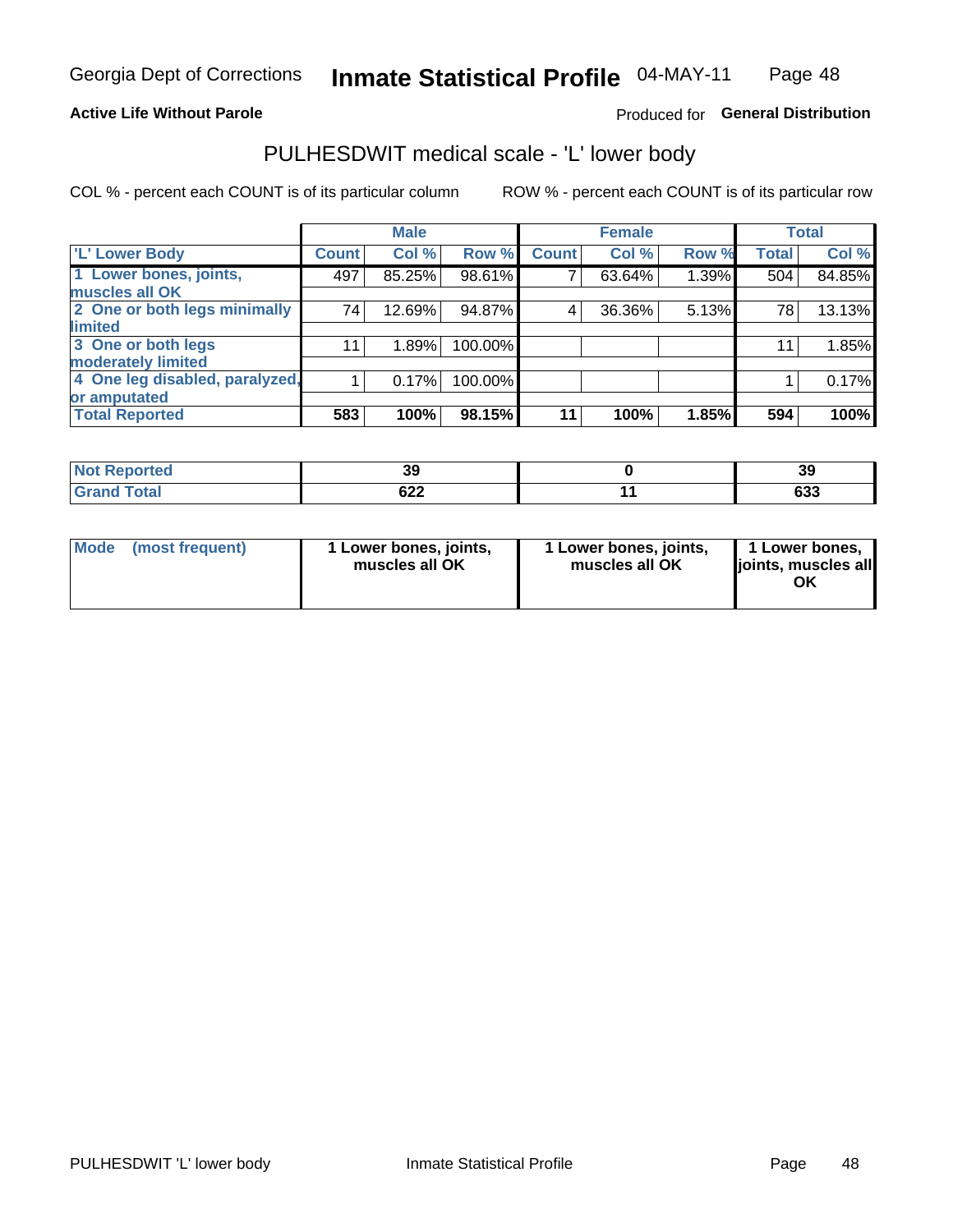**Active Life Without Parole** 

Produced for General Distribution

## PULHESDWIT medical scale - 'H' hearing

COL % - percent each COUNT is of its particular column

|                                | <b>Male</b>     |        | <b>Female</b>      |  |         | Total |              |        |
|--------------------------------|-----------------|--------|--------------------|--|---------|-------|--------------|--------|
| <b>H'</b> Hearing              | <b>Count</b>    | Col%   | <b>Row % Count</b> |  | Col%    | Row % | <b>Total</b> | Col %  |
| 1 Normal hearing both ears     | 572             | 98.28% | 98.11%             |  | 100.00% | 1.89% | 583          | 98.31% |
| 2 Some loss in one ear with    | 10 <sup>1</sup> | 1.72%  | 100.00%            |  |         |       | 10           | 1.69%  |
| other OK, or mild loss in both |                 |        |                    |  |         |       |              |        |
| <b>Total Reported</b>          | 582             | 100%   | 98.15%             |  | 100%    | 1.85% | 593          | 100%   |

| Λſ                | л.<br>4u          |
|-------------------|-------------------|
| <b>000</b><br>◡▵▵ | <b>000</b><br>ნაა |

| Mode (most frequent) | 1 Normal hearing both ears 1 Normal hearing both ears 1 Normal hearing | both ears |
|----------------------|------------------------------------------------------------------------|-----------|
|                      |                                                                        |           |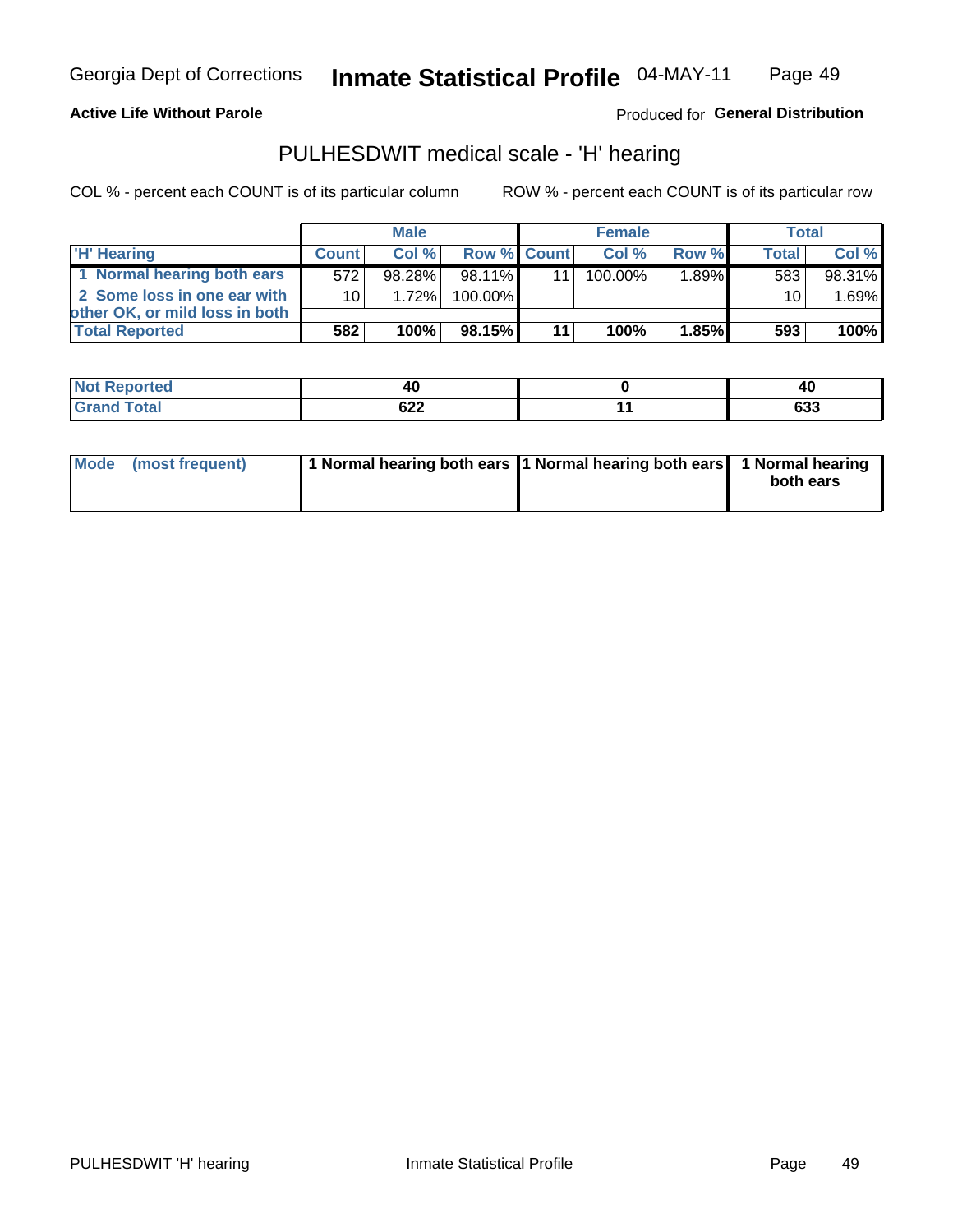**Active Life Without Parole** 

Produced for General Distribution

## PULHESDWIT medical scale - 'E' vision

COL % - percent each COUNT is of its particular column

|                                |                 | <b>Male</b> |             |    | <b>Female</b> |       |              | <b>Total</b> |
|--------------------------------|-----------------|-------------|-------------|----|---------------|-------|--------------|--------------|
| <b>E' Vision</b>               | <b>Count</b>    | Col %       | Row % Count |    | Col %         | Row % | <b>Total</b> | Col %        |
| 1 Correctable to 20/40 in both | 442             | 81.40%      | 98.44%      |    | 63.64%        | 1.56% | 449          | 81.05%       |
| eyes                           |                 |             |             |    |               |       |              |              |
| 2 Correctable to 20/70 in one  | 85              | 15.65%      | 95.51%      |    | 36.36%        | 4.49% | 89           | 16.06%       |
| eye, may be blind in other     |                 |             |             |    |               |       |              |              |
| 3 Correctable to 20/200 in one | 14 <sub>1</sub> | 2.58%       | 100.00%     |    |               |       | 14           | 2.53%        |
| eye, may be blind in other     |                 |             |             |    |               |       |              |              |
| 4 One eye not correctable to   |                 | 0.37%       | 100.00%     |    |               |       |              | 0.36%        |
| 20/200, other may be blind     |                 |             |             |    |               |       |              |              |
| <b>Total Reported</b>          | 543             | 100%        | 98.01%      | 11 | 100%          | 1.99% | 554          | 100%         |

| <b>Not Reported</b> | $\mathbf{z}$ | --            |
|---------------------|--------------|---------------|
| <b>Total</b>        | 622<br>---   | $\sim$<br>დაა |

| Mode (most frequent) | <sup>1</sup> Correctable to 20/40 in both 1 Correctable to 20/40 in 1 Correctable to<br>eves | both eyes | 20/40 in both eyes |
|----------------------|----------------------------------------------------------------------------------------------|-----------|--------------------|
|                      |                                                                                              |           |                    |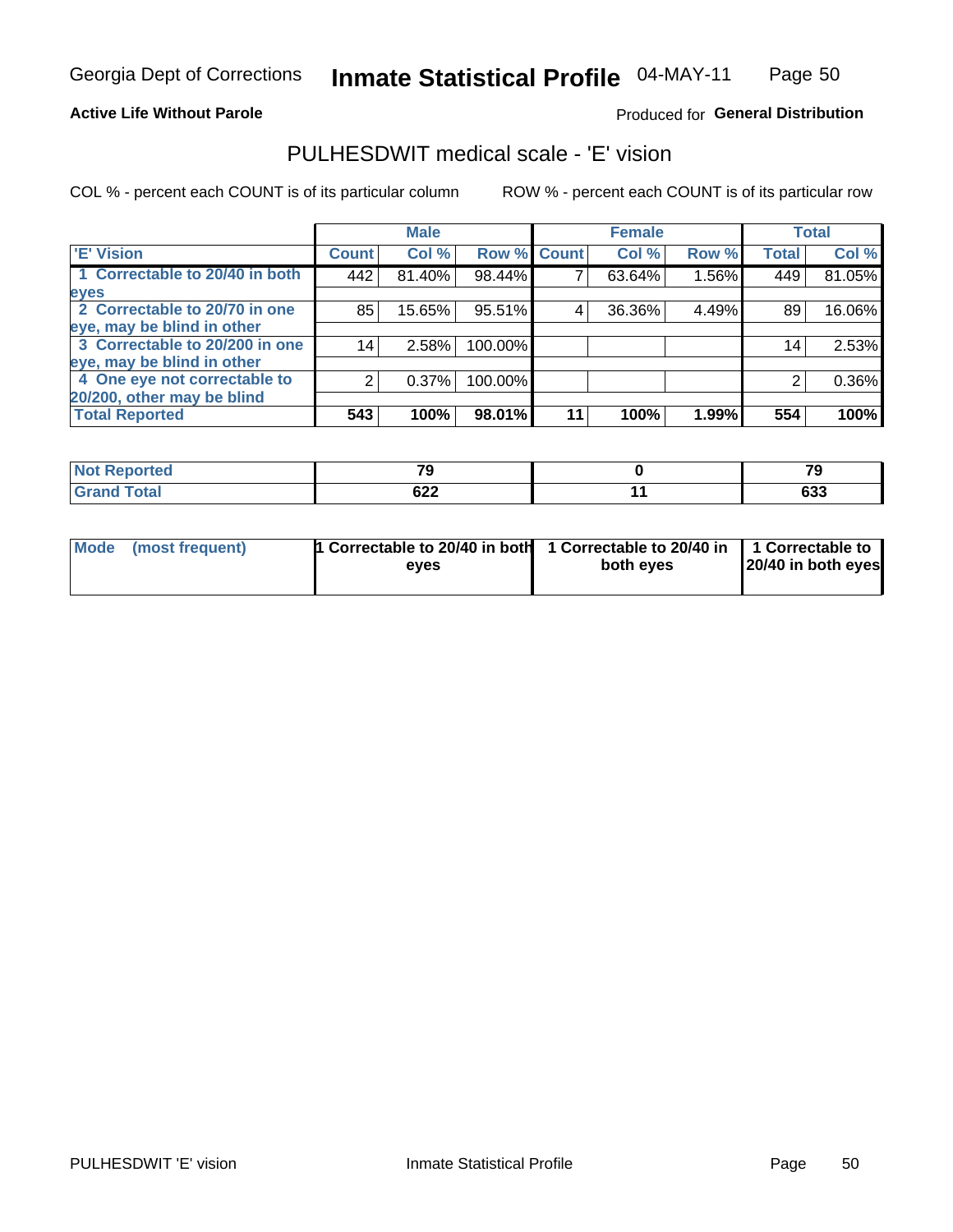### **Active Life Without Parole**

### Produced for General Distribution

## PULHESDWIT medical scale - 'S' pSychiatric

COL % - percent each COUNT is of its particular column

|                                        |              | <b>Male</b> |         |             | <b>Female</b> |       |              | <b>Total</b> |
|----------------------------------------|--------------|-------------|---------|-------------|---------------|-------|--------------|--------------|
| 'S' pSychiatric                        | <b>Count</b> | Col %       |         | Row % Count | Col %         | Row % | <b>Total</b> | Col %        |
| 1 No impairment or disorders           | 458          | 82.08%      | 98.92%  | 5           | 50.00%        | 1.08% | 463          | 81.51%       |
| 2 Stable, or in remission, or          | 64           | 11.47%      | 92.75%  | 5           | 50.00%        | 7.25% | 69           | 12.15%       |
| mild impairment or retardation         |              |             |         |             |               |       |              |              |
| 3 Requires moderate inpatient          | 31           | $5.56\%$    | 100.00% |             |               |       | 31           | 5.46%        |
| treatment                              |              |             |         |             |               |       |              |              |
| 4 Requires intensive inpatient         | 4            | 0.72%       | 100.00% |             |               |       | 4            | 0.70%        |
| treatment                              |              |             |         |             |               |       |              |              |
| <b>5 Requires Crisis Stabilization</b> |              | 0.18%       | 100.00% |             |               |       |              | 0.18%        |
| Unit (CSU) inpatient care              |              |             |         |             |               |       |              |              |
| <b>Total Reported</b>                  | 558          | 100%        | 98.24%  | 10          | 100%          | 1.76% | 568          | 100%         |

| <b>Not Reported</b>  | nΖ  | ხე         |
|----------------------|-----|------------|
| <b>Total</b><br>Cron | 622 | coo<br>დაა |

| <b>Mode</b> | (most frequent) | 1 No impairment or disorders | 1 No impairment or<br>disorders | 1 No impairment or<br>disorders |
|-------------|-----------------|------------------------------|---------------------------------|---------------------------------|
|-------------|-----------------|------------------------------|---------------------------------|---------------------------------|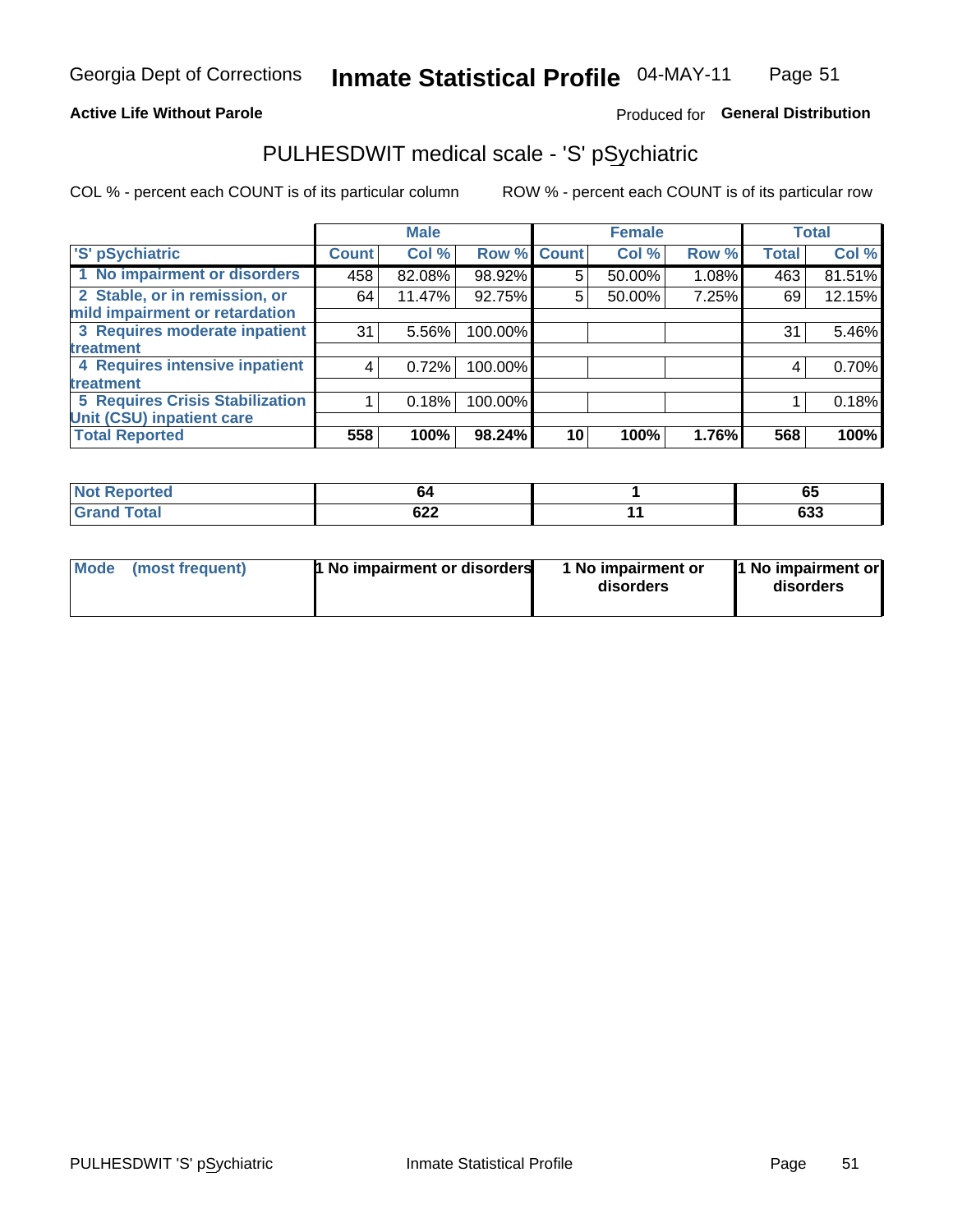### **Active Life Without Parole**

### Produced for General Distribution

## PULHESDWIT medical scale - 'D' dental

COL % - percent each COUNT is of its particular column

|                                 |                 | <b>Male</b> |         |             | <b>Female</b> |       |              | <b>Total</b> |
|---------------------------------|-----------------|-------------|---------|-------------|---------------|-------|--------------|--------------|
| <b>D'</b> Dental                | <b>Count</b>    | Col %       |         | Row % Count | Col %         | Row % | <b>Total</b> | Col %        |
| 1 Minimal routine dental health | 384             | 72.05%      | 98.21%  |             | 70.00%        | 1.79% | 391          | 72.01%       |
| <b>needs</b>                    |                 |             |         |             |               |       |              |              |
| 2 Moderate cavities and/or gum  | 116             | 21.76%      | 97.48%  | 3           | 30.00%        | 2.52% | 119          | 21.92%       |
| disease                         |                 |             |         |             |               |       |              |              |
| 3 Extensive gum disease         | 32 <sub>1</sub> | $6.00\%$    | 100.00% |             |               |       | 32           | 5.89%        |
| and/or widespread decay         |                 |             |         |             |               |       |              |              |
| 4 Urgent need for dental        |                 | 0.19%       | 100.00% |             |               |       |              | 0.18%        |
| <b>services</b>                 |                 |             |         |             |               |       |              |              |
| <b>Total Reported</b>           | 533             | 100%        | 98.16%  | 10          | 100%          | 1.84% | 543          | 100%         |

| <b>Not Reported</b> | or.<br>o | ດເ<br>っ    |
|---------------------|----------|------------|
| Total               | 622      | cos<br>დაა |

| <b>Mode</b> | (most frequent) | Minimal routine dental<br>health needs | 1 Minimal routine dental 11 Minimal routine<br>health needs | dental health<br>needs |
|-------------|-----------------|----------------------------------------|-------------------------------------------------------------|------------------------|
|-------------|-----------------|----------------------------------------|-------------------------------------------------------------|------------------------|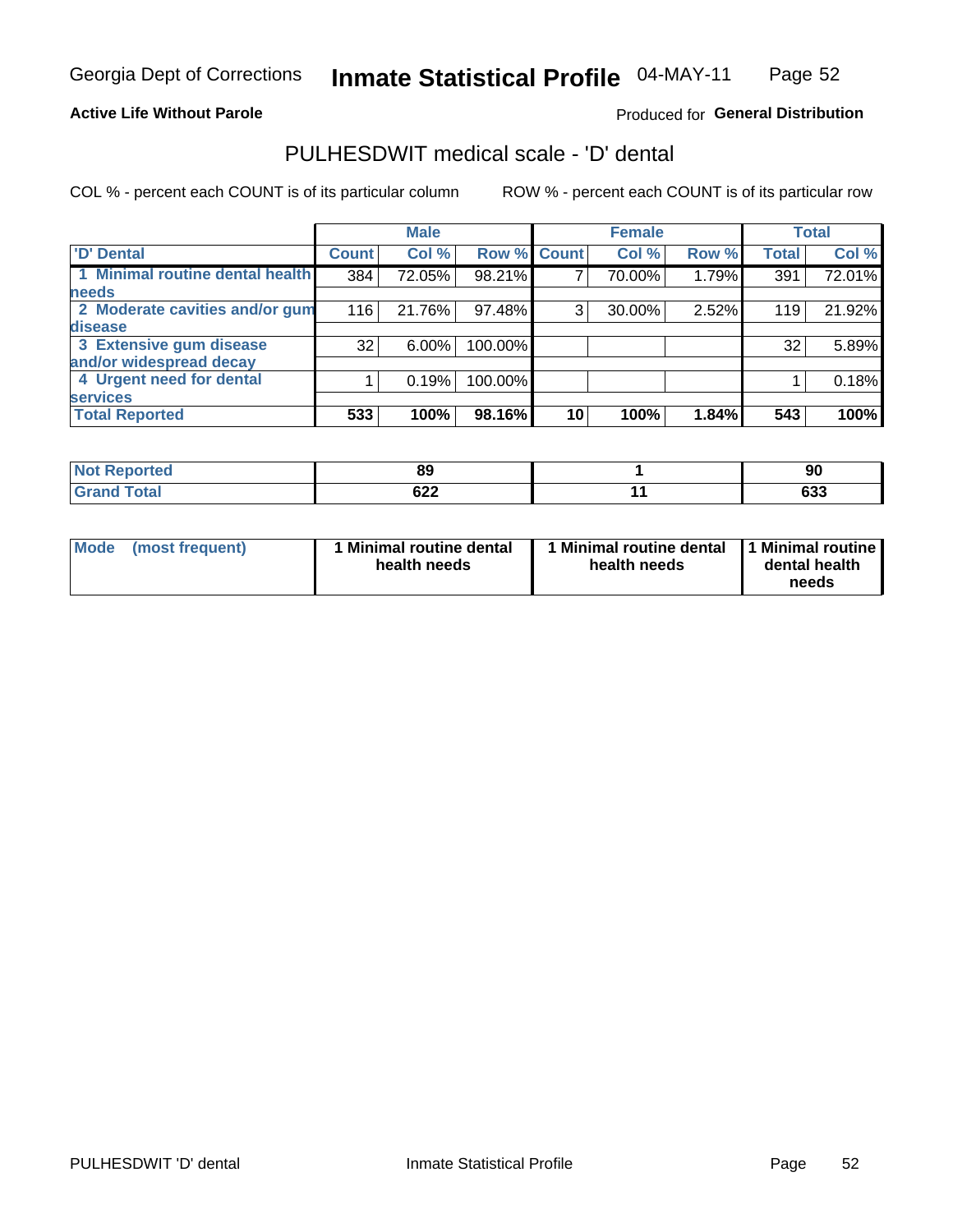### **Active Life Without Parole**

### Produced for General Distribution

## PULHESDWIT medical scale - 'W' work ability

COL % - percent each COUNT is of its particular column

|                                 |              | <b>Male</b> |         |             | <b>Female</b> |       |              | <b>Total</b> |
|---------------------------------|--------------|-------------|---------|-------------|---------------|-------|--------------|--------------|
| <b>W' work ability</b>          | <b>Count</b> | Col %       |         | Row % Count | Col %         | Row % | <b>Total</b> | Col %        |
| 1 Unrestricted work or activity | 453          | 77.57%      | 98.26%  | 8           | 72.73%        | 1.74% | 461          | 77.48%       |
| 2 Minor restrictions on type of | 104          | 17.81%      | 97.20%  | 3           | 27.27%        | 2.80% | 107          | 17.98%       |
| <b>work</b>                     |              |             |         |             |               |       |              |              |
| 3 Moderate restrictions on type | 15           | 2.57%       | 100.00% |             |               |       | 15           | 2.52%        |
| lof work                        |              |             |         |             |               |       |              |              |
| 4 Major restrictions on type of | 11           | 1.88%       | 100.00% |             |               |       | 11           | 1.85%        |
| <b>work</b>                     |              |             |         |             |               |       |              |              |
| 5 Cannot work under any         |              | 0.17%       | 100.00% |             |               |       |              | 0.17%        |
| <b>circumstances</b>            |              |             |         |             |               |       |              |              |
| <b>Total Reported</b>           | 584          | 100%        | 98.15%  | 11          | 100%          | 1.85% | 595          | 100%         |

| <b>Not Reported</b>  | $\sim$<br>၁၀ | 20<br>၁၀   |
|----------------------|--------------|------------|
| <b>Total</b><br>Cron | 622          | coo<br>ხაა |

| Mode (most frequent) | 1 Unrestricted work or | 1 Unrestricted work or | 1 Unrestricted   |
|----------------------|------------------------|------------------------|------------------|
|                      | activity               | activity               | work or activity |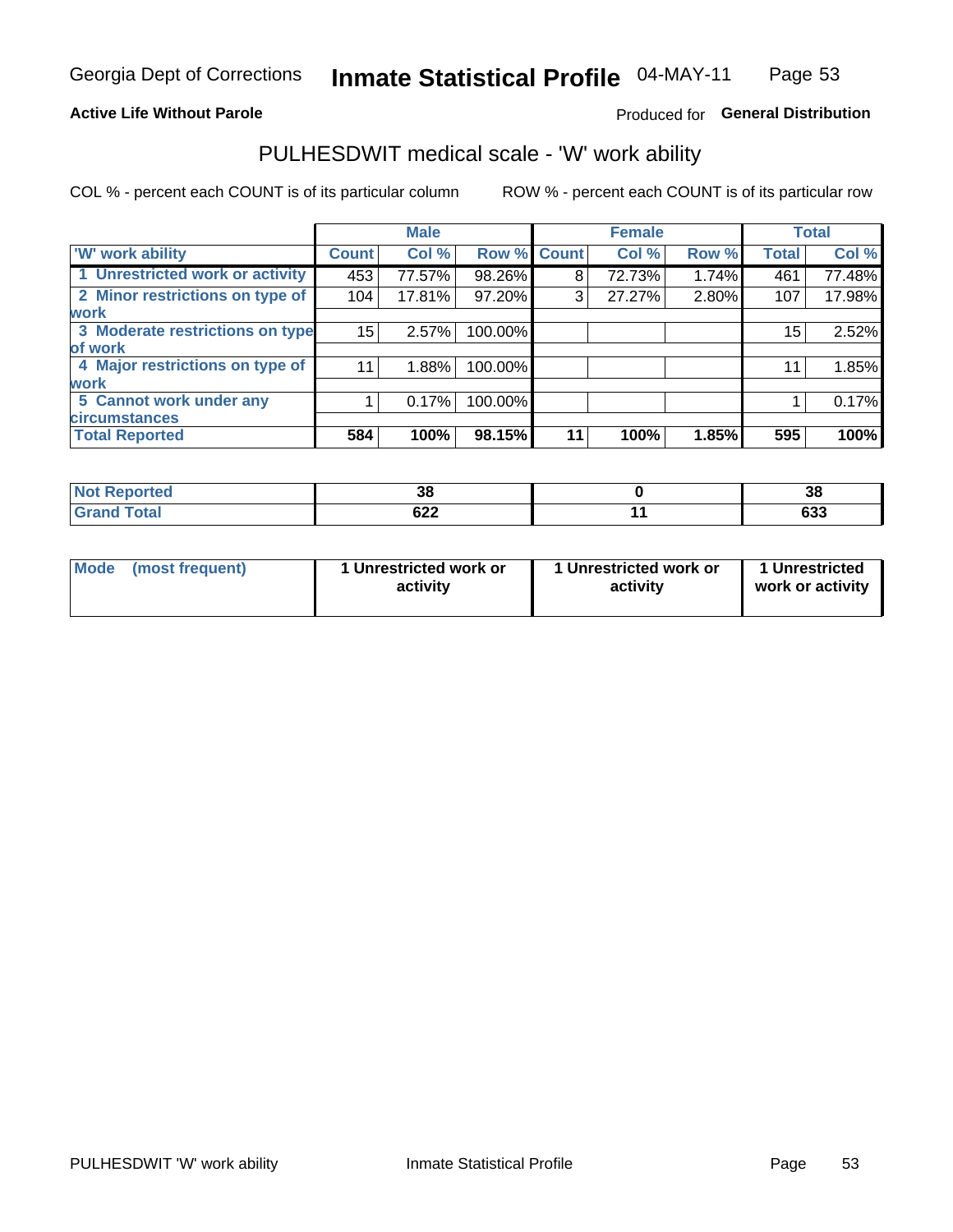### **Active Life Without Parole**

### Produced for General Distribution

## PULHESDWIT medical scale - 'I' impairment

COL % - percent each COUNT is of its particular column ROW % - percent each COUNT is of its particular row

|                                 |              | <b>Male</b> |             |    | <b>Female</b> |       |              | <b>Total</b> |
|---------------------------------|--------------|-------------|-------------|----|---------------|-------|--------------|--------------|
| <b>T' Impairment</b>            | <b>Count</b> | Col %       | Row % Count |    | Col %         | Row % | <b>Total</b> | Col %        |
| 1 No impairments or             | 573          | 98.28%      | 98.12%      | 11 | 100.00%       | 1.88% | 584          | 98.32%       |
| disabilities                    |              |             |             |    |               |       |              |              |
| 2 Wheelchair-bound but          | 9            | 1.54%       | 100.00%     |    |               |       |              | 1.52%        |
| otherwise OK                    |              |             |             |    |               |       |              |              |
| <b>5 Needs maximal Assisted</b> |              | 0.17%       | 100.00%     |    |               |       |              | 0.17%        |
| Living (level III)              |              |             |             |    |               |       |              |              |
| <b>Total Reported</b>           | 583          | 100%        | 98.15%      | 11 | 100%          | 1.85% | 594          | $100.0\%$    |

| <b>Not Reported</b> | 39         | 39       |
|---------------------|------------|----------|
| Total               | <b>DZŁ</b> | …<br>งงง |

| Mode            | 1 No impairments or | 1 No impairments or | 1 No impairments |
|-----------------|---------------------|---------------------|------------------|
| (most frequent) | disabilities        | disabilities        | or disabilities  |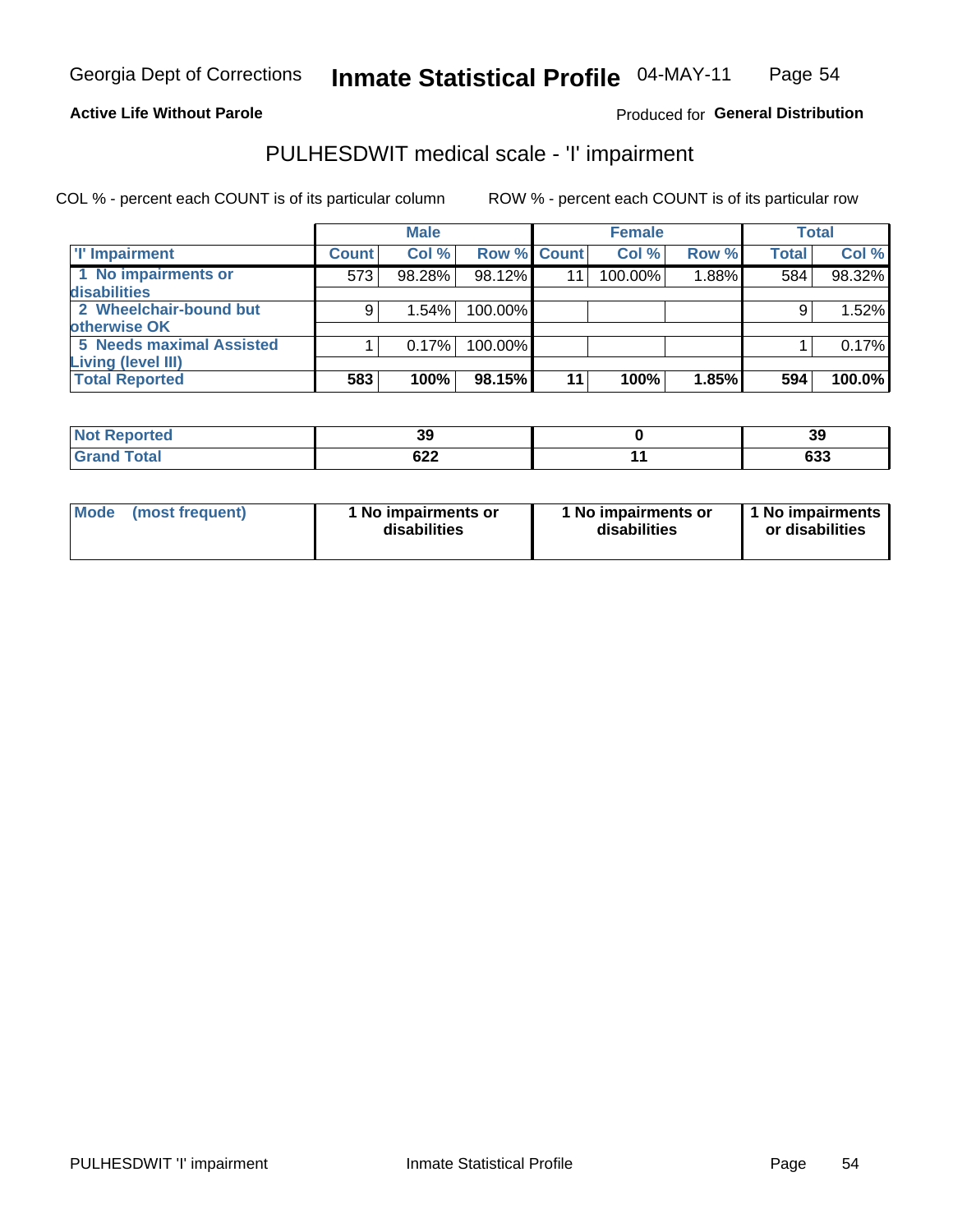### **Active Life Without Parole**

### Produced fo General Distribution

## PULHESDWIT medical scale - 'T' transportability

COL % - percent each COUNT is of its particular column

|                              |                    | <b>Male</b> |         |             | <b>Female</b> |       |              | <b>Total</b> |
|------------------------------|--------------------|-------------|---------|-------------|---------------|-------|--------------|--------------|
| <b>T' Transportability</b>   | Count <sup>1</sup> | Col %       |         | Row % Count | Col %         | Row % | <b>Total</b> | Col %        |
| 1 Can be transported in any  | 579                | 98.97%      | 98.14%  | 11          | 100.00%       | 1.86% | 590          | 98.99%       |
| ordinary approved vehicle    |                    |             |         |             |               |       |              |              |
| 2 Wheelchair-bound, not      | 4                  | 0.68%       | 100.00% |             |               |       |              | 0.67%        |
| needing special vehicle      |                    |             |         |             |               |       |              |              |
| 3 Wheelchair-bound, requires |                    | 0.17%       | 100.00% |             |               |       |              | 0.17%        |
| special vehicle              |                    |             |         |             |               |       |              |              |
| 5 Requires ambulance         |                    | 0.17%       | 100.00% |             |               |       |              | 0.17%        |
| transport                    |                    |             |         |             |               |       |              |              |
| <b>Total Reported</b>        | 585                | 100%        | 98.15%  | 11          | 100%          | 1.85% | 596          | 100%         |

| .eported     | $\sim$<br>$\cdot$ | $\sim$<br>J,     |
|--------------|-------------------|------------------|
| <b>Total</b> | 622               | <b>000</b><br>ნა |

| <b>Mode</b> | (most frequent) | 1 Can be transported in any 1 Can be transported in any | ordinary approved vehicle   ordinary approved vehicle   transported in any | 1 Can be<br>  ordinary approved  <br>vehicle |
|-------------|-----------------|---------------------------------------------------------|----------------------------------------------------------------------------|----------------------------------------------|
|-------------|-----------------|---------------------------------------------------------|----------------------------------------------------------------------------|----------------------------------------------|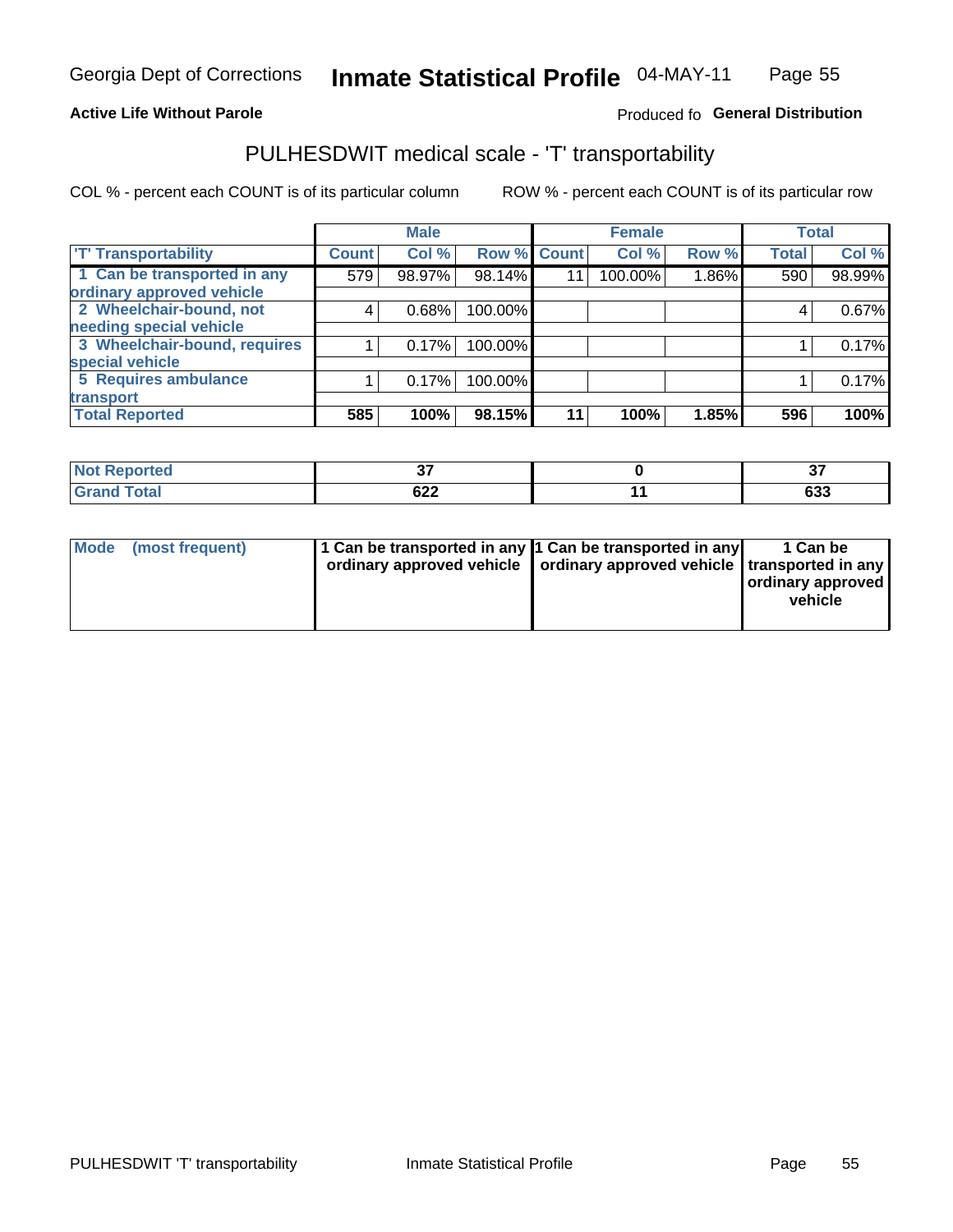### **Active Life Without Parole**

### Produced for General Distribution

## Criminality in family, self-reported

COL % - percent each COUNT is of its particular column

|                              | <b>Male</b>  |        | <b>Female</b> |              |        | Total    |       |        |
|------------------------------|--------------|--------|---------------|--------------|--------|----------|-------|--------|
| <b>Criminality In Family</b> | <b>Count</b> | Col%   | Row %         | <b>Count</b> | Col %  | Row %    | Total | Col %  |
| Yes, criminality in family   | 158          | 28.68% | 96.93%        | 5            | 55.56% | $3.07\%$ | 163   | 29.11% |
| No criminality in family     | 393          | 71.32% | 98.99%        |              | 44.44% | $1.01\%$ | 397   | 70.89% |
| <b>Total Reported</b>        | 551          | 100%   | 98.39%        | 9            | 100%   | $1.61\%$ | 560   | 100%   |

| Reported<br><b>NOT</b> | _          | $\mathbf{r}$<br>. . |
|------------------------|------------|---------------------|
| <b>Total</b>           | ດາາ<br>92Z | $\sim$<br>დაა       |

|  | Mode (most frequent) | No criminality in family | Yes, criminality in family | No criminality in<br>family |
|--|----------------------|--------------------------|----------------------------|-----------------------------|
|--|----------------------|--------------------------|----------------------------|-----------------------------|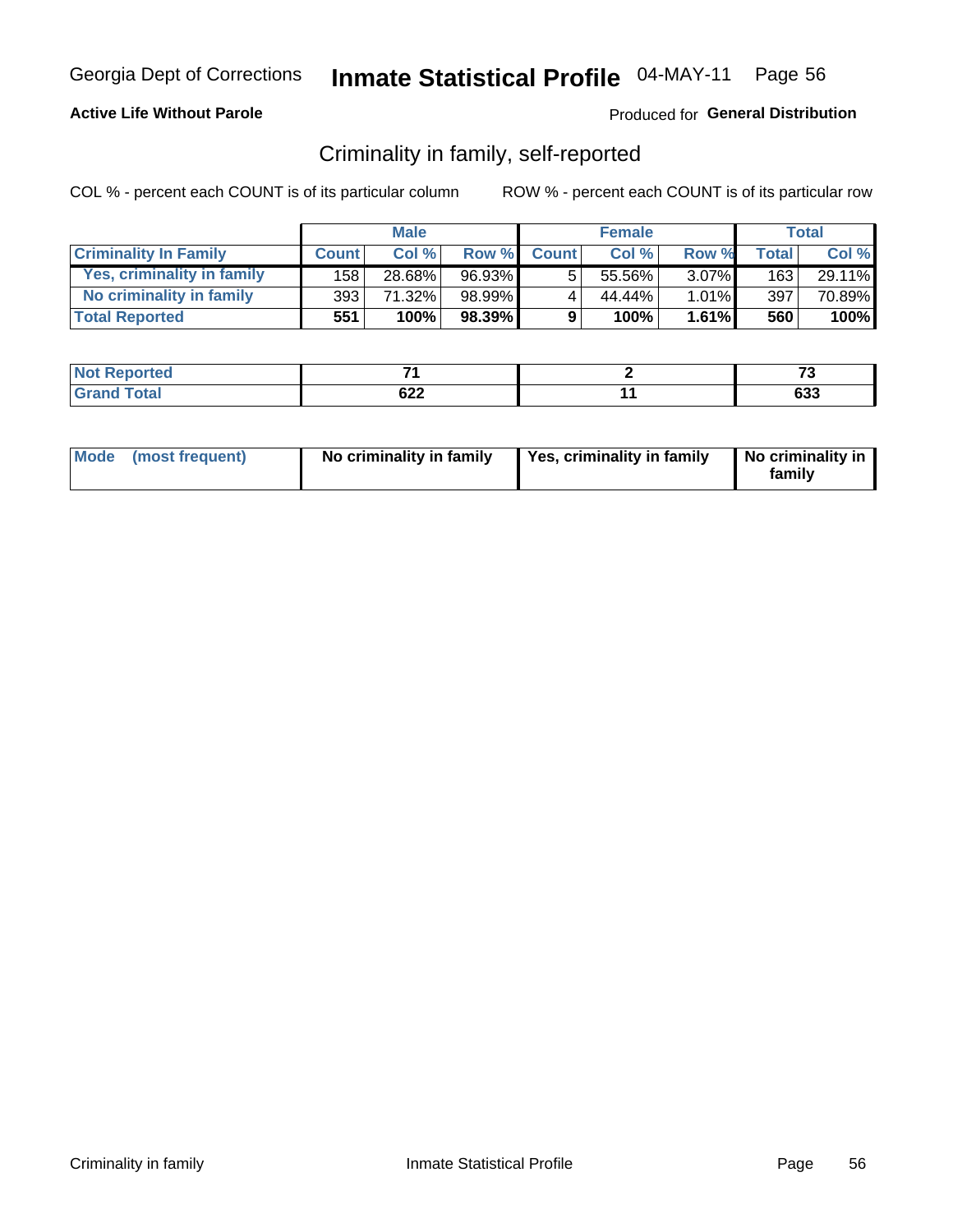### **Active Life Without Parole**

### Produced for General Distribution

## Alcoholism in family, self-reported

COL % - percent each COUNT is of its particular column

|                             | <b>Male</b>  |           | <b>Female</b> |              |        | Total    |       |        |
|-----------------------------|--------------|-----------|---------------|--------------|--------|----------|-------|--------|
| <b>Alcoholism In Family</b> | <b>Count</b> | Col%      | Row %         | <b>Count</b> | Col %  | Row %    | Total | Col %  |
| Yes, alcoholism in family   | 108          | $19.60\%$ | 97.30%        | ્ર           | 33.33% | $2.70\%$ | 1111  | 19.82% |
| No alcoholism in family     | 443          | 80.40%    | 98.66%I       | 6            | 66.67% | $1.34\%$ | 449   | 80.18% |
| <b>Total Reported</b>       | 551          | 100%      | 98.39%        | 9            | 100%   | $1.61\%$ | 560   | 100%   |

| <b>Not Reported</b> | _   | $\sim$ |
|---------------------|-----|--------|
| <b>Total</b>        | coo |        |
| <b>Grand</b>        | UZZ | ნაა    |

|  | Mode (most frequent) | No alcoholism in family | No alcoholism in family | No alcoholism in<br>family |
|--|----------------------|-------------------------|-------------------------|----------------------------|
|--|----------------------|-------------------------|-------------------------|----------------------------|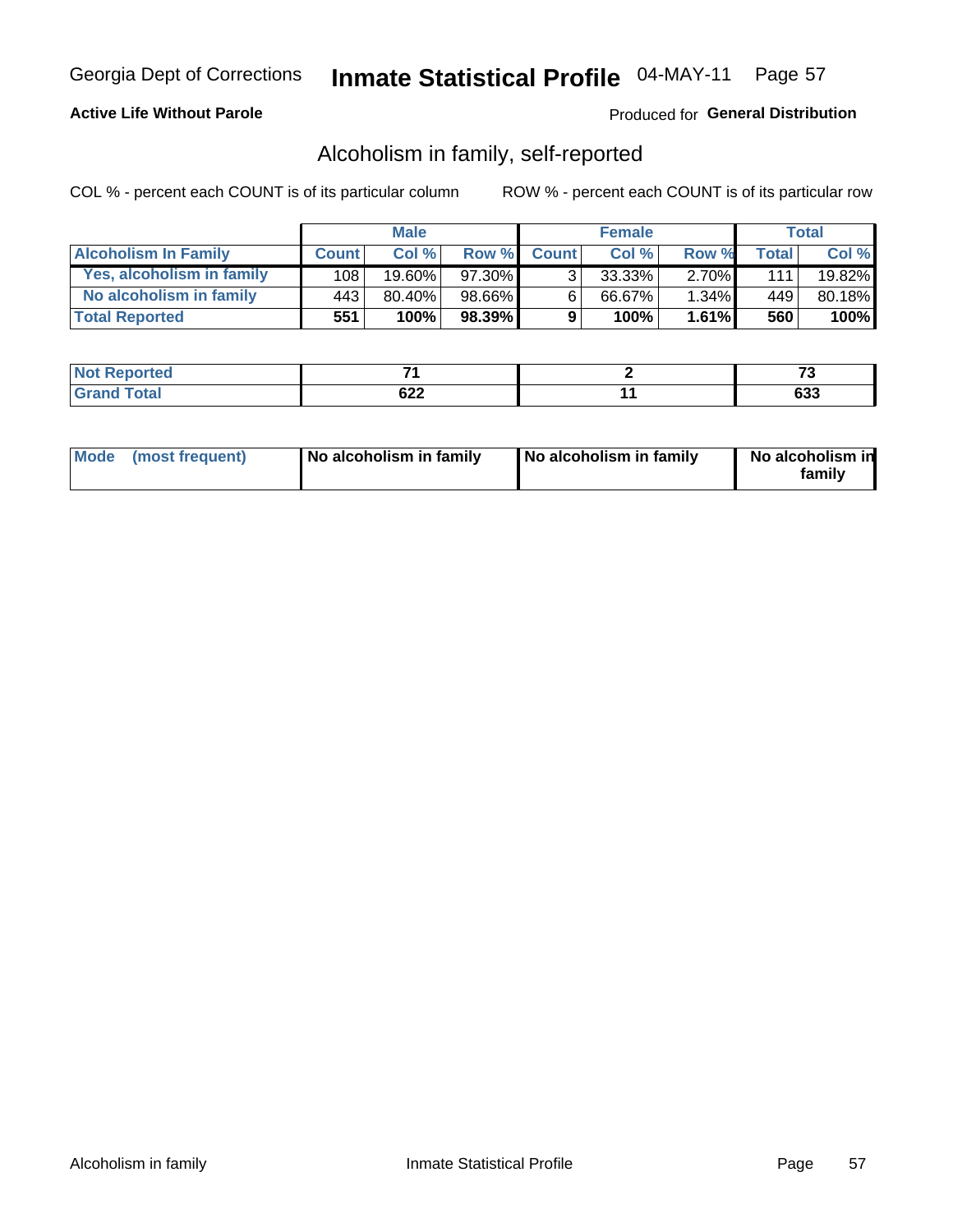### **Active Life Without Parole**

Produced for General Distribution

## Drug abuse in family, self-reported

COL % - percent each COUNT is of its particular column

|                           | <b>Male</b>  |        | <b>Female</b> |                |        | Total    |       |         |
|---------------------------|--------------|--------|---------------|----------------|--------|----------|-------|---------|
| Drug Abuse In Family      | <b>Count</b> | Col%   | Row %         | <b>Count</b>   | Col%   | Row %    | Total | Col %   |
| Yes, drug abuse in family | 631          | 11.43% | 95.45% I      | 3 <sub>1</sub> | 33.33% | $4.55\%$ | 66    | 11.79%  |
| No drug abuse in family   | 488          | 88.57% | 98.79%        | 6              | 66.67% | 1.21%    | 494   | 88.21%  |
| <b>Total Reported</b>     | 551          | 100%   | 98.39%        | 9              | 100%   | $1.61\%$ | 560   | $100\%$ |

| <b>Reported</b><br><b>NOT</b> | -          | --         |
|-------------------------------|------------|------------|
| <b>c</b> otal                 | coo<br>92Z | cog<br>ნაა |

|  | Mode (most frequent) | No drug abuse in family | No drug abuse in family | No drug abuse in<br>familv |
|--|----------------------|-------------------------|-------------------------|----------------------------|
|--|----------------------|-------------------------|-------------------------|----------------------------|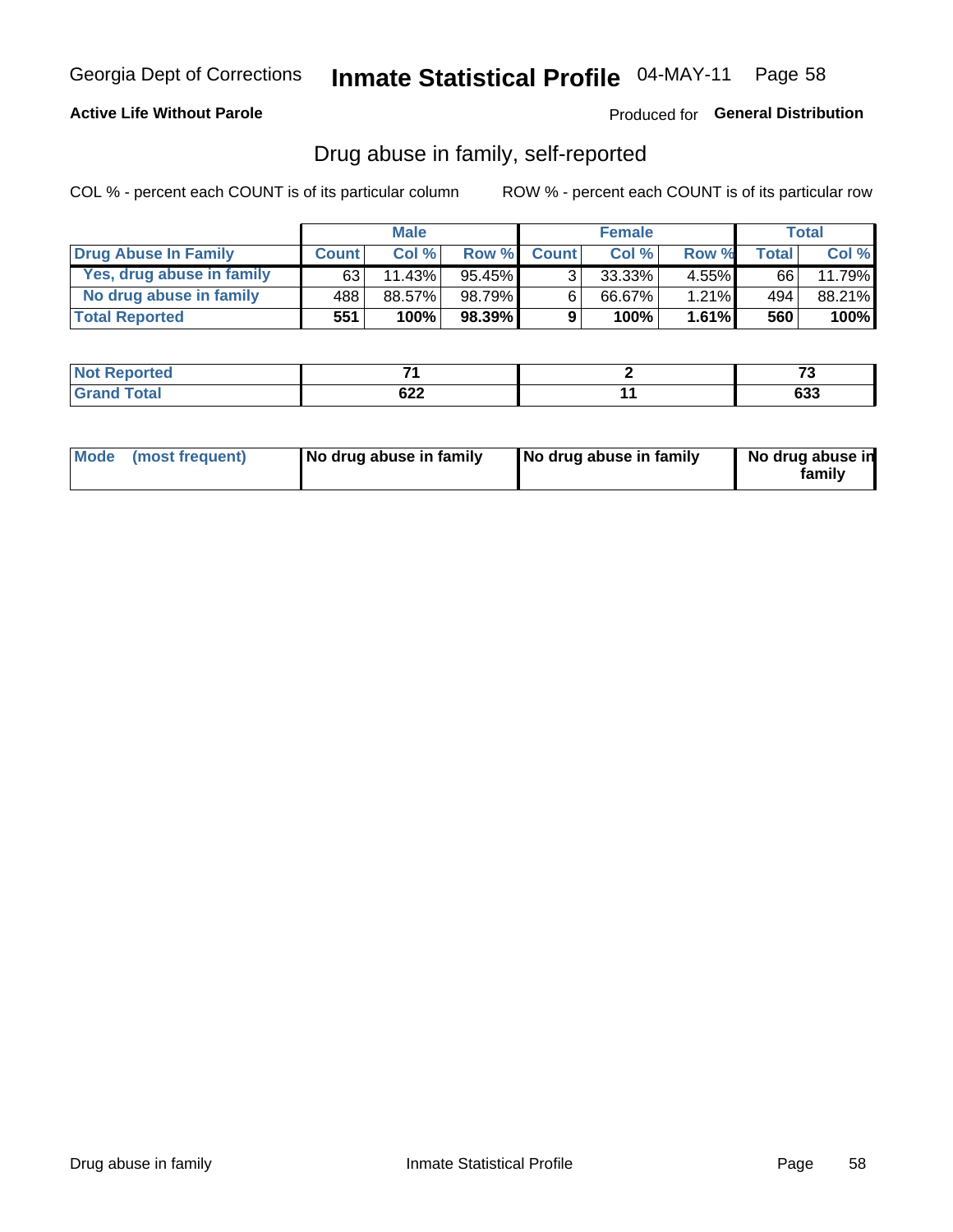### **Active Life Without Parole**

### Produced for General Distribution

## Subjected to frequent beatings, self-reported

COL % - percent each COUNT is of its particular column

|                            |                 | <b>Male</b> |        |              | <b>Female</b> | Total |       |        |
|----------------------------|-----------------|-------------|--------|--------------|---------------|-------|-------|--------|
| <b>Frequent beatings</b>   | <b>Count</b>    | Col %       | Row %  | <b>Count</b> | Col %         | Row % | Total | Col %  |
| Yes, subjected to frequent | 34 <sub>1</sub> | 6.17%       | 97.14% |              | 11.11%        | 2.86% | 35    | 6.25%  |
| <b>beatings</b>            |                 |             |        |              |               |       |       |        |
| Not subjected to frequent  | 517             | 93.83%      | 98.48% | 8            | 88.89%        | 1.52% | 525   | 93.75% |
| <b>beatings</b>            |                 |             |        |              |               |       |       |        |
| <b>Total Reported</b>      | 551             | 100%        | 98.39% | 9            | 100%          | 1.61% | 560   | 100%   |

| <b>Not Reported</b> | _   | $-$ |
|---------------------|-----|-----|
| <b>Grand Total</b>  | 622 | 633 |

| Mode | (most frequent) | Not subjected to frequent<br>beatings | Not subjected to frequent<br>beatings | Not subjected to<br><b>frequent beatings</b> |
|------|-----------------|---------------------------------------|---------------------------------------|----------------------------------------------|
|      |                 |                                       |                                       |                                              |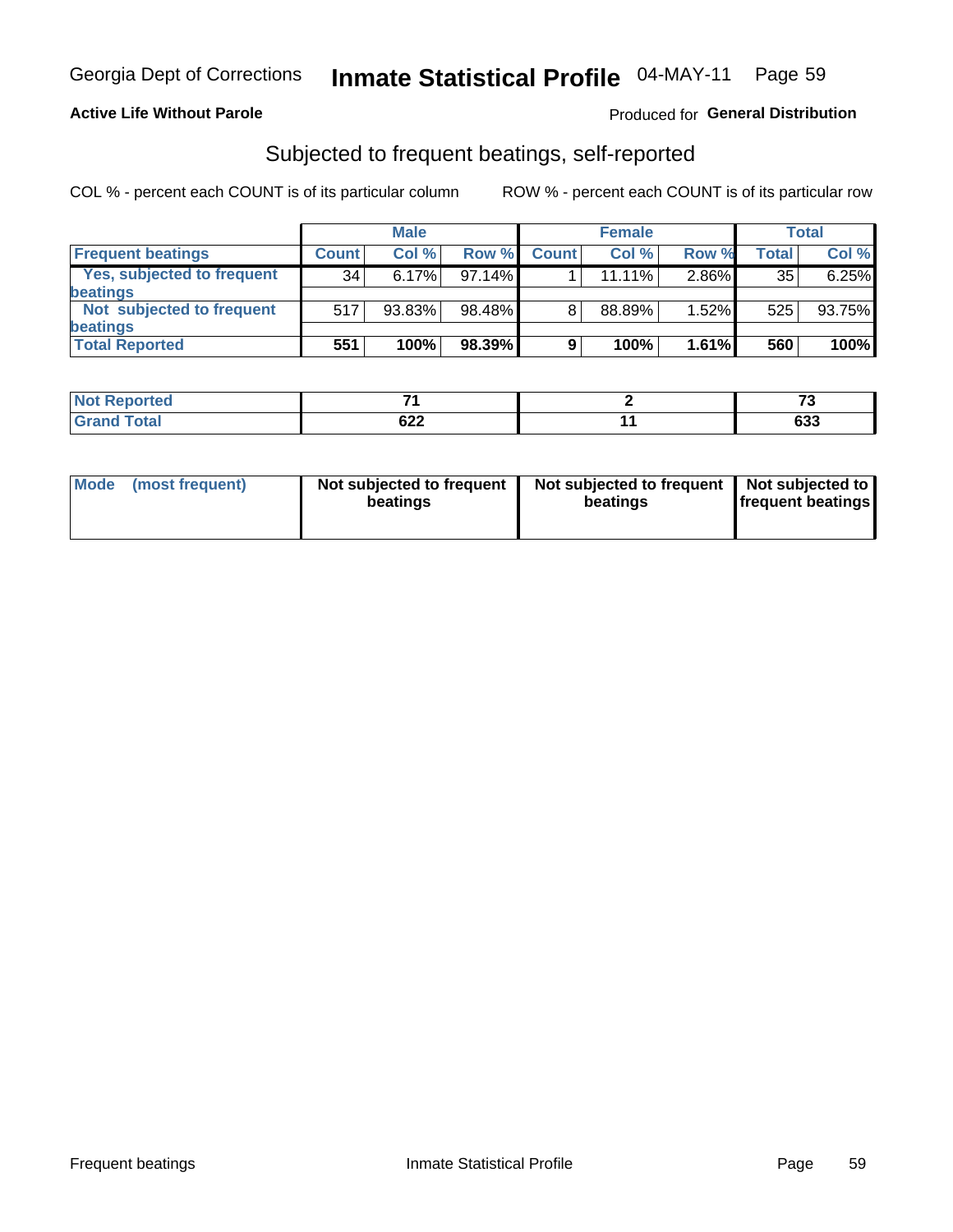### **Active Life Without Parole**

### Produced for General Distribution

## Father absent during inmate's childhood

COL % - percent each COUNT is of its particular column

|                           | <b>Male</b>  |           | <b>Female</b> |                |           | <b>Total</b> |              |        |
|---------------------------|--------------|-----------|---------------|----------------|-----------|--------------|--------------|--------|
| <b>Father Absent</b>      | <b>Count</b> | Col%      | Row %         | <b>Count</b>   | Col%      | Row %        | <b>Total</b> | Col %  |
| Yes, father was absent    | 271          | 49.18%    | 98.91%        | 3 <sub>1</sub> | $33.33\%$ | $1.09\%$     | 274          | 48.93% |
| No, father was not absent | 280          | $50.82\%$ | 97.90%        | 6              | 66.67%    | $2.10\%$     | 286          | 51.07% |
| <b>Total Reported</b>     | 551          | 100%      | $98.39\%$     | 9              | 100%      | $1.61\%$     | 560          | 100%   |

| <b>Not Reported</b> | _   | $\cdot$ |
|---------------------|-----|---------|
| <b>Total</b>        | cnn | $\sim$  |
| ' Grand ገ∖          | uzz | დაა     |

|  | Mode (most frequent) | No, father was not absent No, father was not absent |  | No, father was not<br>absent |
|--|----------------------|-----------------------------------------------------|--|------------------------------|
|--|----------------------|-----------------------------------------------------|--|------------------------------|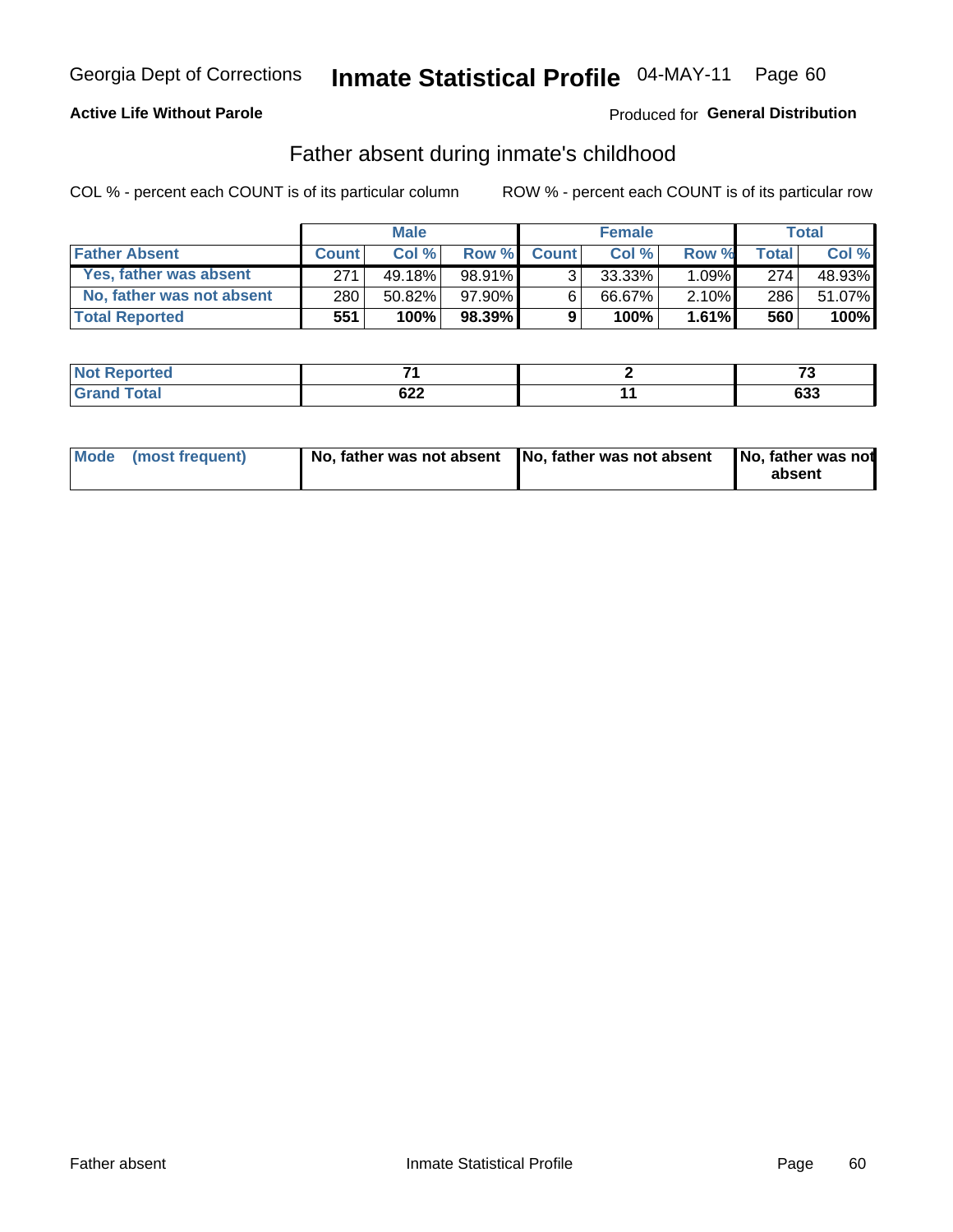### **Active Life Without Parole**

### Produced for General Distribution

## Mother absent during inmate's childhood

COL % - percent each COUNT is of its particular column

|                           | <b>Male</b>  |        | <b>Female</b> |              |        | <b>Total</b> |         |        |
|---------------------------|--------------|--------|---------------|--------------|--------|--------------|---------|--------|
| <b>Mother Absent</b>      | <b>Count</b> | Col%   | Row %         | <b>Count</b> | Col %  | Row %        | Total ⊧ | Col %  |
| Yes, mother was absent    | 77.          | 13.97% | 97.47%        | ◠            | 22.22% | $2.53\%$     | 79      | 14.11% |
| No, mother was not absent | 474          | 86.03% | $98.54\%$     |              | 77.78% | $1.46\%$     | 481     | 85.89% |
| <b>Total Reported</b>     | 551          | 100%   | $98.39\%$     | 9            | 100%   | 1.61%        | 560     | 100%   |

| Reported<br><b>NOT</b> |                   | $\sim$<br>--  |
|------------------------|-------------------|---------------|
| Total                  | coo<br><b>UZZ</b> | $\sim$<br>ხაა |

| Mode (most frequent) | No, mother was not absent   No, mother was not absent   No, mother was | not absent |
|----------------------|------------------------------------------------------------------------|------------|
|                      |                                                                        |            |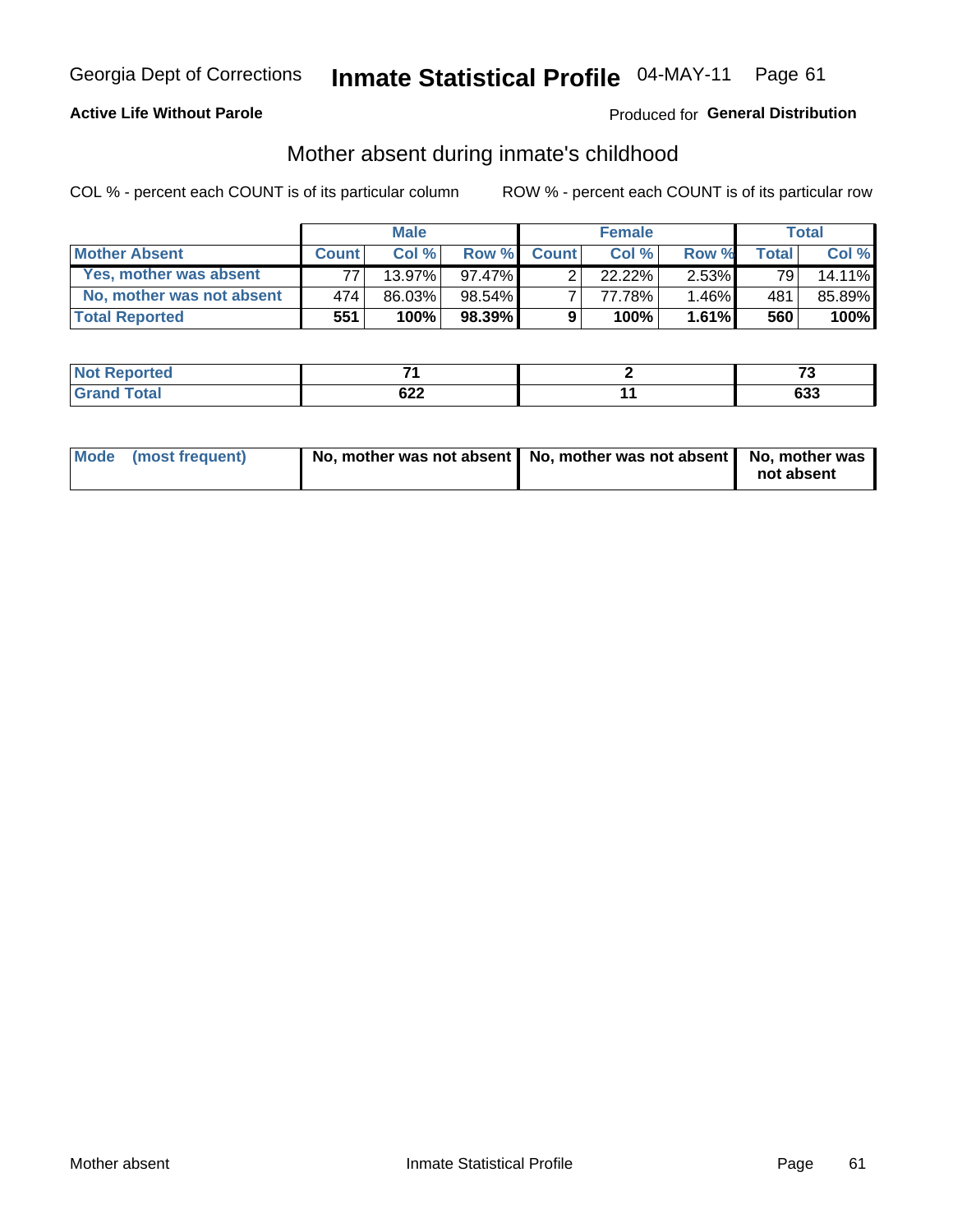### **Active Life Without Parole**

### Produced for General Distribution

## Inmate diagnosed as manipulative

COL % - percent each COUNT is of its particular column

|                          | <b>Male</b>  |        |           |              | <b>Female</b> | Total |              |        |
|--------------------------|--------------|--------|-----------|--------------|---------------|-------|--------------|--------|
| <b>Manipulative</b>      | <b>Count</b> | Col%   | Row %     | <b>Count</b> | Col %         | Row % | <b>Total</b> | Col %  |
| <b>Yes, manipulative</b> | 132          | 24.13% | $99.25\%$ |              | 11.11%        | 0.75% | 133          | 23.92% |
| No, not manipulative     | 415          | 75.87% | 98.11%    | 8            | 88.89%        | 1.89% | 423          | 76.08% |
| <b>Total Reported</b>    | 547          | 100%   | $98.38\%$ | 9            | 100%          | 1.62% | 556          | 100%   |

| ∩rted<br><b>NO</b> t | --  |            |
|----------------------|-----|------------|
| <b>Contract</b>      |     | <b>000</b> |
| $\sim$               | ◡▵▴ | ნაა        |

| Mode | (most frequent) | No, not manipulative | No, not manipulative | No. not<br><b>I</b> manipulative |
|------|-----------------|----------------------|----------------------|----------------------------------|
|------|-----------------|----------------------|----------------------|----------------------------------|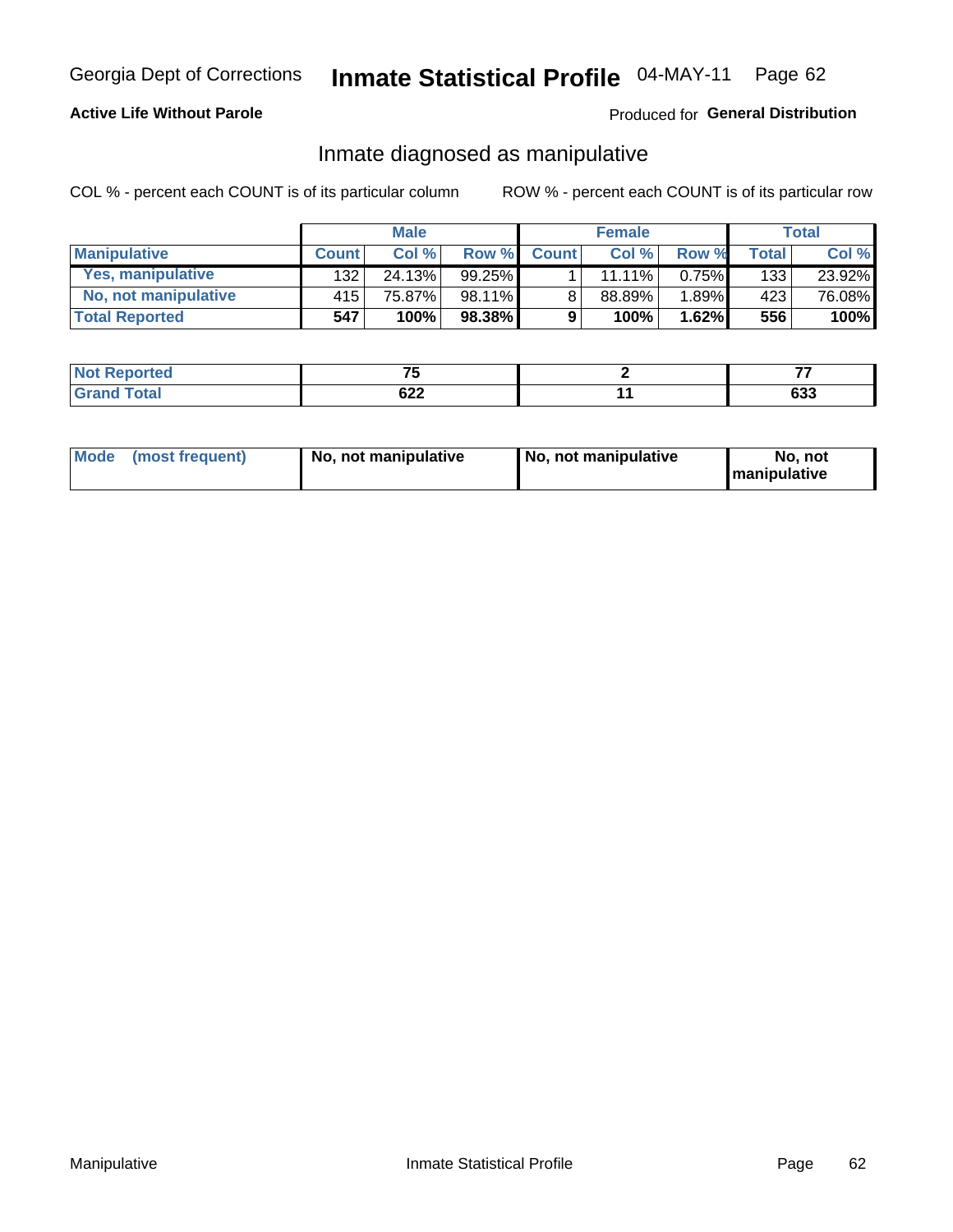## Inmate Statistical Profile 04-MAY-11 Page 63

### **Active Life Without Parole**

Produced for General Distribution

## Inmate diagnosed as assaultive

COL % - percent each COUNT is of its particular column

|                       | <b>Male</b>  |        |         | <b>Female</b> |         |          | Total |        |
|-----------------------|--------------|--------|---------|---------------|---------|----------|-------|--------|
| <b>Assaultive</b>     | <b>Count</b> | Col%   | Row %   | <b>Count</b>  | Col %   | Row %    | Total | Col %  |
| Yes, assaultive       | 429          | 78.43% | 97.95%  | 9             | 100.00% | $2.05\%$ | 438   | 78.78% |
| No, not assaultive    | 118          | 21.57% | 100.00% |               |         |          | 118   | 21.22% |
| <b>Total Reported</b> | 547          | 100%   | 98.38%  | 9             | 100%    | 1.62%    | 556   | 100%   |

| <b>Not Reported</b> | --         | --  |
|---------------------|------------|-----|
| <b>Total</b>        | coo<br>◡∠∠ | 633 |

| Mode (most frequent)<br>Yes, assaultive | Yes, assaultive | <b>Yes, assaultive</b> |
|-----------------------------------------|-----------------|------------------------|
|-----------------------------------------|-----------------|------------------------|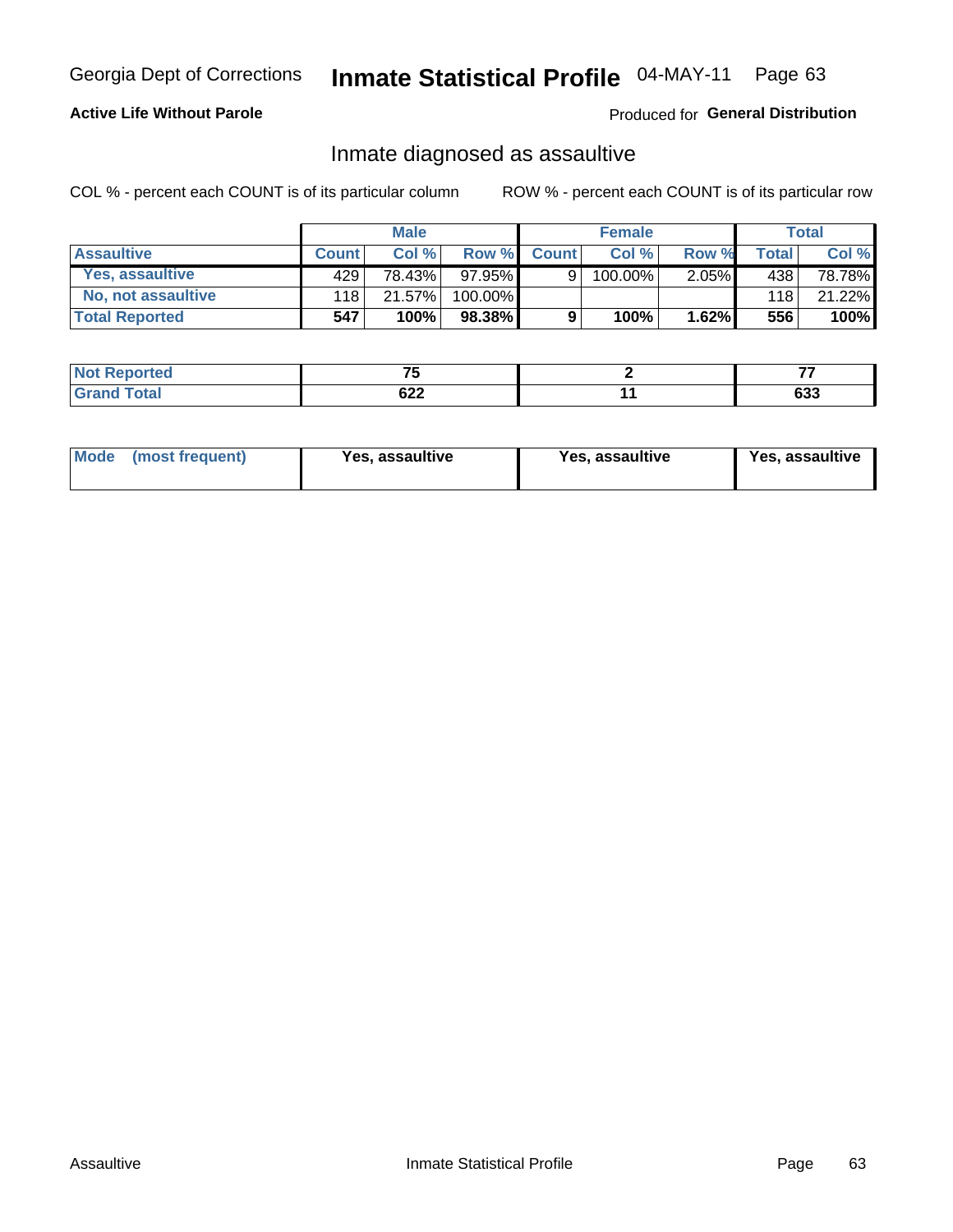#### Inmate Statistical Profile 04-MAY-11 Page 64

### **Active Life Without Parole**

### **Produced for General Distribution**

## Number of prior Georgia incarcerations

COL % - percent each COUNT is of its particular column

|                                       | <b>Male</b>  |        |         |                 | <b>Female</b> | <b>Total</b> |              |        |
|---------------------------------------|--------------|--------|---------|-----------------|---------------|--------------|--------------|--------|
| <b>Num of Prior GA Incarcerations</b> | <b>Count</b> | Col %  | Row %   | <b>Count</b>    | Col %         | Row %        | <b>Total</b> | Col %  |
|                                       | 292          | 46.95% | 96.69%  | 10 <sup>1</sup> | 90.91%        | 3.31%        | 302          | 47.71% |
|                                       | 129          | 20.74% | 100.00% |                 |               |              | 129          | 20.38% |
|                                       | 76           | 12.22% | 100.00% |                 |               |              | 76           | 12.01% |
|                                       | 58           | 9.32%  | 98.31%  |                 | 9.09%         | 1.69%        | 59           | 9.32%  |
|                                       | 32           | 5.14%  | 100.00% |                 |               |              | 32           | 5.06%  |
|                                       | 18           | 2.89%  | 100.00% |                 |               |              | 18           | 2.84%  |
| <b>More Than 5</b>                    | 17           | 2.73%  | 100.00% |                 |               |              | 17           | 2.69%  |
| <b>Total Reported</b>                 | 622          | 100%   | 98.26%  | 11              | 100%          | 1.74%        | 633          | 100.0% |

| Reported<br>Nt |            |            |
|----------------|------------|------------|
| <b>Total</b>   | coo<br>92Z | coo<br>ნაა |

| Mean (average)       | 26.، | . | 1.24 |
|----------------------|------|---|------|
| Median (middle)      |      |   |      |
| Mode (most frequent) |      |   |      |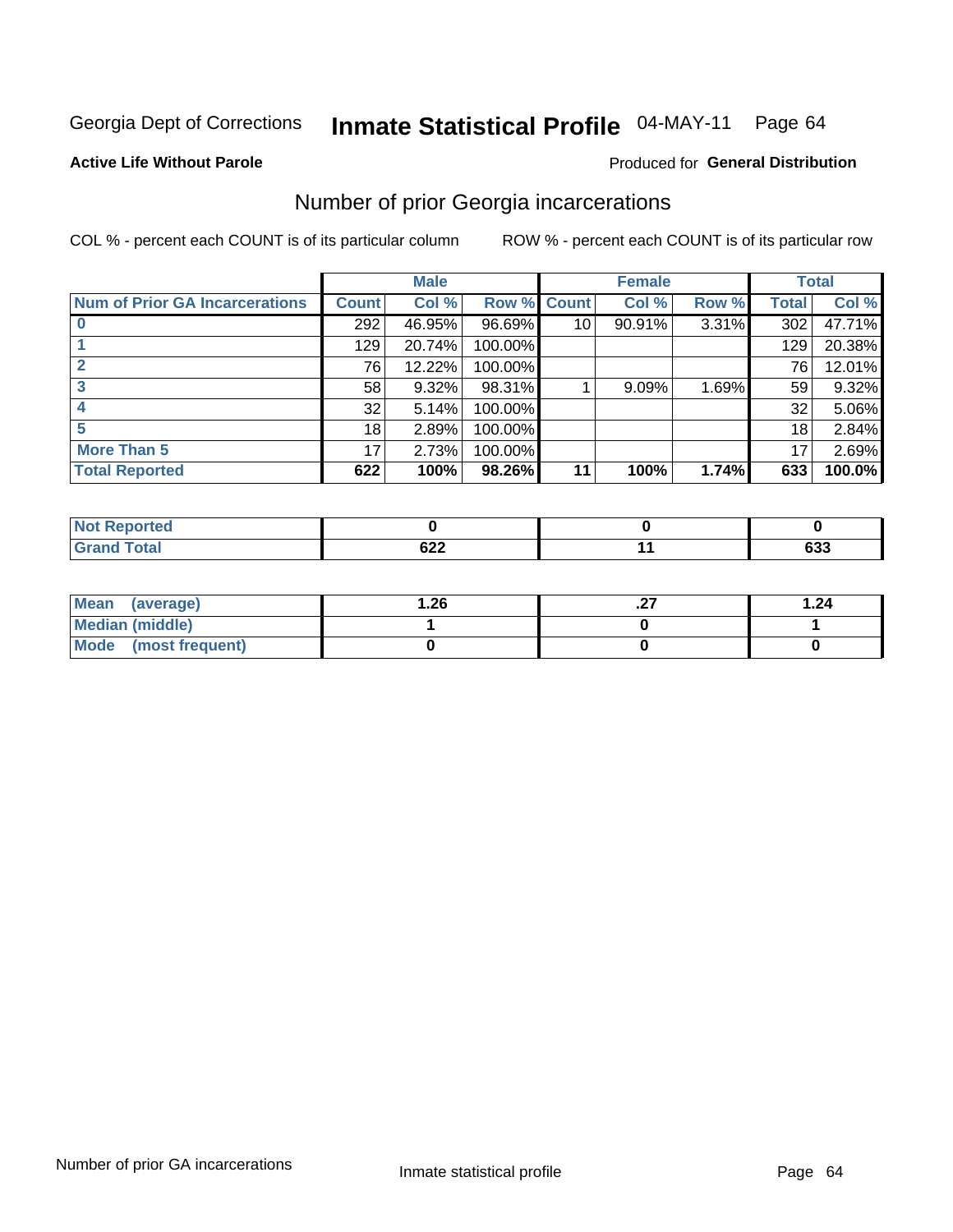#### Inmate Statistical Profile 04-MAY-11 Page 65

**Active Life Without Parole** 

**Produced for General Distribution** 

### Prison sentence in years

COL % - percent each COUNT is of its particular column

ROW % - percent each COUNT is of its particular row

|                                 | <b>Male</b> |            |                    |    | <b>Female</b> | Total |             |         |
|---------------------------------|-------------|------------|--------------------|----|---------------|-------|-------------|---------|
| <b>Prison Sentence In Years</b> | Count l     | Col %      | <b>Row % Count</b> |    | Col %         | Row % | $\tau$ otal | Col %   |
| <b>Life Without Parole</b>      | 622         | $100.00\%$ | 98.26%             |    | 100.00%       | 1.74% | 633         | 100.00% |
| <b>Total Reported</b>           | 622         | 100%       | 98.26%             | 44 | 100%          | 1.74% | 633         | 100%    |

| <b>Not Reported</b> |            |     |
|---------------------|------------|-----|
| <b>Grand Total</b>  | ດາາ<br>92Z | 633 |

### **Determinate (numeric) sentences only**

| (average) |             |  |  |
|-----------|-------------|--|--|
|           | <b>Mean</b> |  |  |

All sentences (including determinate), with life, life without parole, and death sentences figured at 45 years

| l Mea<br>апе<br>. | -⊷ |  |
|-------------------|----|--|
|                   |    |  |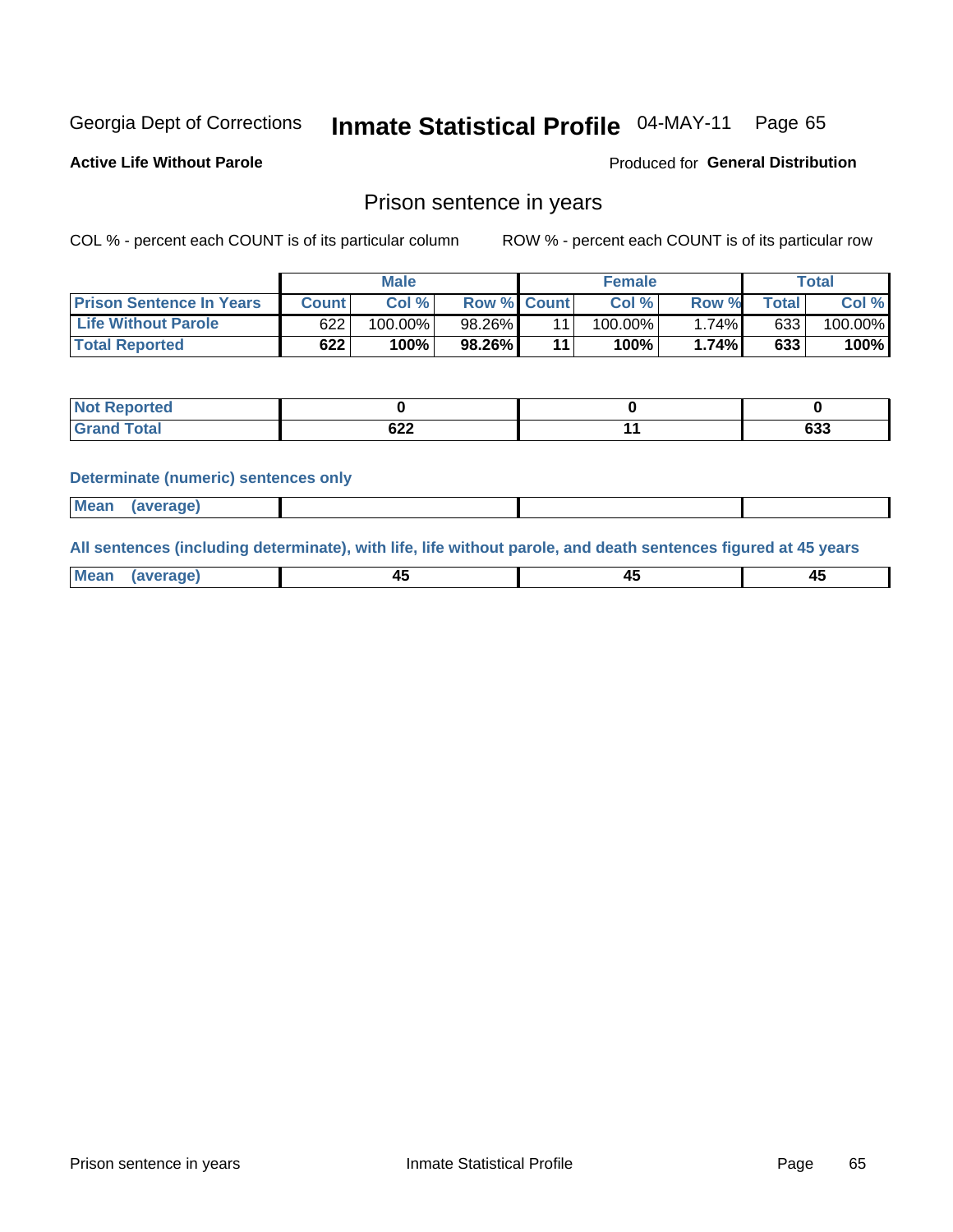#### Georgia Dept of Corrections Inmate Statistical Profile 04-MAY-11 Page 66

### **Active Life Without Parole**

### **Produced for General Distribution**

## Primary offense, broken out into felonies vs misdemeanors

COL % - percent each COUNT is of its particular column

|                                  |              | <b>Male</b> |                    |    | <b>Female</b> |       |              | Total   |
|----------------------------------|--------------|-------------|--------------------|----|---------------|-------|--------------|---------|
| <b>Felonies and Misdemeanors</b> | <b>Count</b> | Col%        | <b>Row % Count</b> |    | Col%          | Row % | <b>Total</b> | Col %   |
| <b>Felonies</b>                  | 622          | 100.00%     | 98.26%             |    | 100.00%       | 1.74% | 633          | 100.00% |
| <b>Total Reported</b>            | 622          | $100\%$     | 98.26%             | 44 | 100%          | 1.74% | 633          | 100%    |

| <b>Not Reported</b>         |     |                   |     |
|-----------------------------|-----|-------------------|-----|
| <b>Total</b><br>Gran<br>uuu | UZZ | <b>000</b><br>92Z | 633 |

| $Mc$<br>equent)<br>нез<br>$\sim$<br>. | onies<br>. | <b>onies</b><br>. |
|---------------------------------------|------------|-------------------|
|---------------------------------------|------------|-------------------|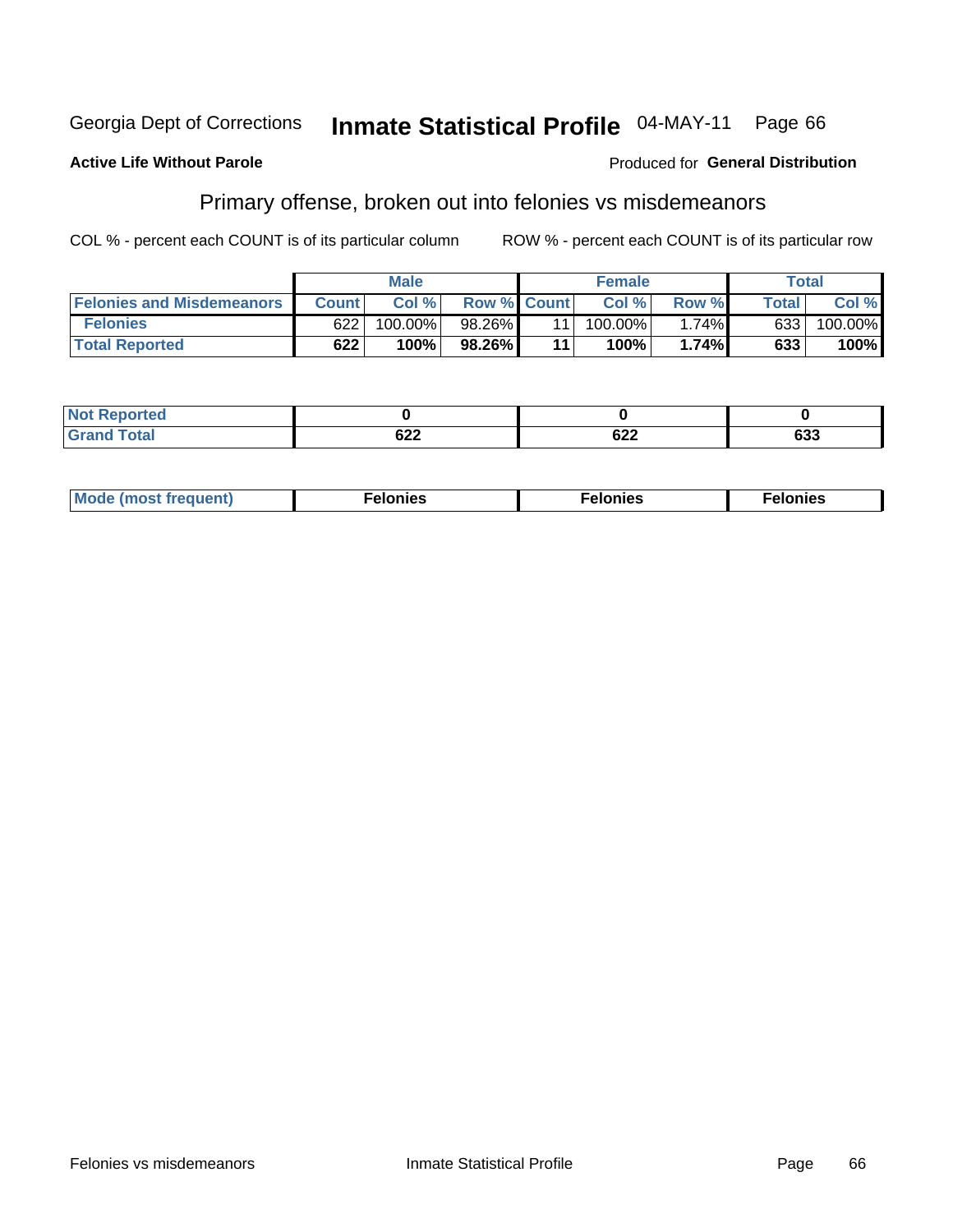#### Inmate Statistical Profile 04-MAY-11 Page 67

### **Active Life Without Parole**

### Produced for General Distribution

## Primary offense, broken out into six broad crime categories

COL % - percent each COUNT is of its particular column

|                         | <b>Male</b>  |        | <b>Female</b> |                    | <b>Total</b> |       |              |        |
|-------------------------|--------------|--------|---------------|--------------------|--------------|-------|--------------|--------|
| <b>Crime Categories</b> | <b>Count</b> | Col %  |               | <b>Row % Count</b> | Col %        | Row % | <b>Total</b> | Col %  |
| <b>Violent</b>          | 510          | 81.99% | 97.89%        | 11                 | 100.00%      | 2.11% | 521          | 82.31% |
| <b>Sex Crime</b>        | 92           | 14.79% | 100.00%       |                    | $.00\%$ $ $  |       | 92           | 14.53% |
| <b>Property</b><br>3    | 3            | .48%   | 100.00%       |                    | .00%         |       | 3            | .47%   |
| <b>Drug</b><br>4        | 16           | 2.57%  | 100.00%       |                    | .00%         |       | 16           | 2.53%  |
| <b>Other</b><br>6       |              | .16%   | 100.00%       |                    | $.00\%$      |       |              | .16%   |
| <b>Total Reported</b>   | 622          | 100%   | 98.26%        | 11                 | 100%         | 1.74% | 633          | 100%   |

| <b>Not Reported</b> |            |     |
|---------------------|------------|-----|
| <b>Total</b>        | coo<br>◡∠∠ | 633 |

| M | . | 40 O |
|---|---|------|
|   |   |      |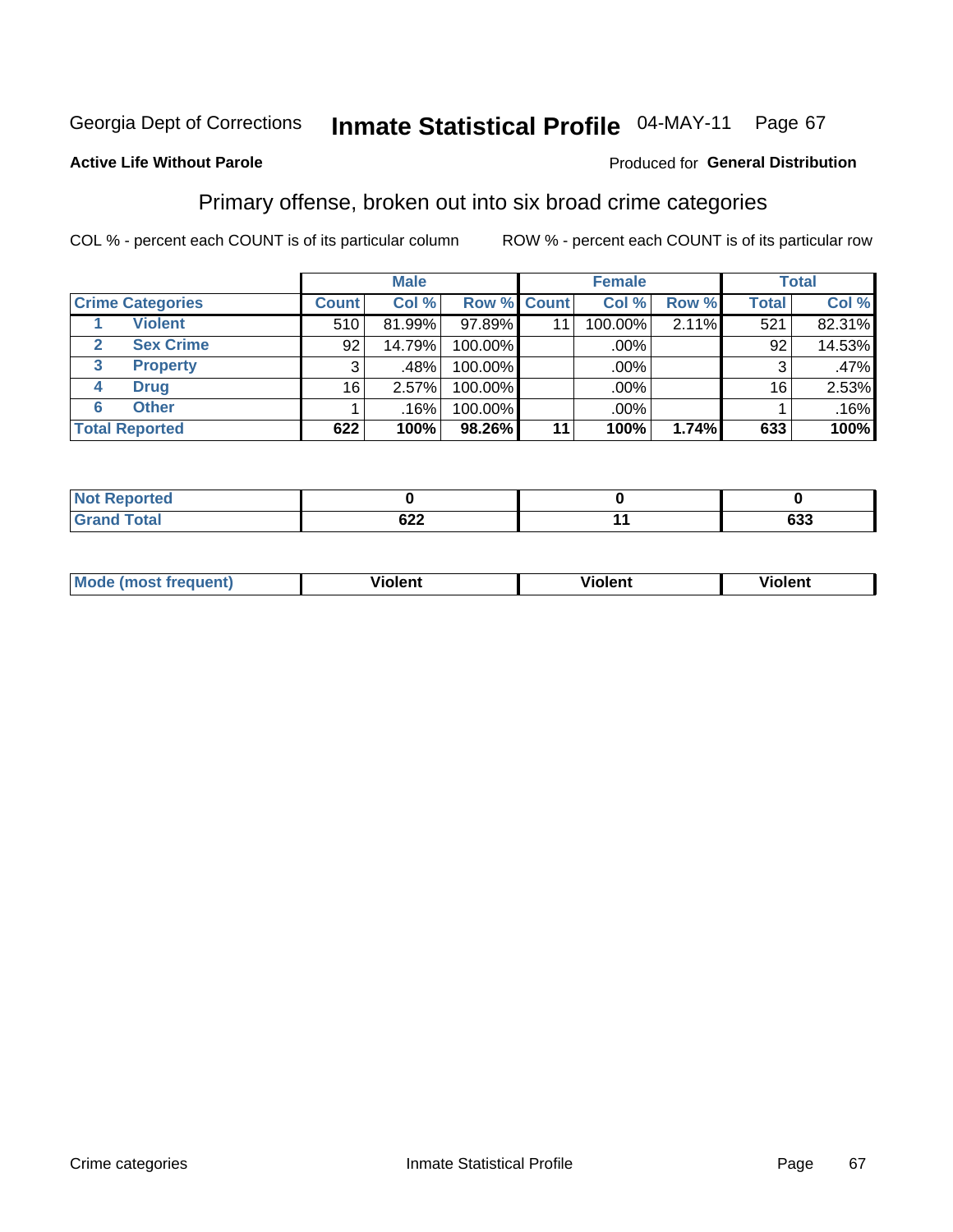#### Inmate Statistical Profile 04-MAY-11 Page 68

### **Active Life Without Parole**

### **Produced for General Distribution**

## Primary offense, detailed offense code

COL % - percent each COUNT is of its particular column

|      |                                 |                | <b>Male</b> |         |              | <b>Female</b> |       |                | <b>Total</b> |
|------|---------------------------------|----------------|-------------|---------|--------------|---------------|-------|----------------|--------------|
|      | <b>Primary Offense</b>          | <b>Count</b>   | Col %       | Row %   | <b>Count</b> | Col %         | Row % | <b>Total</b>   | Col%         |
| 1101 | <b>Murder</b>                   | 351            | 56.43%      | 97.23%  | 10           | 90.91%        | 2.77% | 361            | 57.03%       |
| 1311 | <b>Kidnapping</b>               | 62             | 9.97%       | 100.00% |              |               |       | 62             | 9.79%        |
| 1601 | <b>Burglary</b>                 | 3              | .48%        | 100.00% |              |               |       | 3              | .47%         |
| 1902 | <b>Armed Robbery</b>            | 96             | 15.43%      | 98.97%  | 1            | 9.09%         | 1.03% | 97             | 15.32%       |
| 1911 | <b>Hijacking Motor Vehicle</b>  |                | .16%        | 100.00% |              |               |       | 1              | .16%         |
| 2001 | Rape                            | 64             | 10.29%      | 100.00% |              |               |       | 64             | 10.11%       |
| 2003 | <b>Aggrav Sodomy</b>            | 7              | 1.13%       | 100.00% |              |               |       | $\overline{7}$ | 1.11%        |
| 2009 | <b>Aggrav Sexual Battery</b>    | 5              | .80%        | 100.00% |              |               |       | 5              | .79%         |
| 2019 | <b>Child Molestation</b>        | 3              | .48%        | 100.00% |              |               |       | 3              | .47%         |
| 2021 | <b>Aggrav Child Molestation</b> | 13             | 2.09%       | 100.00% |              |               |       | 13             | 2.05%        |
| 2912 | <b>Poss Of Certain</b>          | 1              | .16%        | 100.00% |              |               |       | 1              | .16%         |
|      | <b>Weapons</b>                  |                |             |         |              |               |       |                |              |
| 4012 | <b>Viol Ga Cntrl Sbst Act</b>   |                | .16%        | 100.00% |              |               |       | 1              | .16%         |
| 4018 | <b>S/D Cont Sub School</b>      | 1              | .16%        | 100.00% |              |               |       | 1              | .16%         |
| 4021 | <b>S/D Cocaine</b>              | 4              | .64%        | 100.00% |              |               |       | 4              | .63%         |
| 4022 | <b>Poss Of Cocaine</b>          | 3              | .48%        | 100.00% |              |               |       | 3              | .47%         |
| 4050 | <b>Poss W Int Dist Cocaine</b>  |                | .16%        | 100.00% |              |               |       | 1              | .16%         |
| 4101 | <b>Traf Cocaine Less 200</b>    | $\overline{2}$ | .32%        | 100.00% |              |               |       | $\overline{2}$ | .32%         |
|      | Gm                              |                |             |         |              |               |       |                |              |
| 4103 | <b>Traf Cocaine 401+ Gm</b>     | 2              | .32%        | 100.00% |              |               |       | $\overline{2}$ | .32%         |
| 4134 | <b>Att/Consprcy Commt</b>       | 1              | .16%        | 100.00% |              |               |       | 1              | .16%         |
|      | C/S/Of                          |                |             |         |              |               |       |                |              |
| 4140 | <b>Traf Methamph 28-199</b>     | 1              | .16%        | 100.00% |              |               |       | 1              | .16%         |
|      | Gm                              |                |             |         |              |               |       |                |              |
|      | <b>Total Rported</b>            | 622            | 100%        | 98.26%  | 11           | 100%          | 1.74% | 633            | 100%         |

| orted        |                   |                   |
|--------------|-------------------|-------------------|
| <b>Total</b> | cog<br><b>DZZ</b> | <b>000</b><br>დაა |

| Mode (most frequent) | 1101 Murder | 1101 Murder | 1101 Murder |
|----------------------|-------------|-------------|-------------|
|                      |             |             |             |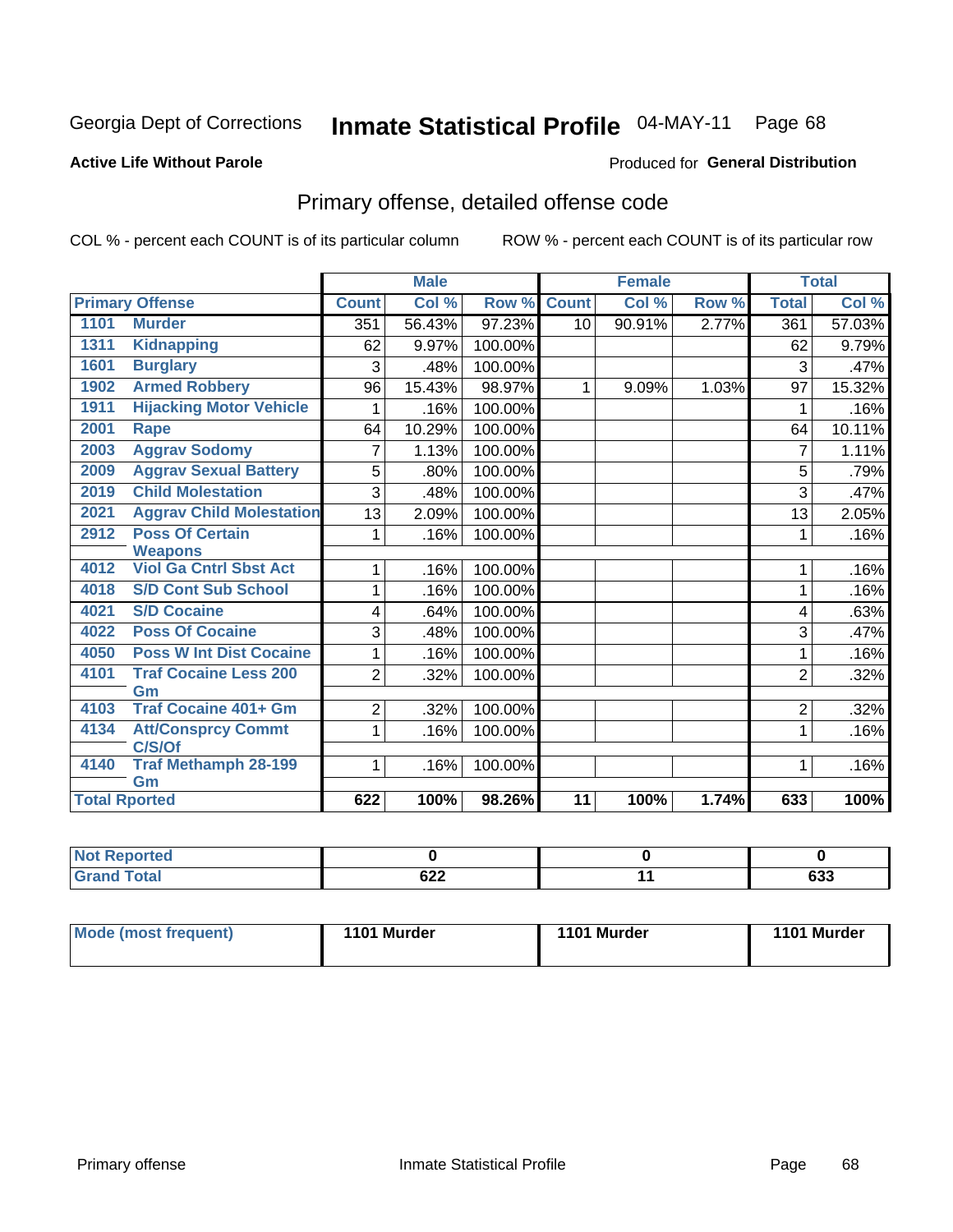# Inmate Statistical Profile 04-MAY-11 Page 69

### **Active Life Without Parole**

### Produced for General Distribution

## County of conviction of primary offense

COL % - percent each COUNT is of its particular column

|                         |                             |                         | <b>Male</b> |         |              | <b>Female</b> |        |                | <b>Total</b> |
|-------------------------|-----------------------------|-------------------------|-------------|---------|--------------|---------------|--------|----------------|--------------|
|                         | <b>County of Conviction</b> | <b>Count</b>            | Col %       | Row %   | <b>Count</b> | Col %         | Row %  | <b>Total</b>   | Col %        |
| 1                       | <b>Appling</b>              | 2                       | .32%        | 100.00% |              |               |        | $\overline{2}$ | .32%         |
| $\overline{2}$          | <b>Atkinson</b>             | $\overline{2}$          | .32%        | 100.00% |              |               |        | $\overline{2}$ | .32%         |
| $\overline{\mathbf{3}}$ | <b>Bacon</b>                | 1                       | .16%        | 100.00% |              |               |        | $\mathbf{1}$   | .16%         |
| $\overline{5}$          | <b>Baldwin</b>              | 6                       | .96%        | 100.00% |              |               |        | 6              | .95%         |
| $\overline{\mathbf{6}}$ | <b>Banks</b>                | 1                       | .16%        | 100.00% |              |               |        | $\mathbf{1}$   | .16%         |
| $\overline{\mathbf{7}}$ | <b>Barrow</b>               | 3                       | .48%        | 100.00% |              |               |        | 3              | .47%         |
| $\overline{\mathbf{8}}$ | <b>Bartow</b>               | 4                       | .64%        | 100.00% |              |               |        | 4              | .63%         |
| $\overline{9}$          | <b>Ben Hill</b>             | 4                       | .64%        | 100.00% |              |               |        | 4              | .63%         |
| 10                      | <b>Berrien</b>              | 1                       | .16%        | 100.00% |              |               |        | 1              | .16%         |
| $\overline{11}$         | <b>Bibb</b>                 | 20                      | 3.22%       | 100.00% |              |               |        | 20             | 3.16%        |
| $\overline{12}$         | <b>Bleckley</b>             | 1                       | .16%        | 100.00% |              |               |        | $\mathbf 1$    | .16%         |
| 13                      | <b>Brantley</b>             | 1                       | .16%        | 100.00% |              |               |        | 1              | .16%         |
| 14                      | <b>Brooks</b>               | 1                       | .16%        | 100.00% |              |               |        | $\mathbf{1}$   | .16%         |
| 16                      | <b>Bulloch</b>              | 4                       | .64%        | 80.00%  | 1            | 9.09%         | 20.00% | 5              | .79%         |
| $\overline{17}$         | <b>Burke</b>                | 6                       | .96%        | 100.00% |              |               |        | 6              | .95%         |
| $\overline{18}$         | <b>Butts</b>                | 4                       | .64%        | 100.00% |              |               |        | 4              | .63%         |
| 20                      | <b>Camden</b>               | 3                       | .48%        | 100.00% |              |               |        | 3              | .47%         |
| $\overline{22}$         | <b>Carroll</b>              | $\overline{\mathbf{c}}$ | .32%        | 100.00% |              |               |        | $\overline{c}$ | .32%         |
| 23                      | <b>Catoosa</b>              | 2                       | .32%        | 100.00% |              |               |        | $\overline{2}$ | .32%         |
| $\overline{24}$         | <b>Charlton</b>             | 1                       | .16%        | 100.00% |              |               |        | $\mathbf{1}$   | .16%         |
| 25                      | <b>Chatham</b>              | 27                      | 4.34%       | 100.00% |              |               |        | 27             | 4.27%        |
| $\overline{27}$         | <b>Chattooga</b>            | 1                       | .16%        | 100.00% |              |               |        | 1              | .16%         |
| 28                      | <b>Cherokee</b>             | $\overline{c}$          | .32%        | 100.00% |              |               |        | $\overline{2}$ | .32%         |
| 29                      | <b>Clarke</b>               | 13                      | 2.09%       | 100.00% |              |               |        | 13             | 2.05%        |
| $\overline{31}$         | <b>Clayton</b>              | 23                      | 3.70%       | 100.00% |              |               |        | 23             | 3.63%        |
| 33                      | <b>Cobb</b>                 | 18                      | 2.89%       | 94.74%  | 1            | 9.09%         | 5.26%  | 19             | 3.00%        |
| 34                      | <b>Coffee</b>               | 4                       | .64%        | 100.00% |              |               |        | 4              | .63%         |
| 35                      | <b>Colquitt</b>             | 4                       | .64%        | 100.00% |              |               |        | 4              | .63%         |
| 36                      | <b>Columbia</b>             | 5                       | .80%        | 100.00% |              |               |        | 5              | .79%         |
| $\overline{37}$         | <b>Cook</b>                 | 4                       | .64%        | 100.00% |              |               |        | 4              | .63%         |
| 38                      | <b>Coweta</b>               | 3                       | .48%        | 100.00% |              |               |        | 3              | .47%         |
| 40                      | <b>Crisp</b>                | 3                       | .48%        | 100.00% |              |               |        | 3              | .47%         |
| 41                      | <b>Dade</b>                 | $\mathbf 1$             | .16%        | 100.00% |              |               |        | $\mathbf{1}$   | .16%         |
| 42                      | <b>Dawson</b>               | $\mathbf 1$             | .16%        | 100.00% |              |               |        | 1              | .16%         |
| 43                      | <b>Decatur</b>              | $\overline{2}$          | .32%        | 100.00% |              |               |        | $\overline{2}$ | .32%         |
| 44                      | <b>Dekalb</b>               | 46                      | 7.40%       | 97.87%  | 1            | 9.09%         | 2.13%  | 47             | 7.42%        |
| 45                      | <b>Dodge</b>                | $\mathbf 1$             | .16%        | 100.00% |              |               |        | $\mathbf{1}$   | .16%         |
| 46                      | <b>Dooly</b>                | $\overline{2}$          | .32%        | 100.00% |              |               |        | $\overline{2}$ | .32%         |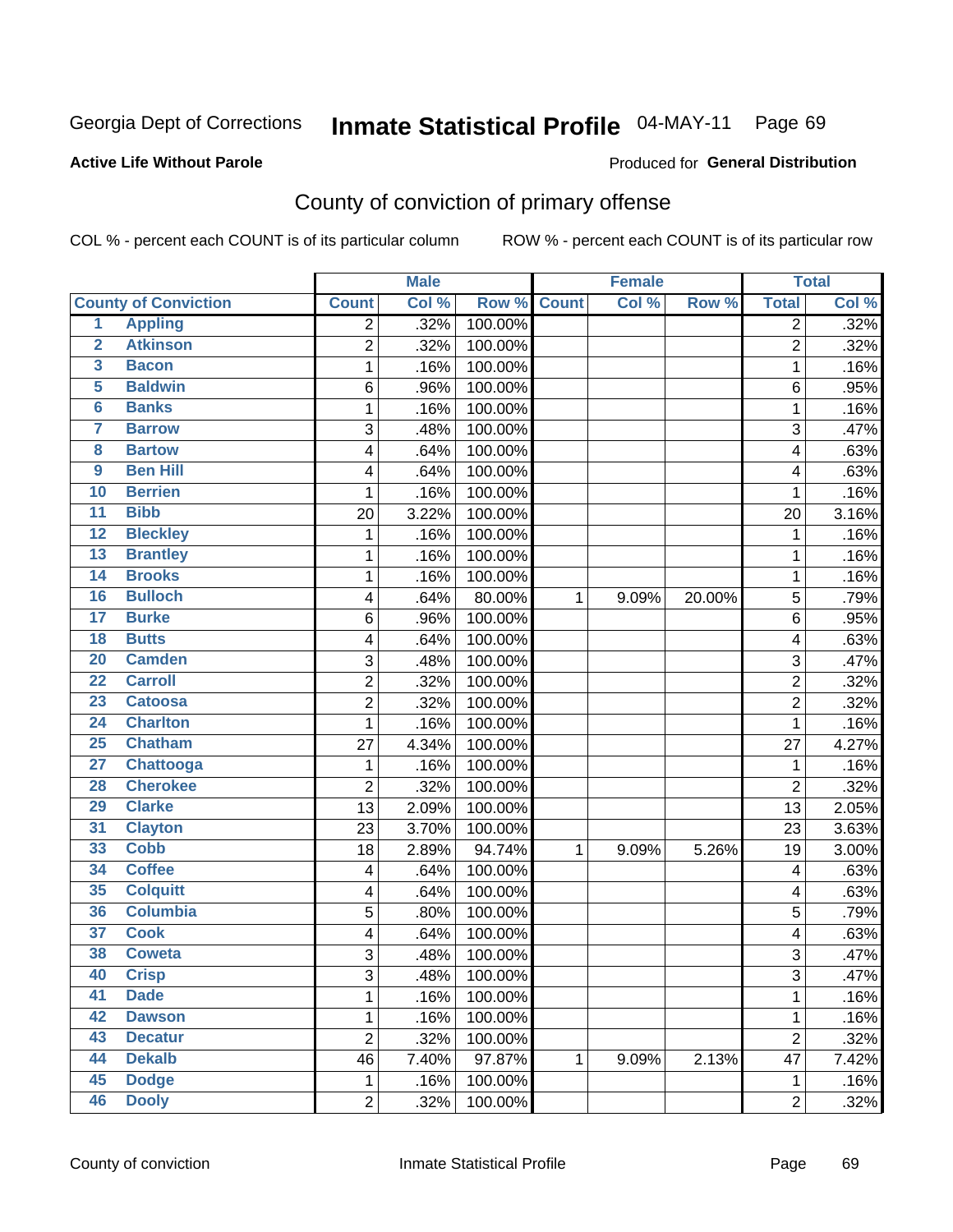# Inmate Statistical Profile 04-MAY-11 Page 70

### **Active Life Without Parole**

### Produced for General Distribution

## County of conviction of primary offense

COL % - percent each COUNT is of its particular column

|                 |                             |                         | <b>Male</b> |             |              | <b>Female</b> |        |                 | <b>Total</b> |
|-----------------|-----------------------------|-------------------------|-------------|-------------|--------------|---------------|--------|-----------------|--------------|
|                 | <b>County of Conviction</b> | <b>Count</b>            | Col %       | Row % Count |              | Col %         | Row %  | <b>Total</b>    | Col %        |
| 47              | <b>Dougherty</b>            | $\overline{21}$         | 3.38%       | 95.45%      | $\mathbf{1}$ | 9.09%         | 4.55%  | $\overline{22}$ | 3.48%        |
| 48              | <b>Douglas</b>              | 19                      | 3.05%       | 95.00%      | 1            | 9.09%         | 5.00%  | 20              | 3.16%        |
| 49              | <b>Early</b>                | 1                       | .16%        | 100.00%     |              |               |        | 1               | .16%         |
| 51              | <b>Effingham</b>            | 3                       | .48%        | 100.00%     |              |               |        | 3               | .47%         |
| 52              | <b>Elbert</b>               | $\overline{c}$          | .32%        | 100.00%     |              |               |        | $\overline{c}$  | .32%         |
| 53              | <b>Emanuel</b>              | 3                       | .48%        | 100.00%     |              |               |        | $\overline{3}$  | .47%         |
| 56              | <b>Fayette</b>              | 4                       | .64%        | 100.00%     |              |               |        | 4               | .63%         |
| 57              | <b>Floyd</b>                | 10                      | 1.61%       | 100.00%     |              |               |        | 10              | 1.58%        |
| 58              | <b>Forsyth</b>              | $\mathbf 2$             | .32%        | 100.00%     |              |               |        | $\mathbf 2$     | .32%         |
| 59              | <b>Franklin</b>             | $\overline{2}$          | .32%        | 100.00%     |              |               |        | $\overline{2}$  | .32%         |
| 60              | <b>Fulton</b>               | 75                      | 12.06%      | 98.68%      | 1            | 9.09%         | 1.32%  | 76              | 12.01%       |
| 61              | <b>Gilmer</b>               | $\mathbf 1$             | .16%        | 100.00%     |              |               |        | $\mathbf 1$     | .16%         |
| 63              | <b>Glynn</b>                | 16                      | 2.57%       | 100.00%     |              |               |        | 16              | 2.53%        |
| 66              | <b>Greene</b>               | 1                       | .16%        | 100.00%     |              |               |        | 1               | .16%         |
| 67              | <b>Gwinnett</b>             | 9                       | 1.45%       | 90.00%      | $\mathbf 1$  | 9.09%         | 10.00% | 10              | 1.58%        |
| 68              | <b>Habersham</b>            | 4                       | .64%        | 100.00%     |              |               |        | 4               | .63%         |
| 69              | <b>Hall</b>                 | 11                      | 1.77%       | 100.00%     |              |               |        | 11              | 1.74%        |
| $\overline{71}$ | <b>Haralson</b>             | $\overline{c}$          | .32%        | 100.00%     |              |               |        | $\overline{c}$  | .32%         |
| $\overline{72}$ | <b>Harris</b>               | 1                       | .16%        | 100.00%     |              |               |        | $\mathbf{1}$    | .16%         |
| 73              | <b>Hart</b>                 | 3                       | .48%        | 100.00%     |              |               |        | 3               | .47%         |
| 75              | <b>Henry</b>                | 10                      | 1.61%       | 100.00%     |              |               |        | 10              | 1.58%        |
| 76              | <b>Houston</b>              | 7                       | 1.13%       | 100.00%     |              |               |        | $\overline{7}$  | 1.11%        |
| $\overline{77}$ | <b>Irwin</b>                | 1                       | .16%        | 100.00%     |              |               |        | $\mathbf{1}$    | .16%         |
| 78              | <b>Jackson</b>              | 10                      | 1.61%       | 100.00%     |              |               |        | 10              | 1.58%        |
| 79              | <b>Jasper</b>               | 1                       | .16%        | 100.00%     |              |               |        | 1               | .16%         |
| 80              | <b>Jeff Davis</b>           | 1                       | .16%        | 100.00%     |              |               |        | 1               | .16%         |
| 81              | <b>Jefferson</b>            | 1                       | .16%        | 100.00%     |              |               |        | $\mathbf{1}$    | .16%         |
| 84              | <b>Jones</b>                | 1                       | .16%        | 100.00%     |              |               |        | 1               | .16%         |
| 87              | <b>Laurens</b>              | 3                       | .48%        | 100.00%     |              |               |        | 3               | .47%         |
| 88              | <b>Lee</b>                  | $\overline{\mathbf{c}}$ | .32%        | 100.00%     |              |               |        | $\overline{c}$  | .32%         |
| 89              | <b>Liberty</b>              | $\overline{5}$          | .80%        | 100.00%     |              |               |        | $\overline{5}$  | .79%         |
| 91              | Long                        | 3                       | .48%        | 100.00%     |              |               |        | 3               | .47%         |
| 92              | <b>Lowndes</b>              | 4                       | .64%        | 100.00%     |              |               |        | 4               | .63%         |
| 95              | <b>Madison</b>              | 1                       | .16%        | 100.00%     |              |               |        | 1               | .16%         |
| 96              | <b>Marion</b>               | 1                       | .16%        | 100.00%     |              |               |        | 1               | .16%         |
| 97              | <b>Mcduffie</b>             | 1                       | .16%        | 100.00%     |              |               |        | 1               | .16%         |
| 98              | <b>Mcintosh</b>             | $\mathbf{1}$            | .16%        | 100.00%     |              |               |        | 1               | .16%         |
| 100             | <b>Miller</b>               | $\mathbf 1$             | .16%        | 100.00%     |              |               |        | 1               | .16%         |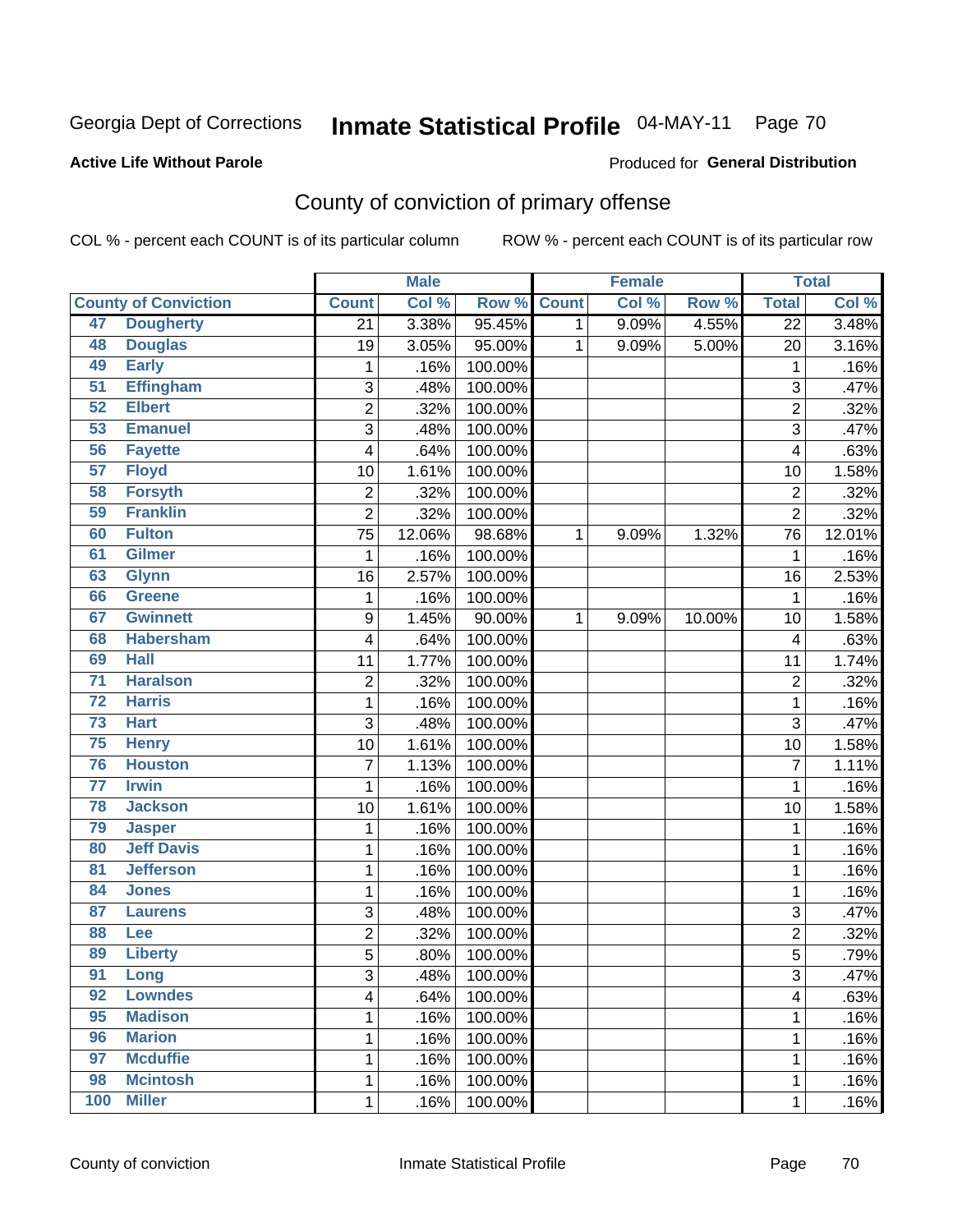# Inmate Statistical Profile 04-MAY-11 Page 71

### **Active Life Without Parole**

### Produced for General Distribution

## County of conviction of primary offense

COL % - percent each COUNT is of its particular column

|                                  |                | <b>Male</b> |         |                 | <b>Female</b> |        |                         | <b>Total</b> |
|----------------------------------|----------------|-------------|---------|-----------------|---------------|--------|-------------------------|--------------|
| <b>County of Conviction</b>      | <b>Count</b>   | Col %       | Row %   | <b>Count</b>    | Col %         | Row %  | <b>Total</b>            | Col %        |
| <b>Monroe</b><br>102             | 3              | .48%        | 100.00% |                 |               |        | 3                       | .47%         |
| 106<br><b>Muscogee</b>           | 21             | 3.38%       | 100.00% |                 |               |        | 21                      | 3.32%        |
| 107<br><b>Newton</b>             | 5              | .80%        | 83.33%  | 1               | 9.09%         | 16.67% | 6                       | .95%         |
| <b>Oglethorpe</b><br>109         | 1              | .16%        | 100.00% |                 |               |        | 1                       | .16%         |
| <b>Paulding</b><br>110           | $\overline{c}$ | .32%        | 100.00% |                 |               |        | $\overline{2}$          | .32%         |
| <b>Pierce</b><br>113             | 3              | .48%        | 100.00% |                 |               |        | 3                       | .47%         |
| 114<br><b>Pike</b>               | 3              | .48%        | 75.00%  | 1               | 9.09%         | 25.00% | 4                       | .63%         |
| 115<br><b>Polk</b>               | 2              | .32%        | 100.00% |                 |               |        | $\overline{2}$          | .32%         |
| 116<br><b>Pulaski</b>            | 1              | .16%        | 100.00% |                 |               |        | 1                       | .16%         |
| 117<br><b>Putnam</b>             | 6              | .96%        | 100.00% |                 |               |        | 6                       | .95%         |
| <b>Rabun</b><br>119              | 1              | .16%        | 100.00% |                 |               |        | 1                       | .16%         |
| <b>Randolph</b><br>120           | 1              | .16%        | 100.00% |                 |               |        | 1                       | .16%         |
| <b>Richmond</b><br>121           | 27             | 4.34%       | 96.43%  | 1               | 9.09%         | 3.57%  | 28                      | 4.42%        |
| <b>Rockdale</b><br>122           | 3              | .48%        | 100.00% |                 |               |        | 3                       | .47%         |
| <b>Spalding</b><br>126           | 6              | .96%        | 100.00% |                 |               |        | 6                       | .95%         |
| <b>Stephens</b><br>127           | $\overline{2}$ | .32%        | 100.00% |                 |               |        | $\overline{2}$          | .32%         |
| 129<br><b>Sumter</b>             | 1              | .16%        | 100.00% |                 |               |        | 1                       | .16%         |
| <b>Taliaferro</b><br>131         | 1              | .16%        | 100.00% |                 |               |        | 1                       | .16%         |
| <b>Tattnall</b><br>132           | 1              | .16%        | 100.00% |                 |               |        | 1                       | .16%         |
| 135<br><b>Terrell</b>            | 1              | .16%        | 100.00% |                 |               |        | 1                       | .16%         |
| 136<br><b>Thomas</b>             | 4              | .64%        | 100.00% |                 |               |        | 4                       | .63%         |
| <b>Tift</b><br>137               | 6              | .96%        | 100.00% |                 |               |        | 6                       | .95%         |
| <b>Toombs</b><br>138             | 8              | 1.29%       | 100.00% |                 |               |        | 8                       | 1.26%        |
| <b>Towns</b><br>139              | 1              | .16%        | 100.00% |                 |               |        | 1                       | .16%         |
| $\overline{141}$<br><b>Troup</b> | 1              | .16%        | 100.00% |                 |               |        | 1                       | .16%         |
| 142<br><b>Turner</b>             | 1              | .16%        | 100.00% |                 |               |        | 1                       | .16%         |
| 144<br><b>Union</b>              | 1              | .16%        | 100.00% |                 |               |        | 1                       | .16%         |
| 145<br><b>Upson</b>              | 3              | .48%        | 100.00% |                 |               |        | 3                       | .47%         |
| <b>Walker</b><br>146             | 3              | .48%        | 75.00%  | 1               | 9.09%         | 25.00% | 4                       | .63%         |
| 147<br><b>Walton</b>             | $\overline{7}$ | 1.13%       | 100.00% |                 |               |        | $\overline{7}$          | 1.11%        |
| <b>Ware</b><br>148               | 10             | 1.61%       | 100.00% |                 |               |        | 10                      | 1.58%        |
| 150<br>Washington                | 2              | .32%        | 100.00% |                 |               |        | $\overline{\mathbf{c}}$ | .32%         |
| 151<br><b>Wayne</b>              | 3              | .48%        | 100.00% |                 |               |        | 3                       | .47%         |
| <b>Whitfield</b><br>155          | 6              | .96%        | 100.00% |                 |               |        | 6                       | .95%         |
| <b>Wilkes</b><br>157             | 1              | .16%        | 100.00% |                 |               |        | 1                       | .16%         |
| 159 Worth                        | 1              | .16%        | 100.00% |                 |               |        | 1                       | .16%         |
| <b>Total Rported</b>             | 622            | 100%        | 98.26%  | $\overline{11}$ | 100%          | 1.74%  | 633                     | 100%         |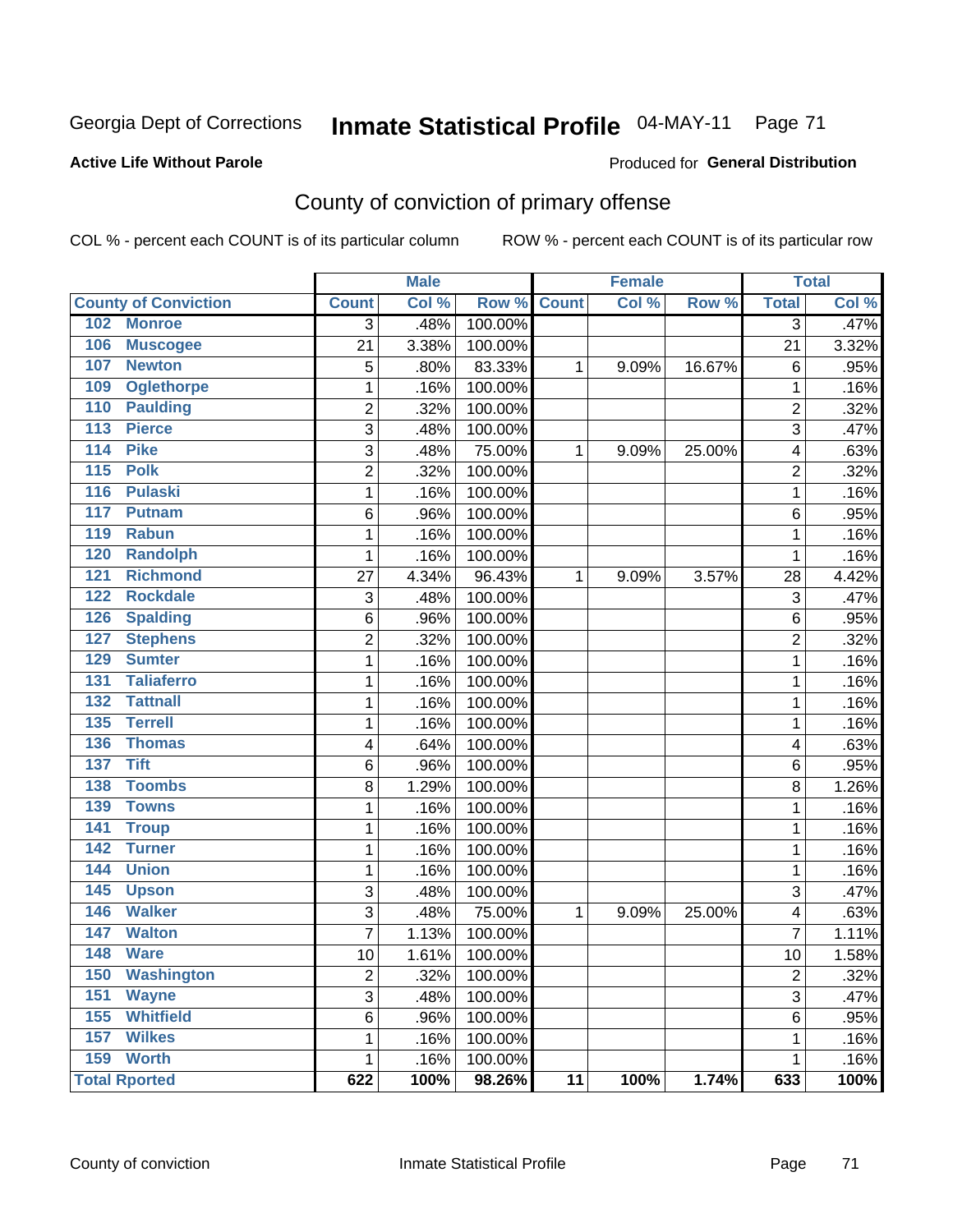# Inmate Statistical Profile 04-MAY-11 Page 72

### **Active Life Without Parole**

### Produced for General Distribution

## County of conviction of primary offense

COL % - percent each COUNT is of its particular column

|                     | <b>Male</b> | <b>Female</b> | <b>Total</b> |
|---------------------|-------------|---------------|--------------|
| <b>Not Reported</b> |             |               |              |
| <b>Grand Total</b>  | 622         |               | 633          |

|  | M<br>. | .<br>uı | alker<br>w | . |
|--|--------|---------|------------|---|
|--|--------|---------|------------|---|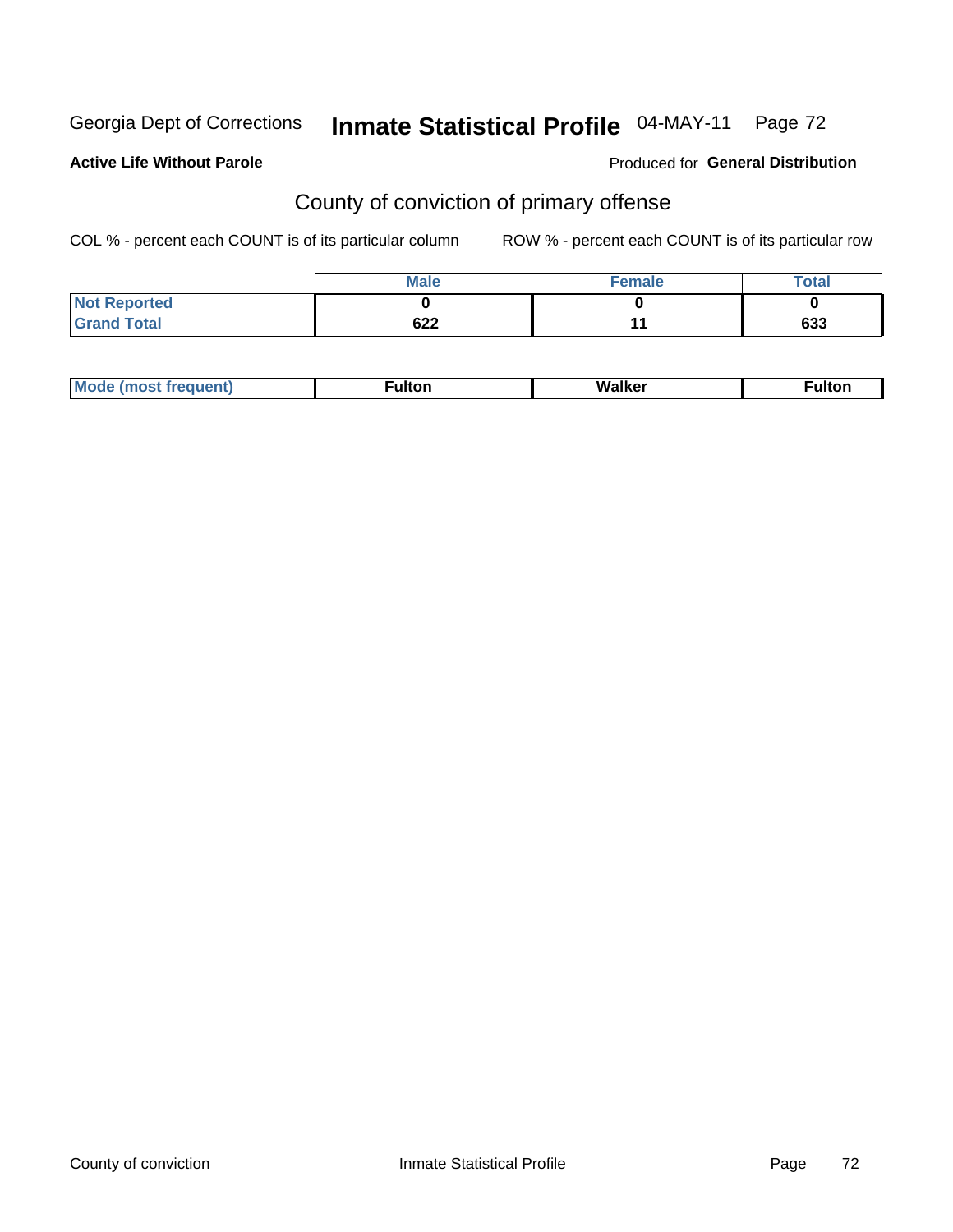Georgia Dept of Corrections

# Inmate Statistical Profile 04-MAY-11 Page 73

### **Active Life Without Parole**

#### Produced for General Distribution

# Circuit of conviction of primary offense

COL % - percent each COUNT is of its particular column

|                         |                                 |                | <b>Male</b> |         |              | <b>Female</b> |        |                         | <b>Total</b> |
|-------------------------|---------------------------------|----------------|-------------|---------|--------------|---------------|--------|-------------------------|--------------|
|                         | <b>Circuit of Conviction</b>    | <b>Count</b>   | Col %       | Row %   | <b>Count</b> | Col%          | Row %  | <b>Total</b>            | Col %        |
| 1                       | <b>Alapaha Circuit</b>          | 7              | 1.13%       | 100.00% |              |               |        | 7                       | 1.11%        |
| $\overline{2}$          | <b>Alcovy Circuit</b>           | 12             | 1.93%       | 92.31%  | 1            | 9.09%         | 7.69%  | 13                      | 2.05%        |
| $\overline{\mathbf{3}}$ | <b>Atlanta Circuit</b>          | 75             | 12.06%      | 98.68%  | $\mathbf 1$  | 9.09%         | 1.32%  | 76                      | 12.01%       |
| 4                       | <b>Atlantic Circuit</b>         | 10             | 1.61%       | 100.00% |              |               |        | 10                      | 1.58%        |
| 5                       | <b>Augusta Circuit</b>          | 38             | 6.11%       | 97.44%  | $\mathbf 1$  | 9.09%         | 2.56%  | 39                      | 6.16%        |
| $\overline{\mathbf{6}}$ | <b>Blue Ridge Circuit</b>       | $\overline{2}$ | .32%        | 100.00% |              |               |        | $\overline{2}$          | .32%         |
| $\overline{\mathbf{7}}$ | <b>Brunswick Circuit</b>        | 25             | 4.02%       | 100.00% |              |               |        | 25                      | 3.95%        |
| $\overline{\mathbf{8}}$ | <b>Chattahoochee Circuit</b>    | 23             | 3.70%       | 100.00% |              |               |        | 23                      | 3.63%        |
| $\overline{9}$          | <b>Cherokee Circuit</b>         | 4              | .64%        | 100.00% |              |               |        | $\overline{\mathbf{4}}$ | .63%         |
| 10                      | <b>Clayton Circuit</b>          | 23             | 3.70%       | 100.00% |              |               |        | 23                      | 3.63%        |
| $\overline{11}$         | <b>Cobb Circuit</b>             | 18             | 2.89%       | 94.74%  | 1            | 9.09%         | 5.26%  | 19                      | 3.00%        |
| $\overline{12}$         | <b>Conasauga Circuit</b>        | 6              | .96%        | 100.00% |              |               |        | 6                       | .95%         |
| 13                      | <b>Cordele Circuit</b>          | 9              | 1.45%       | 100.00% |              |               |        | $\boldsymbol{9}$        | 1.42%        |
| 14                      | <b>Coweta Circuit</b>           | 6              | .96%        | 100.00% |              |               |        | 6                       | .95%         |
| 15                      | <b>Dougherty Circuit</b>        | 21             | 3.38%       | 95.45%  | 1            | 9.09%         | 4.55%  | 22                      | 3.48%        |
| 16                      | <b>Dublin Circuit</b>           | 3              | .48%        | 100.00% |              |               |        | 3                       | .47%         |
| 17                      | <b>Eastern Circuit</b>          | 27             | 4.34%       | 100.00% |              |               |        | 27                      | 4.27%        |
| 18                      | <b>Flint Circuit</b>            | 10             | 1.61%       | 100.00% |              |               |        | 10                      | 1.58%        |
| 19                      | <b>Griffin Circuit</b>          | 16             | 2.57%       | 94.12%  | 1            | 9.09%         | 5.88%  | 17                      | 2.69%        |
| 20                      | <b>Gwinnett Circuit</b>         | 9              | 1.45%       | 90.00%  | 1            | 9.09%         | 10.00% | 10                      | 1.58%        |
| $\overline{21}$         | <b>Houston Circuit</b>          | $\overline{7}$ | 1.13%       | 100.00% |              |               |        | $\overline{7}$          | 1.11%        |
| $\overline{22}$         | <b>Lookout Mountain Circuit</b> | $\overline{7}$ | 1.13%       | 87.50%  | 1            | 9.09%         | 12.50% | 8                       | 1.26%        |
| 23                      | <b>Macon Circuit</b>            | 20             | 3.22%       | 100.00% |              |               |        | 20                      | 3.16%        |
| $\overline{24}$         | <b>Middle Circuit</b>           | 14             | 2.25%       | 100.00% |              |               |        | 14                      | 2.21%        |
| $\overline{25}$         | <b>Mountain Circuit</b>         | $\overline{7}$ | 1.13%       | 100.00% |              |               |        | $\overline{7}$          | 1.11%        |
| 26                      | <b>Northeastern Circuit</b>     | 12             | 1.93%       | 100.00% |              |               |        | 12                      | 1.90%        |
| $\overline{27}$         | <b>Northern Circuit</b>         | 9              | 1.45%       | 100.00% |              |               |        | 9                       | 1.42%        |
| 28                      | <b>Ocmulgee Circuit</b>         | 15             | 2.41%       | 100.00% |              |               |        | 15                      | 2.37%        |
| 29                      | <b>Oconee Circuit</b>           | 3              | .48%        | 100.00% |              |               |        | 3                       | .47%         |
| 30                      | <b>Ogeechee Circuit</b>         | 7              | 1.13%       | 87.50%  | 1            | 9.09%         | 12.50% | 8                       | 1.26%        |
| $\overline{31}$         | <b>Pataula Circuit</b>          | 4              | .64%        | 100.00% |              |               |        | 4                       | .63%         |
| 32                      | <b>Piedmont Circuit</b>         | 14             | 2.25%       | 100.00% |              |               |        | 14                      | 2.21%        |
| 33                      | <b>Rome Circuit</b>             | 10             | 1.61%       | 100.00% |              |               |        | 10                      | 1.58%        |
| 34                      | <b>South Georgia Circuit</b>    | $\overline{2}$ | .32%        | 100.00% |              |               |        | $\overline{2}$          | .32%         |
| 35                      | <b>Southern Circuit</b>         | 13             | 2.09%       | 100.00% |              |               |        | 13                      | 2.05%        |
| 36                      | <b>Southwestern Circuit</b>     | 3              | .48%        | 100.00% |              |               |        | 3                       | .47%         |
| 37                      | <b>Stone Mountain Circuit</b>   | 46             | 7.40%       | 97.87%  | 1            | 9.09%         | 2.13%  | 47                      | 7.42%        |
| 38                      | <b>Tallapoosa Circuit</b>       | $\overline{4}$ | .64%        | 100.00% |              |               |        | 4                       | .63%         |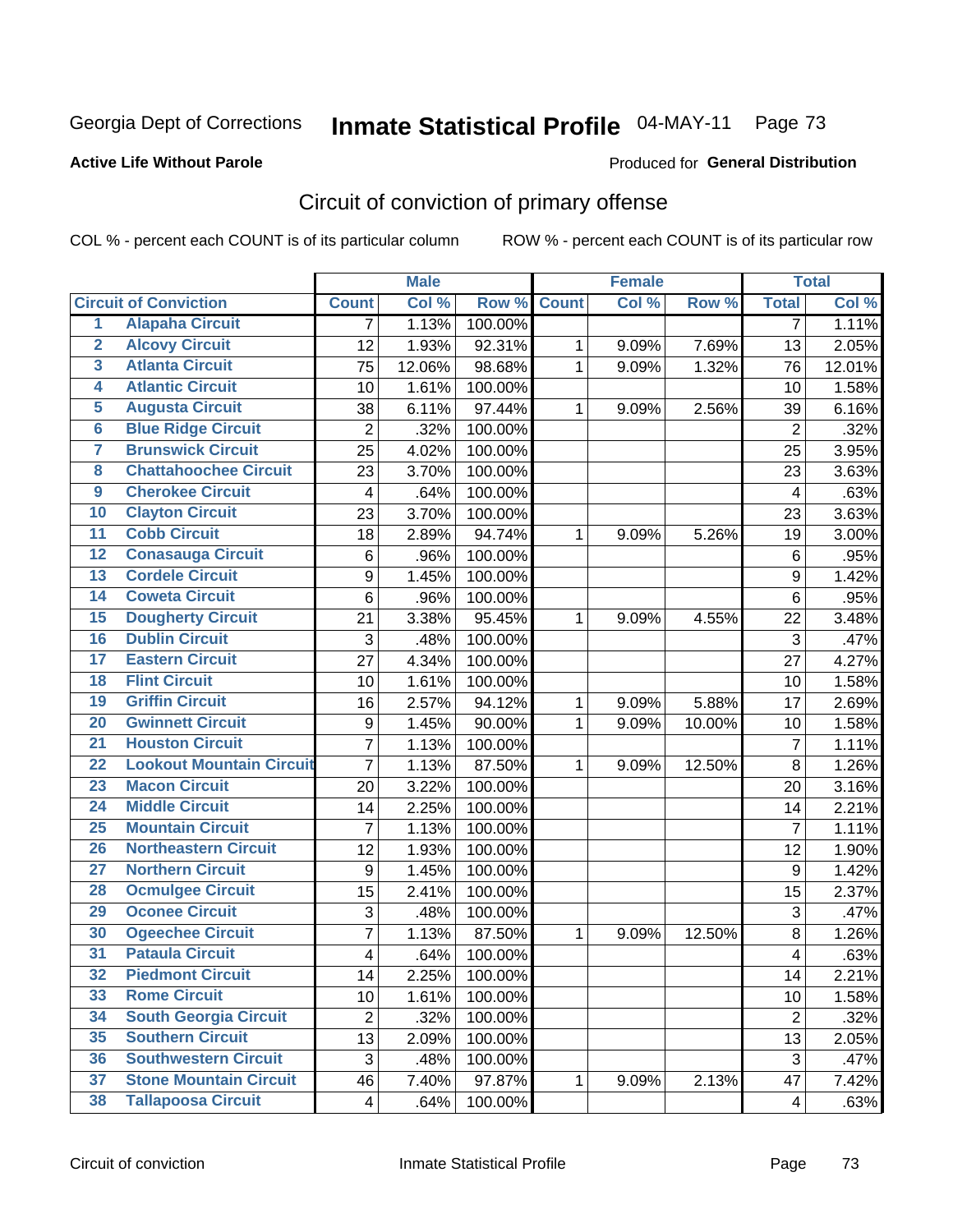Georgia Dept of Corrections

#### Inmate Statistical Profile 04-MAY-11 Page 74

### **Active Life Without Parole**

#### Produced for General Distribution

# Circuit of conviction of primary offense

COL % - percent each COUNT is of its particular column

|    |                              |              | <b>Male</b> |         |              | <b>Female</b> |       |                | <b>Total</b> |
|----|------------------------------|--------------|-------------|---------|--------------|---------------|-------|----------------|--------------|
|    | <b>Circuit of Conviction</b> | <b>Count</b> | Col %       | Row %   | <b>Count</b> | Col %         | Row % | <b>Total</b>   | Col %        |
| 39 | <b>Tifton Circuit</b>        | 9            | 1.45%       | 100.00% |              |               |       | 9              | 1.42%        |
| 40 | <b>Toombs Circuit</b>        | 3            | .48%        | 100.00% |              |               |       | 3              | .47%         |
| 41 | <b>Waycross Circuit</b>      | 20           | 3.22%       | 100.00% |              |               |       | 20             | 3.16%        |
| 42 | <b>Western Circuit</b>       | 13           | 2.09%       | 100.00% |              |               |       | 13             | 2.05%        |
| 43 | <b>Rockdale Circuit</b>      | 3            | .48%        | 100.00% |              |               |       | 3              | .47%         |
| 44 | <b>Douglas Circuit</b>       | 19           | 3.05%       | 95.00%  |              | 9.09%         | 5.00% | 20             | 3.16%        |
| 45 | <b>Appalachian Circuit</b>   |              | .16%        | 100.00% |              |               |       |                | .16%         |
| 46 | <b>Enotah Circuit</b>        | 2            | $.32\%$     | 100.00% |              |               |       | 2              | .32%         |
| 47 | <b>Bell-Forsyth Circuit</b>  | 2            | .32%        | 100.00% |              |               |       | $\overline{2}$ | .32%         |
| 48 | <b>Towaliga Circuit</b>      | 7            | 1.13%       | 100.00% |              |               |       | ⇁              | 1.11%        |
| 49 | <b>Paulding Circuit</b>      | ົ            | $.32\%$     | 100.00% |              |               |       | 2              | .32%         |
|    | <b>Total Rported</b>         | 622          | 100%        | 98.26%  | 11           | 100%          | 1.74% | 633            | 100%         |

| eported     |        |            |
|-------------|--------|------------|
| <b>otal</b> | $\sim$ | <b>000</b> |
| $\sim$      | ◡∠∠    | ნაა        |

| Mc<br>tlanta<br>\tlanta<br>echee: |
|-----------------------------------|
|-----------------------------------|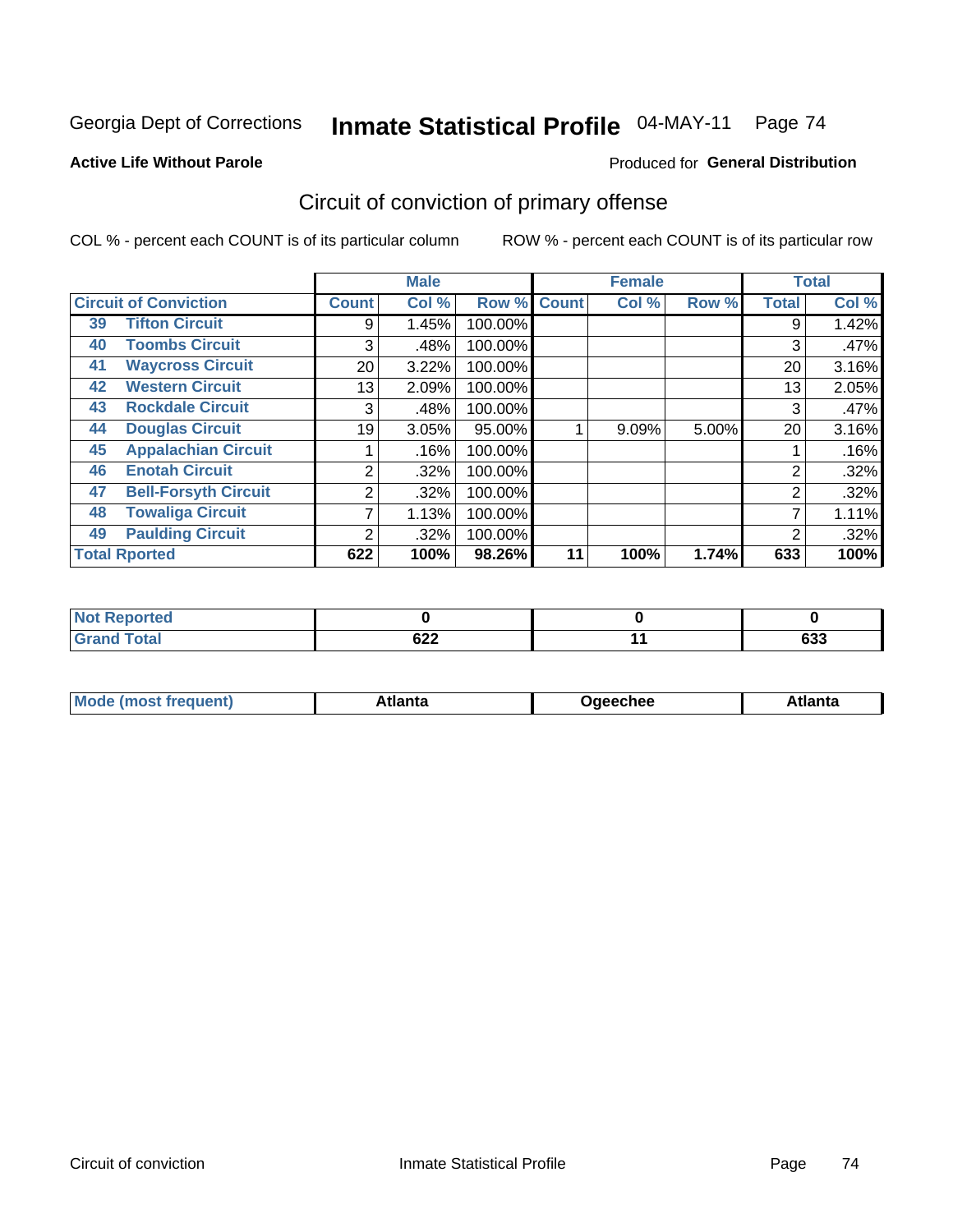### **Active Life Without Parole**

### Produced for General Distribution

# Years served (jail + prison) in this incarceration

COL % - percent each COUNT is of its particular column

|                       |              | <b>Male</b> |         |                 | <b>Female</b> |        |                | <b>Total</b> |
|-----------------------|--------------|-------------|---------|-----------------|---------------|--------|----------------|--------------|
| <b>Years Served</b>   | <b>Count</b> | Col %       | Row %   | <b>Count</b>    | Col %         | Row %  | <b>Total</b>   | Col %        |
| Less than one year    | 8            | 1.29%       | 88.89%  | 1.              | 9.09%         | 11.11% | 9              | 1.42%        |
| 1 to 1.99 years       | 31           | 4.98%       | 100.00% |                 |               |        | 31             | 4.90%        |
| $2$ to 2.99 years     | 34           | 5.47%       | 97.14%  | 1               | 9.09%         | 2.86%  | 35             | 5.53%        |
| 3 to 3.99 years       | 42           | 6.75%       | 100.00% |                 |               |        | 42             | 6.64%        |
| 4 to 4.99 years       | 21           | 3.38%       | 95.45%  | 1               | 9.09%         | 4.55%  | 22             | 3.48%        |
| 5 to 5.99 years       | 28           | 4.50%       | 96.55%  | $\mathbf{1}$    | 9.09%         | 3.45%  | 29             | 4.58%        |
| 6 to 6.99 years       | 28           | 4.50%       | 100.00% |                 |               |        | 28             | 4.42%        |
| 7 to 7.99 years       | 31           | 4.98%       | 96.88%  | 1               | 9.09%         | 3.13%  | 32             | 5.06%        |
| 8 to 8.99 years       | 42           | 6.75%       | 91.30%  | 4               | 36.36%        | 8.70%  | 46             | 7.27%        |
| 9 to 9.99 years       | 36           | 5.79%       | 100.00% |                 |               |        | 36             | 5.69%        |
| 10 to 10.99 years     | 50           | 8.04%       | 100.00% |                 |               |        | 50             | 7.90%        |
| 11 to 11.99 years     | 40           | 6.43%       | 100.00% |                 |               |        | 40             | 6.32%        |
| 12 to 12.99 years     | 31           | 4.98%       | 96.88%  | 1               | 9.09%         | 3.13%  | 32             | 5.06%        |
| 13 to 13.99 years     | 51           | 8.20%       | 98.08%  | $\mathbf{1}$    | 9.09%         | 1.92%  | 52             | 8.21%        |
| 14 to 14.99 years     | 43           | 6.91%       | 100.00% |                 |               |        | 43             | 6.79%        |
| 15 to 15.99 years     | 30           | 4.82%       | 100.00% |                 |               |        | 30             | 4.74%        |
| 16 to 16.99 years     | 23           | 3.70%       | 100.00% |                 |               |        | 23             | 3.63%        |
| 17 to 17.99 years     | 22           | 3.54%       | 100.00% |                 |               |        | 22             | 3.48%        |
| 18 to 18.99 years     | 7            | 1.13%       | 100.00% |                 |               |        | $\overline{7}$ | 1.11%        |
| 19 to 19.99 years     | 4            | 0.64%       | 100.00% |                 |               |        | 4              | 0.63%        |
| 20 to 20.99 years     | 3            | 0.48%       | 100.00% |                 |               |        | 3              | 0.47%        |
| 21 to 21.99 years     | 3            | 0.48%       | 100.00% |                 |               |        | 3              | 0.47%        |
| 22 to 22.99 years     | 5            | 0.80%       | 100.00% |                 |               |        | 5              | 0.79%        |
| 23 to 23.99 years     | 1            | 0.16%       | 100.00% |                 |               |        | $\mathbf{1}$   | 0.16%        |
| 24 to 24.99 years     | 2            | 0.32%       | 100.00% |                 |               |        | $\overline{2}$ | 0.32%        |
| 27 to 27.99 years     | $\mathbf 1$  | 0.16%       | 100.00% |                 |               |        | $\mathbf{1}$   | 0.16%        |
| Thirty $+$ years      | 5            | 0.80%       | 100.00% |                 |               |        | 5              | 0.79%        |
| <b>Total Reported</b> | 622          | 100%        | 98.26%  | $\overline{11}$ | 100%          | 1.74%  | 633            | 100.0%       |

| _     |                      |         |
|-------|----------------------|---------|
| _____ | $\sim$<br>.<br>$- -$ | <br>ნაა |

| Mean<br>(average)    | 10.08             | 7.38              | 10.03                    |
|----------------------|-------------------|-------------------|--------------------------|
| Median (middle)      | 10.135            | 8.22              | 10.1                     |
| Mode (most frequent) | 15 to 15.99 years | 13 to 13.99 years | <b>15 to 15.99 years</b> |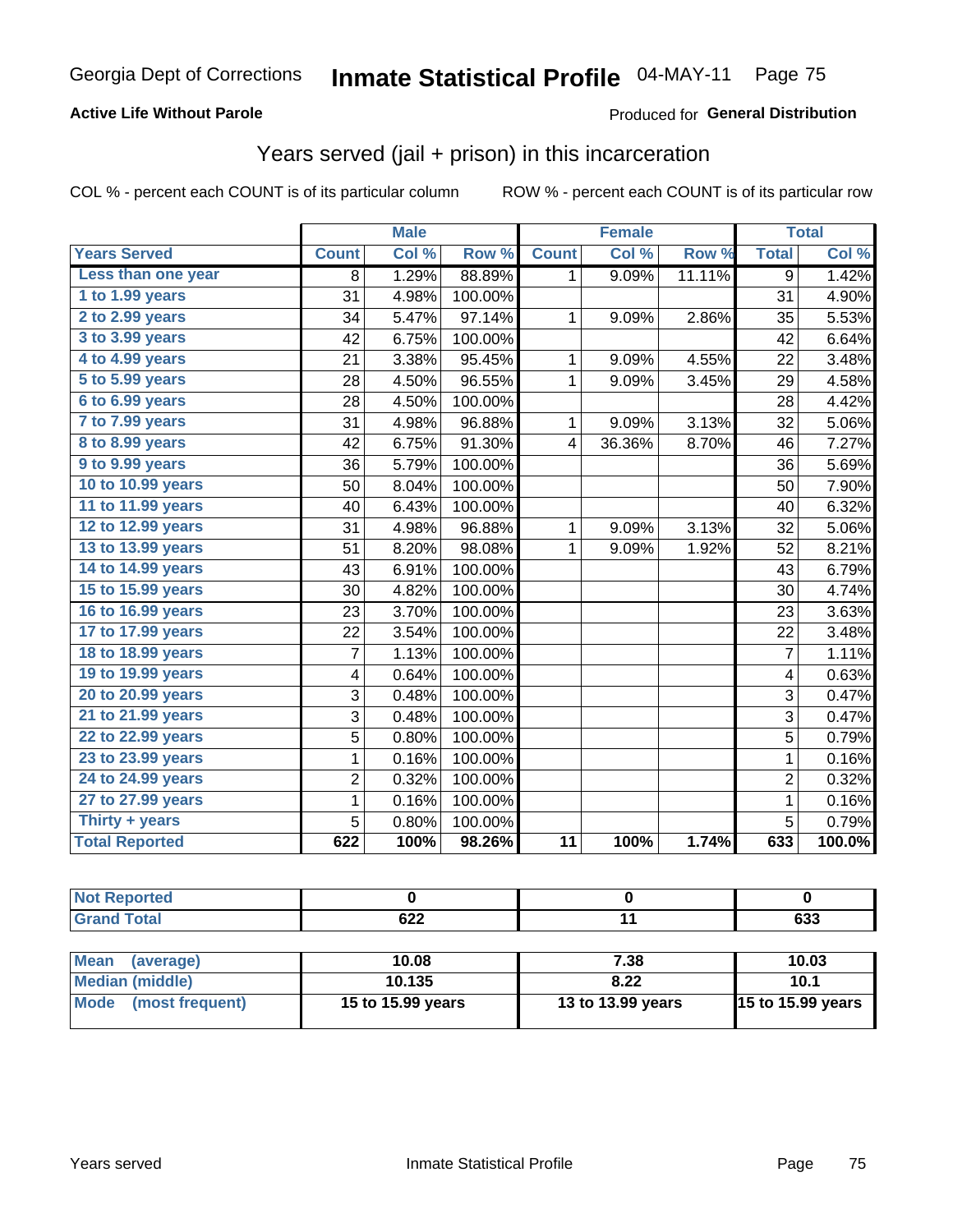Georgia Dept of Corrections

#### Inmate Statistical Profile 04-MAY-11 Page 76

### **Active Life Without Parole**

Produced for General Distribution

# Results of most recent HIV tests

COL % - percent each COUNT is of its particular column

|                         | <b>Male</b>  |        | <b>Female</b> |              |           | Total    |               |        |
|-------------------------|--------------|--------|---------------|--------------|-----------|----------|---------------|--------|
| <b>HIV Test Results</b> | <b>Count</b> | Col%   | Row %I        | <b>Count</b> | Col %     | Row %    | $\tau$ otal i | Col %  |
| <b>Positive</b>         |              | 0.68%  | 80.00%        |              | 10.00%    | 20.00%   |               | 0.83%  |
| <b>Negative</b>         | 588          | 99.32% | 98.49%        |              | $90.00\%$ | $1.51\%$ | 597           | 99.17% |
| <b>Total Reported</b>   | 592          | 100%   | 98.34%        | 10           | 100%      | $1.66\%$ | 602           | 100%   |

| Not <b>N</b><br><b>Reported</b> | 30  | т.<br>. . |
|---------------------------------|-----|-----------|
| 'otal                           | coo | $\sim$    |
| $.$ Cro $.$                     | 92Z | ხაა       |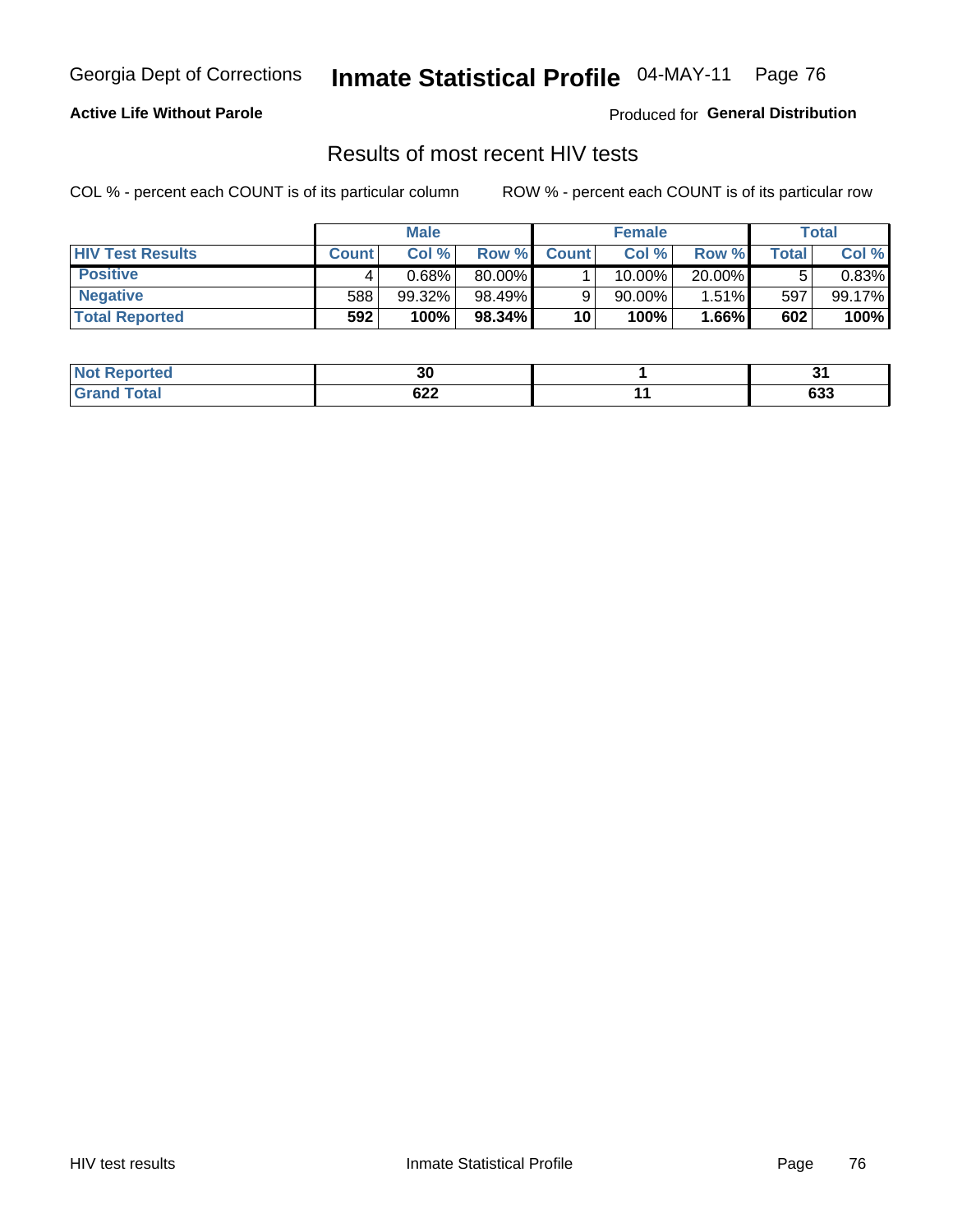### **Active Life Without Parole**

**Produced for General Distribution** 

## Results of most recent tuberculosis test

COL % - percent each COUNT is of its particular column

|                                  | <b>Male</b>  |        | <b>Female</b> |                 |         | Total    |       |        |
|----------------------------------|--------------|--------|---------------|-----------------|---------|----------|-------|--------|
| <b>Tuberculosis Test Results</b> | <b>Count</b> | Col%   | Row %         | <b>Count</b>    | Col %   | Row %    | Total | Col %  |
| <b>Positive on current test</b>  | 161          | 27.06% | 100.00%       |                 |         |          | 161   | 26.61% |
| <b>Negative</b>                  | 434          | 72.94% | $97.75\%$     | 10 <sup>1</sup> | 100.00% | $2.25\%$ | 444   | 73.39% |
| <b>Total Reported</b>            | 595          | 100%   | 98.35%        | 10              | 100%    | 1.65%    | 605   | 100%   |

| <b>Not Reported</b> | ~-                                               | ഹ<br>ZO       |
|---------------------|--------------------------------------------------|---------------|
| <b>Total</b>        | 622<br>$\sim$ $\sim$ $\sim$ $\sim$ $\sim$ $\sim$ | $\sim$<br>ხაა |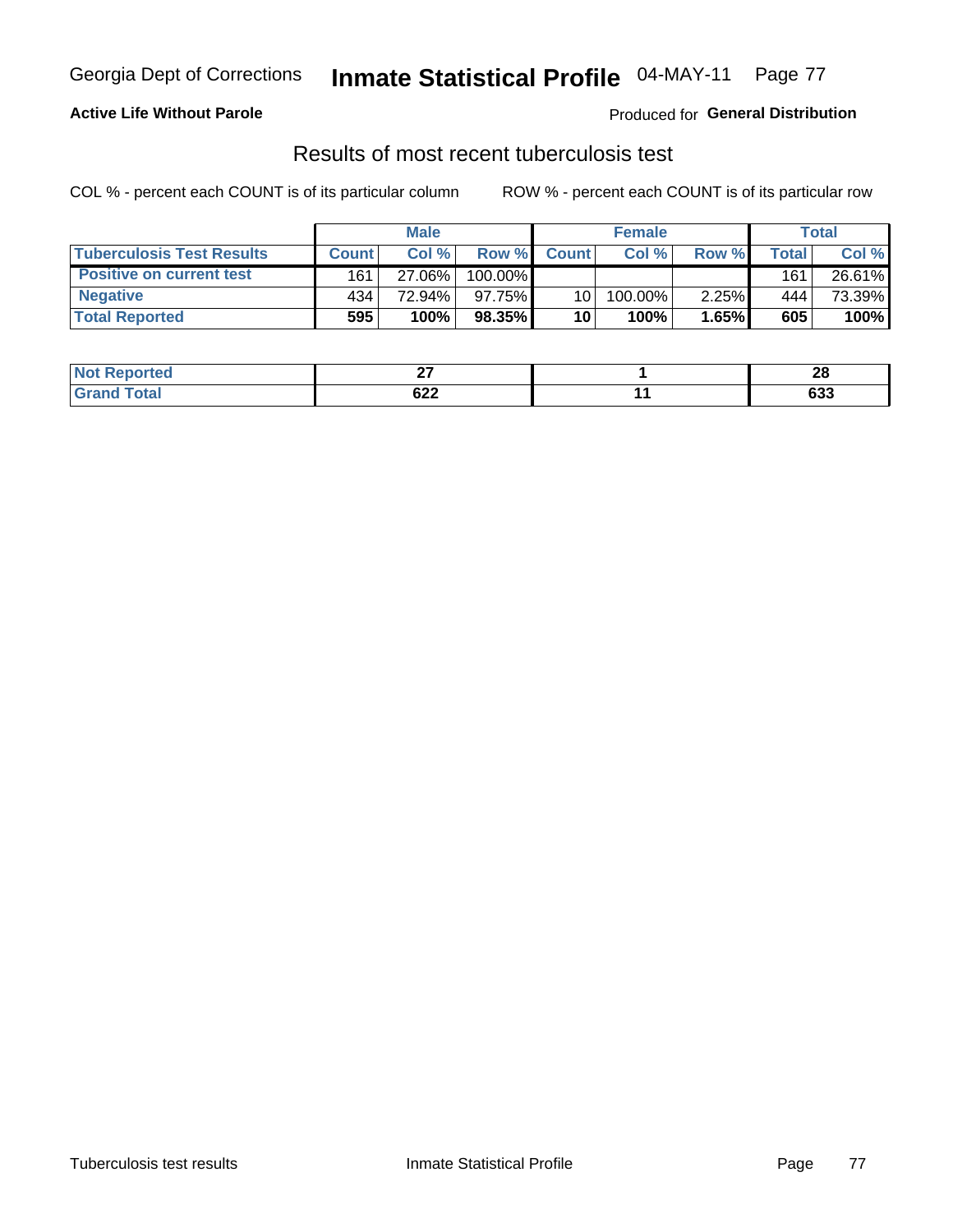### **Active Life Without Parole**

Produced for General Distribution

## Results of most recent syphilis test

COL % - percent each COUNT is of its particular column

|                                 | <b>Male</b>  |        | <b>Female</b> |              |        | Total |       |        |
|---------------------------------|--------------|--------|---------------|--------------|--------|-------|-------|--------|
| <b>Syphilis Test Results</b>    | <b>Count</b> | Col %  | Row %         | <b>Count</b> | Col %  | Row % | Total | Col %  |
| <b>Positive on current test</b> |              | 2.89%  | $94.44\%$     |              | 10.00% | 5.56% | 18    | 3.01%  |
| <b>Negative</b>                 | 571          | 97.11% | 98.45%        |              | 90.00% | 1.55% | 580   | 96.99% |
| <b>Total Reported</b>           | 588          | 100%   | 98.33%        | 10           | 100%   | 1.67% | 598   | 100%   |

| <b>Not Reported</b> | ⊶ت         | יי<br>u       |
|---------------------|------------|---------------|
| Total               | coo<br>92Z | $\sim$<br>დაა |